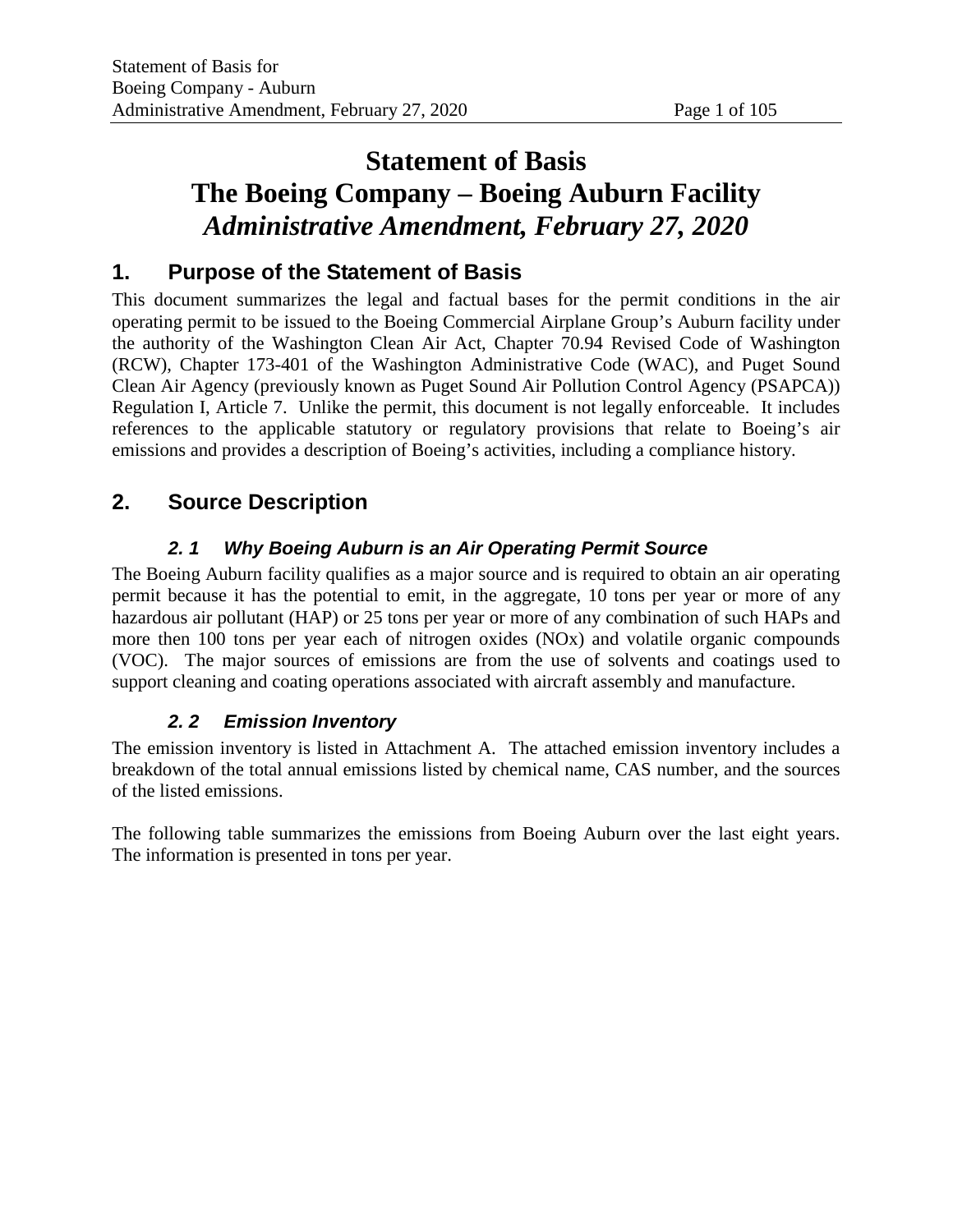|  | e 2 of 105 |
|--|------------|
|  |            |

| <b>Pollutant</b> | 1993<br><b>Tons</b> | 1994<br><b>Tons</b>     | 1995<br><b>Tons</b> | 1996<br><b>Tons</b> | 1997<br><b>Tons</b> | 1998<br><b>Tons</b> | 1999<br><b>Tons</b> | 2000<br><b>Tons</b> |
|------------------|---------------------|-------------------------|---------------------|---------------------|---------------------|---------------------|---------------------|---------------------|
| <b>NOx</b>       | 305                 | 246                     | 346                 | 196                 | 193                 | 106                 | 105                 | 93                  |
| <b>VOC</b>       | 201                 | 109                     | 114                 | 158                 | 201                 | <b>100</b>          | 117                 | 93                  |
| <b>HAP</b>       | 146                 | 77                      | 42                  | 46                  | 45                  | 36                  | 40                  | 21                  |
| $\bf CO$         | 25                  | 21                      | 28                  | 21                  | 20                  | 42                  | 41                  | 40                  |
| SO <sub>2</sub>  | 18                  | $\overline{\mathbf{4}}$ | $\mathbf{1}$        | $\mathbf{1}$        | 1                   | <b>10</b>           | 11                  | 11                  |
| <b>PM</b>        | $\overline{2}$      | $\overline{2}$          | $\mathbf{2}$        | 46                  | 31                  | 27                  | 26                  | 27                  |

# *2. 3 Process Description*

Boeing Commercial Airplane's Auburn facility is part of Boeing's Fabrication Division and is located at 700 15th Street Southwest, Auburn, Washington.

The Fabrication Division fabricates parts, tools, and assemblies that are used in the production of every 7-series Boeing jetliner. Millions of parts are produced at Auburn each year, from large wing-skin panels and spars to relatively small brackets. Most of the parts are fabricated out of aluminum alloys, titanium, steel, or composite materials.

Support operations at the facility include construction, maintenance and repair of equipment, tooling, furniture, buildings, utilities, yards, and other facility-related items.

The facility includes numerous manufacturing and office buildings, warehouses, support buildings such as a boiler room and a wastewater pretreatment plant, roads, and employee parking areas.

# **3. Review of Permit Application**

An air operating permit application was received by the Puget Sound Clean Air Agency from Boeing on June 7, 1995. The Puget Sound Clean Air Agency acknowledged that the application was complete in a letter to Boeing dated August 1, 1995.

# **4. Compliance History**

Boeing Auburn has been inspected at least annually by the Puget Sound Clean Air Agency since 1986.

The compliance history for Boeing Auburn is summarized below. Notices of Violation (NOVs) and Compliance Status Reports (CSRs) are grouped by emission unit or other appropriate category. Within emission units or other categories they are listed in chronological order.

The Agency considers all of the compliance matters described in this document to be closed and there are no outstanding enforcement issues.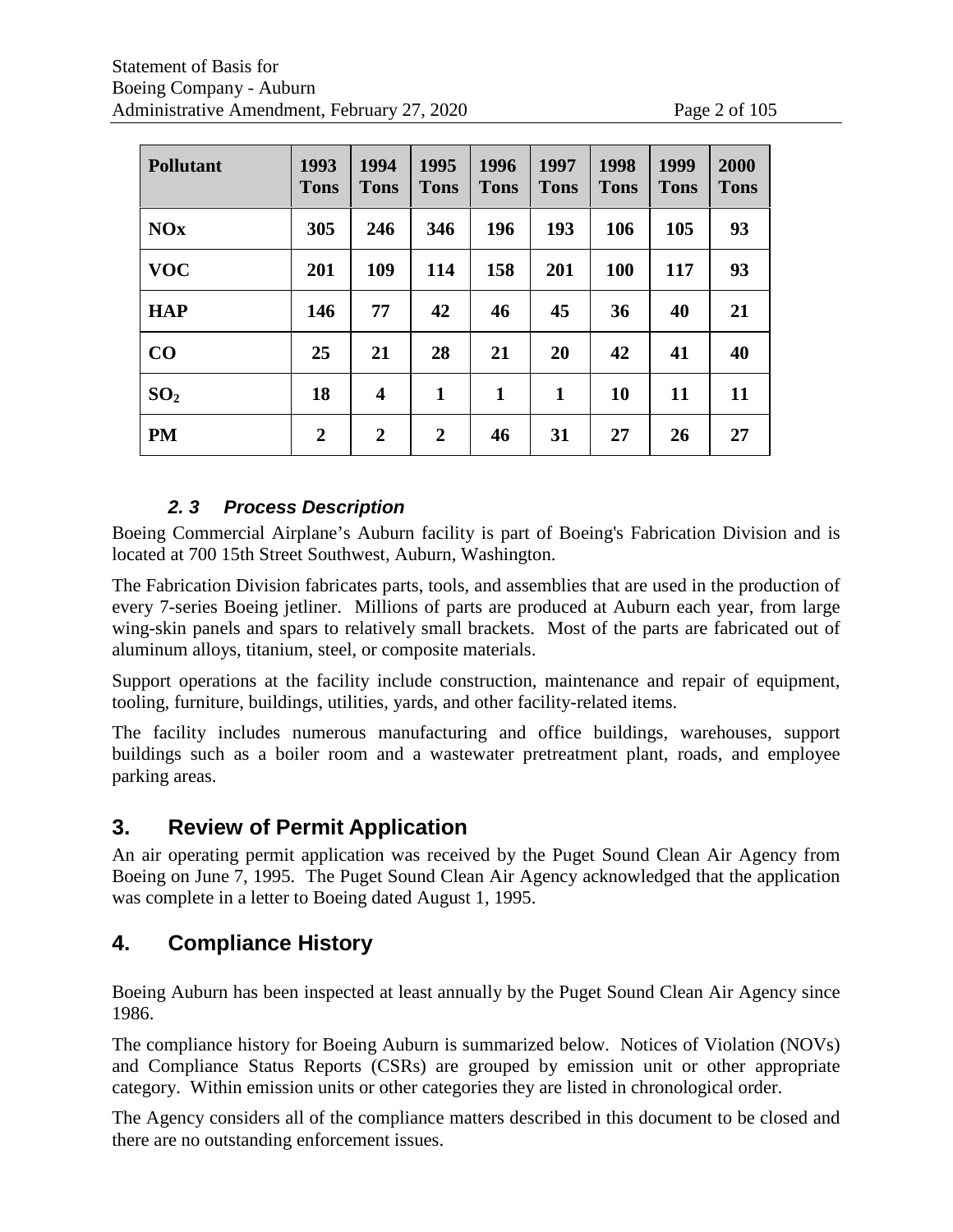The Puget Sound Clean Air Agency has no record of receiving any odor or nuisance complaints regarding Boeing Auburn.

# *4. 1 Chrome Composite Mesh Pad Scrubber*

The Puget Sound Clean Air Agency issued several Notices of Violation to Boeing for the improper operation of the composite mesh pad scrubber for the chromium electroplating tanks located in Building 17-07. The violations occurred during 1997 and the first part of 1998. During the time the violations occurred, Boeing Auburn was operating the chrome scrubber under General Regulatory Order No. 6787 dated January 9, 1997 and Order of Approval No. 4200 dated December 4 1991. On June 8, 1998, the Agency issued a revised Regulatory Order No. 6787 that cancelled and superceded Order of Approval No. 4200 conditions 4 and 5 and General Regulatory Order No. 6787 dated January 9, 1997. Boeing sent a letter to the Agency on July 29, 1998 stating that Boeing deactivated the hard chrome electroplating line that was subject to the chromium NESHAP rule 40 CFR 63.340- 63.347 on July 13, 1998. An Agency inspector verified that the equipment was taken out of service permanently during an on-site inspection conducted on August 6, 1998.

The Agency issued two sets of violations to Boeing Auburn for the improper operation of the chrome scrubber. The Agency issued the first set of violations, which included NOV Nos. 35334, 35335, 35336, and 36337 to Boeing for operating the scrubber outside of the established pressure drop range. The Agency issued the second set of violations, which included NOV Nos. 35349, 35350, 36751, and 36752 for the improper wash down of the second and third stages of the composite mesh pad scrubber.

A description of these notices of violation is as follows:

- NOV No. 35334 issued for the failure to comply with Regulation III, Section 2.02 which states that it is unlawful for any person to cause or allow the operation of any source in violation of any provision of Part 61 or Part 63, Title 40 of the Code of Federal Regulations in effect July 1, 1997. Boeing violated the Chromium NESHAPS (40 CFR Part 63 Subpart N) by operating the composite mesh pad scrubber in Building 17-07 for thirty-nine consecutive days (from July 24, 1997-August 31, 1997) during the quarter of June, July, and August when the pressure differential was not in the compliant range of 4.2 inches to 7.8 inches of water pressure. The actual range was 8.0-9.2 inches of water pressure. The Agency received corrective action letters from Boeing regarding this matter on February 13, 1998 and March 20, 1998. On January 11, 1999, the Agency issued Civil Penalty No. 8896 citing NOV No. 35339, and the penalty and notice of violation were resolved through an Assurance of Discontinuance.
- NOV No. 35335 issued for the failure to comply with Regulation I, Section 7.09(b). Regulation I Section 7.09(b) requires major sources such as Boeing Auburn to develop and implement an operations and maintenance plan to assure continuous compliance with Regulations I, II, and III. Boeing Auburn failed to implement the Operations and Maintenance plan by allowing the composite mesh pad scrubber to operate for 39 days outside of the compliant pressure drop range. The Agency received corrective action letters from Boeing regarding this matter on February 13, 1998 and March 20, 1998. On January 11, 1999, the Agency issued Civil Penalty No. 8896 citing NOV No. 35339, and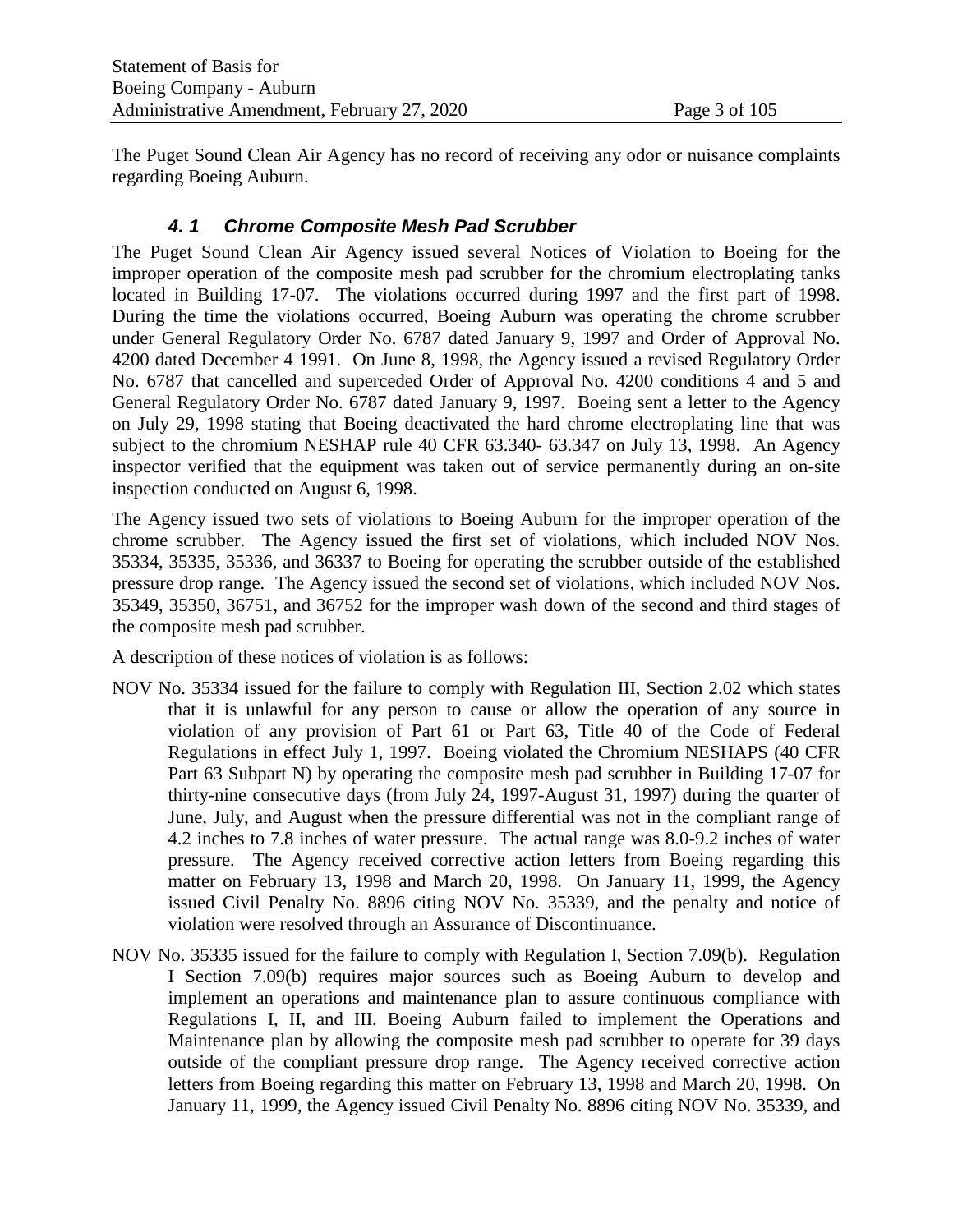the penalty and notice of violation were resolved through an Assurance of Discontinuance.

- NOV No. 35336 issued for the failure to comply with Regulation III Section 2.02 which states that it is unlawful for any person to cause or allow the operation of any source in violation of any provision of Part 61 or Part 63, Title 40 of the Code of Federal Regulations in effect July 1, 1997. Boeing violated the Chromium NESHAPS by operating the composite mesh pad scrubber in Building 17-07 for nine consecutive days (from September 1, 1997- September 9, 1997) during the quarter of September, October, and November when the pressure differential was not in the compliant range of 4.2 inches to 7.8 inches of water pressure. The actual range was 9.2 to 9.4 inches of water pressure. The Agency received corrective action letters from Boeing regarding this matter on February 13, 1998 and March 20th, 1998. On January 11, 1999, the Agency issued Civil Penalty No. 8896 citing NOV No. 35339, and the penalty and notice of violation were resolved through an Assurance of Discontinuance.
- NOV No. 35337 issued for the failure to comply with Regulation I Section 7.09(b). Regulation I Section 7.09(b) requires major sources such as Boeing Auburn to develop and implement an operations and maintenance plan to assure continuous compliance with Regulations I, II, and III. Boeing Auburn failed to implement the Operations and Maintenance plan by allowing the composite mesh pad scrubber to operate for 9 days outside of the compliant pressure drop range.

The Agency received corrective action letters from Boeing regarding this matter on February 13, 1998 and March 20th, 1998. On January 11, 1999, the Agency issued Civil Penalty No. 8896 citing NOV No. 35339, and the penalty and notice of violation were resolved through an Assurance of Discontinuance.

- NOV No. 35349 issued to Boeing for the failure to comply with Regulation III Section 2.02 which states that it is unlawful for any person to cause or allow the operation of any source in violation of any provision of Part 61 or Part 63, Title 40 of the Code of Federal Regulations effect July 1, 1997. Boeing violated the Chromium NESHAPS by failing to wash the second stage of composite mesh pad scrubber in Building 17-07 according to the manufacturer's specifications (one time per hour for 15 to 30 seconds duration). Boeing failed to conduct the proper wash down cycle on the second stage for 130 consecutive days from September 15, 1997 through and including January 22, 1998. On June 17, 1998 the Agency received a corrective action letter from Boeing regarding this matter. The Agency issued Civil Penalty No. 8896 on January 11, 1999, citing Notices of Violation Nos. 35349, 35350, 36751, and 36752, in the amount of \$96,000. Civil Penalty No. 8896 was resolved through an Assurance of Discontinuance. The Agency closed these Notices of Violation with a letter to Boeing dated February 9, 1999 acknowledging receipt of the full payment of \$25,000.00 for Civil Penalty No. 8896.
- NOV No. 35350 issued to Boeing for the failure to comply with Regulation III Section 2.02 which states that it is unlawful for any person to cause or allow the operation of any source in violation of any provision of Part 61 or Part 63, Title 40 of the Code of Federal Regulations effect July 1, 1997. Boeing violated the Chromium NESHAPS by failing to wash the third stage of composite mesh pad scrubber in Building 17-07 according to the manufacturer's specifications. Boeing failed to conduct the proper wash down cycle on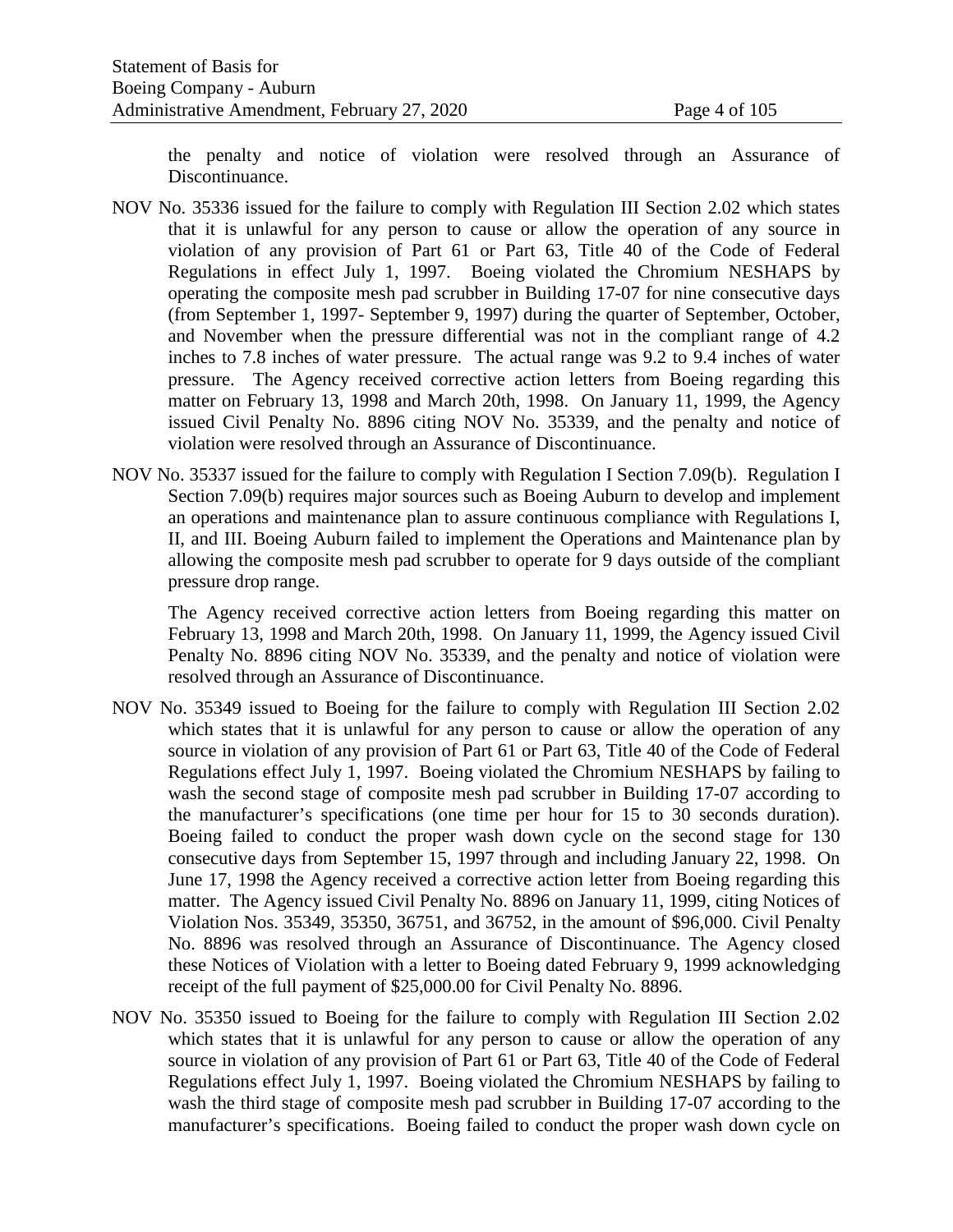the third stage for 29 consecutive days from December 24, 1997 through and including January 22, 1998. No wash down of the third stage of the scrubber was occurring during this time. On June 17, 1998 the Agency received a corrective action letter from Boeing regarding this matter. On June 17, 1998 the Agency received a corrective action letter from Boeing regarding this matter. The Agency issued Civil Penalty No. 8896 on January 11, 1999, citing Notices of Violation Nos. 35349, 35350, 36751, and 36752, in the amount of \$96,000. Civil Penalty No. 8896 was resolved through an Assurance of Discontinuance. The Agency closed these Notices of Violation with a letter to Boeing dated February 9, 1999 acknowledging receipt of the full payment of \$25,000.00 for Civil Penalty No. 8896.

- NOV No. 36751 issued to Boeing for the failure to comply with Regulation I Section 7.09(b). Regulation I Section 7.09(b) requires major sources such as Boeing Auburn to develop and implement an operations and maintenance plan to assure continuous compliance with Regulations I, II, and III. Boeing Auburn failed to implement the Operations and Maintenance plan by allowing the improper wash down of the second stage of the composite mesh pad scrubber for 130 consecutive days, from September 15, 1997 through and including January 22, 1998. On June 17, 1998 the Agency received a corrective action letter from Boeing regarding this matter. On June 17, 1998 the Agency received a corrective action letter from Boeing regarding this matter. The Agency issued Civil Penalty No. 8896 on January 11, 1999, citing Notices of Violation Nos. 35349, 35350, 36751, and 36752, in the amount of \$96,000. Civil Penalty No. 8896 was resolved through an Assurance of Discontinuance. The Agency closed these Notices of Violation with a letter to Boeing dated February 9, 1999 acknowledging receipt of the full payment of \$25,000.00 for Civil Penalty No. 8896.
- NOV No. 36752 issued to Boeing for the failure to comply with Regulation I Section 7.09(b). Regulation I Section 7.09(b) requires major sources such as Boeing Auburn to develop and implement an operations and maintenance plan to assure continuous compliance with Regulations I, II, and III. Boeing Auburn failed to implement the Operations and Maintenance plan by allowing the improper wash down of the third stage of the composite mesh pad scrubber for 29 consecutive days, from December 24, 1997 through and including January 22, 1998. On June 17, 1998 the Agency received a corrective action letter from Boeing regarding this matter. On June 17, 1998 the Agency received a corrective action letter from Boeing regarding this matter. The Agency issued Civil Penalty No. 8896 on January 11, 1999, citing Notices of Violation Nos. 35349, 35350, 36751, and 36752, in the amount of \$96,000. Civil Penalty No. 8896 was resolved through an Assurance of Discontinuance. The Agency closed these Notices of Violation with a letter to Boeing dated February 9, 1999 acknowledging receipt of the full payment of \$25,000.00 for Civil Penalty No. 8896.

#### *4. 2 Solvent handling to minimize the emission of Volatile Organic Compounds*

Since 1995, the Agency issued two notices of violation to Boeing Auburn regarding its solvent handling work practices. One involved the failure to store a solvent rag in a closed container and the other involved storing a volatile organic compound (paint) in an open container.

A description of these notices of violation is as follows: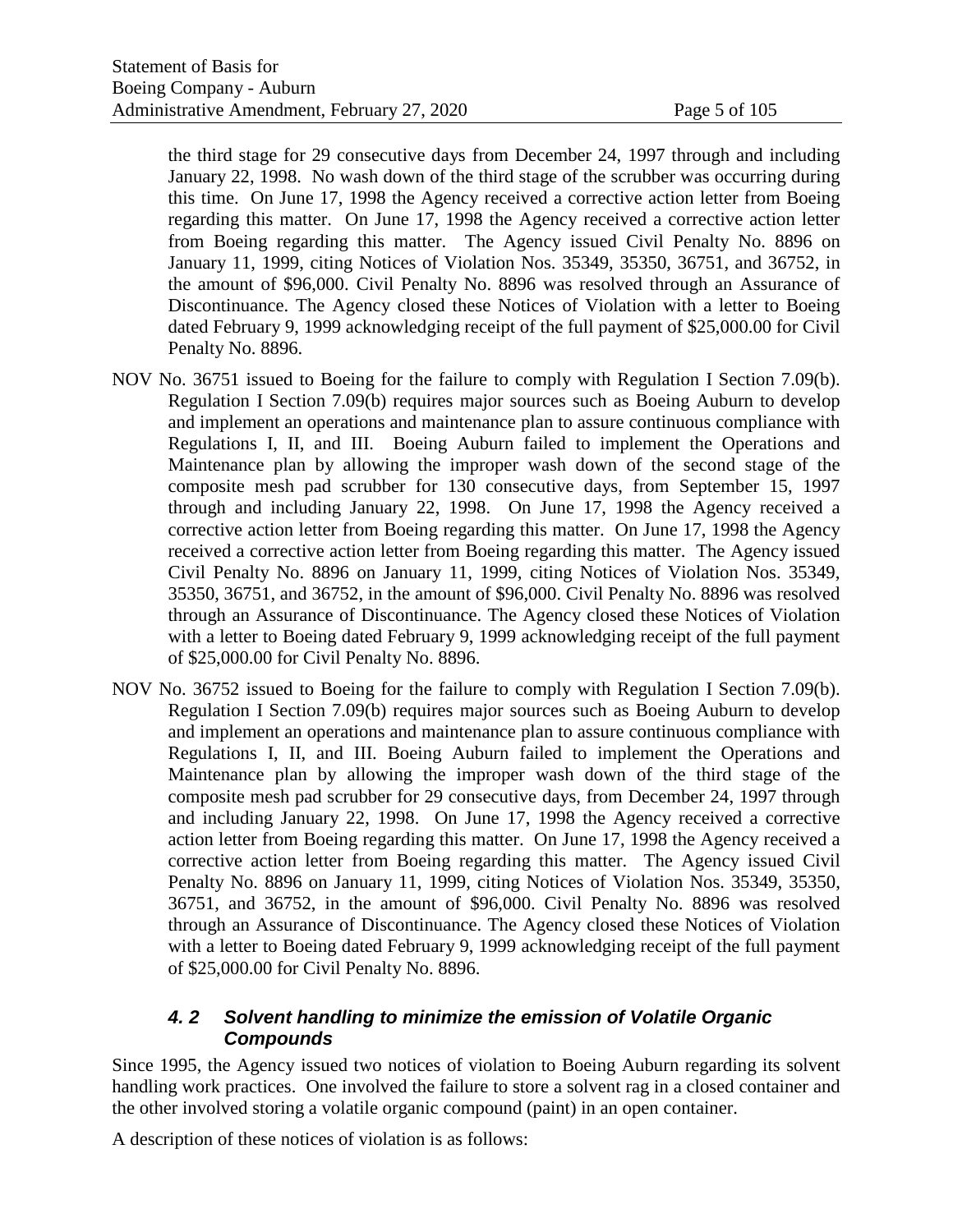- NOV No. 35314 issued to Boeing for a violation of Regulation II Section 3.09 (e) for the failure to enclose a solvent rag in Building 17-56 column A-19. The Agency received a corrective action letter from Boeing Auburn regarding this matter on February 21, 1997. On April 24, 1997, the Agency issued Civil Penalty No. 8641 for \$1,000.00. Boeing Auburn submitted an application for remission or mitigation on May 12, 1997 stating that the rag was not tended for disposal and that it was placed temporarily while the employee was on break. On October 13, 1997, the Agency and Boeing executed a settlement agreement whereby Boeing would pay \$100.00 and Civil Penalty No. 8641 would be resolved. On January 5, 1998, the Agency sent a letter to Boeing acknowledging the receipt of the payment of \$100.00 and the closure of NOV No. 35314.
- NOV No. 35346 issued to Boeing for a violation of Regulation II Section 3.09e. This section prohibits the use of open containers for the storage or disposal of VOC containing materials. Boeing failed to store or dispose of VOC containing material in closed container by Storing BMS 10-20 in an open container in a spray booth (Order of Approval No. 7279 MSS/ID# 12355) in Building No. 17-07 on April 20,, 1998. Boeing Auburn submitted corrective action responses on April 30, 1998 and on December 9, 1998. The Agency issued a case closure letter to Boeing Auburn on December 16, 1998.

#### *4. 3 Boiler Continuous Emission Monitoring*

From 1995 until 1998, Boeing Auburn operated a natural gas boiler rated at 196 million BTU per hour. Order of Approval No. 4899 Condition No. 4 dated May 12th 1995 required Boeing to equip the boiler with a continuous emission monitoring system and to maintain the CEMs, collect the data, and report the data according to the requirements in Regulation I, Article 12. The Agency issued two Notices of Violation to Boeing during that time for failing to meet the data capture requirements in Regulation I, Section 12.02. As a result of these violations, Boeing Auburn submitted a Notice of Construction Application to the Agency to de-rate the boilers from 196 million BTUs per hour to 95 million BTUs per hour. On May 29, 1998, the Agency issued Order of Approval No. 7271 allowing Boeing to de-rate the boiler and remove the continuous emission monitoring system.

A description of these Notices of Violation is as follows:

- NOV No. 35330 issued to Boeing for violating Regulation I, Section 12.02(c) by failing to continuously monitor nitrogen dioxide emissions from the Boiler No. 4 in Building 17- 09. The date of violation was February 15, 1997. The violation was based on a February CEM report from Boeing Auburn dated March 17, 1997. On October 14, 1997 the Agency issued a case closure letter to Boeing stating that the February 15, 1997 event was excusable.
- NOV No. 35332 issued to Boeing for violating Regulation I, Section 12.02(c) by failing to continuously monitor Nitrogen Dioxide emissions from Boiler No. 4 in Building 17-09. The date of violation was October 18, 1997 based on the October CEM report dated November 25, 1997. On December 4, 1997, the Agency issued a case closure letter to Boeing stating that the violation was excusable.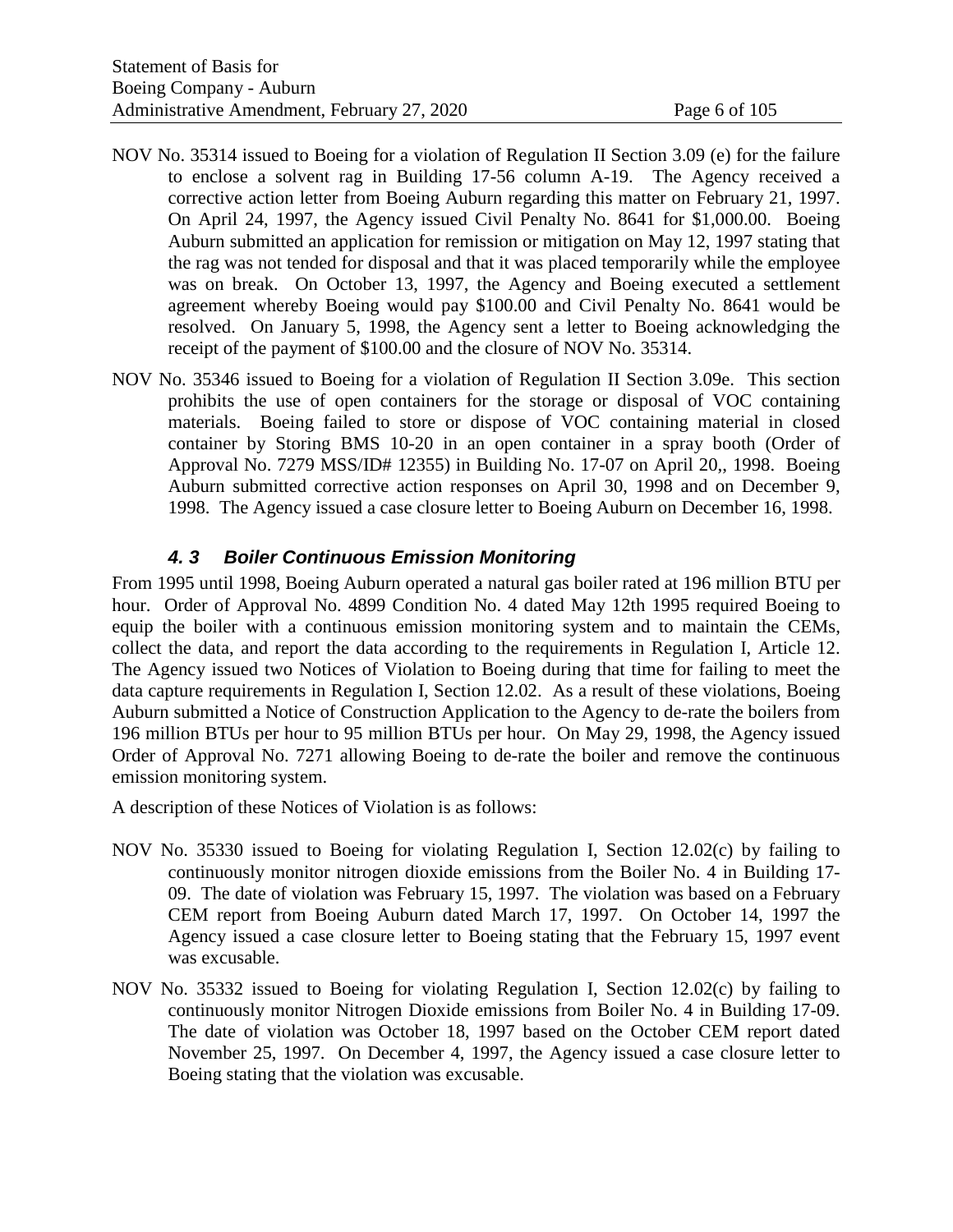#### *4. 4 Aerospace NESHAP*

The Notices of Violations and Compliance Status Reports issued by the Agency to Boeing Auburn regarding the Aerospace National Emission Standards for Hazardous Air Pollutants and related requirements are described as follows:

- CSR dated August 24, 1999 issued to Boeing based on an April 26, 1999 six-month Aerospace NESHAP compliance status report. The six-month report is required pursuant to 40 CFR 63.9(h) and 63.753(a). The CSR was issued for the following deficiencies:
	- An open solvent container
	- A missed dry filter spray booth pressure drop reading
	- Inadequate water flow in a water wash spray booth

Boeing reported its corrective action in the April 26, 1999 report. The CSR dated August 24, 1999 closed the case.

- NOV No. 36619 for the period September 1, 1998 through January 20, 1999 issued to Boeing Auburn for failing to immediately shut down spray coating operations when the recorded pressure drop or water flow rate was not in the established operating range. Boeing violated Regulation I, Section 9.20 by failing to maintain and operate equipment in good working order. Additionally, Boeing violated Regulation III, Section 2.02 by causing a violation of the Aerospace NESHAP, specifically 40 CFR  $63.745(g)$ . The six-month notification of compliance status report was dated April 26, 1999. The report is required pursuant to 40 CFR  $63.9(h)$  and  $63.753(a)$ . In the report, Boeing listed deficiencies occurring between September 1, 1999 and February 28, 1999. Boeing reported 8 instances of the pressure drop being out of range on dry filter spray booths and 15 instances of the water flow rates outside of the established range in water wash booths and operations were not immediately shut down. Boeing submitted corrective action letters to the Agency dated September 9, 1999, October 12, 1999, and March 28, 2000 regarding this matter. On June 1, 2000, the Agency issued an amended Civil Penalty No. 9098 for \$32,000.00. On August 16, 2000, the Agency sent a letter to Boeing acknowledging the full payment of the \$32,000.00 for Civil Penalty No. 9098 and closing NOV No. 36619.
- CSR dated May 8, 2001 for no deficiencies issued to Boeing based on no self-reported violations in the Aerospace NESHAP semi-annual report dated March 13, 2001 for the reporting period July 14, 2000 though January 13, 2001.
- CSR dated November 9, 2001 based on self-reported violations in a semi-annual Aerospace NESHAP report dated October 30, 2001 for the period March 1, 2001 through August 31, 2001. Boeing reported a total of four missed pressure drop readings for the Building No. 17-68 dry filter booth (Order of Approval No. 3587, MSS/ID#MSS/ID#MSS/ID# 59271) and one missed pressure drop reading for the Building No. 17-07 booth (Order of Approval No. 7279, mss# 12355,). The CSR was closed on the November 9, 2001 CSR based on the corrective action Boeing reported in the October 30, 2001 report.
- CSR dated November 9, 2001, for no deficiencies on the semi-annual Aerospace NESHAP report for the topcoat improvement booth in Building 17-45, Order of Approval No. 7941 (6 month Period March 3, 2001 to August 31, 2001) and the annual report for period September 1, 2000 through August 31, 2001.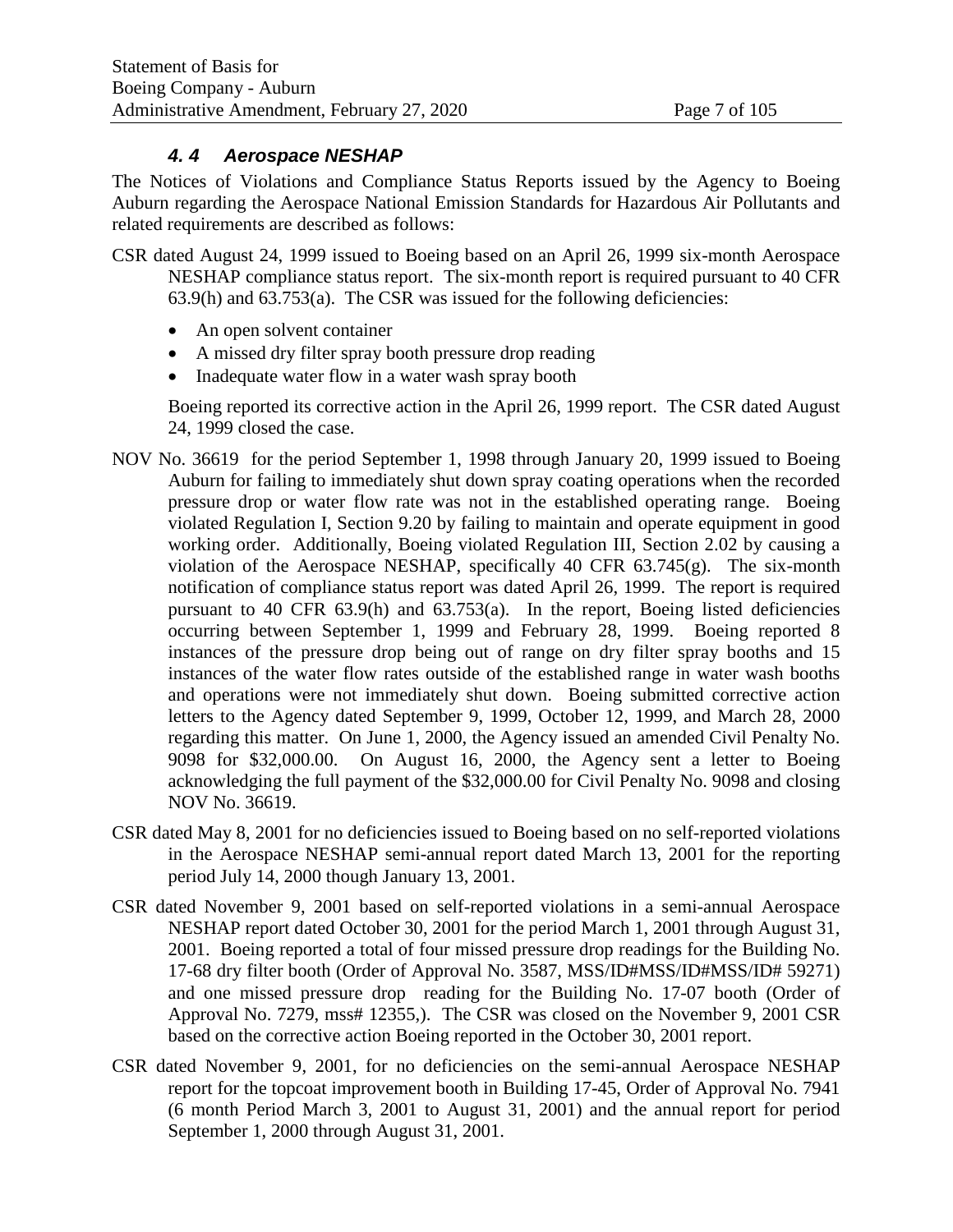- CSR dated December 24, 2001 for no deficiencies on the semi-annual Aerospace NESHAP report for the new spray gun cleaning operation in Building 17-45. The reporting period was from April 16, 2001 through October 15, 2001. The NESHAP report was dated December 10, 2001. The paint booth in which the spray gun cleaning operation is located was permitted by the Agency under Order of Approval No. 7639.
- CSR dated December 24, 2001 for no deficiencies regarding a December 10, 2001 NESHAP annual and semiannual report for the manual spray paint booth, Order of Approval No. 8506 in the 17-45 building. The semi-annual reporting period was from April 29, 2001 through October 28, 2001. The annual reporting period was from October 29, 2000 through October 28, 2001.
- CSR dated January 17, 2002 replaced the CSR dated December 24, 2001. A correction was made. The report dated December 10, 2001 was an initial notice of compliance status for the Aerospace NESHAP regarding a new spray gun cleaning operation in building No. 17-68. The spray paint booth in which the gun cleaning operation is located was permitted by the Agency under Order of Approval No. 7639. Boeing Auburn reported no deficiencies with the applicable standards for the reporting period April 16, 2001 through October 15, 2001.
- CSR dated May 7, 2002 for no deficiencies regarding the April 25, 2002 annual and semi-annual NESHAP reports for the Auburn facility. The semi-annual reporting period was from September 1, 2001 through February 28, 2002. The annual reporting period was from March 1, 2001 through February 28, 2002.
- CSR dated June 18, 2002 for semiannual report dated June 3, 2002 for new gun cleaning operation in Building 17-68 under NOC Order of Approval 7639. Case closed June 18, 2002 because no deficiencies were found.
- Written Warning 2-006640 dated October 30, 2002 for information in semiannual report dated October 30, 2002. Boeing reported use of nonexempt cleaning solvent,  $MEK < 1$  oz. in Building 17-62, 40 CFR  $63.753(b)(1)(i)$ . Also reported missing pressure drop reading Spray Booth 12355, Building 17-07, on May 7, 2002. Case closed because Boeing provided corrective action in the October 30, 2002 report.
- CSR dated November 21, 2002 for semiannual report for spray gun cleaning operation in booth permitted under Order of Approval 7639. No deficiencies noted and case closed.

#### *4. 5 Other Issues*

- NOV No. 31590 issued to Boeing Auburn on June 28, 1995 for a violation of Regulation I, Section 6.09(b) for the failure to meet the conditions of Order of Approval No. 5567 Condition No. 5. Boeing failed to install a static pressure differential gauge to measure the pressure drop across the scrubber. The corrective action order on the NOV ordered Boeing to install the gauge by August 1, 1995. On July 12, 1995, Boeing submitted a corrective action letter to the Agency. On July 28, 1995, Boeing submitted another corrective action letter stating that the gauge was successfully installed on July 12, 1995. The Agency issued a case closure letter to Boeing dated September 15, 1995.
- CSR dated August 24, 1999 based on information in an April 26, 1999 semi-annual Aerospace NESHAP report listing three self-reported violations: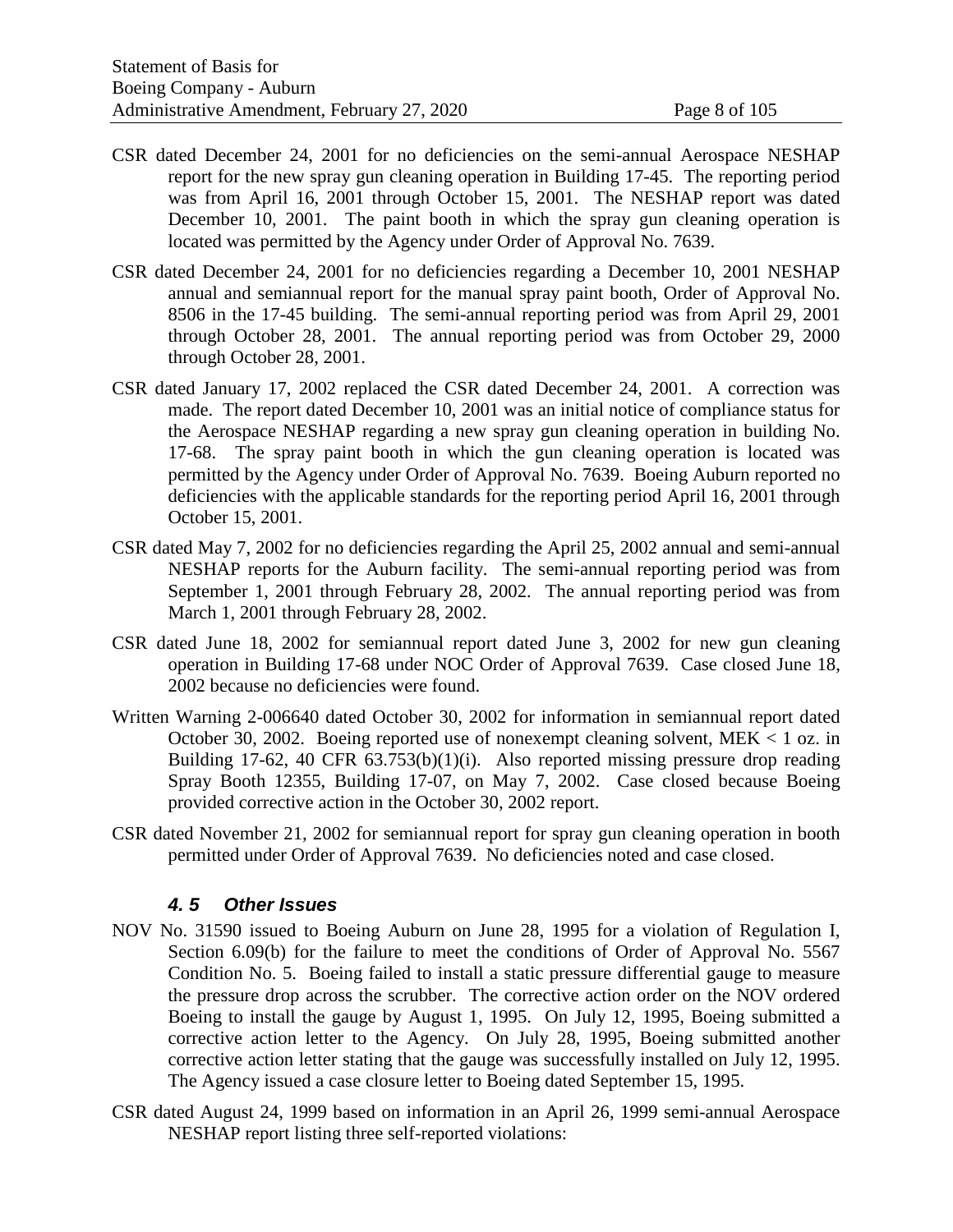- A missed pressure drop reading in a dry filter spray booth
- An open VOC container
- Inadequate water flow in a water wash curtain

The Agency closed the CSR on the same document based on the corrective action provided by Boeing in the semi-annual report.

CSR dated August 17, 1999 issued to Boeing during a compliance inspection for a violation of Regulation I, Section 9.20, failure to operate and maintain equipment in good working order. Boeing allowed the operation of an AA Tank Line scrubber No. 2, MSS/ID#55147, in Building 17-45 with a leaking stack. Boeing submitted corrective action responses dated September 23, 1999, October 1, 1999, and October 27, 1999 regarding this matter. The Agency closed the CSR based on the corrective action taken by Boeing.

CSR dated February 25, 1998 issued to Boeing for three deficiencies as described below:

- Torit dust collector, in Building 17-06, pressure differential outside of range per Order of Approval No. 6777. The acceptable pressure differential range was 1.5-3.0 inches of water. The actual pressure differential was 1.0 inches of water.
- Dust Vent Dust Collector in Building No. 17-07, Order of Approval 7183, cited for Regulation I, Section 9.15(a). An Agency inspector observed dust on top of collector barrel of the baghouse.
- Spraying a temporary protective coating greater than the 1% VOC limit established in Order of Approval No. 6756.

Boeing submitted a corrective action letter addressing the three deficiencies on March 11, 1998. The Agency closed the CSR based on the letter.

CSR dated May 23, 2002 during an inspection for out of range scrubber flow rate on chemical mill scrubber in Building 17-45 MSS No. 60036, NOC Order of Approval No. 8029, Condition 8. Corrective action letter submitted June 21, 2002 and case closed.

# **5. Explanation of Applicable Requirements**

Applicable requirements are listed in several sections of this operating permit as outlined below. The permit only lists the requirements that the Puget Sound Clean Air Agency has determined to be within the scope of the definition of "applicable requirements" under the operating permit program. Boeing is legally responsible for complying with all applicable requirements of the operating permit as well as other requirements that do not fit the definition of "applicable requirements" found in Chapter 173-401 Washington Administrative Code (WAC).

Applicable requirements that are not ongoing are not included in the permit because they are not in effect during the term of the permit (a.k.a. "obsolete").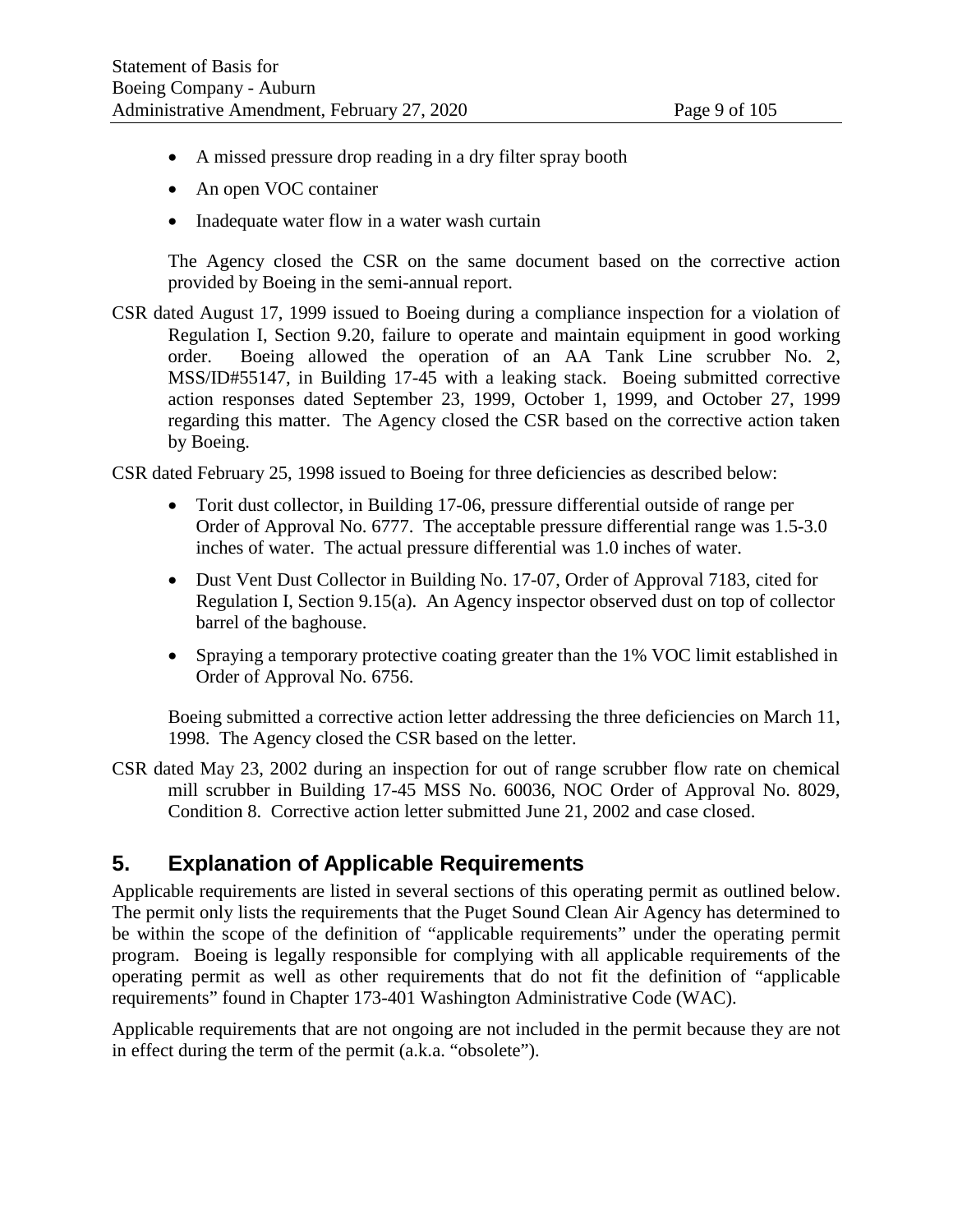#### **5. 1 Applicable Requirements**

Boeing is subject to all the requirements listed in all the tables contained in Section I of the permit. Section I.A. contains the requirements that are applicable facility-wide. The Puget Sound Clean Air Agency did not repeat the facility-wide requirements listed in Section I.A in Section I.B unless the monitoring method was specific to the listed emission unit. Section I.B. contains the Emission Unit Specific Applicable Requirements and Section I.C. contains Operations without Specific Applicable Requirements. If a requirement in Section I.A. is repeated in Section I.B, then the monitoring, maintenance, and recordkeeping method specified in that section supersedes the monitoring, maintenance, and recordkeeping method specified in Section I.A.

The tables in Section I.A list the citation for the "applicable requirement" in the second column. The third column, "Date," contains the adoption or effective date of the requirement. In some cases, the effective dates of the "Federally Enforceable Requirement" and the "State Only Requirement" may be different because only rules approved by EPA through Section 110, 111, and 112 of the federal Clean Air Act are federally enforceable and either the state has not submitted the regulation to the EPA or the EPA has not approved it.

The first column is used as an identifier for the requirement, and the fourth "Requirement Paraphrase" column paraphrases the requirement. The first and fourth columns are for information only and are not enforceable conditions of this permit. The actual enforceable requirement is embodied in the requirement cited in the second and third columns.

The fifth column, "Monitoring, Maintenance & Recordkeeping Method," identifies the methods described in Section II of the permit. Following these methods is an enforceable requirement of this permit. The sixth column, "Emission Standard Period," identifies the averaging time for the emission standard and/or the minimum length of one reference method run. Section V.N.1 of the permit identifies the number of separate runs for determining compliance using the reference method. The last column, "Reference Test Method," identifies the reference method associated with an applicable emission limit that is to be used if and when a source test is required. In some cases where the applicable requirement does not cite a test method, one has been added. This is called "gapfilling" and is authorized under WAC 173-401-615.

The permit identifies a specific method and the adoption date. Puget Sound Clean Air Agency Regulation I, Section 3.07(a) states that testing for compliance must follow the current EPA approved methods unless specific methods have been adopted by the Puget Sound Clean Air Agency Board of Directors. WAC 173-400-105(4) allows either EPA 40 CFR 60 Appendix A or procedures in Ecology's *"Source Test Manual – Procedures for Compliance Testing" as of July 12, 1990.* These three requirements may conflict if the current method is not listed in the permit. However, EPA seldom significantly changes the Reference Methods and the current method could be used as credible evidence of an emission violation. Finally, major changes in the Reference Test Method may necessitate reopening the permit.

In case of conflict or omission between the information contained in the fourth column and the actual statue or regulation cited in the second column, the requirements and language of the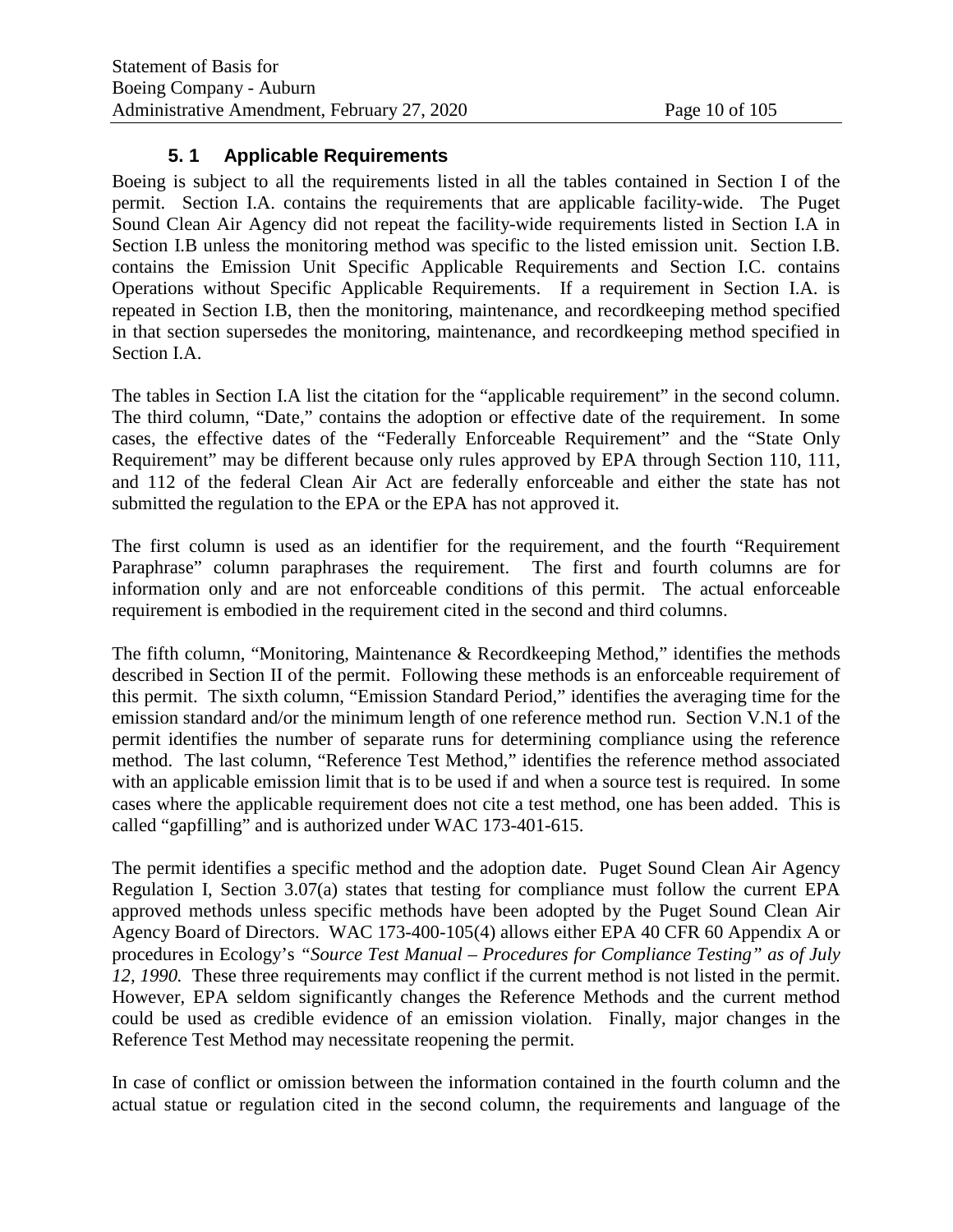actual statute or regulation cited shall govern. For more information regarding any of the requirements cited in the second and third columns, refer to the actual requirements cited.

**Recently amended Puget Sound Clean Air Agency Regulations.** The Puget Sound Clean Air Agency Board of Directors has recently amended several sections of its regulations. These amended sections are listed as "State Only" in the permit. That means they are not federally enforceable. They are enforceable only by Puget Sound Clean Air Agency and the Washington State Department of Ecology. However, these requirements will become federally enforceable if they are adopted in the  $SIP<sup>1</sup>$  $SIP<sup>1</sup>$  $SIP<sup>1</sup>$ .

# *5. 2 Section I. A. (Facility-Wide)*

#### *5. 2. 1. Requirement I.A.1*

Both WAC 173-400-040(1) and Puget Sound Clean Air Agency Regulation I, Section 9.03 standards are 20% opacity and apply to all stationary sources. Although the permit lists all these requirements together, Boeing must comply with each.

- The monitoring method is based on visible emission inspections of the facility at least once per calendar quarter, complaint response, and quarterly facility wide inspections. Inspections are to be performed while the facility is in operation during daylight hours. If during a quarterly visible emissions inspection visible emissions other than uncombined water are observed from a single unit or activity, Boeing shall, as soon as practicable but within 24 hours of the initial observation, take certain prescribed actions. Similarly, if Boeing receives a complaint about visible emissions or opacity or identifies a problem during a facility wide inspection, Boeing must deal with the problem according to the appropriate monitoring requirement. The actions include: Take corrective action, which may include shutting down the unit or activity until it can be repaired, until there are no visible emissions (or until the unit or activity is demonstrated to be in compliance with all applicable opacity limitations in the permit using the reference test method); or,
- Determine the opacity using the reference test method, or
- Continue the observation for a minimum of 15 minutes, or until visible emissions have been observed for a total of 45 seconds, whichever is a shorter period. If visible emissions other than uncombined water are observed from a single unit or activity lasting longer than 45 seconds during a 15 minute interval, Boeing may continue to observe visible emissions for an additional 45 minutes or until visible emissions have

<span id="page-10-0"></span><sup>&</sup>lt;sup>1</sup> "SIP" is an abbreviation for "state implementation plan" which is a plan for improving or maintaining air quality and complying with the Federal Clean Air Act. The Federal Clean Air Act requires states to submit these plans to the US EPA for its review and approval. This plan must contain the rules and regulations of the state agency or local air authority necessary to implement the programs mandated by Federal law. Once the EPA adopts the plan or elements of it, the plan and its requirements become "federally enforceable" by EPA. New or modified state or local rules are not federally enforceable until they are "adopted into the SIP" by the EPA.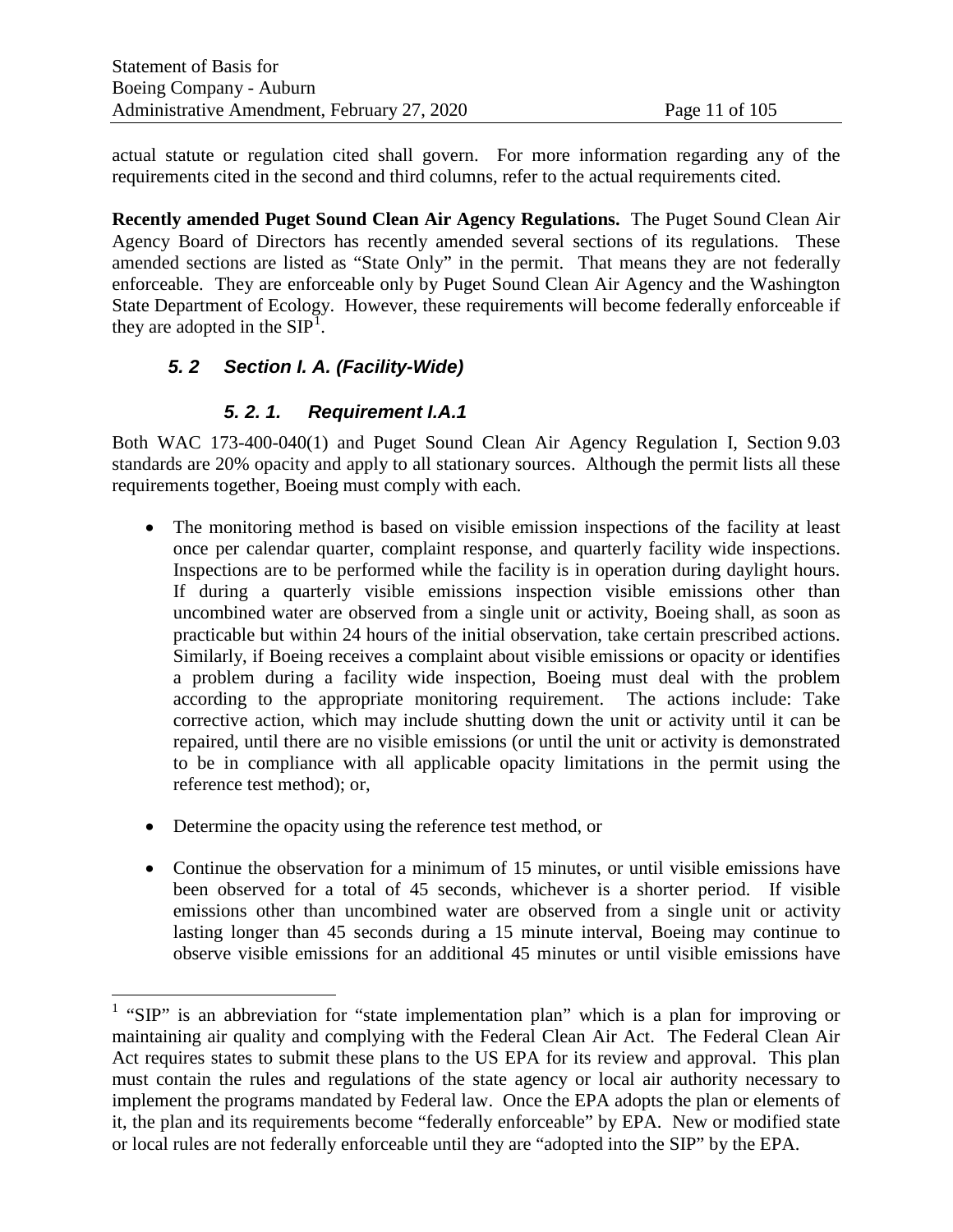been observed for a total of 3 minutes in the hour, whichever is a shorter period. If visible emissions are observed for a total of 3 minutes during the 60 minute observation, or if visible emissions have been observed for a total of 45 seconds during the 15 minute observation and Boeing did not elect to continue the visible emission inspection as described above, Boeing shall, as soon as practicable but within 24 hours of the initial observation either;

- o Take corrective action, which may include shutting down the unit or activity until it can be repaired, until there are no visible emissions; or,
- o Alternatively, determine the opacity using the reference test method.

Failure to take actions as described above must be reported under Section V.M. Compliance or V.Q. Reporting of this permit.

All observations using the opacity reference test method shall be reported according to V.Q.4 Method 9A Reports.

Boeing argued that the original wording would require Boeing to make daily Method 9 observations on any unit that often had visible emission, yet complied with all applicable requirements. The Puget Sound Clean Air Agency agrees that if Ecology Method 9A demonstrated compliance, additional monitoring would not be necessary to demonstrate compliance with the opacity requirements until the next required monitoring.

- 1) Compliance. None of the emission units at Boeing Auburn normally have visible emissions. The emission units are also unlikely to generate visible emissions except under the most unusual circumstances. These boilers have specific opacity monitoring requirements elsewhere in the permit (Section I.B.5). In addition, the Puget Sound Clean Air Agency has inspected this facility at least annually since 1986and has not identified opacity issues, nor has Boeing. Therefore, we conclude that it is generally in compliance with the opacity requirement and the margin of compliance is large. In addition, the monitoring method is designed so that Boeing will take corrective action before a violation occurs, further enhancing the compliance margin.
- 2) Variability of process and emissions. None of the processes at Boeing Auburn normally emit visible emissions, except as noted above. While many of the processes are variable or batch operations, the most likely cause of visible emissions would be a significant change in the process, one that would require approval from the Puget Sound Clean Air Agency, or major equipment failure. The specific emission units that are most likely to fail and have significant visible emissions, such as the boilers and baghouses, are addressed elsewhere in the permit.
- 3) Environmental impacts of problems. Observed opacity is generally related to emissions of particulate matter or finely divided liquid droplets. The manufacturing activities at Boeing typically do not generate significant quantities of particulate matter. Hence, the environmental impacts of the emissions are small especially considering the amount of land on which the facility is located. A maintenance problem is unlikely to result in emissions that would have a significant environmental impact.
- 4) Technical considerations. The emission units that are likely to generate visible emissions are addressed elsewhere in the permit.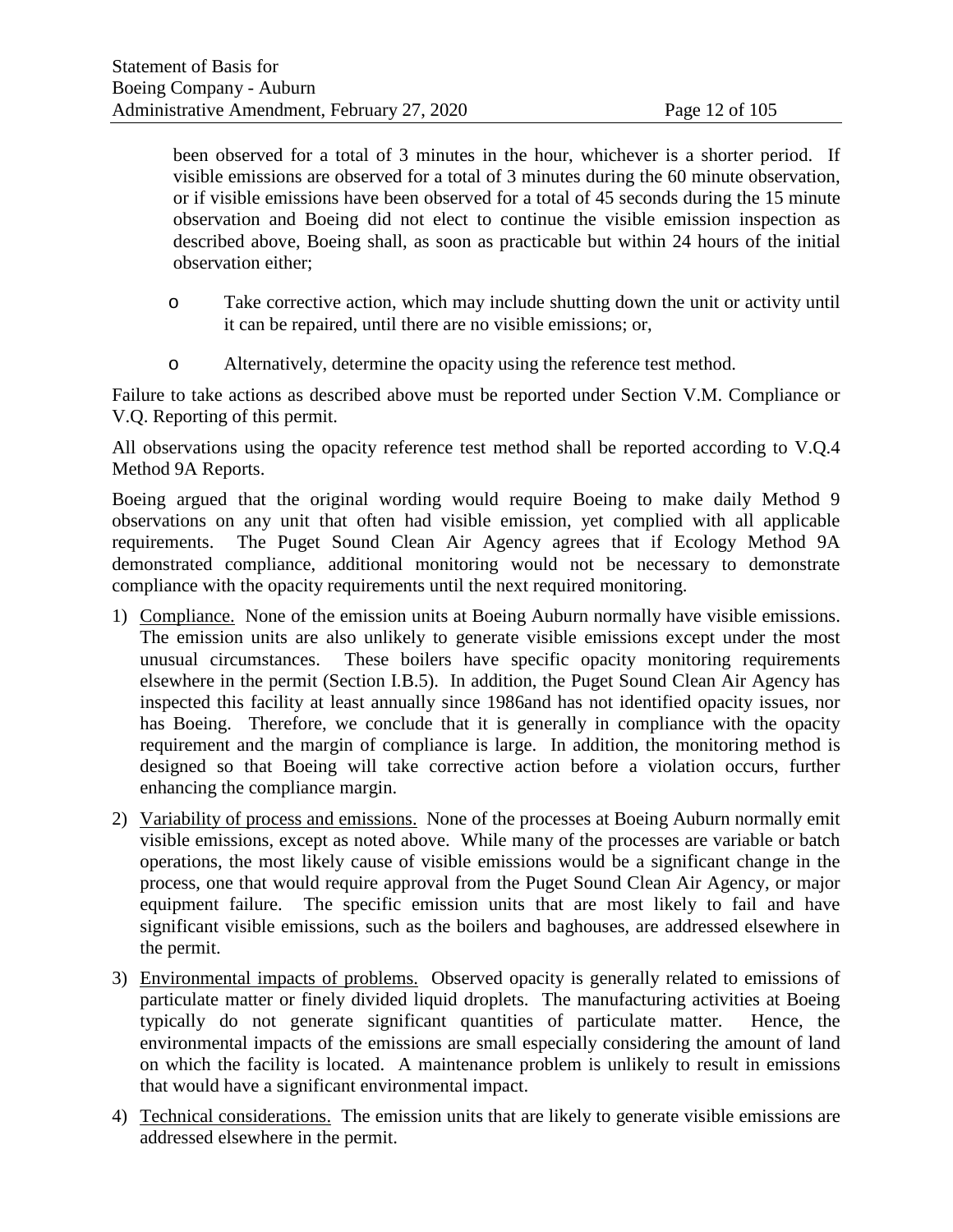#### **Emergency Generators**

Boeing Auburn has several diesel generators that are used for backup and fire suppression. These generators are normally tested monthly. Boeing also uses some of the generators for backup electricity while the primary system is undergoing maintenance, Boeing call this vault cleaning. Because emergency generators and generators for fire suppression pumps often have visible emissions, but seldom have visible emissions greater than 20% opacity, the permit has specific provisions for those units. If Boeing observes visible emissions from an emergency generator or generator for fire suppression pumps, Boeing shall check to make sure that the generator is operated and maintained in accordance with its Operations and Maintenance Plan or manufacturer's recommended maintenance procedures and either shut it down within 3 hours or observe visible emissions using WDOE Method 9A within 30 days of seeing the visible emissions; WDOE Method 9A test does not need to be repeated again if the unit is only operated less than 100 hours in the calendar year in which the visible emissions were observed. One hundred hours was chosen because these units at Boeing Auburn seldom operated more than 100 hours per year. The amount of emissions are small compared to the emissions from the diesel truck that brings supplies to the site and taken products from the site.

Boeing has also requested clarification as to whether the emergency provisions of WAC 173- 401-645 would apply to the opacity from emergency generators. The Puget Sound Clean Air Agency concluded that the general opacity limits are "technology-based emission limitations" as they relate to emergency generators. Therefore, Boeing could use the emergency provisions of WAC 173-401-645 as an affirmative defense for an opacity violation provided that the violation was not caused by improperly designed equipment, lack of preventative maintenance, careless or improper operation, or operator error.

# *5. 2. 2. Requirement I.A.2*

<span id="page-12-0"></span>Puget Sound Clean Air Agency Regulation I, Section 9.09 limits particulate emissions to 0.05 gr/dscf from equipment used in a manufacturing process. WAC 173-400-060 limits particulate emissions to 0.1 gr/dscf from general process units (i.e., units using a procedure or a combination of procedures for the purpose of causing a change in material by either chemical or physical means, excluding combustion).

The monitoring method is based on quarterly visual inspections of the facility for visible emissions, complaint response, and facility wide inspections. Opacity monitoring is a surrogate to performing a Method 5 test with Boeing taking corrective action if any visible emissions are noted. As with Requirement I.A.1, the Puget Sound Clean Air Agency has determined through its inspections and permitting that it is unlikely that Boeing Auburn will have any visible emissions or exceed the particulate limit. Recording of visible emissions is not necessarily a deviation of the particulate concentration standard because the threshold for observing visible emissions occurs at a particulate concentration of less than 0.05 gr/dscf. However, failure to take timely corrective action, as defined in the permit, is a deviation from the specific permit requirement and must be reported to the Puget Sound Clean Air Agency. Taking corrective action does not relieve Boeing from the obligation to comply with the particulate concentration standard itself. The Puget Sound Clean Air Agency has determined that the monitoring should be quarterly for the reasons listed above in Section [5. 2. 2.](#page-12-0)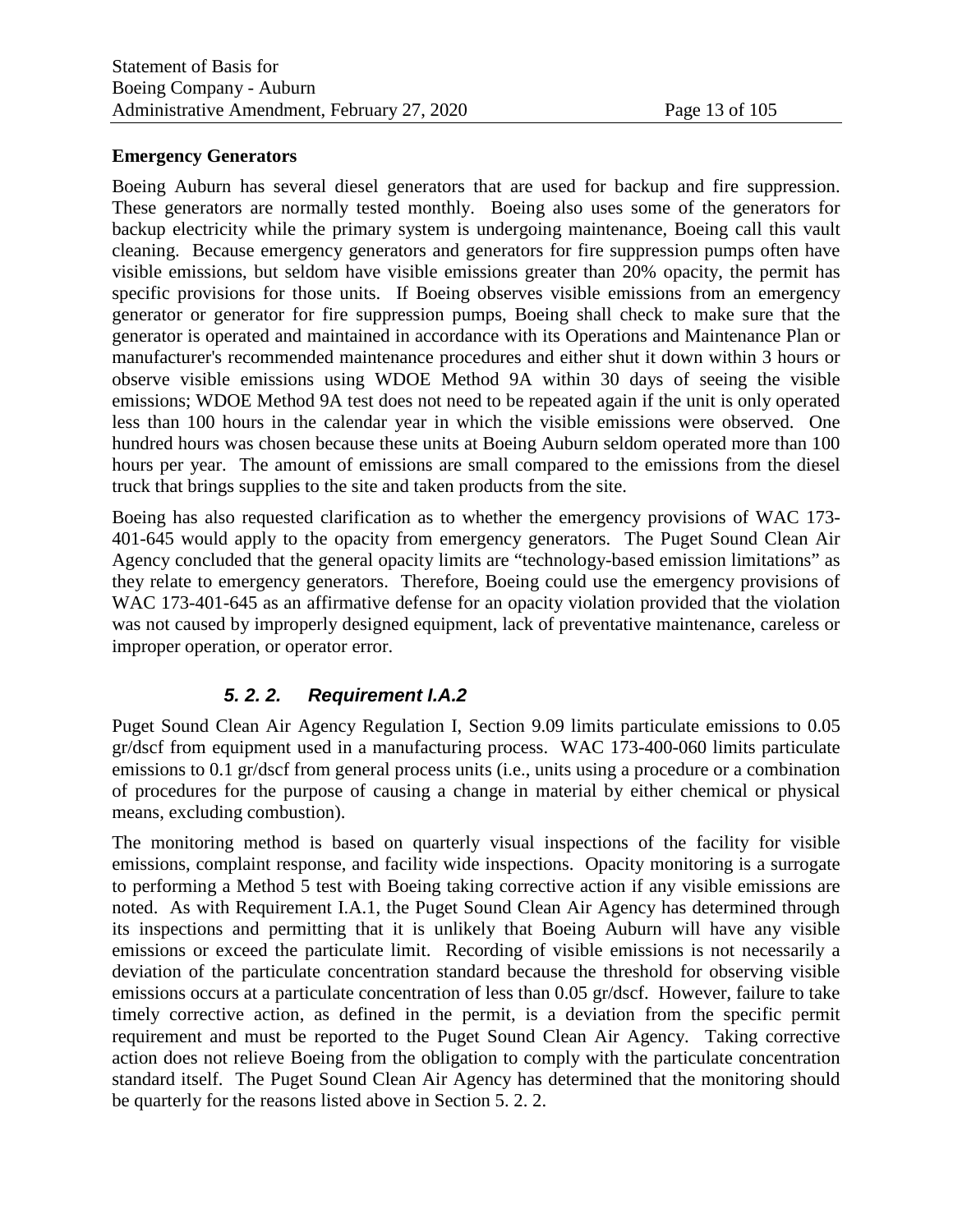#### *5. 2. 3. Requirement I.A.3*

Puget Sound Clean Air Agency Regulation I, Section 9.09 also limits particulate emissions to 0.05 gr/dscf corrected to 7% oxygen from fuel burning equipment (i.e., equipment that produces hot air, hot water, steam, or other heated fluids by external combustion of fuel) combusting natural gas. WAC 173-400-050(1) limits particulate emissions to 0.1 gr/dscf corrected to 7%  $O_2$ from all combustion units (i.e., units using combustion for steam production or other process requirements, excluding open burning). Boeing burns only pipeline grade natural gas and fuels that are certified to comply with the fuel oil standards of Regulation I, Section 9.08. It can be shown, as in Section [5. 2. 4](#page-13-0) for  $SO_2$ , that if fuels are properly burned, Boeing is incapable of violating this standard while complying with the other requirements. Improper fuel burning that would result in high particulate emissions would also cause opacity problems and would be detected by the opacity monitoring requirement, complaint response, or facility wide inspections..

The State Implementation Plan (SIP) identifies the effective date of WAC 173-400-050 and WAC 173-400-060 as August 20, 1993; however, the versions that were in effect on August 20, 1993 became effective on March 22, 1991.

#### *5. 2. 4. Requirement I.A.4*

<span id="page-13-0"></span>Puget Sound Clean Air Agency Regulation I, Section 9.07 and WAC 173-400-040(6) are equivalent requirements  $(SO<sub>2</sub>$  emissions not to exceed 1000 ppmv), except for the second paragraph of the WAC, which is not in the Puget Sound Clean Air Agency regulation. The second paragraph of WAC 173-400-040(6), which is not federally enforceable, allows for exceptions to this requirement if the source can demonstrate that there is no feasible method of reducing the  $SO_2$  concentrations to 1000 ppm. Since the Puget Sound Clean Air Agency's rules are more stringent, this exception is not available to Boeing and the second paragraph does not apply to Boeing.

Boeing burns only pipeline grade natural gas in all combustion emission units except Boilers 1, 2, and 3 and back-up emergency generators which can burn diesel fuel.

All the natural gas burned at Boeing Auburn must be pipeline quality, the contents of which the Washington Utilities and Transportation Commission regulates to contain less than 2000 grains of sulfur per million cubic feet. 2000 grains of sulfur per million cubic feet is equivalent to approximately 3.4 parts of sulfur per million cubic feet of natural gas, as shown in the following calculation:

$$
\frac{2,000 \text{ gr S}}{1,000,000 \text{ ft}^3 \text{ nat. gas}} \times \frac{1 \text{ lb}}{7000 \text{ gr}} \times \frac{385 \frac{\text{ft}^3}{\text{mole S}}}{32 \frac{\text{lb}}{\text{mole S}}} = 3.44 \times 10^{-6} \frac{\text{ft}^3 \text{ S}}{\text{ft}^3 \text{ nat. gas}} = 3.44 \text{ ppmdv S}
$$

According to *Perry's Chemical Engineer's Handbook*, each cubic foot of natural gas requires approximately 10 cubic feet of air for combustion, yielding approximately 11 cubic feet of combustion exhaust gases, consisting mostly of nitrogen, water vapor, and carbon dioxide. The sulfur in the natural gas will almost all be converted to sulfur dioxide, with each cubic foot of sulfur producing the same volume of sulfur dioxide. Since each cubic foot of natural gas contains  $3.44 \times 10^{-6}$  cubic foot of sulfur, each cubic foot of stack exhaust will contain approximately: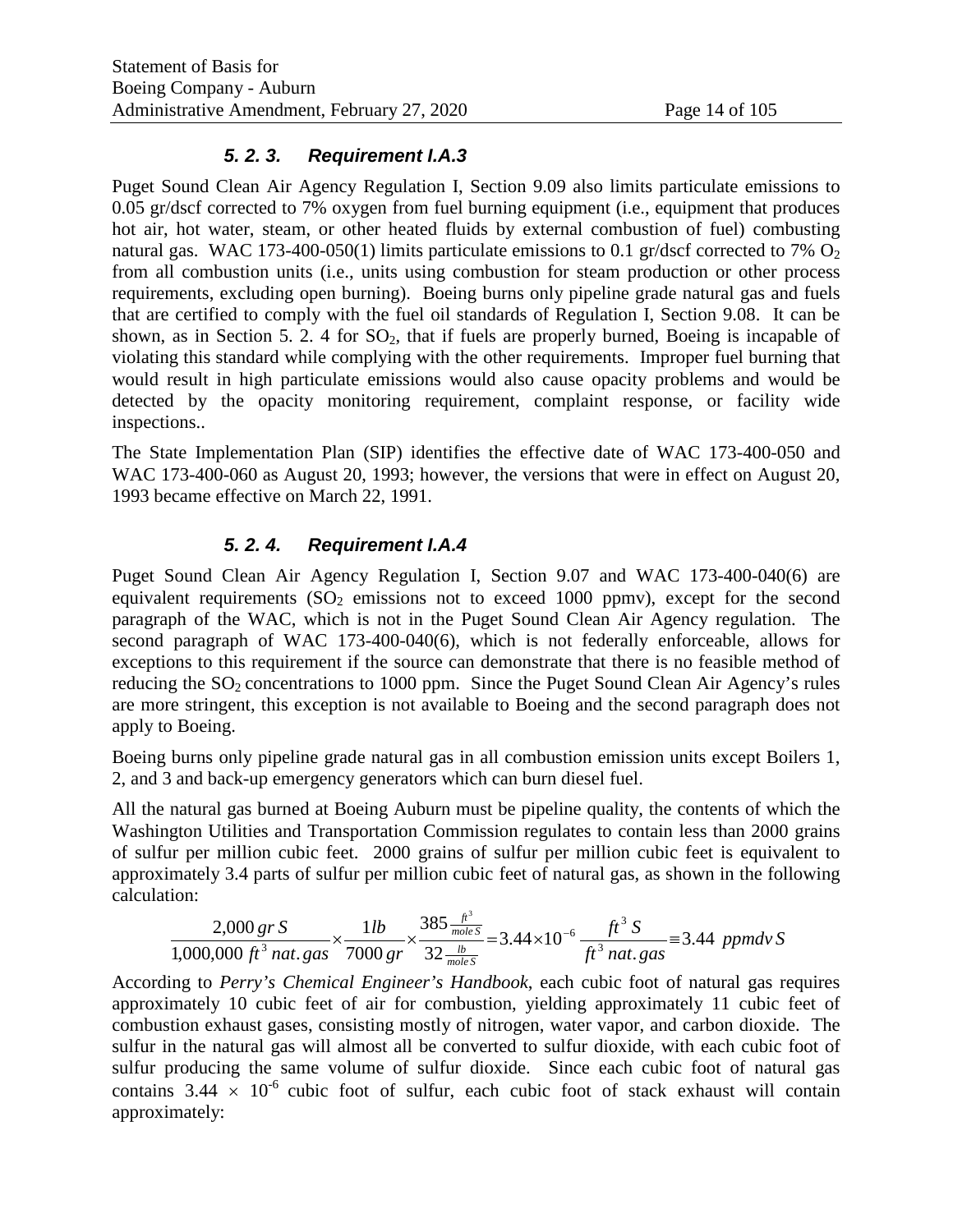$$
3.44 \times 10^{-6} \frac{ft^3 S}{ft^3 n \, \text{at. gas}} \times \frac{1 \, ft^3 SO_2}{1 \, ft^3 S} \times \frac{1 \, ft^3 n \, \text{at. gas}}{11 \, ft^3 \, \text{stack exhaust}} = 3.13 \times 10^{-7} \frac{ft^3 SO_2}{ft^3 \, \text{stack exhaust}}
$$

This is equivalent to  $0.31$  ppmdv  $SO_2$ . Note that this estimated value is less than one-tenth of one percent of the  $1,000$  ppm  $SO<sub>2</sub>$  standard. Therefore, it is reasonable to assume that combustion units that are fired on natural gas cannot exceed the  $1,000$  ppm  $SO<sub>2</sub>$  limits in Puget Sound Clean Air Agency Regulation I, Section 9.07 and WAC 173-400-040(6). The other emission units are not capable of generating  $SO<sub>2</sub>$  emissions as permitted. Therefore, the permit does not contain additional monitoring requirements for the natural gas usage. Similarly it can be shown that burning diesel fuel also results in emissions below 1000 ppm.

#### *5. 2. 5. Requirement I.A.5*

Puget Sound Clean Air Agency Regulation I, Section 9.11 and WAC 173-400-040(5) are similar requirements that address emissions that may be environmentally detrimental or cause a nuisance. Although the permit lists all these requirements together, Boeing must comply with each. The monitoring method for all is based on responding to complaints and general inspections of the facility to identify any emissions that are likely to be injurious to human health, plant or animal life, or property, or that unreasonably interfere with enjoyment of life and property. For the following reasons, the Puget Sound Clean Air Agency has determined that the quarterly facility inspections required in Section II.A.1(c) of the permit are sufficient to monitor for changes that would cause a fugitive emission or unexpected buildup of dust on the roadways and plant grounds. The facility inspection shall include a representative sample each quarter but that representative sample should not be the same each quarter.

- 1) Initial compliance. The Puget Sound Clean Air Agency has not received any complaints concerning Boeing Auburn regarding fugitive dust or odor emissions over the past five years and has not observed visible or odorous emissions from plant activities during any inspection, nor has Boeing; therefore, the Agency concludes that it is generally in compliance with the nuisance requirements.
- 2) Margin of compliance. Because the Agency has not observed nuisance problems, and the fact that the current operations are unlikely to cause nuisance problems, the Puget Sound Clean Air Agency has determined that the margin of compliance is sufficient to only require quarterly checks and response to complainants as necessary. The emission of fugitive dust or odor is unlikely to generate off-site fallout or complaints except under the most unusual circumstances.
- 3) Variability of process and emissions. Boeing does not have emission units that are likely to generate emissions that would cause a nuisance. In addition, Boeing is unlikely to install such emission units during the life of the permit.
- 4) Environmental impacts of problems. Nuisance emissions can cause personal discomfort; however, by their nature do not result in exceedances of federal emissions or ambient standards. By responding quickly to complaints and identifying problems before they cause complaints, the environmental impact of nuisances should be small.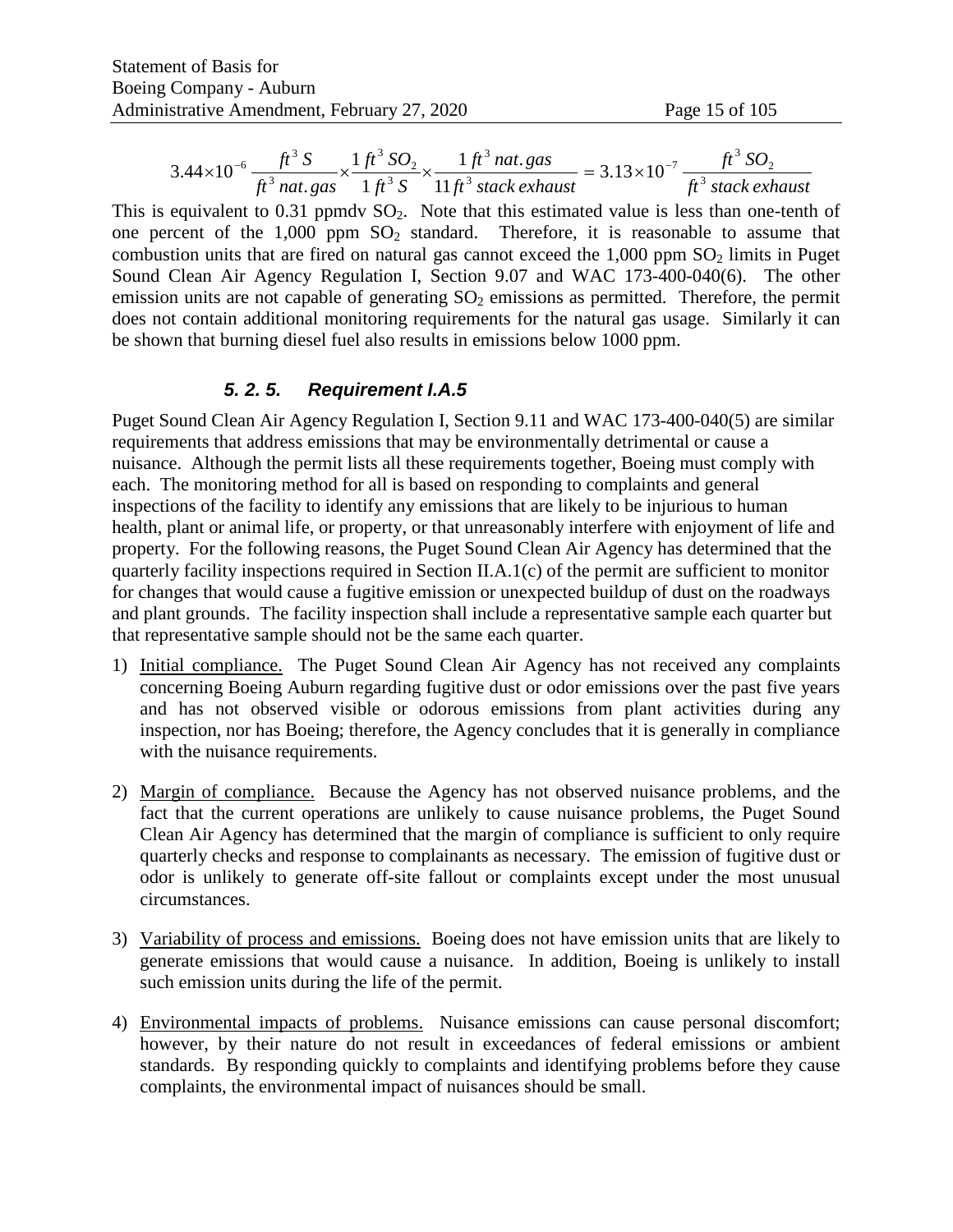5) Technical considerations. Catastrophic failures of one of the boilers, a large dust collector, or spray booth, are the only likely causes of a nuisance causing a deviation at Boeing Auburn. Boilers at Boeing Auburn are fueled on natural gas (except Boilers 1, 2, and 3 and back-up emergency generators which can burn diesel fuel) and in accordance with an acceptable O&M plan, thereby minimizing the probability of any nuisance emission. The dust collectors and spray booths are equipped with high efficiency filters and are monitored at least monthly or quarterly by Boeing, thereby minimizing the chance of generating emissions that may cause a nuisance. The permit requires Boeing to both look for possible nuisances on a regular basis and handle upset emissions of nuisance causing particulate or odor bearing contaminants more frequently on an as-needed basis. This minimizes the probability of causing an emission that could be injurious to health, plant or animal life, or property; or that unreasonably interferes with the enjoyment of life and property. The monitoring method is designed so that Boeing will take corrective action before a violation occurs. In addition, in the past five years the Puget Sound Clean Air Agency has not noted nor received complaints about Boeing causing emissions that are likely to be injurious to health, plant or animal life, or property or that unreasonably interfere with enjoyment of life and property. Therefore, the Puget Sound Clean Air Agency has determined that quarterly monitoring is adequate. Receiving complaints does not necessarily mean Boeing is in violation of this requirement, but Boeing has a responsibility to investigate complaints and take corrective action if necessary. Failure to take timely corrective action, as defined by the monitoring method, is a deviation of the specific permit term. Taking corrective action does not relieve Boeing from the obligation to comply with the nuisance requirement itself.

# *5. 2. 6. Requirements I.A.6 through I.A.8*

The fugitive dust requirements are in I.A 6 through I.A.8 and addressed in Regulation I, Section 9.15 and WAC 173-400-040(3). The Puget Sound Clean Air Agency Board of Directors made significant revisions to Regulation I, Section 9.15 on March 11, 1999. The amended version will be forwarded to EPA as a SIP amendment. Upon approval of the SIP changes, the revised version of Regulation I, Section 9.15 will be federally enforceable, and the old version will no longer apply. The revised rule requires the use of reasonable precautions for fugitive dust. The Agency has included both versions of Section 9.15 because they are significantly different. The Monitoring, Maintenance, and Recordkeeping Methods are the same as those listed in I.A.6 through I.A.8.

The SIP version of Puget Sound Clean Air Agency Regulation I, Section 9.15 requires best available control technology (BACT) for all fugitive dust, limits vehicle dust track-out, and limits fugitive dust from manufacturing and control equipment. The current version of Section 9.15 and WAC 173-400-040(3) requires reasonable precautions to minimize or prevent fugitive emissions. The Puget Sound Clean Air Agency's current rule also describes specific examples of reasonable precautions. There is no difference between the current and SIP versions of WAC 173-400-040(3).

All the fugitive emission regulations have common monitoring methods of responding to complaints and looking for fugitive emissions. The Puget Sound Clean Air Agency has determined that monitoring should be quarterly for the reasons listed below.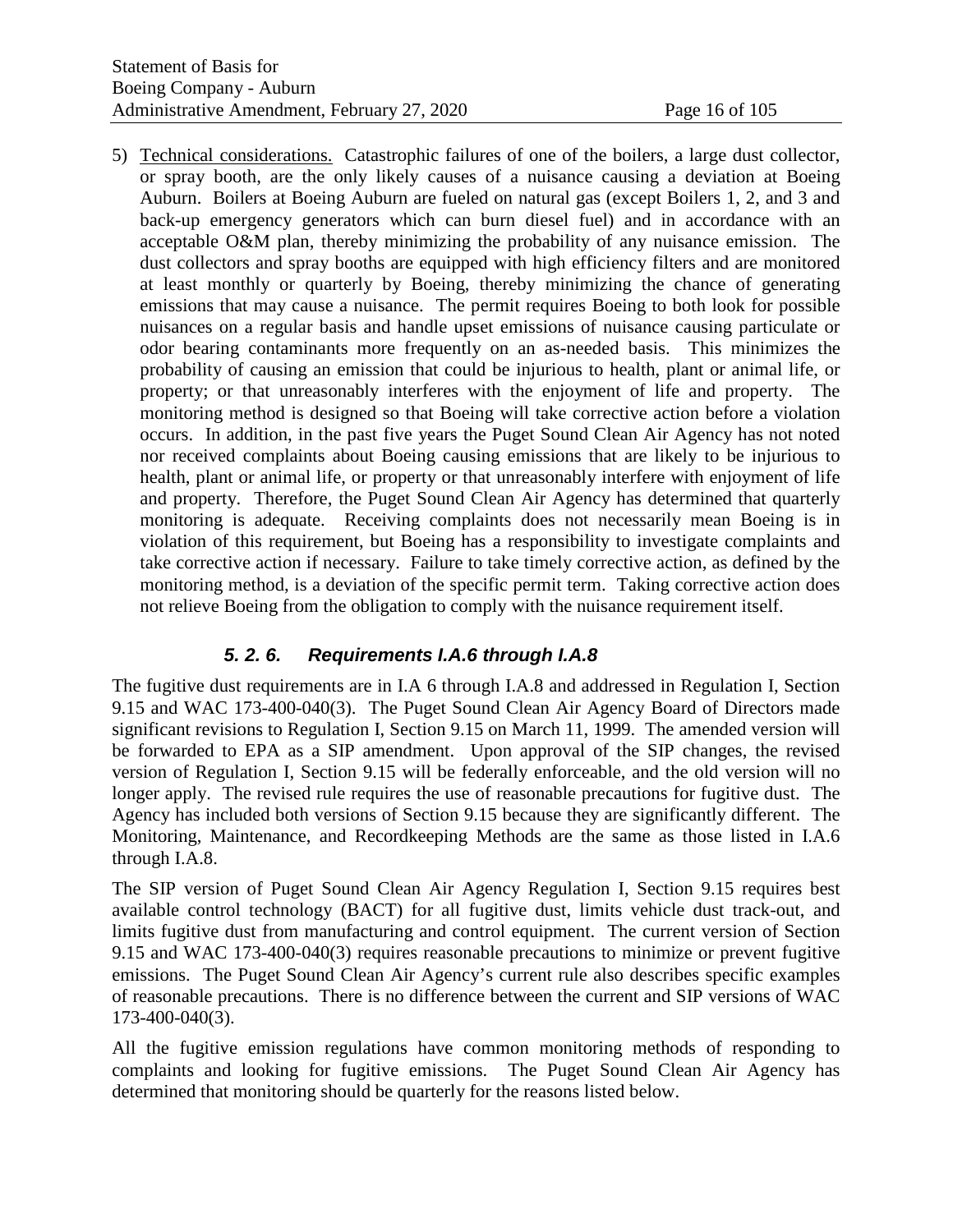- 1) Initial compliance. The Puget Sound Clean Air Agency has not observed fugitive emissions during any inspection in the past five years, nor has Boeing; therefore, the Agency concludes that it is generally in compliance with this requirement.
- 2) Margin of compliance. For known sources of potential fugitive dust, the buildings at Boeing are enclosed and all of the roadways and parking lots are paved and reasonably maintained. All the significant air pollution generating equipment has air pollution control devices and is inspected by Boeing periodically and maintained on a regular basis. Hence, the margin of compliance is considered large enough to warrant quarterly and as needed inspections.
- 3) Variability of process and emissions. While many of the processes are variable or batch operations, few if any are likely to cause fugitive emissions. The most likely cause of fugitive emissions would be a significant change in the process, one that would require approval from the Puget Sound Clean Air Agency, or major equipment failure.
- 4) Environmental impacts of problems. Because Boeing employs BACT for fugitive dust control, the likelihood of fugitive dust is very low. Any fugitive dust emissions are likely to be small and without significant environmental impact.
- 5) Technical considerations. The most likely causes of fugitive emissions at Boeing Auburn would be failure of existing control equipment or vehicle track-out during construction. Equipment failure is likely to be identified by some other inspection or complaints. Trackout is minimized because all the roadways and parking lots are paved and maintained.

#### *5. 2. 7. Requirement I.A.9*

Puget Sound Clean Air Agency Regulation I, Section 9.20 requires Boeing to maintain equipment in good working order. Section 9.20(a) applies to sources that received a Notice of Construction Order of Approval under Puget Sound Clean Air Agency Regulation I, Article 6. Section 9.20(b) applies to equipment not subject to Section 9.20(a). Section II, Monitoring, Maintenance and Recordkeeping Procedures, of the permit identifies the minimum monitoring criteria for maintaining equipment in good working order. The section identifies both facility criteria and specific criteria for the emission units and activities. In addition, the facility inspections provide monitoring of the general effectiveness of Boeing's Operation and Maintenance Plan. The Puget Sound Clean Air Agency chose to list all of Section II as the monitoring method because many parts of Section II apply to several emission units and activities. Where there are specific monitoring requirements for specific emission units, the Puget Sound Clean Air Agency has listed them in Section II.A.2. The facility inspection shall include a representative sample each quarter but that representative sample should not be the same each quarter. The Puget Sound Clean Air Agency has determined that following the requirements of Section II of the permit provides sufficient monitoring criteria to certify that the equipment has been maintained in good working order. However, the Puget Sound Clean Air Agency reserves the right to evaluate the maintenance of each piece of equipment to determine if it has been maintained in good working order.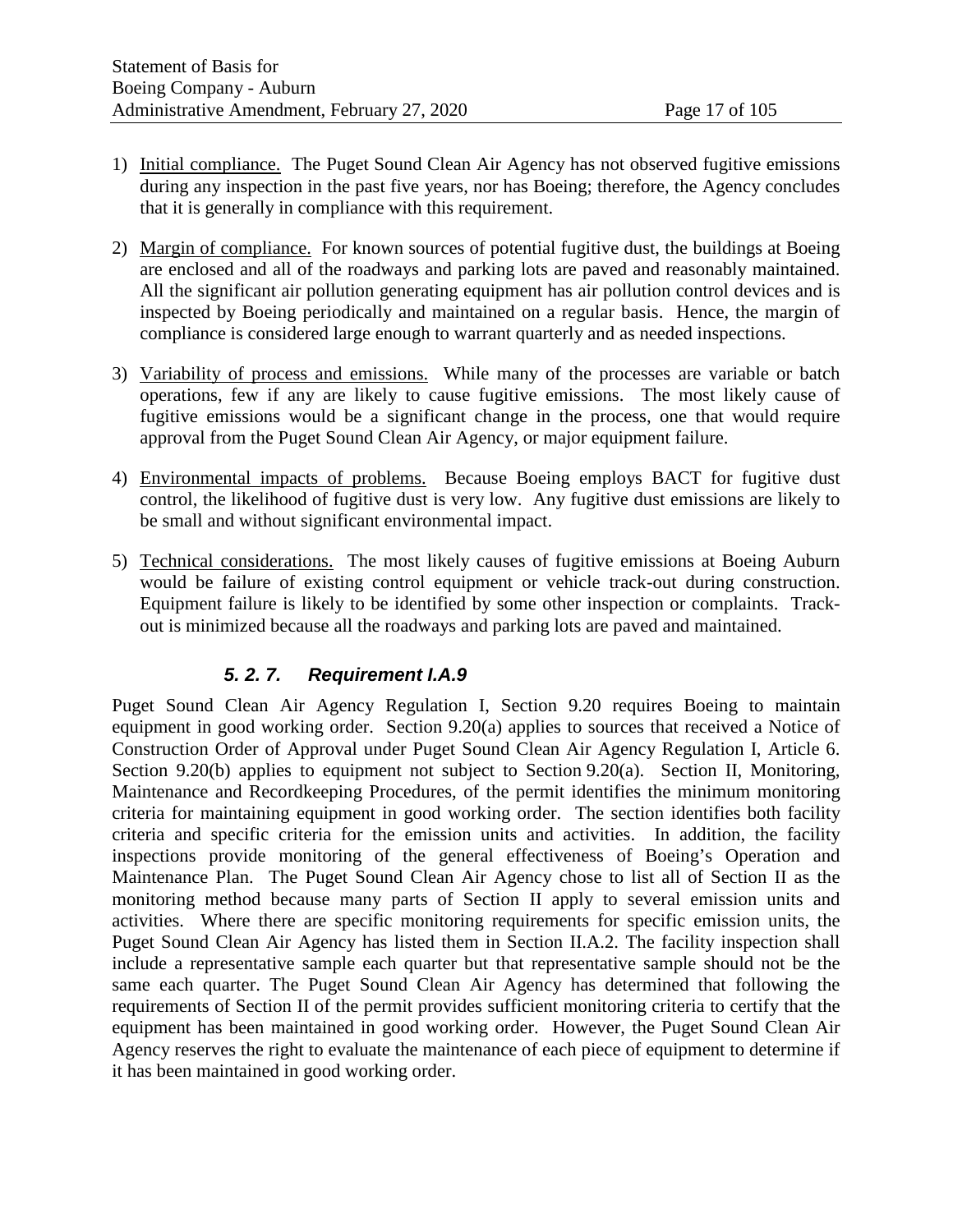#### *5. 2. 8. Requirement I.A.10*

In accordance with Puget Sound Clean Air Agency Regulation I, Section 7.09(b), Boeing is required to develop and implement an Operation and Maintenance Plan (O&M Plan) to assure continuous compliance with Puget Sound Clean Air Agency Regulations I, II, and III. The requirement specifies that the plan shall reflect good industrial practice, but does not define how to determine good industrial practice. To clarify the requirement, the Puget Sound Clean Air Agency added that, in most instances, following the manufacturer's operations manual or equipment operational schedule, minimizing emissions until the repairs can be completed and taking measures to prevent recurrence of the problem may be considered good industrial practice. This language is consistent with a Washington Department of Ecology requirement in WAC 173-400-101(4). The Puget Sound Clean Air Agency also added language establishing criteria for determining if good industrial practice is being used. These include monitoring results, opacity observations, review of operations and maintenance procedures, and inspections of the emission unit or equipment. The Puget Sound Clean Air Agency added this wording in response to Washington State court decision, Longview Fibre Co. v. DOE, 89 Wn. App. 627 (1998), which held that similar wording was not vague and gave sufficient notice of the prohibited conduct.

Puget Sound Clean Air Agency Regulation I, Section 7.09(b) also requires Boeing to promptly correct any defective equipment. However, the underlying requirement in most instances does not define "promptly"; hence for significant emission units and applicable requirements that Boeing has a reasonable possibility of violating or that a violation would cause an air quality problem, the Puget Sound Clean Air Agency added clarification that "promptly" usually means within 24 hours. For many insignificant emission units and equipment not listed in the permit, "promptly" cannot be defined because the emission sources and suitable pollution control techniques vary widely, depending on the contaminant sources and the pollution control technology employed. However, the permit identifies a means by which to identify if Boeing is following good industrial practice.

As described in Section V.Q, Boeing must report to the Puget Sound Clean Air Agency any instances where it failed to promptly repair any defective equipment—both equipment that received approval from the Agency and that which did not. In addition, Boeing has the right to claim certain problems were a result of an emergency (Section V.S) or unavoidable (Section V.T).

Following these requirements demonstrates that Boeing has properly implemented the O&M Plan, but it does not prohibit the Puget Sound Clean Air Agency or EPA from taking any necessary enforcement action to address violations of the underlying applicable requirements after proper investigation. However, not following its own O&M Plan is an indication that Boeing was not using good industrial practice.

# *5. 2. 9. Requirement I.A.11*

WAC 173-400-040(4) addresses odors. The monitoring method is based on responding to complaints and general inspections of the facility to identify emissions of odor-bearing contaminants. Receiving complaints does not necessarily mean Boeing is in violation of this requirement, since the regulation does not prohibit the emission of odors, but prohibits the emissions of odors if reasonable control measures are not employed. Complaints will trigger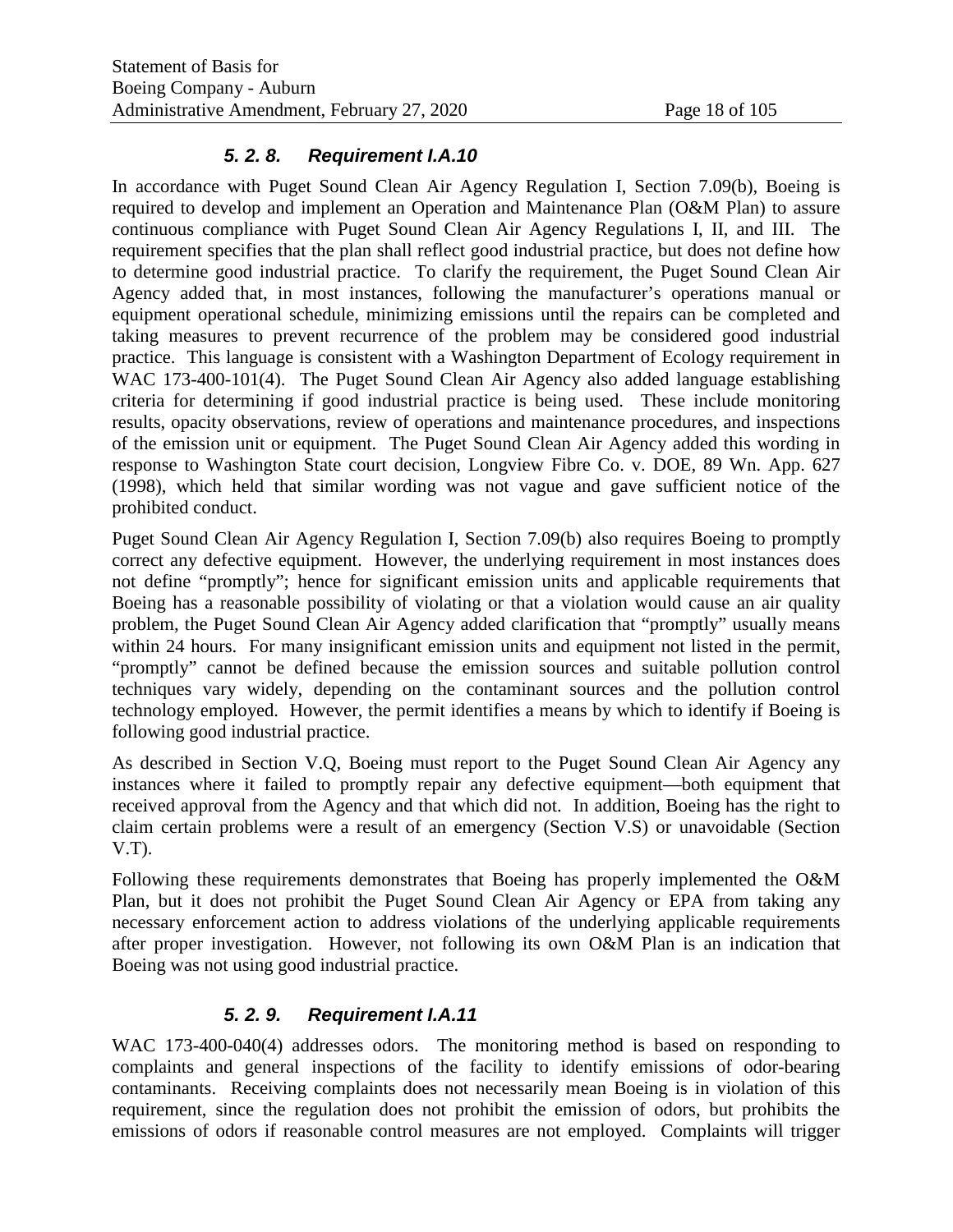action by Boeing to investigate and prevent a violation. Since the Puget Sound Clean Air Agency and Boeing have not received odor complaints concerning Boeing Auburn, the Puget Sound Clean Air Agency has determined that responding to complaints within three working days is appropriate.

#### *5. 2. 10. Requirement I.A.12*

WAC 173-400-040(2) prohibits the emission of particulate matter from the facility to be deposited beyond the property line in sufficient quantity as to unreasonably interfere with the use and enjoyment of the property upon which the material is deposited. The monitoring method is based on responding to complaints and general inspections of the facility to identify any particulate emissions or deposition of particulate that may unreasonably interfere with the use and enjoyment of property. Receiving complaints does not necessarily mean Boeing is in violation of this requirement, but triggers action by the source to prevent a violation.

#### *5. 2. 11. Requirement I.A.13*

Puget Sound Clean Air Agency Regulation I, Section 9.10 specifies that HCl emissions shall not exceed 100 ppm (dry) corrected to 7%  $O_2$  for combustion sources. Since Boeing burns only pipeline grade natural gas and distillate fuel oil and the other processes do not use chlorine in a form likely to emit HCl, it is incapable of violating this standard while complying with the other requirements in the permit. Therefore, the permit does not contain additional monitoring requirements.

# *5. 2. 12. Requirement I.A.14*

RCW 70.94.040 is similar to Puget Sound Clean Air Agency Regulation I, Section 9.11 and is listed separately here because it is not a federally enforceable requirement.

# *5. 3 Section I.B*

Section I.B. of the permit lists applicable requirements that are specific to an emission unit or activity. Following the name of each emission unit is a brief description of the emission unit or activity and some identifying information such as location and installation date. This information, which is in italics, is not an enforceable part of the permit. Due to the size of Boeing Auburn and its complexity, the information is provided as an aid in understanding the permit and as an aid to locate the specific emission point or activity. Following the description are the actual applicable requirement or compliance requirements.

The Generally Applicable Requirements of Section I.A. apply to all the emission units listed in Section I.B. If a requirement in Section I.A. is repeated in this section, then the monitoring, maintenance, and recordkeeping method specified in this section supersedes the monitoring, maintenance, and recordkeeping method specified in Section I.A. Monitoring Methods and Reference Methods are also identified if they are different or in addition to those listed in Section I.A. Where a recently adopted federal regulation does not identify a monitoring method, the permit does not identify one either, because it is EPA's policy to incorporate all necessary monitoring into recently adopted federal regulations except where the Puget Sound Clean Air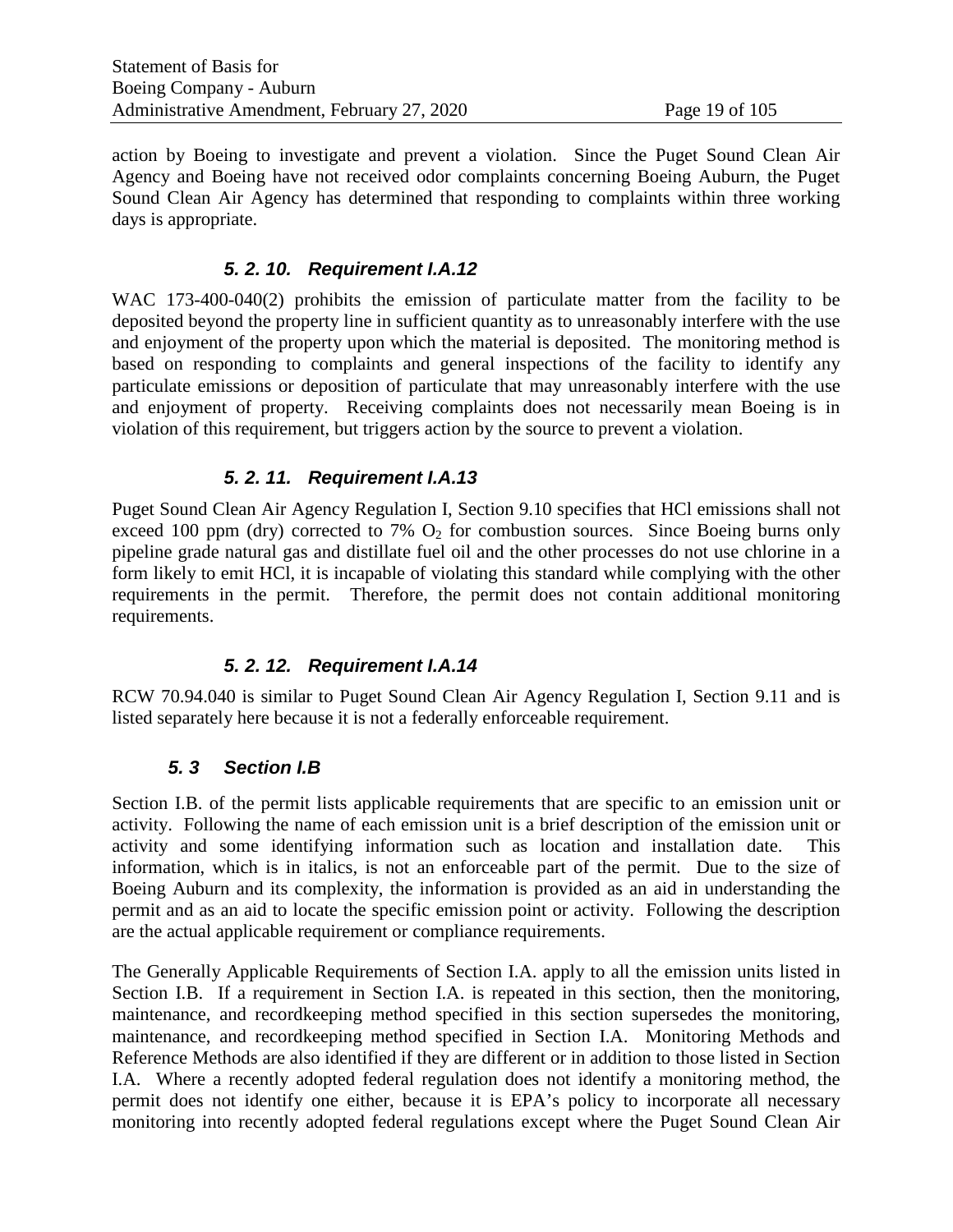Agency has determined it necessary. Finally, any requirements that are inapplicable to the specific emission unit are also listed in this section.

#### *5. 3. 1. Chemical Tankline Processing Operations*

This activity includes the equipment listed below and all activities associated with chemical process tankline operations except the  $NO<sub>2</sub>$  and  $H<sub>2</sub>S$  scrubbers which are listed elsewhere in the permit.For the purpose of defining an "emission unit" in this permit, each piece of equipment listed below is considered a separate emission unit.

|                    |                |                | Order of   |                     |                                   |
|--------------------|----------------|----------------|------------|---------------------|-----------------------------------|
| <b>Bldg</b>        | Col./Dr.       | <b>MSS/ID#</b> | Approval # | <b>Install Date</b> | <b>Source Description</b>         |
| $17-06$            | Door $W-36$    | 12453          | 6109       | 1995                | Scrubber                          |
|                    | $W-37$         |                |            |                     |                                   |
| 17-06              | Door W-38      | 12174          | 6526       | 1996                | Scrubber                          |
| $17 - 07$          | South of Bldg. | 4224           | 7045       | 1997                | Scrubber #4                       |
| 17-07              | South of Bldg. | 4223           | 7263       | 1997                | Scrubber #3                       |
| $17 - 07$          | South of Bldg. | 11624          | 7332       | 1998                | Scrubber#6                        |
| 17-08              | South end      | 64252          | 6760       | 1994                | Scrubber                          |
| $17 - 45$          | D/E1; Door16   | 55146          | 8029       | 1991                | Scrubber                          |
| $17 - 45$          | D/E1; Door16   | 55147          | 8029       | 1991                | Scrubber                          |
| $17 - 45$          | El;Door 16     | 55148          | 8029       | 1991                | Scrubber                          |
| $17 - 45$          | E1, 2nd Floor  | 55149          | 8029       | 1991                | Scrubber                          |
| $\overline{17-45}$ | G25; Door 31   | 60036          | 8029       | 1991                | Chemical Milling Tank Line        |
| $17 - 45$          | G2; Door 31    | 60037          | 8029       | 1991                | <b>Chemical Milling Tank Line</b> |
| $17 - 62$          | O/S East       | 58010          | 3842       | 1992                | Scrubber                          |
| $17 - 62$          | $O/S$ East     | 58015          | 3842       | 1992                | Scrubber                          |
| $17 - 62$          | $O/S$ East     | 58013          | 3842       | 1992                | Scrubber                          |
| $17 - 62$          | O/S East       | 58017          | 3842       | 1992                | Scrubber                          |
| $17-62$            | $O/S$ East     | 58023          | 3842       | 1992                | Scrubber                          |
| 17-62              | O/S East       | 58035          | 3842       | 1992                | Scrubber                          |
| $17 - 62$          | O/S East       | 58038          | 3842       | 1992                | Scrubber                          |
| $17 - 62$          | O/S East       | 58040          | 8702       | 1992                | Scrubber No. 6                    |
| 17-68              | A10.5          | 56536          | 3587       | 1991                | Scrubber                          |
| 17-68              | A11            | 56584          | 3587       | 1991                | Scrubber                          |
| 17-68              | A2             | 56585          | 3587       | 1991                | Scrubber                          |
| 17-68              | A3             | 56602          | 3587       | 1991                | Scrubber                          |
| 17-68              | A2.5           | 56586          | 3587       | 1991                | Scrubber                          |
| 17-68              | O/S            | 4222           | 7264       | 1997                | Scrubber                          |

There are no specific emission standards for these units; however in many case there are Order of Approval Conditions to install monitoring equipment or to monitor scrubber performance. In these cases, no additional monitoring is required. For other scrubbers, the monitoring method is based on checking for proper scrubber pump operation and visible emissions monthly and, checking for scrubbing fluid pH and nozzle pluggage at least once per calendar quarter in addition to conducting quarterly facility wide inspections and responding to complaints. Inspections are to be performed while the facility is in operation. If visible emissions other than uncombined water are observed that last longer than three minutes in an hour, Boeing shall, as soon as possible but within 24 hours of the initial observation, take corrective action until there are no visible emissions or, alternatively, record the opacity using the reference test method WDOE Method 9A, or shut down the unit or activity until it can be repaired. If Boeing finds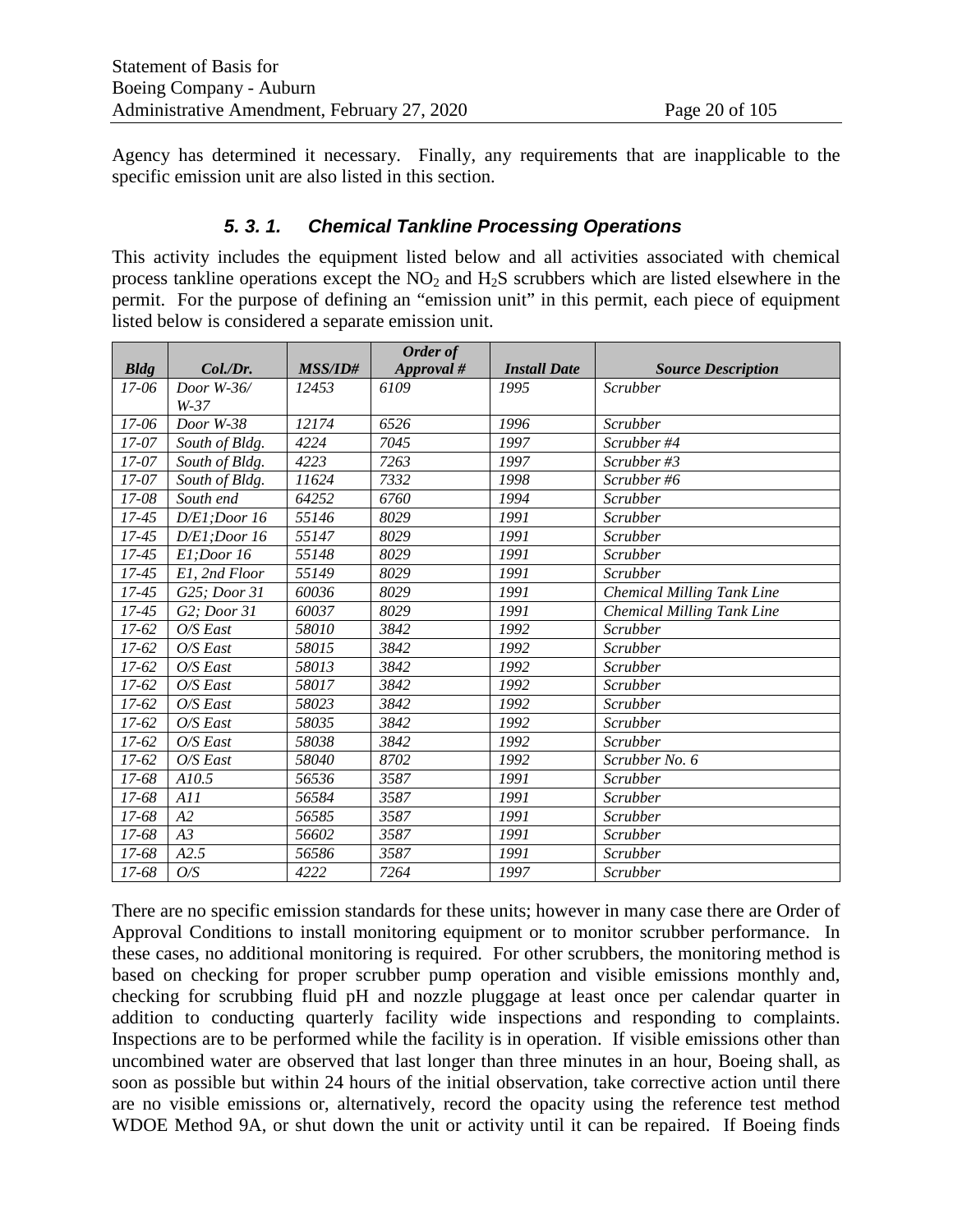problems with the pumps, pH, or nozzles, Boeing shall, within 24 hours of identification, correct the problem, shutdown the operation, or report according to Section V.Q.5 Report of Problems not Corrected Within 24 hours. If Boeing corrects the above problems within 24 hours of initial observation or shuts down the unit or activity within 24 hours until it is repaired or corrected, Boeing does not need to report the deviation under Section V.M. (Compliance Certifications) or Section V.Q. (Reporting). However, if Boeing does not take appropriate action within 24 hours, Boeing must report the deviation. The Puget Sound Clean Air Agency has determined that the monitoring frequency for the reasons listed below.

- 1. Compliance. None of the scrubbers normally have visible emissions. In addition, the Puget Sound Clean Air Agency has inspected this facility at least annually since 1986 and has not identified opacity issues, nor has Boeing. Therefore, we conclude that it generally complies with the opacity requirement and the margin of compliance is large. In addition, the monitoring method is designed so that Boeing will take corrective action before a violation occurs, further enhancing the compliance margin. During one inspection the Agency issued a Compliance Status Report (CSR) for allowing the operation of an AA Tank Line scrubber No. 2, MSS/ID#55147, in Building 17-45 with a leaking stack. Boeing corrected the problem and no further action taken.
- 2. Variability of process and emissions. The operations are primarily batch operations. The nature of the each batch cycle does not change and the uncontrolled emissions are small.
- 3. Environmental impacts of problems. Neither operation emits significant quantities of toxics nor particulate and considering the large amount of area around the Boeing Auburn facility the possibility of a nuisance problem caused by opacity is small.
- 4. Technical considerations. The most likely failures of the scrubbers would be pump failure and nozzle pluggage. Boeing would likely detect pump failure by the monthly inspections and would likely detect nozzle pluggage by either pump operation or visible emissions, hence quarterly inspections for nozzle pluggage are justified. Also, pH would likely only change if there is a fundament change in the process or failure of the pH control systems, while such changes are unlikely, checking the pH serves as an independent check for process changes.

Requirement No. EU 1.6 applies to the scrubber at Bldg. 17-08, MSS/ID# 64252 and requires Boeing not to operate more than 6 ventilated tanks at any one time on each of the tank lines. The monitoring method for this work practice requirement is to conduct Work Practice Inspections. Although MSS/ID# 64252 is a chromium electroplating operation or chromium anodizing tank, as approved by Order of Approval No. 6760 it can only be used for Research and Development. Therefore the requirements of 40 CFR Part 63, Subpart N, National Emission Standards (NESHAPS) for Chromium Emissions from Hard and Decorative Chromium Electroplating and Chromium Anodizing Tanks and Regulation III, Section 3.01, Hard and Decorative Chromium Electroplating and Chromium Anodizing do not apply.

Condition No. 5 of Order of Approval No. 8702 states "Boeing shall comply with the requirements of the draft Boeing Auburn Title V Air Operating Permit as proposed on the date this Order of Approval is signed, to be superseded by the final Boeing Auburn Title V Air Operating Permit when the permit is issued." This condition is obsolete and was therefore not listed in the Boeing Auburn Air Operating Permit.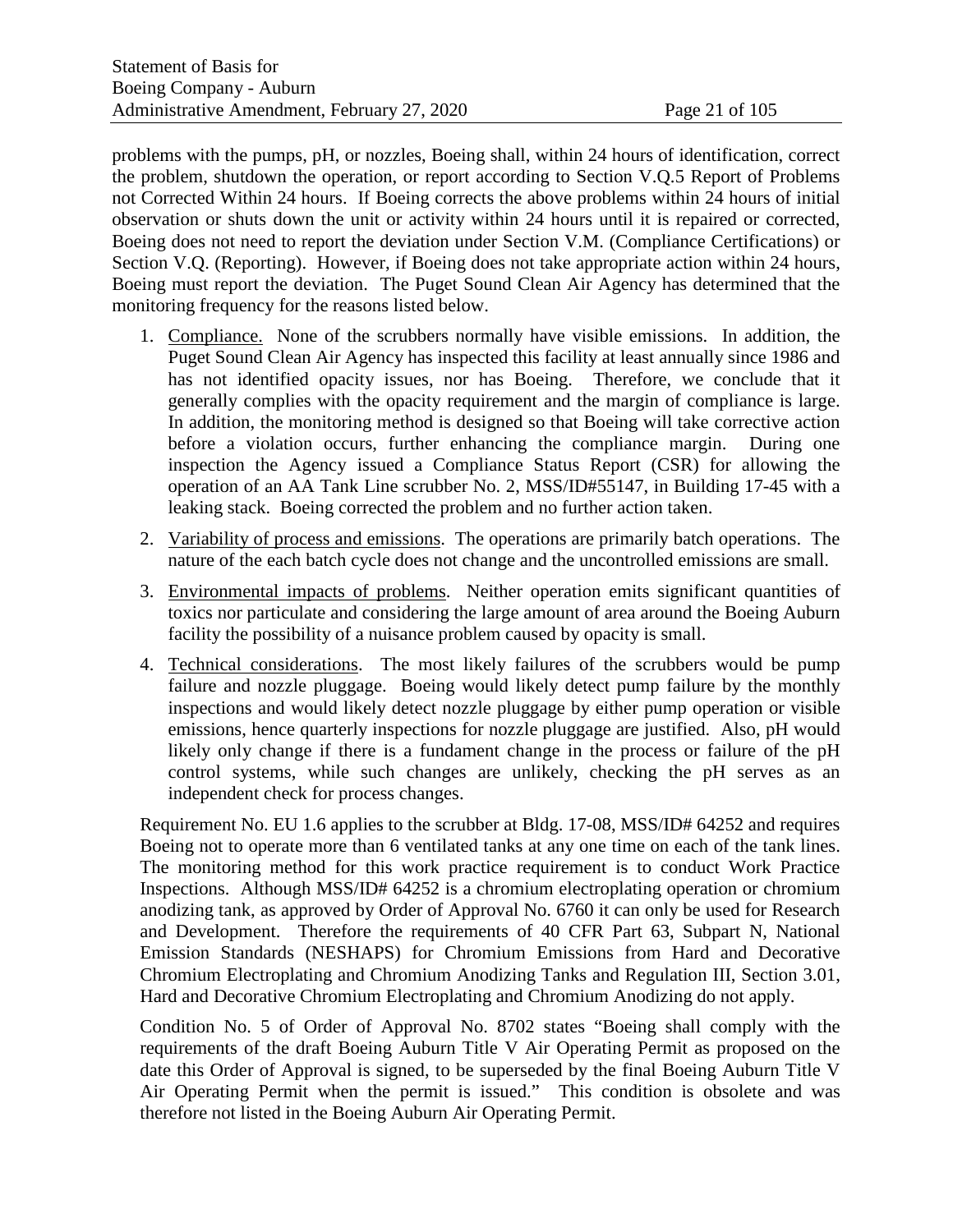#### *5. 3. 2. EU 2 - Aerospace Coating, Cleaning, Chemical Milling Maskant, and Depainting Operations*

This section includes all activities and equipment associated with surface coating, cleaning, chemical milling maskant application, and depainting operations. These operations include coating mixing, application, drying, and curing; spray gun cleaning; solvent wipe and solvent flush cleaning; chemical milling maskant application; depainting; and material and waste handling operations subject to the Aerospace NESHAP (40 CFR Part 63 Subpart GG). Currently, the Auburn facility does not depaint completed aircraft. Therefore, the depainting requirements of the Aerospace NESHAP are not included in the permit.

The activities included in this section are conducted throughout the Auburn facility. For the purpose of defining an "emission unit" in this permit, each piece of equipment listed below is considered a separate emission unit. The last column in this list indicates whether Aerospace NESHAP-regulated coatings containing inorganic HAPs are sprayed in the unit at the time of permit issuance. Boeing may add other booths as long as it keeps a record of those addition booths. That log must be available for inspection at any time. Also, coatings that do not contain inorganic HAPs or coatings that are not primers or topcoats as defined in the Aerospace NESHAP are also being sprayed in these booths.

|           |                               |                | Order of        |                  |                                                     | Aerospace<br><b>NESHAP</b><br><b>Coatings with</b> |
|-----------|-------------------------------|----------------|-----------------|------------------|-----------------------------------------------------|----------------------------------------------------|
|           |                               |                | <b>Approval</b> | Date             |                                                     | <b>Inorganic HAP</b>                               |
| Bldg.     | Col/Dr                        | <b>MSS/ID#</b> | #               | <b>Installed</b> | <b>Source Description</b>                           | <b>Used in Unit?</b>                               |
| $17 - 05$ | <i>G11</i>                    | 6782           | Reg.            | 1966             | Spray coating booth - dry filter                    | Yes                                                |
| $17 - 05$ | C13                           | 6785           | Reg.            | 1966             | Spray coating booth - dry filter                    | Yes                                                |
| $17 - 05$ | E10                           | 6784           | 1250            | 1966             | Spray coating booth - dry filter                    | Yes                                                |
| $17 - 05$ | A11                           | 61261          | 5160            | 1993             | Spray coating booth – waterwall                     | N <sub>O</sub>                                     |
| $17 - 06$ | D1                            | 6765           | 1991            | 1979             | Spray coating booth - dry filter                    | Yes                                                |
| $17 - 06$ | DI                            | 6766           | 1991            | 1979             | Spray coating booth - dry filter                    | Yes                                                |
| 17-07     | D10                           | 9063           | Reg.            | 1987             | Spray coating booth - dry filter                    | N <sub>O</sub>                                     |
| $17 - 07$ | AA10.5                        | 12355          | 7279            | 1998             | Spray coating booth - dry filter                    | Yes                                                |
| $17 - 07$ | <b>BB10</b>                   | 12356          | 7279            | 1998             | Spray coating booth - dry filter                    | Yes                                                |
| $17 - 45$ | C <sub>2</sub> Finish<br>Zone | 13305          | 7302            | 1998             | Spray coating booth $-$ dry filter                  | Yes                                                |
| $17 - 45$ | C <sub>2</sub> Finish<br>Zone | 13306          | 7302            | 1998             | Spray coating booth $-$ dry filter                  | Yes                                                |
| 17-45     | C <sub>2</sub> Finish<br>Zone | 13307          | 7302            | 1998             | Spray coating booth $-$ dry filter                  | Yes                                                |
| $17 - 45$ | C <sub>2</sub> Finish<br>Zone | 13308          | 7302            | 1998             | Spray coating booth $-$ dry filter                  | Yes                                                |
| $17 - 45$ | C <sub>2</sub>                | 14921          | 7689            | 1999             | Spray coating booth - dry filter<br>(hand-dip line) | Yes                                                |
| $17 - 45$ | B1,<br>Mezzanine              | 14720          | 7941            | 1999             | Spray coating booth $-$ dry filter<br>(TCIB)        | Yes                                                |
| $17 - 45$ | A1.9, 2nd<br>Floor            | 55220          | 8029            | 1991             | Spray coating booth - water wash                    | Yes                                                |
| $17 - 45$ | A1.7, 2nd<br>Floor            | 55221          | 8029            | 1991             | Spray coating booth – water wash                    | Yes                                                |
| $17 - 45$ | A1.5, 2nd<br>Floor            | 55222          | 8029            | 1991             | Spray coating booth – water wash                    | Yes                                                |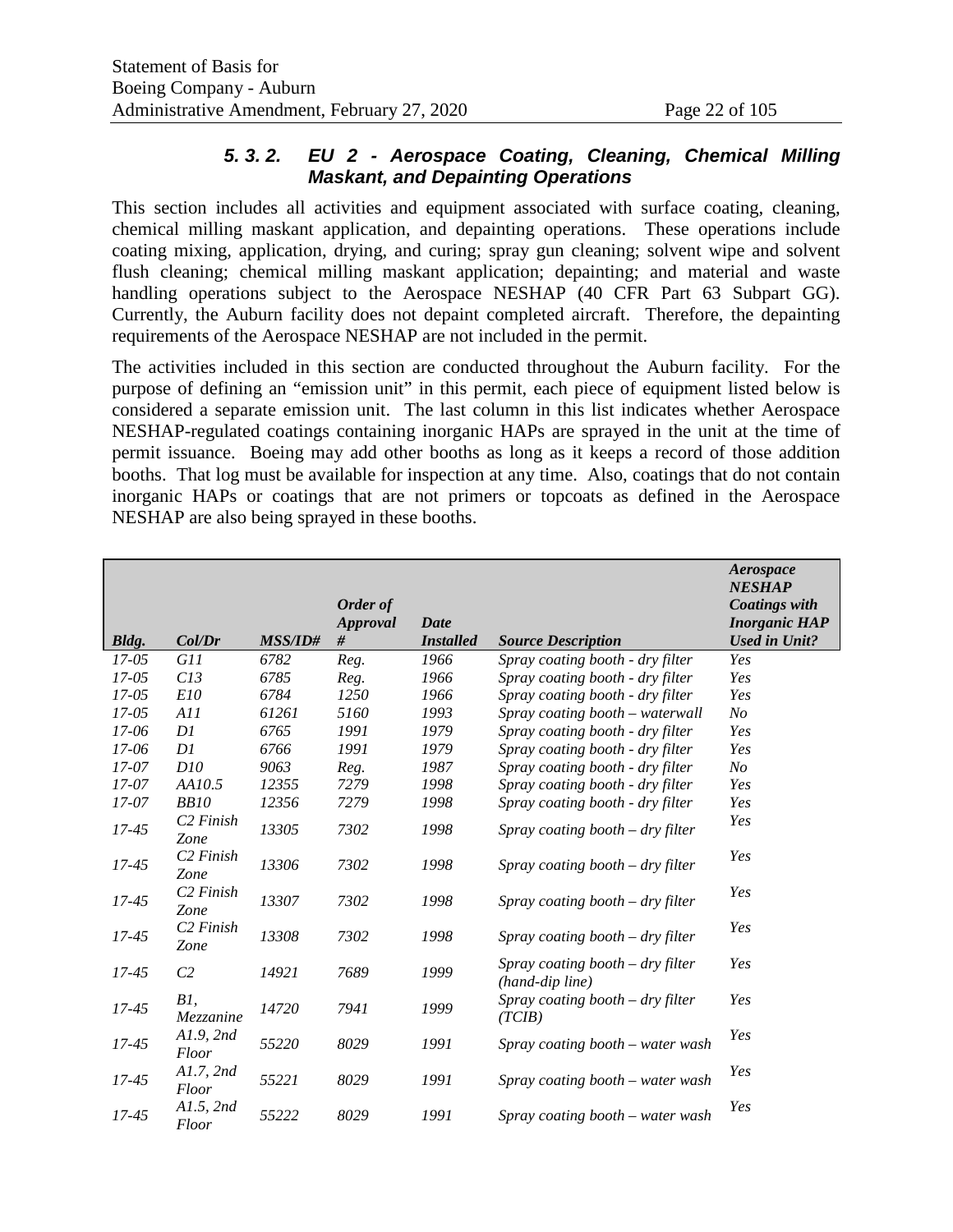|           |                               |                | Order of<br><b>Approval</b> | Date             |                                                    | Aerospace<br><b>NESHAP</b><br><b>Coatings with</b><br><b>Inorganic HAP</b> |
|-----------|-------------------------------|----------------|-----------------------------|------------------|----------------------------------------------------|----------------------------------------------------------------------------|
| Bldg.     | Col/Dr                        | <b>MSS/ID#</b> | #                           | <b>Installed</b> | <b>Source Description</b>                          | <b>Used in Unit?</b>                                                       |
| $17 - 45$ | $B/C2$ 2ND<br><b>FLR</b>      | 55223          | 8029                        | 1991             | Spray coating booth $-$ dry filter                 | Yes                                                                        |
| $17 - 45$ | <b>B1.6 2nd</b><br><b>FLR</b> | 55224          | 8029                        | 1991             | Spray coating booth - water wash                   | Yes                                                                        |
| $17 - 45$ | B1.8, 2nd<br>Floor            | 55225          | 8029                        | 1991             | Spray coating booth – water wash                   | Yes                                                                        |
| $17 - 45$ | <b>B2, 2ND</b><br><b>FLR</b>  | 55226          | 8029                        | 1991             | Spray coating booth $-$ dry filter                 | Yes                                                                        |
| $17 - 45$ | F2.5                          | 56105          | 8669                        | 1991             | Spray coating booth $-$ dry filter                 | Yes                                                                        |
| $17 - 45$ | G/H2                          | 59822          | 8506                        | 1991             | Spray coating booth – dry filter                   | Yes                                                                        |
| $17 - 45$ | Cl                            | 10695          | 8506                        | 2001             | Spray coating booth – dry filter<br>(manual booth) | Yes                                                                        |
| $17-62$   | F2.5                          | 58303          | 3842                        | 1992             | Spray coating booth – dry filter                   | Yes                                                                        |
| $17-62$   | E15                           | 58305          | 3842                        | 1992             | Spray coating booth – dry filter                   | Yes                                                                        |
| 17-68     | A7                            | 56540          | 3587                        | 1991             | Spray coating booth $-$ dry filter                 | Yes                                                                        |
| 17-68     | A6.1                          | 56541          | 3587                        | 1991             | Spray coating booth $-$ dry filter                 | Yes                                                                        |
| 17-68     | A7.5                          | 59271          | 3587                        | 1992             | Spray coating booth $-$ dry filter                 | Yes                                                                        |
| 17-68     | $E-1$                         | 10851          | 7639                        | 2000             | Dry lube spray booth                               | N <sub>O</sub>                                                             |
| $17 - 45$ | G2;Door<br>31                 | 60037          | 8029                        | 1991             | <b>Chemical Milling Tank Line</b>                  | ΝA                                                                         |
| $17 - 45$ | F7                            | 3808           | 8747                        | 2003             | Spray coating booth $-$ dry filter                 | Yes                                                                        |
| $17 - 62$ |                               | 6783           | 8835                        | 2003             | Spray coating booth – dry filter                   | Yes                                                                        |

#### *(a) Aerospace NESHAPS*

40 CFR 63 Subpart A (40 CFR 60.6) requires Startup, Shutdown, and Malfunction Plans for all equipment that controls regulated HAPs. In this case, dry filters systems control HAPs. However, 40 CFR 63.743(b) specifically exempts dry filters from the requirement to have a Startup, Shutdown, and Malfunction Plan (SSMP) as long as the manufacturer's instructions are being followed. Boeing, however, must report any deviation of those recommendations as permit deviations. Boeing also has the responsibility to maintain the dry filters according to Puget Sound Clean Air Agency O&M Plan requirements. Elsewhere, the permit requires Boeing to report all instances where the filters were not operated and maintained properly. However, if Boeing finds that it must deviate from the manufacturer's instructions, Boeing must develop a Startup, Shutdown, and Malfunction Plan. The permit contains operation and maintenance procedures for establishing filter pressure drop outside the manufacturer's instructions. The Aerospace NESHAP is not clear on if an SSMP is necessary if Boeing does not follow the manufacture's specifications as to pressure drop. This is because in 40 CFR 63.743(b) it refers to following the manufacture's instructions and 40 CFR  $63.745(g)(3)$  refers to following the manufacture's specifications. To further complicate the issue, the preamble to 40 CFR 63 Subpart GG referred to "the pressure drop is outside of the manufacturer's recommended limits." 45954 Federal Register / Vol. 60, No. 170 / Friday, September 1, 1995. The Puget Sound Clean Air Agency has determined that manufacture's instructions, specifications, and recommendations all mean very much the same thing. Therefore, any time Boeing chooses to normally operate a filter in a manner inconsistent with the manufacturer's instructions, specifications, or recommendations, Boeing must develop and follow a SSMP. As stated in 40 CFR 63.734(b)(2),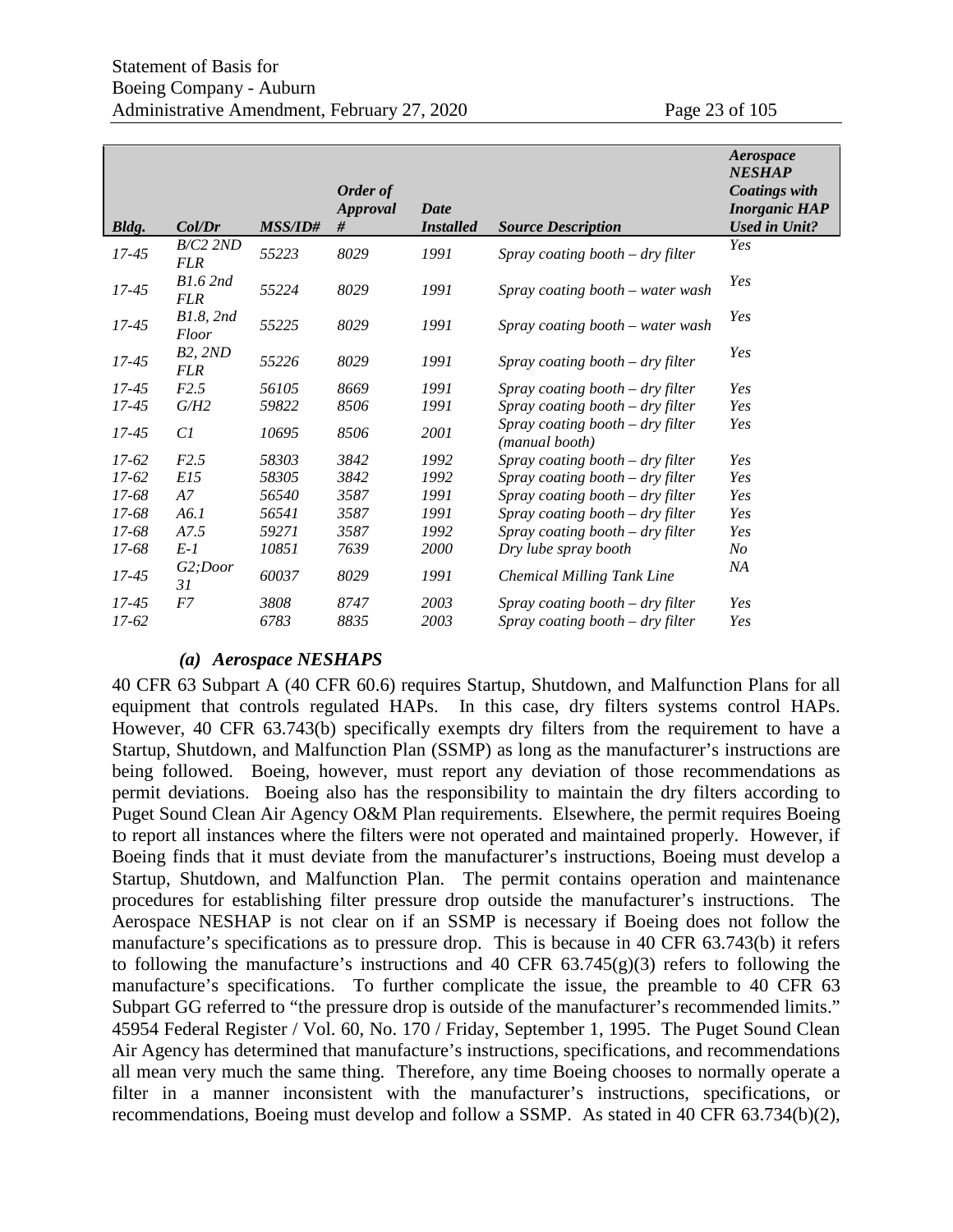the plan shall include a systematic procedure for identifying malfunctions and reporting them immediately to supervisory personnel.

The permit lists the applicable requirements of the Aerospace NESHAP, 40 CFR 63 subpart GG, including the monitoring requirements. Where the permit does not list a monitoring method or reference method, EPA did not specify one in the NESHAP and none is required under EPA policy. However, in some cases, the Puget Sound Clean Air Agency has determined that additional monitoring is necessary; this includes periodic checks of the filter integrity for spray booths. The frequency for checking filter integrity may be less than in other Puget Sound Clean Air Agency operating permits because almost all the booths have at least two-stage filters and it is very unlikely that failure of both stages at the same time would go undetected by the other monitoring procedures.

If Boeing observes problems for which there are no monitoring requirements under an applicable NESHAP, and corrects such problems within 24 hours, Boeing does not need to report the deviation under Section V.M. (Compliance Certification) or V.Q (Reporting). Examples of such requirements that do not have monitoring requirements include 40 CFR 63.744(a)(1) *Place cleaning solvent-laden cloth, paper or any other absorbent applicator used for cleaning in bags or other closed containers upon completing their use*, and 40 CFR 63.744(a)(3) *Handling and transfer of cleaning solvents conducted in a manner to minimize spills.* For the purpose of determining compliance with the work practice requirements of 40 CFR  $63.744(a)(1)$  for solvent rag management, "completing their use" means upon completion of the cleaning operation, before leaving for a break, or the end of a shift; whichever comes first.

Cleaning, primer application, and topcoat application operations subject to the Aerospace NESHAP (40 CFR Part 63 Subpart GG) are included in this section.

Currently, Auburn does not depaint more than six completed aircraft each calendar year.

Requirement No. EU 2.78 through EU 2.82 are the Aerospace NESHAP requirements related to application of chemical milling maskants to aerospace parts and products. These operations include chemical milling maskant mixing, application, drying, and curing. The operations are conducted at the Auburn 17-45 facility, and use either compliant waterborne maskants, or maskants that are exempt from the Aerospace NESHAP in accordance with 40 CFR 63.741(f) because of their use as specialty coatings or because the HAP and VOC concentrations are less than 0.1% for carcinogens or 1.0% for noncarcinogens.

Requirement No. EU 2.95 (PSD No. 88-5 Amendment 2 Approval Condition 3) requires that only water-based chemicals shall be used in the maskant dip tank. The Agency has determined that water-based chemicals means the same thing as "waterborne coating" in 40 CFR 63.742 (contains more than 5 percent water by weight as applied in its volatile fraction). 40 CFR 63.741(i) exempt any waterborne coating for which the manufacturer's supplied data demonstrate that organic HAP and VOC contents are less than or equal to the organic HAP and VOC content limits for its coating type, as specified in 40 CFR 63.747(c) from the following requirements 40 CFR 63.747(d) and (e),  $63.750$ (m),  $63.752$ (f), and  $63.753$ (e). However that paragraph requires the facility to maintain the manufacturer's supplied data and annual purchase records for each exempt waterborne coating readily available for inspection and review and shall retain these data for 5 years. Hence, Boeing can only use waterborne coatings and is exempt from most of the requirements chemical milling maskant requirements in 40 CFR 63 subpart GG. If Boeing were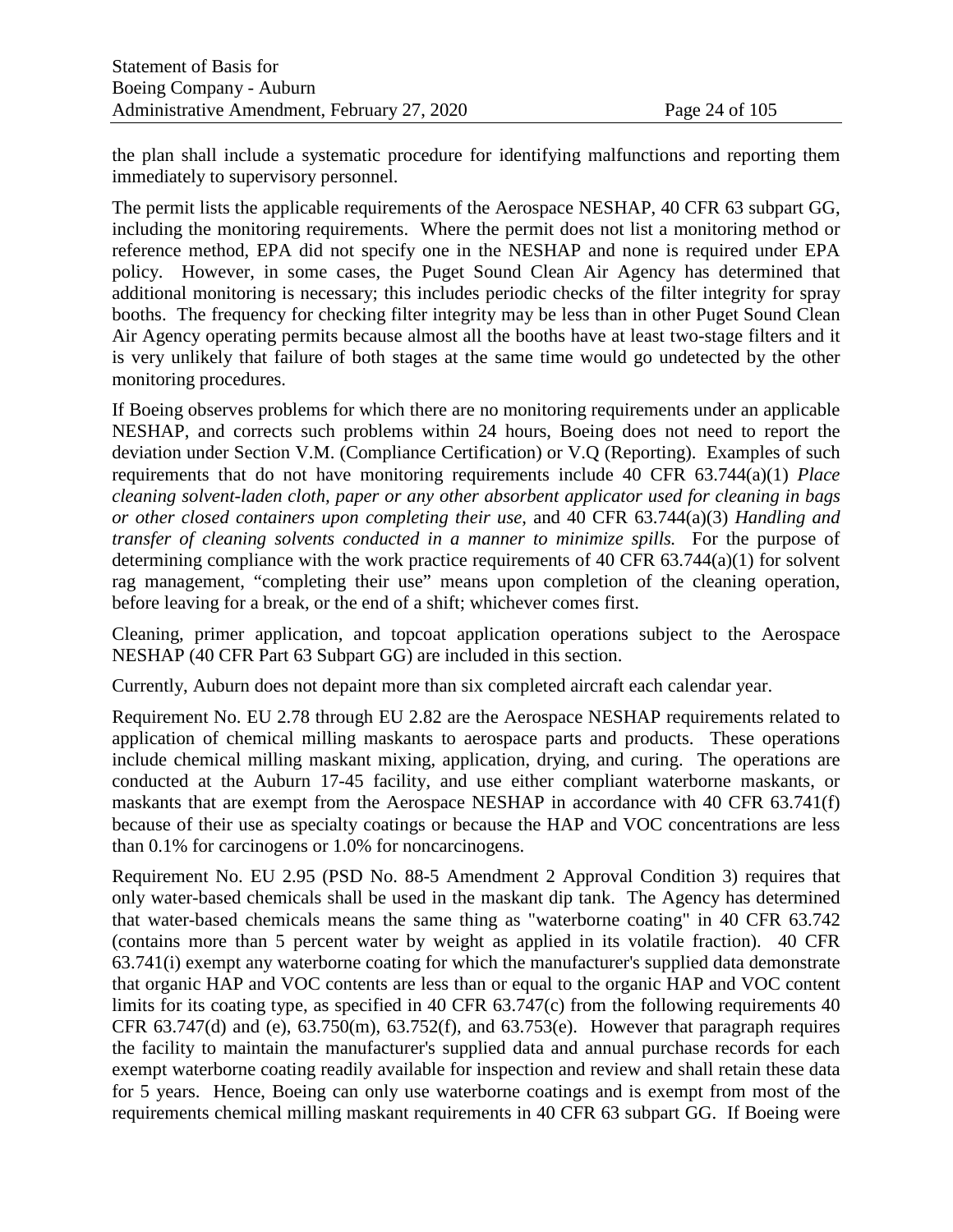to change to a non-waterborne maskant in the dip tank, Boeing would have to first request a major permit modification and a modification of the PSD Permit.

#### *(b) Local Requirements*

The federally enforceable version of Puget Sound Clean Air Agency Regulation I, Section 9.16 requires that all spray coating operations be conducted inside an enclosure with overspray controls and a vertical stack approved by the Puget Sound Clean Air Agency. It allows for some exemptions such as hand-held aerosol cans and large stationary objects like bridges and buildings. It also allows the Control Officer to approve spray coating objects that cannot be reasonably handled in an enclosed spray area. The requirement is also listed in Section IV.D of the permit as an activity requiring additional approval. Puget Sound Clean Air Agency has recently changed Section 9.16 of Regulation I to exempt activities that must comply with the aerospace NESHAP. If EPA approves this amended rule as a SIP change, this section will no longer apply when Boeing conducts activities that must comply with the aerospace NESHAP.

The booths installed after 1974 were approved by NOC Orders of Approval. The Puget Sound Clean Air Agency has determined, in addition to the Order of Approval Notice of Completion, Boeing will conduct periodic facility-wide inspections that include looking for spray coating operations that do not comply with the requirements of Section 9.16.

Puget Sound Clean Air Agency Regulation II, Section 3:09(b) specifies the VOC content for some aerospace primers and topcoats. The monitoring requirement specifies that Boeing maintain manufacturer's information demonstrating compliance with these requirements and initiate appropriate corrective action if a noncompliant situation is observed. Puget Sound Clean Air Agency Regulation II, Section 3.09 also specifies work practice standards including acceptable application methods, cleanup, and storage of VOC-containing material. The aerospace NESHAP has similar requirements; however, it does not require any periodic monitoring of those housekeeping requirements. After considering the compliance history of Boeing for this type of housekeeping requirement, the Puget Sound Clean Air Agency has determined that periodic, quarterly, work practice inspections by Boeing are sufficient to assure and monitoring continued compliance.

In Regulation III, Section 2.02, the Puget Sound Clean Air Agency adopted by reference the NESHAP regulations in 40 CFR Part 63, including the Aerospace NESHAP. This is a state-only provision. Since the NESHAP requirements, including the monitoring and reporting methods, are listed elsewhere in the permit, they are not repeated here.

Several Notice of Construction Orders of approval specify that Boeing must install three stage filters. In this context, a Three Stage Paint Booth Filter is one that meets the requirements listed in Tables 3 & 4 in 40 CFR 63.745(g).

Boeing requested that the permit define primer and topcoat to mean coatings with the following specifications: Primers are BMS 10-11 type I, certain BMS 10-72 primers and exterior decorative uses of BMS 10-103; Topcoats are BMS 10-11 type II, BMS 10-60 types I & II, and BMS 10-72 topcoats. Boeing stated that all other BMS coatings have additional performance criteria and are exempt as Specialty Coatings, per 40 CFR 63.741(f) Applicability and 40 CFR 63.742 Definitions of topcoats and primers. Boeing added that a list of BMS 10-72 primers and BMS 10-72 topcoats shall be maintained on file. While the statement may be true at this time, the Puget Sound Clean Air Agency has determined that it could not add the statement to the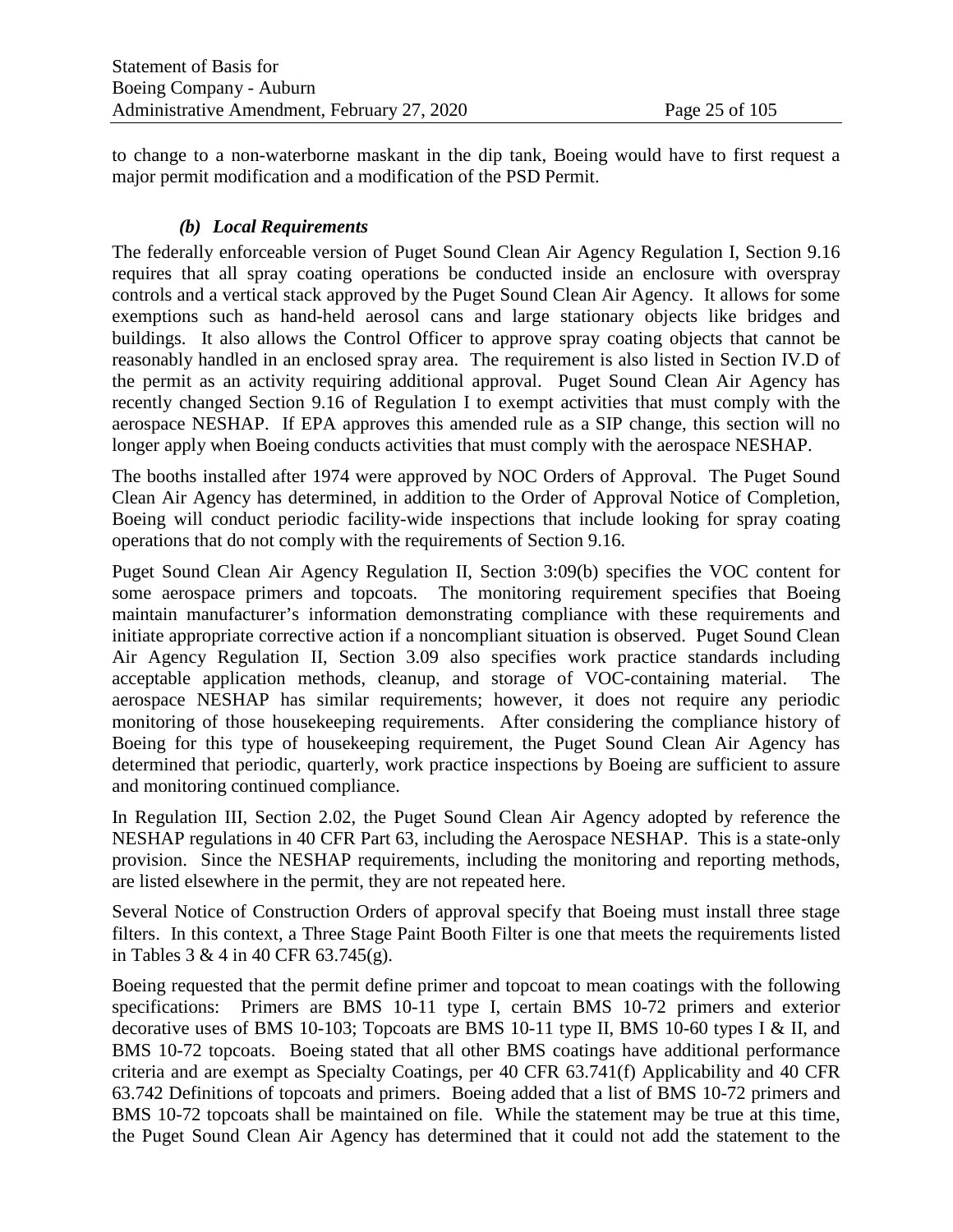permit without also adding the Boeing specifications into the permit. Therefore, such a statement is not in the permit.

#### *(c) PSD Requirements*

Applicable requirements of the various PSD permits are included in the permit. However some of the PSD approval conditions have been satisfied and are obsolete and not included in the permit. PSD 88-5 Amendment 2 deals with activities in the sheet metal center (Building 17-45). The activities include cleaning, chemical milling, and surface coating of aerospace parts.

Requirement No. EU 2.95 (PSD No. 88-5 Amendment 2 Approval Condition 3) requires that only water-based chemicals shall be used in the maskant dip tank. However, the approval is not clear what is qualifies as "water-based chemicals." For the purposes of this requirement the Puget Sound Clean Air Agency has determined that maskants that meet the definition of "waterborne coating" in 40 CFR 63.742 (contains more than 5 percent water by weight as applied in its volatile fraction) are "water-based chemicals".

Requirement No. EU 2.96 (PSD No. 88-5 Amendment 2 Approval Condition 4) requires that at least 50 percent of the paint used at Building 17-45 shall be applied in a spray booth by use of high transfer efficiency (HTE) painting equipment and methods, such as: high volume low pressure (HVLP) spray guns or electrostatic paint application. Puget Sound Clean Air Agency has determined that at least half of all the paint used in Building 17-45 be applied meeting both the requirement of using HTE equipment and applied in a booth. Regulation I, Section 9.16 requires all indoor spray coating operations, regulated by that section, to be conducted in a booth. Coating operations subject to 40 CFR Part 63, Subpart GG are not subject to Regulation I, Section 9.16, but also must be conducted in a booth. Hence it is highly unlikely that any spray coating operations in Building 17-45 will be conducted outside a spray booth, let alone 50%, and therefore the only monitoring required is the Work Practice Inspections. Both 40 CFR 63.745(f) (EU 2.54) and Regulation II, Section 3.09(c) (EU2.89) require most aerospace related spray coating operations to be done using HTE. Therefore, Boeing only needs to demonstrate that more than 50% of the spray coating conducted in Building 17-45 is regulated by either 40 CFR 63.745(f) (EU 2.54) and Regulation II, Section 3.09(c) (EU 2.86). Applicable requirements of the various PSD permits are included in the permit. However some of the PSD approval conditions have been satisfied and are obsolete and not included in the permit.

PSD Approval No. 88-5, Condition 7 stated the PSD permit will become void if construction did not commence within 18 months. Construction did commence within 18 months and has been completed, hence the requirement is obsolete. Condition 9 requires Boeing to notify Ecology and the agency within 30 days of beginning of operation in the Sheet Metal Center. This condition is obsolete. Therefore none of the above conditions are included in the permit.

# *5. 3. 3. EU 3 – Non-aerospace Parts Surface Coating Operations*

This section includes all activities and equipment associated with surface coating operations on non- aerospace parts and assemblies, such as tooling, equipment, and motor vehicles and mobile equipment. Surface coating operations include coating mixing and application, gun cleaning, solvent wipe cleaning, coating drying or curing in ovens or other areas, depainting (except depainting of aircraft), and material and waste handling. The following equipment in this section has received an NOC Order of Approval, or has otherwise been registered with the Puget Sound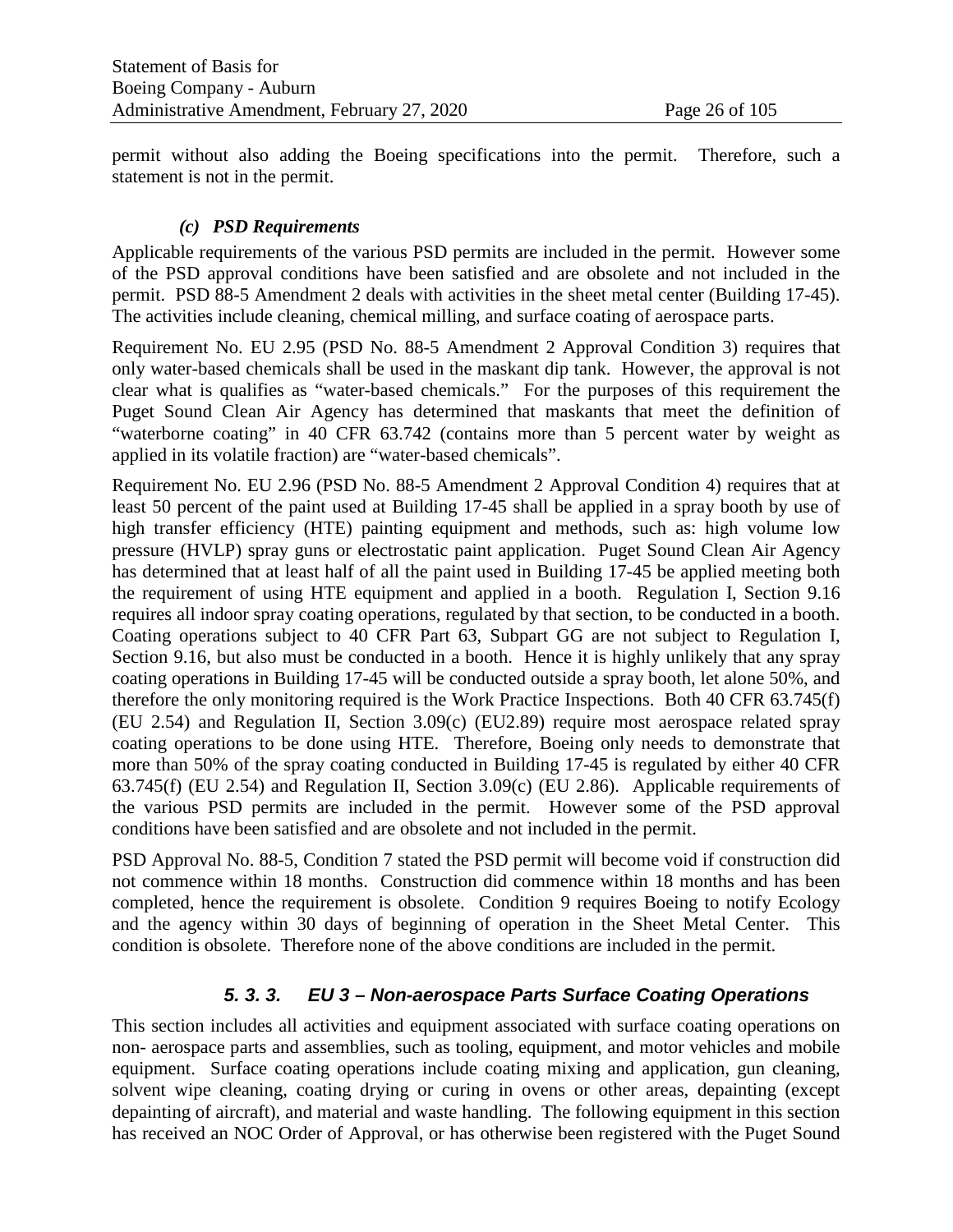Clean Air Agency. For the purpose of defining an "emission unit" in this permit, each piece of equipment listed below is considered a separate emission unit.

| $B$ ldg | $Col$ ./Dr      | <b>MSS/ID#</b> | <b>Order of</b> | <b>Install Date</b> | <b>Source Description</b>        |
|---------|-----------------|----------------|-----------------|---------------------|----------------------------------|
|         |                 |                | $\it Appendix$  |                     |                                  |
| $17-04$ | А7              | 6790           | Reg.            | 1987                | Spray Coating Booth - dry filter |
| 17-08   | C5.5            | 61615          | 5404            | 1994                | Spray Coating Booth - dry filter |
| 17-66   | 15              | 6778           | 5987            | 1993                | Spray Coating Booth - dry filter |
| 17-66   | D <sub>10</sub> | 60710          | 4732            | 1992                | Spray Coating Booth - dry filter |

Requirements that govern this activity include the Puget Sound Clean Air Agency's O&M Plan requirement, the spray coating requirement in Puget Sound Clean Air Agency Regulation I, Section 9.16, the Notice of Construction Approval conditions, and rules governing the VOC content of motor vehicle coatings and their application. As with aerospace coatings, the Puget Sound Clean Air Agency has determined that maintaining manufacturer's data on the VOC content of the coating, periodic work practice inspections and reporting deviations as required in Section V.Q.(2) of the permit are reasonable monitoring requirements. The other requirements in Regulation II, Section 2.08 deal with how information about the VOC content is displayed, the acceptable application methods, spray equipment cleaning procedures and storage of VOC containing material. As with similar requirements in the aerospace NESHAP which do not require monitoring or recordkeeping, the Puget Sound Clean Air Agency has determined that work practice inspections are sufficient monitoring methods for these requirements. However, for spray booths the Puget Sound Clean Air Agency requires periodic checks of the filter integrity or wash-water flow rate. After considering that all the dry filters will be either two or three-stage filters instead of the normal one-stage filter and EPA does not require monitoring of spray booths that use paints that do not contain inorganic HAP, the Puget Sound Clean Air Agency has determined that monthly or quarterly checking is adequate for this non-aerospace coating activity.

#### *5. 3. 4. EU 3 – Fuel Burning Equipment (Subject to New Source Performance Standards)*

This section includes the steam generating boilers that are subject to the Standards of Performance for New Stationary Sources in 40 CFR Part 60 Subpart Dc. All five boilers only use natural gas as fuel. For purposes of defining an "emission unit" in this permit, each listed below is considered a separate emission unit.

|         |                       |                | Order of   | <i>Install</i> |                                                                       |
|---------|-----------------------|----------------|------------|----------------|-----------------------------------------------------------------------|
| Bldg.   | Col.Dr.               | <b>MSS/ID#</b> | Approval # | Date           | <b>Source Description</b>                                             |
| 17-09   | <b>Boiler</b><br>Room | 6827           | 7271       | 1998           | Boiler #4, 95 MMBtu/hr, gas fired<br>with low NO <sub>x</sub> burners |
| $17-62$ | G <sub>2</sub>        | 58127          | 3842       | 1992           | Boiler, 12.6 MMBtu/hr, gas fired                                      |
| $17-62$ | G <sub>2</sub>        | 58128          | 3842       | 1992           | Boiler, 12.6 MMBtu/hr, gas fired                                      |
| 17-66   | K5                    | 60202          | 5986       | 1993           | Boiler, 10.4 MMBtu/hr, gas fired                                      |
| 17-66   | .I5                   | 60203          | 5986       | 1993           | Boiler, 10.4 MMBtu/hr, gas fired                                      |

Since the fuel is limited to natural gas, the Puget Sound Clean Air Agency has determined that the incinerator requirements in WAC 173-400-050(2) do not apply.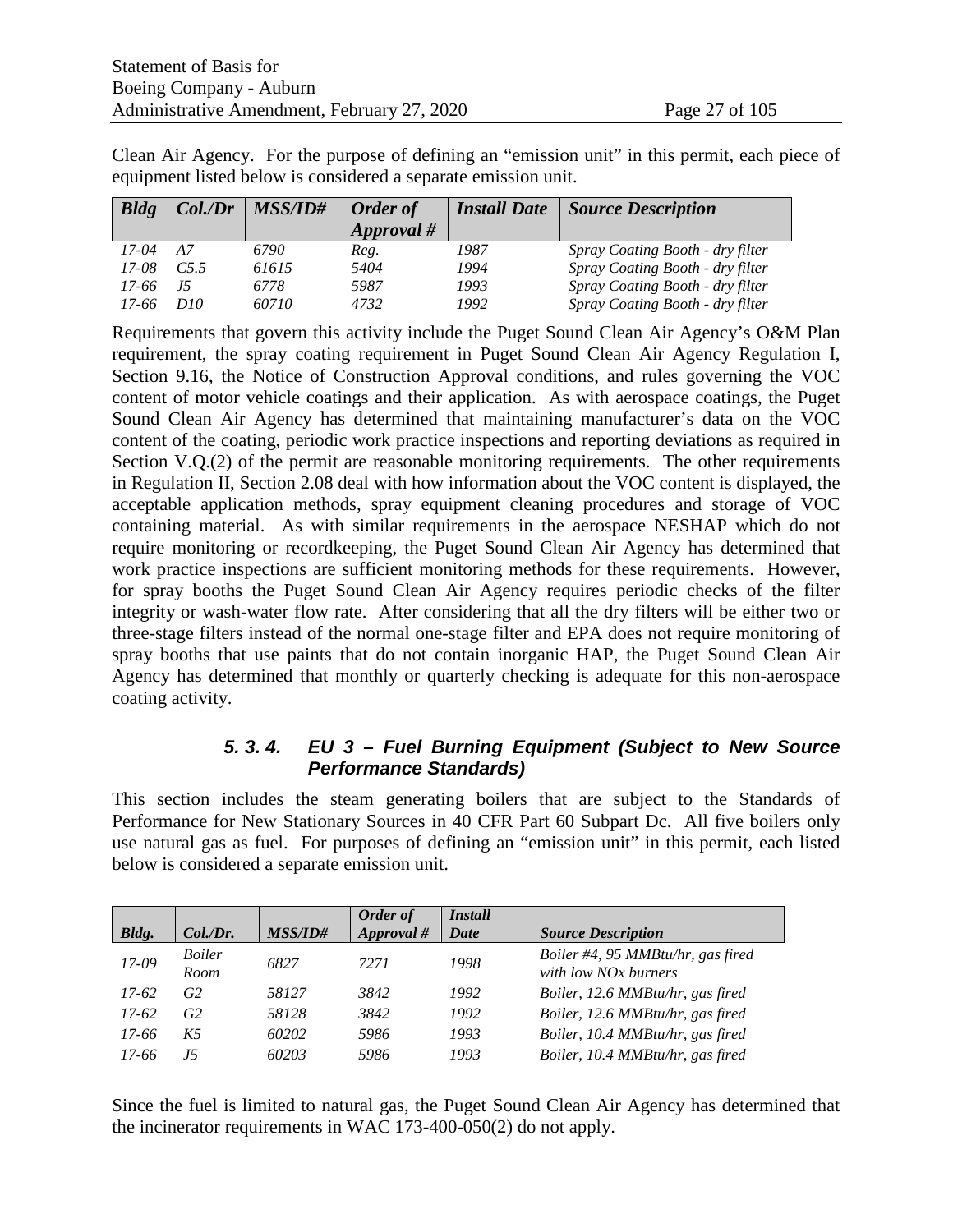#### *(a) NSPS Subpart Dc - Applicability*

The New Source Performance Standards in 40 CFR 60 subpart Dc apply to steam generating units that commenced construction after June 9, 1989 and have a heat input rate of less than 100 million Btu/hour but greater than or equal to 10 million Btu/hour.

#### *(b) NSPS Subpart A - General Provisions*

In accordance with 40 CFR 60.1(a), the provisions of 40 CFR Part 60, Subpart A apply to Boeing Auburn since Boeing Auburn operates boilers that are subject to 40 CFR Part 60, Subpart Dc. However, many of the requirements are not appropriately listed in Section I. EU 3, but are listed throughout the operating permit. The following describes why requirements were listed in certain locations and how they affect Boeing Auburn:

- 40 CFR 60.1(a) is listed in the table since this is a general statement of applicability. No monitoring is required since it is not a specific requirement but general in nature. The general provisions apply to the boilers listed in the operating permit as subject to 40 CFR Part 60, Subpart Dc.
- 40 CFR 60.1(b) states that any new or revised standard of performance shall apply to the owner or operator of a stationary source that contains an affected facility, the construction of which is commenced after the date of publication in this part of such a new or revised standard. This requirement is not included in the operating permit since it merely specifies that a specific subpart will apply to an affected source. Once it is determined the subpart is applicable, the specific requirements are included in the operating permit.
- 40 CFR 60.1(c) states that an operating permit may be required and refers to Part 70 requirements. This requirement is not included since it is not a specific requirement but directs the reader to Part 70 requirements. Boeing Auburn is an operating permit source for other reasons.
- 40 CFR 60.1(d) applies only to one pharmaceutical manufacturing facility and not to Boeing Auburn.
- 40 CFR 60.2 includes definitions and 40 CFR 60.3 includes units and abbreviations. Although the definitions are critical in determining applicability and compliance with the NSPS, these sections are not included in the operating permit since they are not specific requirements.
- 40 CFR 60.4 specifies where to send reports.
- 40 CFR 60.5 states that upon request, the Administrator will make a determination of whether an action taken or intended to be taken constitutes construction or modification. This is not a requirement on Boeing Auburn so it is not included in the operating permit.
- 40 CFR 60.6 states that upon request, the Administrator will review plans for construction or modification for the purpose of providing technical advice. This is not a requirement on Boeing Auburn but on the Administrator so it is not included in the operating permit.
- 40 CFR 60.7 specifies notification and general recordkeeping requirements. 40 CFR 60.7(a) is also listed as a specific requirement under Section IV.A of the operating permit (Section IV covers activities that require additional approval). This includes all new source review requirements. The operating permit specifies that for sources subject to an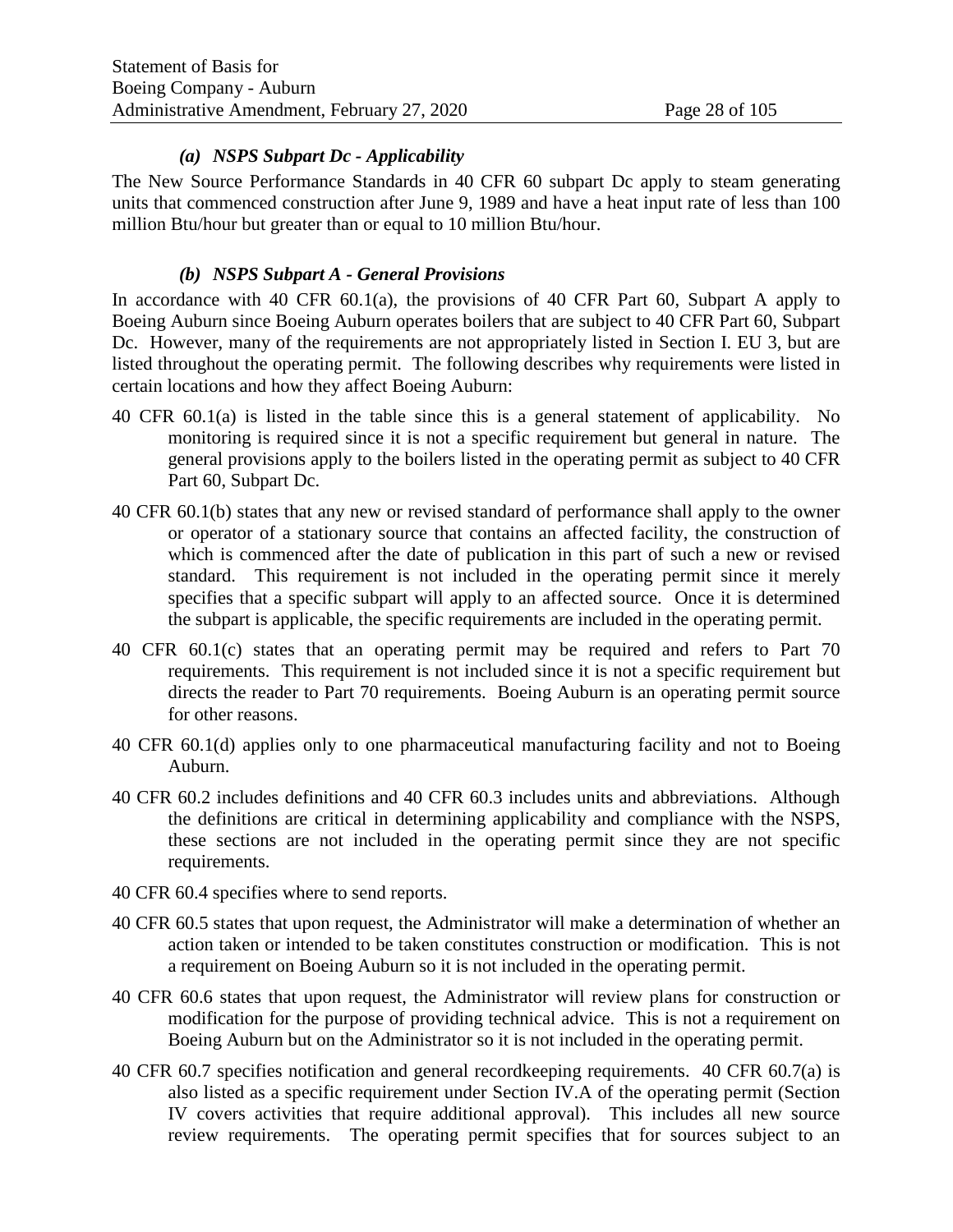emission standard in 40 CFR Part 60, Boeing Auburn shall furnish written notification to the Puget Sound Clean Air Agency and EPA Region 10 in accordance with 40 CFR 60.7(a). This requirement is triggered by construction or modification and would be part of the Puget Sound Clean Air Agency's new source review in accordance with Regulation I, Article 6. The specific notification deadlines in 40 CFR 60.7(a) are included in Section V of the operating permit to assist Boeing Auburn in complying with these provisions. Similarly, the general recordkeeping requirements in 40 CFR 60.7(b) and (f) are listed under the specific emission unit and referred to in the Reporting and Notification Requirements (Section V). Although this is repetitive, it appropriately fits in both sections.

The requirements in 40 CFR  $60.7(c)$  and (d) apply to continuous monitoring systems (CMS) or monitoring devices which are not required for these boilers. 40 CFR  $60.7(g)$ states that if notification substantially similar to 40 CFR 60.7(a) is required by the local agency, sending a copy of that notification will satisfy the 40 CFR 60.7(a). Section IV A of the permit contains a similar notification.

- 40 CFR 60.8 applies only to affected sources subject to an NSPS that requires performance tests to demonstrate compliance. In this case, there are no required NSPS performance tests, hence the section is not listed in the permit.
- 40 CFR 60.9 and 60.10 are not listed in the operating permit since they are not specific requirements for Boeing Auburn, but address availability of information to the public and state authority.
- 40 CFR 60.11 includes requirements regarding compliance with standards and maintenance requirements. 40 CFR 60.11(a) refers to the performance test requirements in 40 CFR 60.8 unless other methods are specified in the applicable standard. For NSPS Subpart Dc emission units at Boeing Auburn, there are no testing methods that the NSPS requires so 40 CFR 60.11(a) is not listed in the operating permit. 40 CFR 60.11(b) and (c) also are not listed in the operating permit because the Subpart Dc emission units at Boeing Auburn are not subject to opacity limits in the Subpart Dc standard.
- 40 CFR 60.11(d) is listed since it specifies that at all times, including periods of startup, shutdown and malfunction, Boeing Auburn shall, to the extent possible, maintain and operate any unit including control equipment in a manner consistent with good air pollution control practice for minimizing emissions. Determination of whether acceptable practices are being used will be based on information available including monitoring results, opacity observations, review of operating and maintenance procedures, and inspection of the source.
- 40 CFR 60.11(e) is not listed in the operating permit because Subpart Dc emission standards deal only with the initial compliance test, which is an obsolete requirement.
- 40 CFR 60.11(g) is included in the V. Standard Terms and Condition of the operating permit with other more general credible evidence provisions. This section would only be cited if the emission unit was subject to a Subpart Dc standard.
- 40 CFR 60.12 is included in Section III Prohibited Activities of the operating permit with other more general requirements regarding concealment. This section would only be cited if the emission unit was subject to an NSPS standard.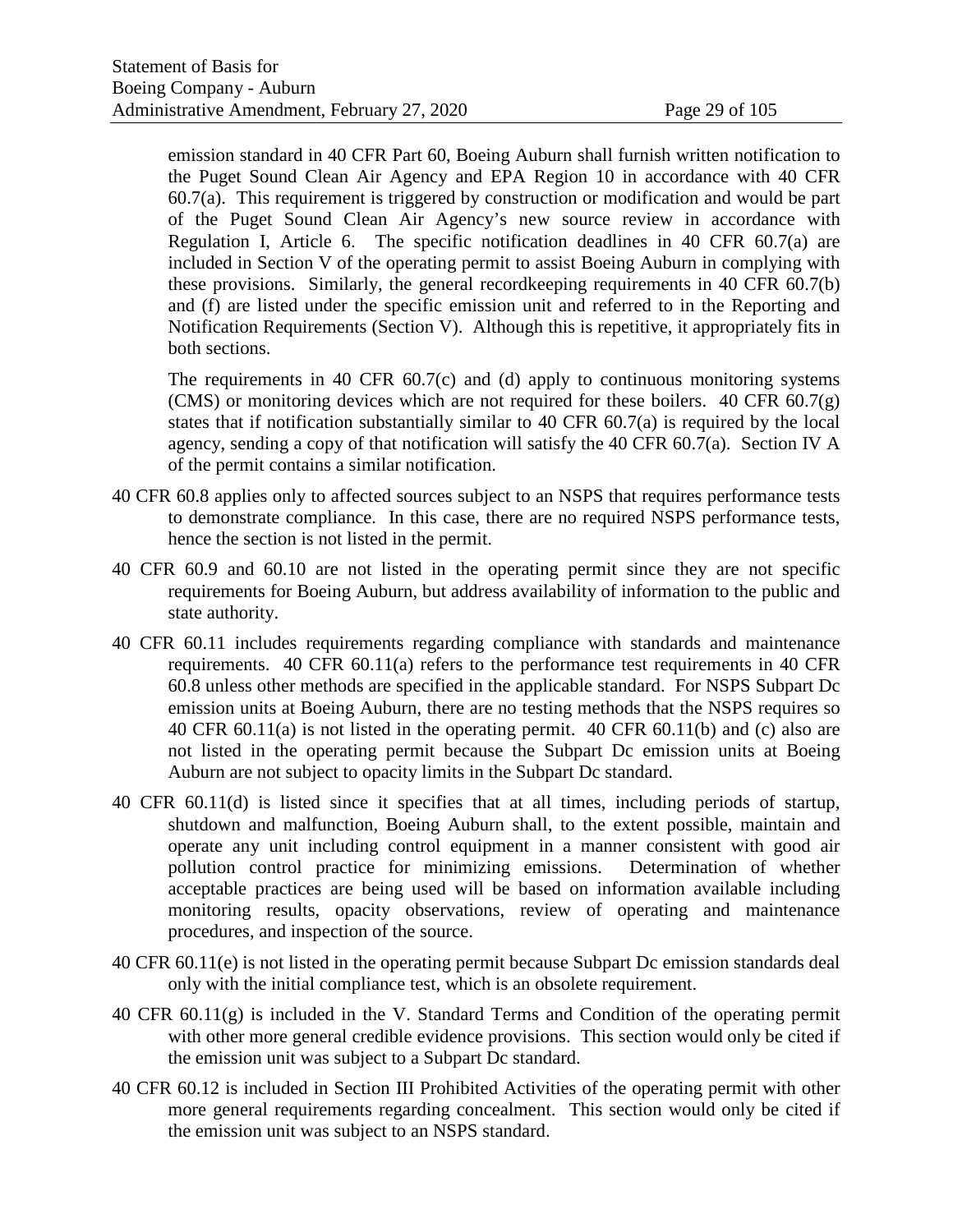- 40 CFR 60.13(a) is not included because Subpart Dc does not require the installation of a continuous monitoring system. 40 CFR 60.13(b) deals with operating monitoring systems prior to the performance test but none is required by Subpart Dc. 40 CFR 60.13(c) deals with an opacity monitoring option that Boeing did not select, so it is not included in the permit.  $40 \text{ CFR } 60.13(g)$  is not included in the permit because it deals with two or more boilers venting to the same stack, which is not the case here.
- 40 CFR 60.14 is listed with new source review requirements in Section IV.A of the operating permit since this section is specific to modifications. The Puget Sound Clean Air Agency would review the physical or operational change in accordance with the procedures in Puget Sound Clean Air Agency Regulation I, Article 6. 40 CFR 60.14(g) specifies that Boeing Auburn would have to comply with the NSPS requirements (if applicable) within 180 days of the completion of the physical or operational change.
- 40 CFR 60.15 is listed both in Section I.B. 3 and with new source requirements in Section V.A of the operating permit since 40 CFR 60.15 addresses reconstruction. 40 CFR 60.15 says that the individual subparts of Part 60 may include specific provision which refine and delimit the concept of reconstruction. Subpart Dc does not contain such a refinement, hence is not included in the permit.
- 40 CFR 60.16 and 40 CFR 60.17 are not listed as operating permit conditions since they do not specify requirements, but list prioritized major source categories and materials that are incorporated by reference. Section 40 CFR 60.18 is not included in the operating permit since Boeing Auburn does not operate flares to comply with NSPS requirements.

#### *(c) NSPS Subpart Dc*

40 CFR 60.40c defines an affected facility as a steam generating unit that commenced construction after June 9, 1989 and has a heat input rate of less than 100 million Btu/hour but greater than or equal to 10 million Btu/hour. All four boilers listed above meet this applicability. This paragraph exempts units from the particulate and  $SO_2$  requirements during periods of combustion research. These boilers are not normally used for combustion research; moreover, there are no particulate and  $SO<sub>2</sub>$  requirements required by Subpart Dc for these boilers.

40 CFR  $60.42c$  SO<sub>2</sub> standards.

40 CFR 60.42c lists various sulfur dioxide  $(SO<sub>2</sub>)$  emission requirements for this size boiler that burns coal or oil. These boilers are not capable of burning such fuel and would require a Notice of Construction Approval to do so; therefore, 40 CFR 60.42c does not apply to these boilers.

40 CFR 60.43c Particulate and opacity standards.

40 CFR 60.43c lists various particulate and opacity requirements for this size boiler that burns coal, oil, or wood. These boilers are not capable of burning such fuel and would require a Notice of Construction Approval to do so; therefore, 40 CFR 60.43c does not apply to these boilers.

40 CFR 60.44c, 45c, 46c, and 47c Compliance, performance, and monitoring test methods and procedures.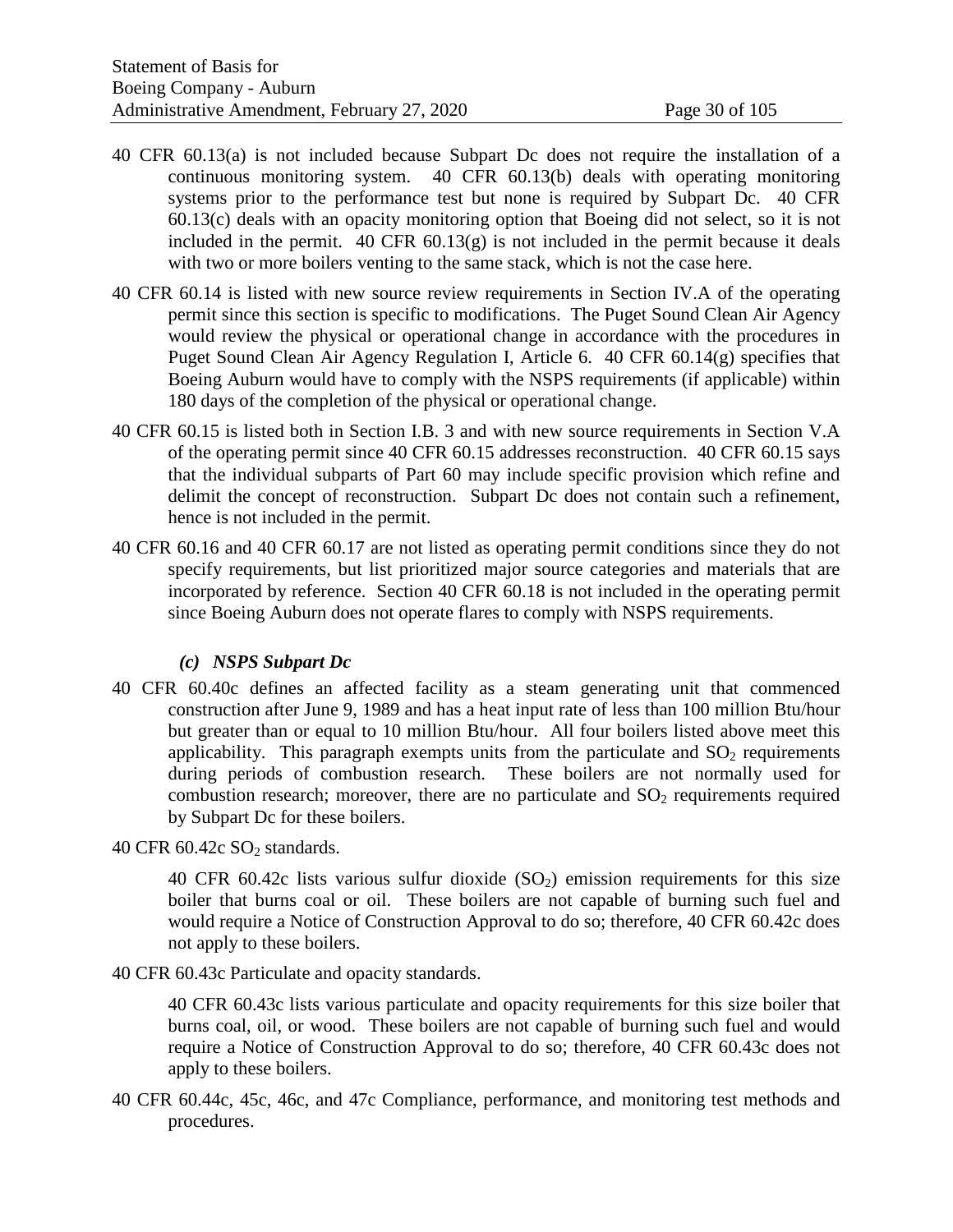40 CFR 60.44c, 45c, 46c, and 47c contain compliance, performance, and monitoring test methods and procedures for sources that are subject to standards under 40 CFR 60.42c or 43c. Since these boilers are not subject to these standards, they are not subject to these test methods and procedures.

#### 40 CFR 60.48c Reporting & Recordkeeping

40 CFR 60.48c(a) requires Boeing to notify the agency, as required in 40 CFR 60.7, of any construction or reconstruction of a boiler in this size range. This requirement is listed with 40 CFR 60.7 in the permit.

40 CFR 60.48c(b), (c), (d), (e), and (f) list reporting and recordkeeping requirements for facilities that burn coal, oil, or wood. Since these boilers are not capable of burning such fuel, these sections do not apply.

40 CFR 60.48(g) requires affected facilities to record and maintain records of the amounts of fuel combusted each day. However, in November 2000, Boeing requested that the recordkeeping frequency for a number of Boeing Auburn natural gas fired boilers (subject to the requirements of NSPS Dc) be reduced from daily to monthly. This request was based on a letter written by Doug Hardesty, EPA Region 10, to Joseph Williams, Washington Department of Ecology, stating that a reduction of the recordkeeping frequency from daily to monthly for natural gas fired NSPS Dc boilers could be granted on a case-by-case basis. Hardesty's letter outlined the steps that would need to be taken to achieve this reduction in the recordkeeping frequency. As outlined in Hardesty's letter, the Puget Sound Clean Air Agency sent a letter on April 3, 2001 to EPA Region 10 asking if the EPA had any comments regarding reducing the recordkeeping frequency for the Boeing Auburn natural gas boilers subject to NSPS Dc. No comments were received. On April 24, 2001, the Puget Sound Clean Air Agency sent a letter to Boeing stating that it would approve a reduction in the recordkeeping frequency, but that the best way to make the recordkeeping reduction enforceable was to modify the original Orders of Approval for the boilers. On May 21, 2001, the Puget Sound Clean Air Agency received a letter from Boeing asking that the Orders of Approval No. 3842 and, No. 5986 which permit the operation of natural gas NSPS Dc Boilers, be modified to include the recordkeeping reduction and Puget Sound Clean Air Agency approved the change on June 12, 2001. The Agency had previously approved monthly monitoring for Boiler No. 4 in Order of Approval No. 7271 (issued on 5/29/98).

40 CFR 60.48c(h) deals with facilities with a federally enforceable requirement limiting the annual capacity factor. These boilers have no such requirement and 40 CFR 60.48(h) does not apply.

40 CFR 60.48c(i) requires that all records required under Subpart Dc be maintained by the owner or operator for two years following the date of record. However, Boeing is required, elsewhere in the permit, to maintain such records for five years.

40 CFR 60.48c(j) establishes the reporting period for reports required by Subpart Dc. However, there are no reports required by Subpart Dc for these boilers. Hence, 40 CFR 60.48c(j) does not apply to these boilers. There are some notifications; however. As used in the Subpart reports are periodic and deal with emissions and excess emissions. Notifications are not periodic and usually deal with changes to the equipment or its operation.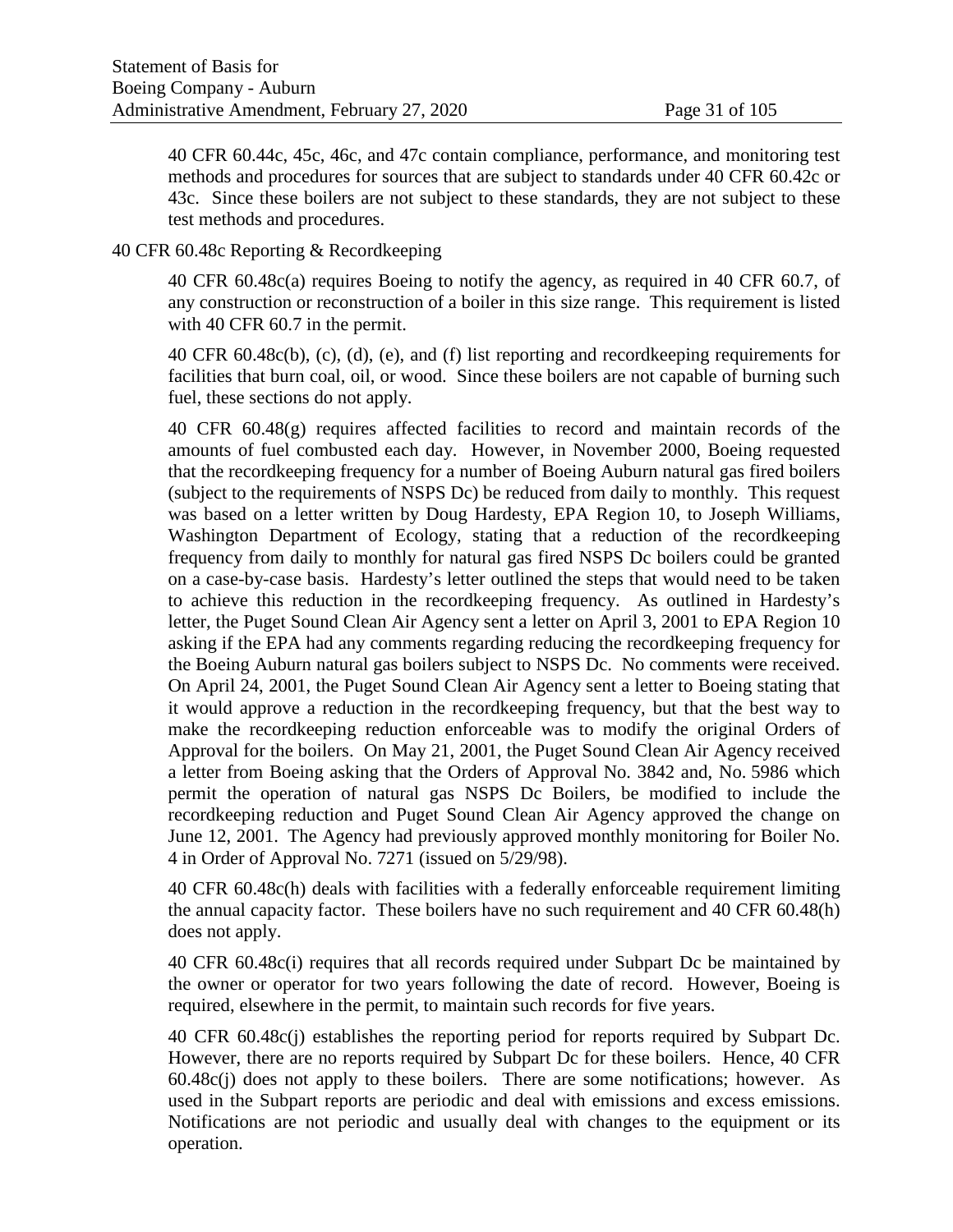#### *(d) Fuel Burning Opacity*

Both WAC 173-400-040(1) and Puget Sound Clean Air Agency Regulation I, Section 9.03 standards are 20% opacity and apply to the fuel burning equipment at Boeing Auburn. Although the permit lists all these requirements together, Boeing must comply with each.

The fuel burning equipment subject to this monitoring method at Boeing Auburn can only burn natural gas. The monitoring method requires checking for visible emissions once per quarter, and the frequency was determined based on the following.

- 1) Compliance. None of the fuel burning equipment at Boeing Auburn normally has visible emissions. The Puget Sound Clean Air Agency has inspected this facility at least annually since 1986 and has not identified opacity issues at the fuel burning equipment, nor has Boeing. Therefore, we conclude that it is generally in compliance with the opacity requirement and the margin of compliance is large. In addition, the monitoring method is designed so that Boeing will take corrective action before a violation occurs, further enhancing the compliance margin.
- 2) Variability of process and emissions. The equipment burns natural gas. The steam and heat demand at Boeing fluctuates throughout the day and from season-to-season, causing variations in load on the equipment. These boilers are only shut down completely for annual maintenance or if a problem occurs where more frequent maintenance is required. Typically, one boiler is in operation while the other two are in "hot stand-by" mode, meaning the unit is still under pressure and the burner modulates to maintain a set pressure level. Once per year, the boilers are taken down to undergo pressure vessel testing. However, the demand is very predictable and seldom changes quickly.
- 3) Environmental impacts of problems. Observed opacity is generally related to emissions of particulate matter or finely divided liquid droplets. The fuel burning activities at Boeing Auburn typically do not generate significant quantities of particulate matter, typically less than one ton per year. Hence, the environmental impacts of the emissions are small especially considering the amount of land on which the facility is located. A maintenance problem is unlikely to result in emissions that would have a significant environmental impact.
- 4) Technical considerations. Although the opacity standard is 20%, the monitoring method requires corrective action, or Reference Method testing, upon detection of visible emissions. This will provide an added margin of compliance.

#### *(e) Fuel Burning Particulate*

Puget Sound Clean Air Agency Regulation I, Section 9.09 also limits particulate emissions to 0.05 gr/dscf corrected to 7% oxygen from fuel burning equipment (i.e., equipment that produces hot air, hot water, steam, or other heated fluids by external combustion of fuel) combusting natural gas. WAC 173-400-050(1) limits particulate emissions to 0.1 gr/dscf corrected to 7%  $O_2$ from all combustion units (i.e., units using combustion for steam production or other process requirements, excluding open burning). Boeing burns only pipeline grade natural gas. It can be shown, as in Section [5. 2. 4](#page-13-0) for  $SO_2$ , that if fuels are properly burned, Boeing is incapable of violating this standard while complying with the other requirements such as the fuel content and opacity requirements. Improper fuel burning that would result in high particulate emissions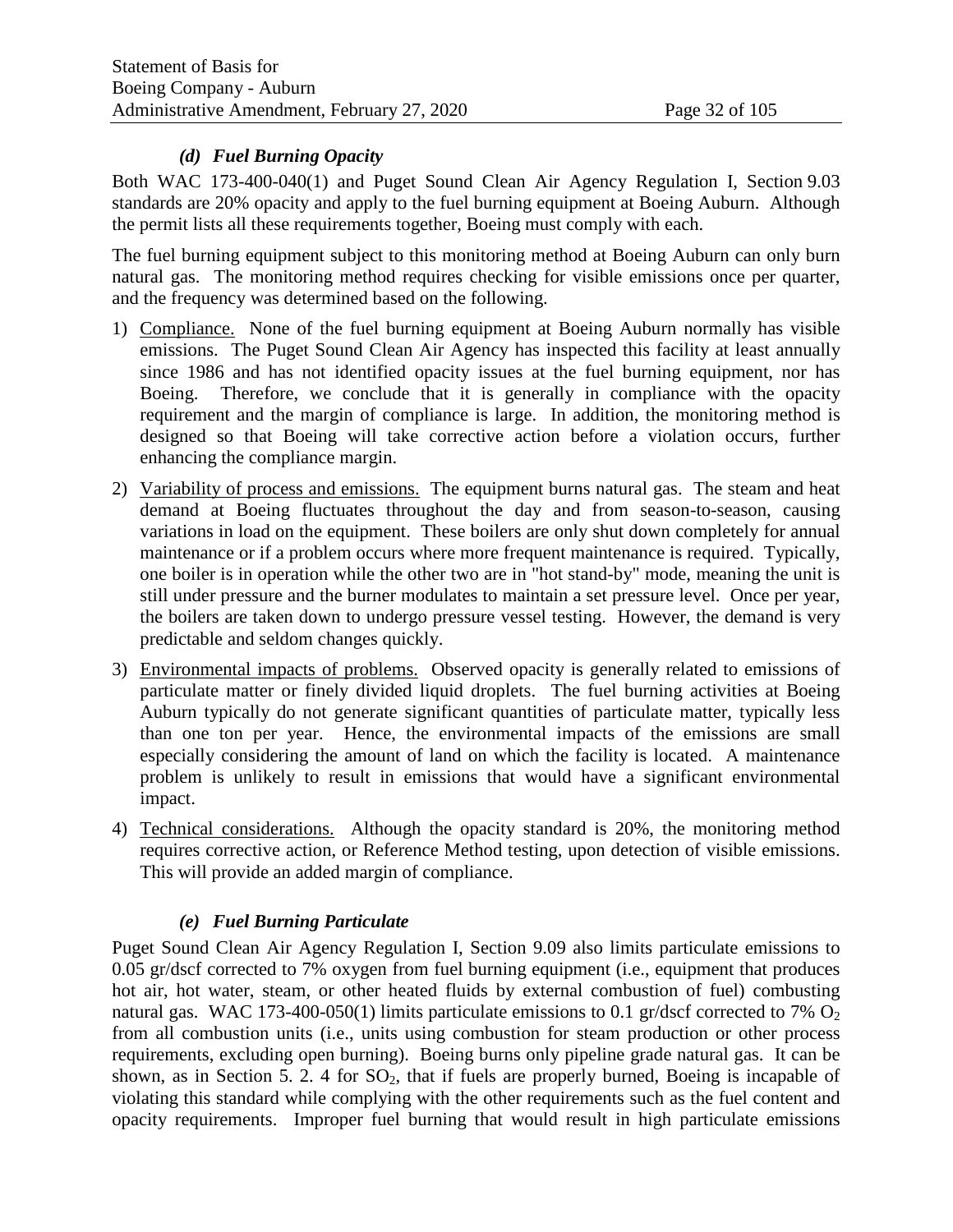would also cause opacity problems and would be detected by the Fuel Burning Opacity monitoring requirement.

#### *(f) Fuel Standards*

The permit does not contain Puget Sound Clean Air Agency Regulation I, Section 9.08(a) and Revised Code of Washington, RCW, 70.94.610 "Burning used fuel oil in land-based facilities" because the boilers in this activity cannot burn such oil.

#### *(g) Federal Standards*

Puget Sound Clean Air Agency Regulation I, Section 6.11 and WAC 173-400-115 both adopt by reference the federal new source performance standards in 40 CFR Part 60.

#### *5. 3. 5. EU 5 - Non NSPS - Fuel Burning Equipment*

This section includes all activities and equipment associated with combustion of natural gas in autoclaves. Fuel burning equipment listed in this section is not subject to the New Source Performance Standards (Subpart Dc).

The equipment listed below has been permitted under a Notice of Construction Order of Approval. For the purpose of defining an "emission unit" in this permit, each piece of equipment listed below is considered a separate emission unit.

|           |                       |                | Order of   | <i><b>Install</b></i> |                                          |
|-----------|-----------------------|----------------|------------|-----------------------|------------------------------------------|
| Bldg.     | Col.Dr.               | <b>MSS/ID#</b> | Approval # | Date                  | <b>Source Description</b>                |
| $17 - 05$ | Aб                    | 57379          | 3552       | 1990                  | Autoclave #7, 16 MMBTU/hr, gas fired     |
| $17 - 05$ | $F16-G16$             | 7376           | Reg.       | 1967                  | Autoclave #6, 40 MMBTU/hr, gas fired     |
| 17-09     | <i>Boiler</i><br>Room | 6830           | Reg.       | 1966                  | Boiler #1, 150 MMBtu/hr, gas & diesel #2 |
| 17-09     | <i>Boiler</i><br>Room | 6829           | Reg.       | 1966                  | Boiler #2, 150 MMBtu/hr, gas & diesel #2 |
| 17-09     | <i>Boiler</i><br>Room | 6828           | Reg.       | 1966                  | Boiler #3, 150 MMBtu/hr, gas & diesel #2 |
| $17 - 10$ | AA1.5                 | 8190           | Reg.       | 1966                  | Process Furnace, 34 MMBtu/hr, gas fired  |

#### *(a) Fuel Burning Opacity*

Both WAC 173-400-040(1) and Puget Sound Clean Air Agency Regulation I, Section 9.03 standards are 20% opacity and apply to the fuel burning equipment at Boeing Auburn. Although the permit lists all these requirements together, Boeing must comply with each.

The fuel burning equipment at Boeing Auburn can burn natural gas and fuel oil. The monitoring method requires checking for visible emissions once per quarter.

1) Compliance. None of the fuel burning equipment at Boeing Auburn normally has visible emissions. The Puget Sound Clean Air Agency has inspected this facility at least annually since 1986 and has not identified opacity issues at the fuel burning equipment, nor has Boeing. Therefore, we conclude that it is generally in compliance with the opacity requirement and the margin of compliance is large. In addition, the monitoring method is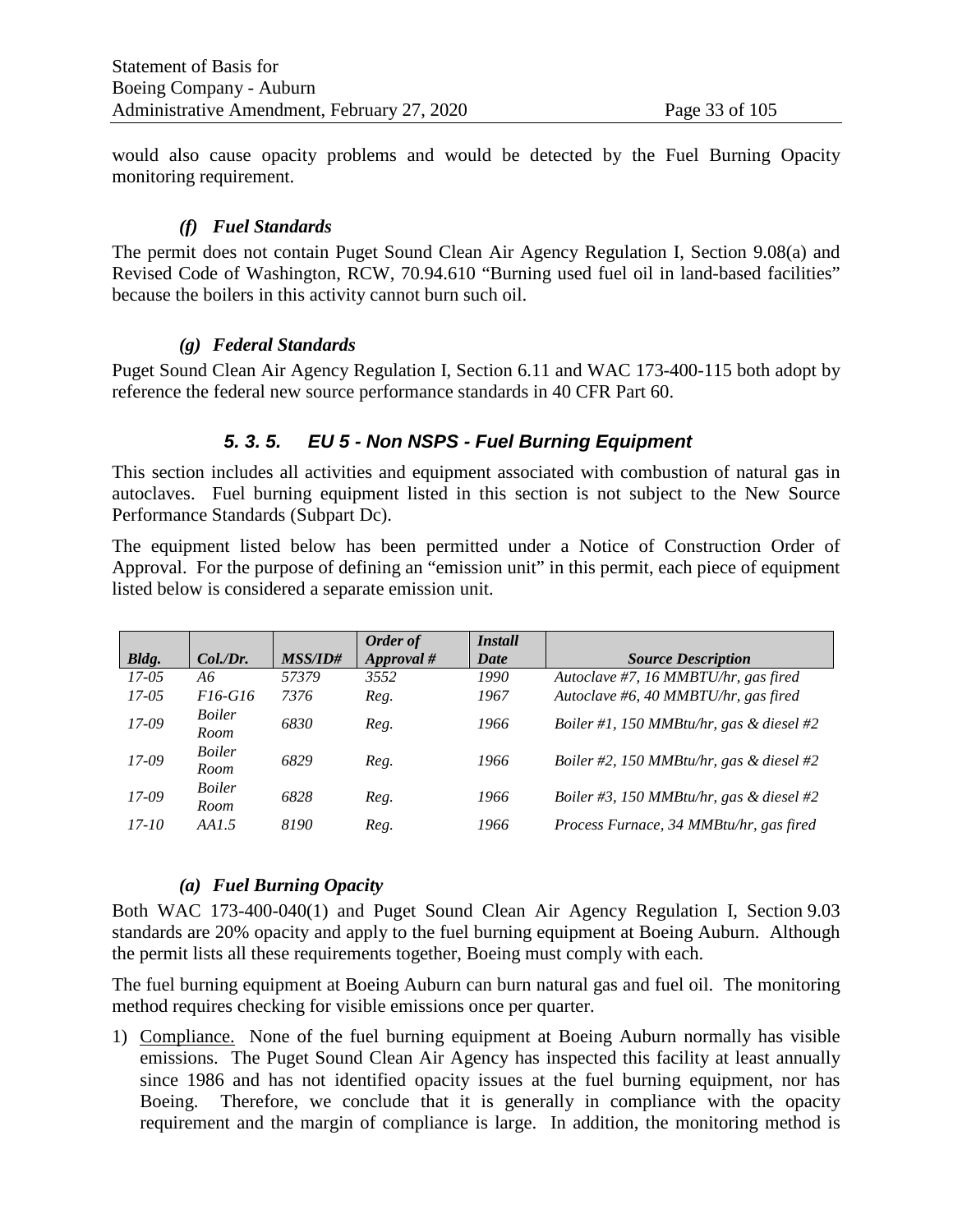designed so that Boeing will take corrective action before a violation occurs, further enhancing the compliance margin.

- 2) Variability of process and emissions. The equipment burns natural gas and fuel oil. The heat demand at Boeing fluctuates throughout the day, causing variations in load on the equipment and the need to startup and shutdown equipment. However, the demand very predictable and seldom changes quickly.
- 3) Environmental impacts of problems. Observed opacity is generally related to emissions of particulate matter or finely divided liquid droplets. The fuel burning activities at Boeing Auburn typically do not generate significant quantities of particulate matter, typically less than one ton per year. Hence, the environmental impacts of the emissions are small especially considering the amount of land on which the facility is located. A maintenance problem is unlikely to result in emissions that would have a significant environmental impact.
- 4) Technical considerations. Although the opacity standard is 20% the monitoring method requires corrective action, or Reference Method testing, upon detection of visible emissions. This will provide an added margin of compliance.

#### *(b) Fuel Burning Particulate*

Puget Sound Clean Air Agency Regulation I, Section 9.09 also limits particulate emissions to 0.05 gr/dscf corrected to 7% oxygen from fuel burning equipment (i.e., equipment that produces hot air, hot water, steam, or other heated fluids by external combustion of fuel) combusting natural gas. In this case, the autoclaves qualify as fuel burning equipment because they produce hot air by external combustion. WAC 173-400-050(1) limits particulate emissions to 0.1 gr/dscf corrected to 7%  $O_2$  from all combustion units (i.e., units using combustion for steam production or other process requirements, excluding open burning). Boeing burns only pipeline grade natural gas and diesel fuel in these units. It can be shown, as in Section [5. 2. 4](#page-13-0) for  $SO_2$ , that if fuels are properly burned, Boeing is incapable of violating this standard while complying with the other requirements such as the fuel content and opacity requirements. Improper fuel burning that would result in high particulate emissions would also cause opacity problems and would be detected by the opacity monitoring requirement.

# *5. 3. 6. EU 6 – Wastewater Pretreatment Operations*

This section includes activities and equipment associated with the industrial waste water pretreatment operations at Building 17-15, including chemical and physical treatment methods, waste water storage tanks and containers, sludge drying, material and waste handling, and air emission control equipment. This emission unit receives off-site waste and is therefore subject to the Off-Site Waste and Recovery Operations NESHAP (40 CFR Part 63 Subpart DD). At the time of permit issuance, the total annual quantity of HAP contained in the off-site material received at the plant site is less than 1 megagram (2200 pounds) per year. Under an alternate operating scenario, the total annual quantity of HAP contained in the off-site material received at the plant site is more than 1 megagram (2200 pounds) per year but the average VOHAP concentration of each off-site material stream regulated under Subpart DD and managed in the treatment plant is less than 500 ppmw at the point-of-delivery.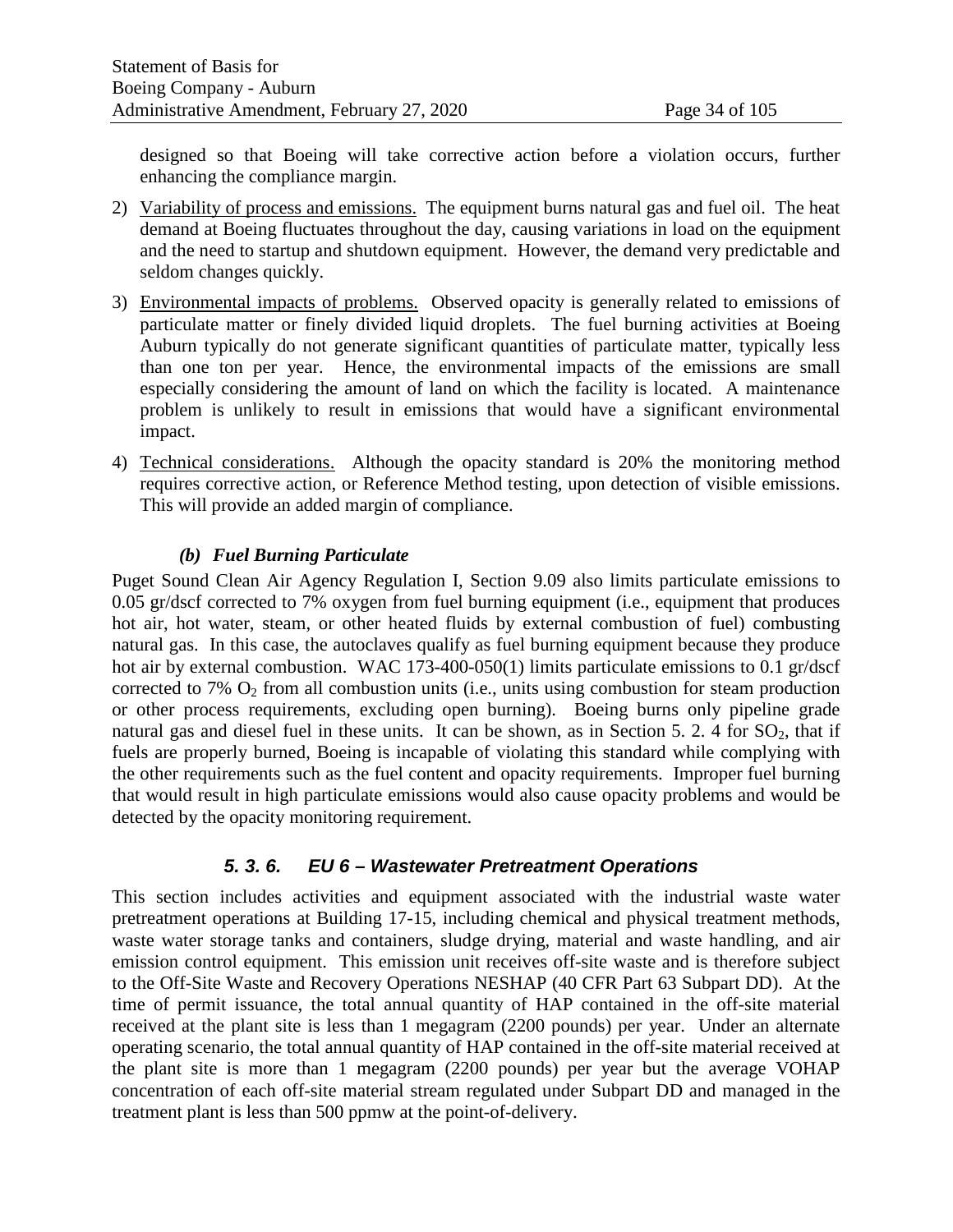There is no equipment in this section that has been permitted under a Notice of Construction, or has otherwise been registered with the Puget Sound Air Pollution Control Agency

This emission unit does not include any process vents as defined by 40 CFR  $63.680(c)(1)(ii)$ . The emission unit also does not include any equipment leaks as defined by 40 CFR  $63.680(c)(3)$ because none of the equipment component contain or contracts off-site material having a total HAP concentration equal to or greater than 10% by weight. Therefore, section 40 CFR 63.691 does not apply. Since Boeing has chosen to comply with the requirements for off-site material management units by following 40 CFR  $63.683(b)(1)(iii)$  and not (i) or (ii), sections 40 CFR 63.684 through 63.689 do not apply. Similarly, since Boeing has chosen to comply with the requirements for process vents by following 40 CFR  $63.683(c)(1)(ii)$ , section 40 CFR  $63.690$ does not apply.

Because Boeing has chosen to comply following 40 CFR  $63.683(b)(1)(iii)$  and  $(1)(ii)$ , and sections 40 CFR 63.684 through 63.690 do not apply, 40 CFR 63.695 Inspection and monitoring requirements does not apply. In addition, 40 CFR 63.696 (b) through (h) do not apply because they have no equipment or process subject to section 40 CFR 63.684 through 63.690.

40 CFR 63.10(d)(5)(i) and (ii) do not apply because there is no equipment to startup, shutdown or malfunction in this emission unit.

# *5. 3. 7. EU 7 – Cyclones, Baghouses, and Other Particulate Control Operations*

This section includes all cyclones, baghouses, and other equipment, which exhaust to the outside and control particulate emissions from the various activities including but not limited to machining of metal or nonmetal parts, housecleaning, and salt bath operations. For the purpose of defining an emission unit in this permit, each piece of equipment is considered a separate emission unit.

The emission units range in size from about 60,000 cfm to less than 1000 cfm cyclone baghouse.

The Puget Sound Clean Air Agency has determined the monitoring frequency based on the following.

- 1. Initial compliance. The Puget Sound Clean Air Agency has not observed visible emissions from any of these activities during any inspection in the last five years; therefore, we conclude that Boeing Auburn generally complies with the particulate and opacity requirements.
- 2. Margin of compliance. Because of the type of process (woodworking, grinding and machining) and the control equipment (baghouses and cyclones), the Puget Sound Clean Air Agency expects the concentration of particulate to be much less than the standard when there is no visible emission, fallout or fugitive emissions.
- 3. Variability of process and emissions. Although the equipment runs periodically, the actual emissions are not significant and not likely to cause a nuisance.
- 4. Environmental impacts of problems. These dust collectors emit small amount of particulate, usually less than a ton each year. A maintenance problem is unlikely to result in emissions that would have a significant environmental impact.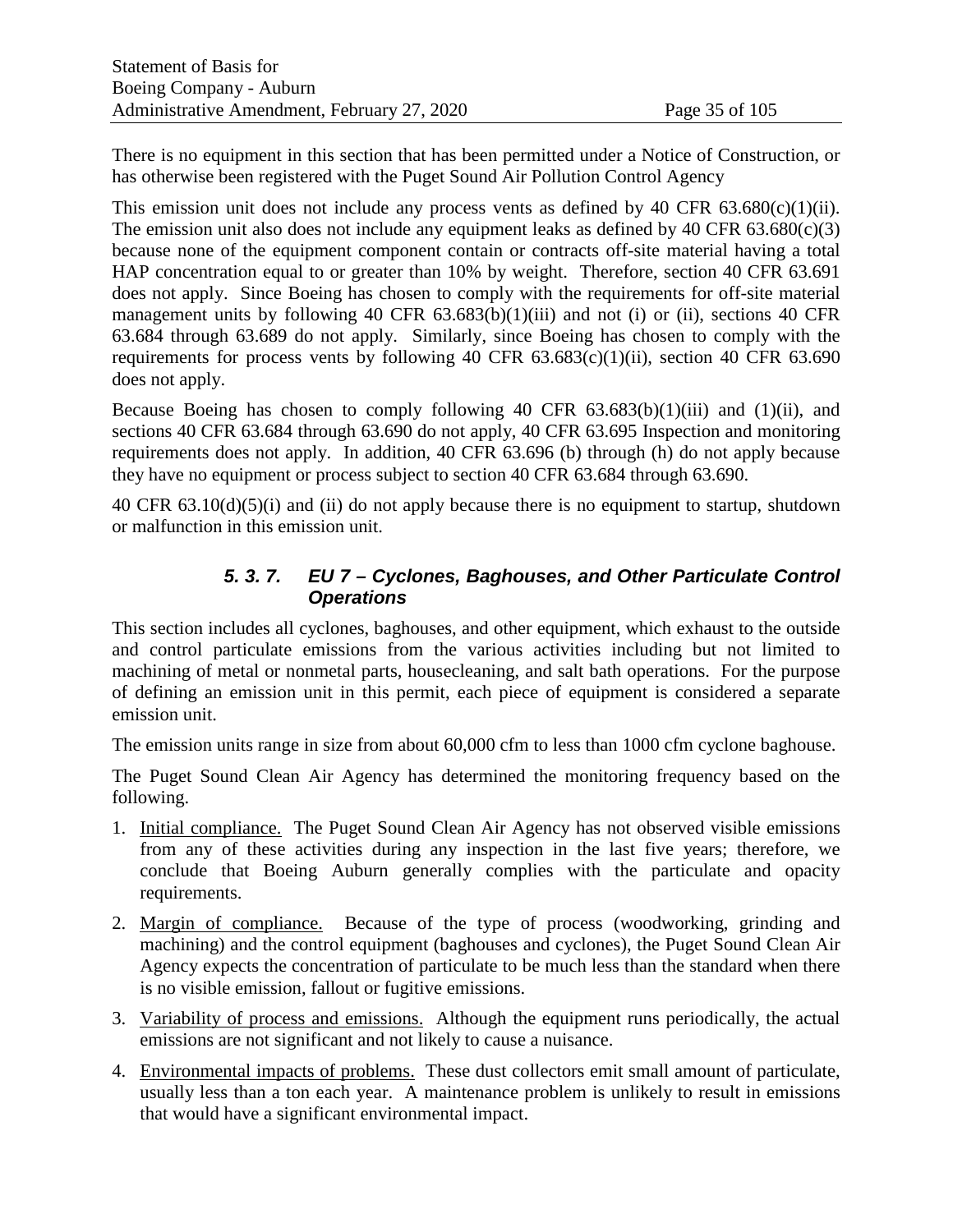5. Technical considerations. The mostly likely type of problem would be a gradual equipment failure like normal wear and tear. Such failure could easily be detected by checking for visible emissions, fugitive emissions, fallout, and pressure drop across the control equipment. Because of the nature of the potential problems, Puget Sound Clean Air Agency has determined that the units should be divided into those systems that should be checked for visible emissions and fugitive dust *monthly*, and those that should be checked *quarterly*.

Monthly monitoring for visible emissions and fugitive dust is proposed for systems that are rated at greater than 2000 cfm. The following table lists systems are currently at Auburn and if the rated flow rate is 2000 cfm or less:

|           |                  | MSS/          | Order of          | <i>Install</i> |                           | Rated at 2000 cfm |
|-----------|------------------|---------------|-------------------|----------------|---------------------------|-------------------|
| Bldg.     | Col./Dr.         | ID#           | Approval #        | Date           | <b>Source Description</b> | or less           |
| $17 - 04$ | D12; Door 10     | 57326         | Reg.              | 1967           | <b>Dust Collector</b>     | $\boldsymbol{N}$  |
| $17 - 05$ | K10              | 5896          | Reg.              | 1966           | <b>Dust Collector</b>     | $\boldsymbol{N}$  |
| $17 - 05$ | E16; Door 19     | 5936          | 1925              | 1979           | <b>Dust Collector</b>     | $\overline{N}$    |
| $17 - 05$ | K10              | 5895          | 2530              | 1984           | <b>Dust Collector</b>     | $\overline{N}$    |
| $17 - 05$ | K8               | 5894          | 2530              | 1984           | <b>Dust Collector</b>     | $\overline{N}$    |
| 17-06     | O/S; Door E14    | 9898          | Reg.              | 1979           | <b>Dust Collector</b>     | $\boldsymbol{N}$  |
| 17-06     | O/S; Door E14    | 9899          | Reg.              | 1979           | <b>Dust Collector</b>     | $\cal N$          |
| $17 - 06$ | O/S; Door 31     | 61215         | Reg.              | 1980           | <b>Dust Collector</b>     | $\overline{N}$    |
| $17 - 06$ | Door 25-26       | $\sqrt{6092}$ | 2003              | 1979           | <b>Dust Collector</b>     | $\overline{N}$    |
| 17-06     | Door 25-26       | 6093          | 2003              | 1979           | <b>Dust Collector</b>     | $\overline{N}$    |
| $17 - 06$ | Door E13         | 6120          | 2004              | 1979           | <b>Dust Collector</b>     | $\overline{N}$    |
| 17-06     | Door E13         | 6121          | 2004              | 1979           | <b>Dust Collector</b>     | $\overline{N}$    |
| 17-06     | Door E13         | 6122          | $20\overline{04}$ | 1979           | <b>Dust Collector</b>     | $\overline{N}$    |
| $17-06$   | Door E13         | 6123          | 2004              | 1979           | <b>Dust Collector</b>     | $\overline{N}$    |
| 17-06     | Door E13         | 6125          | 2004              | 1979           | <b>Dust Collector</b>     | $\boldsymbol{N}$  |
| 17-06     | Door E13         | 6127          | 2004              | 1979           | <b>Dust Collector</b>     | $\boldsymbol{N}$  |
| $17 - 06$ | O/S; Door E9     | 6132          | $20\overline{04}$ | 1979           | <b>Dust Collector</b>     | $\overline{N}$    |
| 17-06     | O/S; Door E9     | 6133          | 2004              | 1979           | <b>Dust Collector</b>     | $\overline{N}$    |
| 17-06     | $O/S$ : Door E9  | 6134          | 2004              | 1979           | <b>Dust Collector</b>     | $\overline{N}$    |
| 17-06     | $O/S$ : Door E9  | 6135          | 2004              | 1979           | <b>Dust Collector</b>     | $\boldsymbol{N}$  |
| 17-06     | Door E13         | 6126          | 2004              | 1979           | <b>Dust Collector</b>     | $\overline{N}$    |
| 17-06     | $O/S$ E5; Door 7 | 60219         | 4686              | 1992           | <b>Dust Collector</b>     | $\overline{N}$    |
| $17-06$   | $O/S$ ; Door 30  | 58618         | 4192              | 1991           | <b>Dust Collector</b>     | $\overline{N}$    |
| 17-06     | O/S; Door W31    | 58617         | 4192              | 1991           | <b>Dust Collector</b>     | $\cal N$          |
| 17-06     | O/S; Door W31    | 58389         | 4192              | 1991           | <b>Dust Collector</b>     | $\overline{N}$    |
| 17-06     | O/S; Door W31    | 58388         | 4192              | 1991           | <b>Dust Collector</b>     | $\overline{N}$    |
| 17-06     | D4               | 4071          | 5092              | 1993           | <b>Dust Collector</b>     | $\overline{N}$    |
| 17-06     | C <sub>23</sub>  | 4073          | 5092              | 1993           | <b>Dust Collector</b>     | $\boldsymbol{N}$  |
| 17-06     | C <sub>23</sub>  | 4074          | 5092              | 1993           | <b>Dust Collector</b>     | $\boldsymbol{N}$  |
| $17 - 06$ | $O/S$ ; Door 37  | 12203         | 6742              | 1997           | <b>Mist Eliminator</b>    | $\overline{N}$    |
| 17-06     | $O/S$ A6         | 12183         | 6777              | 1998           | <b>Dust Collector</b>     | $\boldsymbol{N}$  |
| 17-06     | C15              | 4075          | 6975              | 1997           | <b>Dust Collector</b>     | $\overline{N}$    |
| 17-06     | O/S; Door        | 12603         | 7177              | 1997           | <b>Dust Collector</b>     | $\boldsymbol{N}$  |
|           | 25/26            |               |                   |                |                           |                   |
| 17-06     | O/S; Door        | 12604         | 7177              | 1997           | <b>Dust Collector</b>     | N                 |
|           | 25/26            |               |                   |                |                           |                   |
| 17-06     | Door W28A        | 14828         | 7948              | 2000           | <b>Dust Collector</b>     | $\boldsymbol{N}$  |
| 17-06     | Door W25A        | 14829         | 7949              | 2000           | <b>Dust Collector</b>     | $\boldsymbol{N}$  |
| 17-06     | Door W25A        | 14830         | 7950              | 2000           | <b>Dust Collector</b>     | $\boldsymbol{N}$  |
| $17 - 07$ | EE9/O            | 59077         | 4685              | 1992           | <b>Dust Collector</b>     | $\overline{N}$    |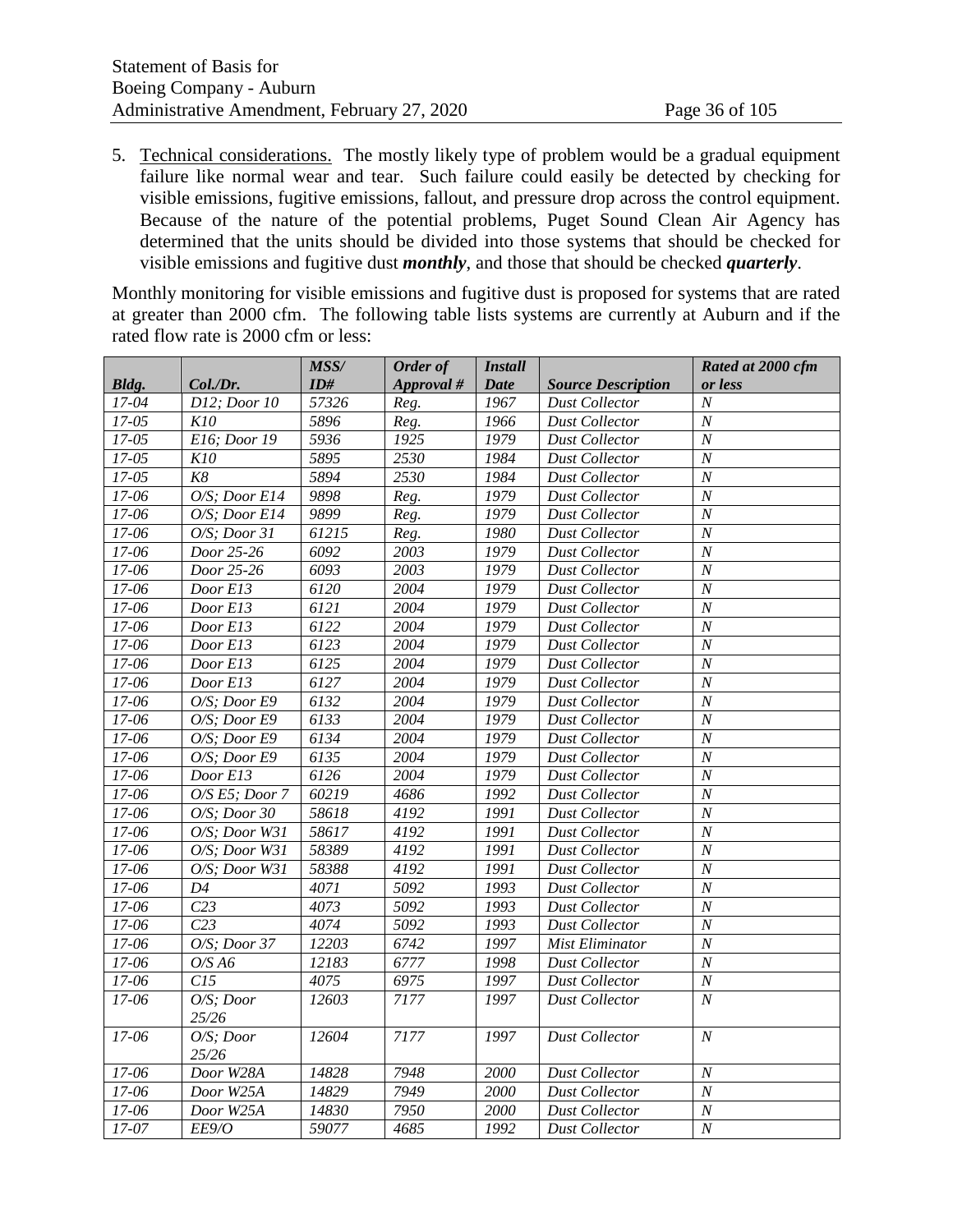### Statement of Basis for Boeing Company - Auburn Administrative Amendment, February 27, 2020 Page 37 of 105

|           |                  | MSS/  | Order of   | <b>Install</b> |                           | Rated at 2000 cfm |
|-----------|------------------|-------|------------|----------------|---------------------------|-------------------|
| Bldg.     | Col./Dr.         | ID#   | Approval # | <b>Date</b>    | <b>Source Description</b> | or less           |
| $17 - 07$ | <i>EE10/O</i>    | 60205 | 4685       | 1992           | <b>Dust Collector</b>     | $\boldsymbol{N}$  |
| $17-07$   | <b>EE11/O</b>    | 60206 | 4685       | 1992           | <b>Dust Collector</b>     | $\overline{N}$    |
| $17 - 07$ | EE9              | 64253 | 4687       | 1993           | <b>Dust Collector</b>     | $\overline{N}$    |
| $17 - 07$ | O/S EE9          | 63616 | 6719       | 1997           | <b>Dust Collector</b>     | $\overline{N}$    |
| $17 - 07$ | Cl               | 3818  | 7183       | 1997           | <b>Dust Collector</b>     | $\boldsymbol{N}$  |
| $17 - 07$ | $O/S: B-11$      | 13713 | 7613       | 1999           | <b>Dust Collector</b>     | $\overline{Y}$    |
| 17-07     | $D-15$           | 13675 | 7635       | 1998           | <b>Dust Collector</b>     | $\boldsymbol{N}$  |
| $17 - 10$ | North side       | 64989 | 6115       | 1996           | <b>Dust Collector</b>     | $\boldsymbol{N}$  |
| $17 - 13$ | North side       | 11485 | 6995       | 1998           | <b>Dust Collector</b>     | $\overline{N}$    |
| $17 - 45$ | G2; 2nd Floor    | 55679 | 8029       | 1991           | <b>Dust Collector</b>     | $\boldsymbol{N}$  |
| 17-07     | Door W19         | 16186 | 8082       | 2000           | <b>Dust Collector</b>     | $\cal N$          |
| 17-68     | $O/S$ F1/4.5:    | 8763  | 2876       | 1991           | <b>Dust Collector</b>     | $\boldsymbol{N}$  |
|           | Door 7           |       |            |                |                           |                   |
| 17-06     | $O/S$ $E24$      | 6124  | 2005       | 1979           | Baghouse (vents back      | $\cal N$          |
|           |                  |       |            |                | to the bldg)              |                   |
| $17 - 07$ | O/S EE9          | 58117 | 3805       | 1992           | Baghouse (vents back      | $\boldsymbol{N}$  |
|           |                  |       |            |                | to the bldg)              |                   |
| $17 - 07$ | O/S EE9          | 64707 | 3805       | 1992           | Baghouse (vents back      | $\cal N$          |
|           |                  |       |            |                | to the bldg)              |                   |
| $17 - 05$ | Door S21         | 58144 | 8302       | 2001           | Baghouse (vents back      | $\cal N$          |
|           |                  |       |            | (NOC)          | to the bldg)              |                   |
|           |                  |       |            | date)          |                           |                   |
| $17 - 45$ | A2: Mezz         | 55214 | 8029       | 1991           | Particulate Scrubber      | $\boldsymbol{N}$  |
| $17 - 45$ | A2:Mezz          | 55215 | 8029       | 1991           | Particulate Scrubber      | $\boldsymbol{N}$  |
|           |                  |       |            |                | (salt bath)               |                   |
| $17 - 62$ | B1               | 58323 | 5985       | 1992           | Particulate Scrubber      | $\cal N$          |
|           |                  |       |            |                | (salt bath rinse)         |                   |
| 17-66     | $O/S$ ; Door $9$ | 61877 | 7591       | 1998           | Dust Collector, QA        | Yes               |
|           |                  |       |            |                | Lab                       |                   |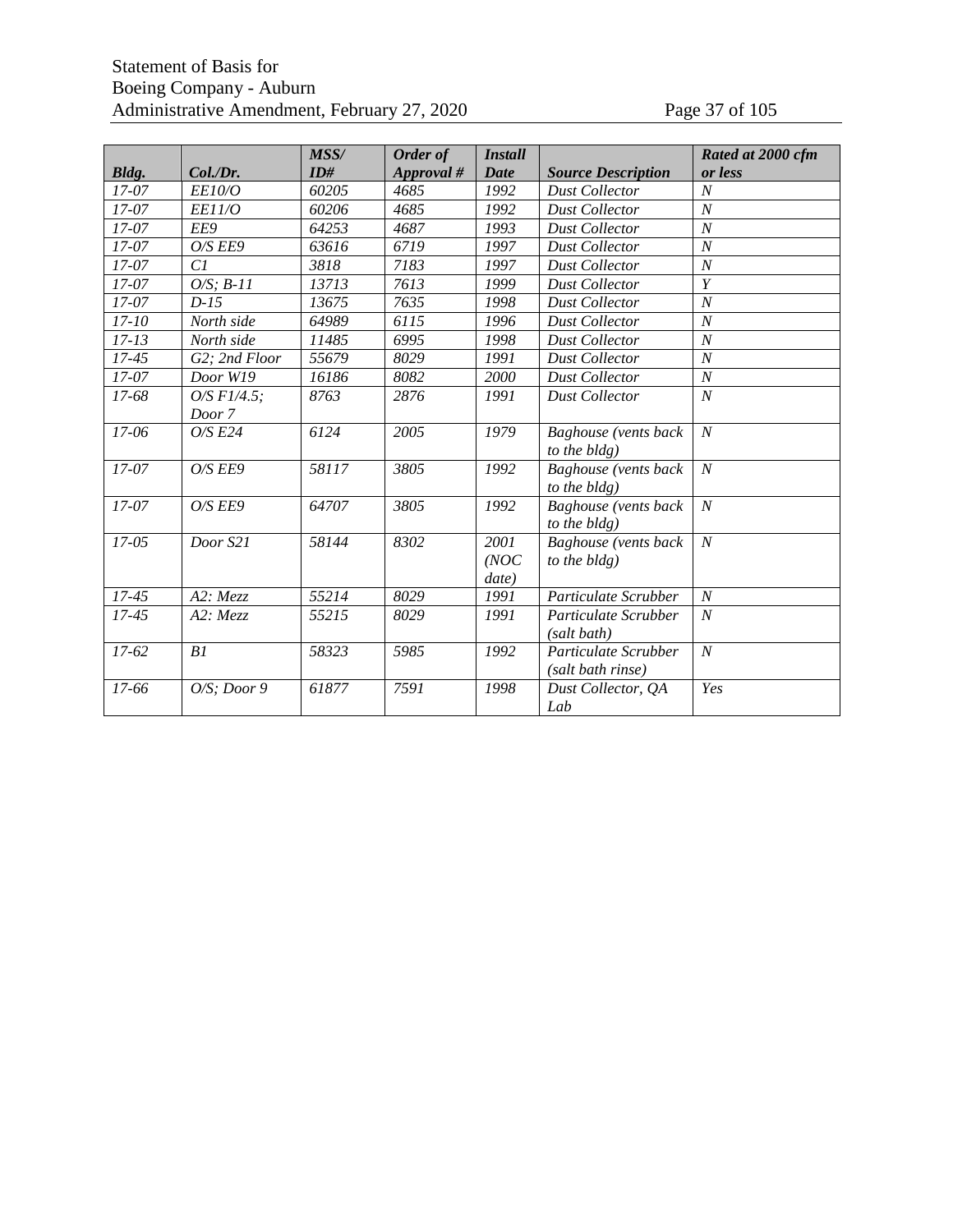### *5. 3. 8. EU 8 - Abrasive Blasting Operations*

This section includes all activities and equipment associated with abrasive blasting operations on production parts, tooling, or equipment. The following equipment in this section has been permitted under an Order of Approval. For the purpose of defining an emission unit in this permit, each piece of equipment is considered a separate emission unit.

| Bldg.   | Col.Dr.           | MSS/<br>ID# | Order of<br>$Approval$ # | <i><b>Install</b></i><br>Date | <b>Source Description</b> | Rated at 2000<br><i>cfm or less</i> |
|---------|-------------------|-------------|--------------------------|-------------------------------|---------------------------|-------------------------------------|
| $17-07$ | EE9/0: Door<br>19 | 63461       | 4684                     | 1992                          | <b>Dust Collector</b>     |                                     |
| 17-68   | <i>B13</i>        | 16511       | 3740                     | 1991                          | <b>Dust Collector</b>     | N                                   |

Boeing uses abrasive blasting to clean tools and equipment parts and assembly and conducts the operation inside booths enclosures with particulate control equipment. Monitoring of the particulate control equipment is consistent with Section [5. 3. 7](#page-34-0) [EU 7 –](#page-34-0) [Cyclones, Baghouses, and Other Particulate Control Operations.](#page-34-0) In addition, WAC 173- 460-060(6) is a state only requirement that regulates work practices that govern how and where abrasive blasting can occur. Because these are work practices, the monitoring requirements are consistent with other work practices and as with most other work practices, the Puget Sound Clean Air Agency has inspected the facility at least annually for the last five years and has not identified violations.

# *5. 3. 9. EU 9 - Composite and Resin Processing Operations*

This section includes all activities and equipment associated with composite and resin processing operations.

This process may include the use of styrene resin, which we consider is part of the aircraft manufacturing process. Hence, Puget Sound Clean Air Agency Regulation II, Section 3.08 applies. Section 3.08(b) requires that styrene resin be applied in an enclosed area that is registered with the Puget Sound Clean Air Agency. The section also requires that dry filters be used for controlling overspray, if the material is spray applied and that the exhaust from the operation is vented through a vertical stack. Boeing Auburn does not spray apply styrene resin in Auburn, hence the requirements in Section 3.08(b) and all of Section 3.08(c)-(e) for spray application do not apply. The amount of styrene resin used at Boeing Auburn is minor, less than 3,000 pounds per year, and is spread in many areas of Boeing Auburn. Because of these factors, Boeing requested an alternate means of compliance to conduct non-spray application of products containing styrene resin outside an enclosed area with a vertical stack. The Puget Sound Clean Air Agency approved the request under the authority of Regulation I, Section 3.23 with specific conditions as listed in the permit. Section 3.08(f) specifies requirements for controlling VOC emissions that include storage and disposal of the VOC containing materials in closed containers and tanks. Closed containers for rags or paper disposal are also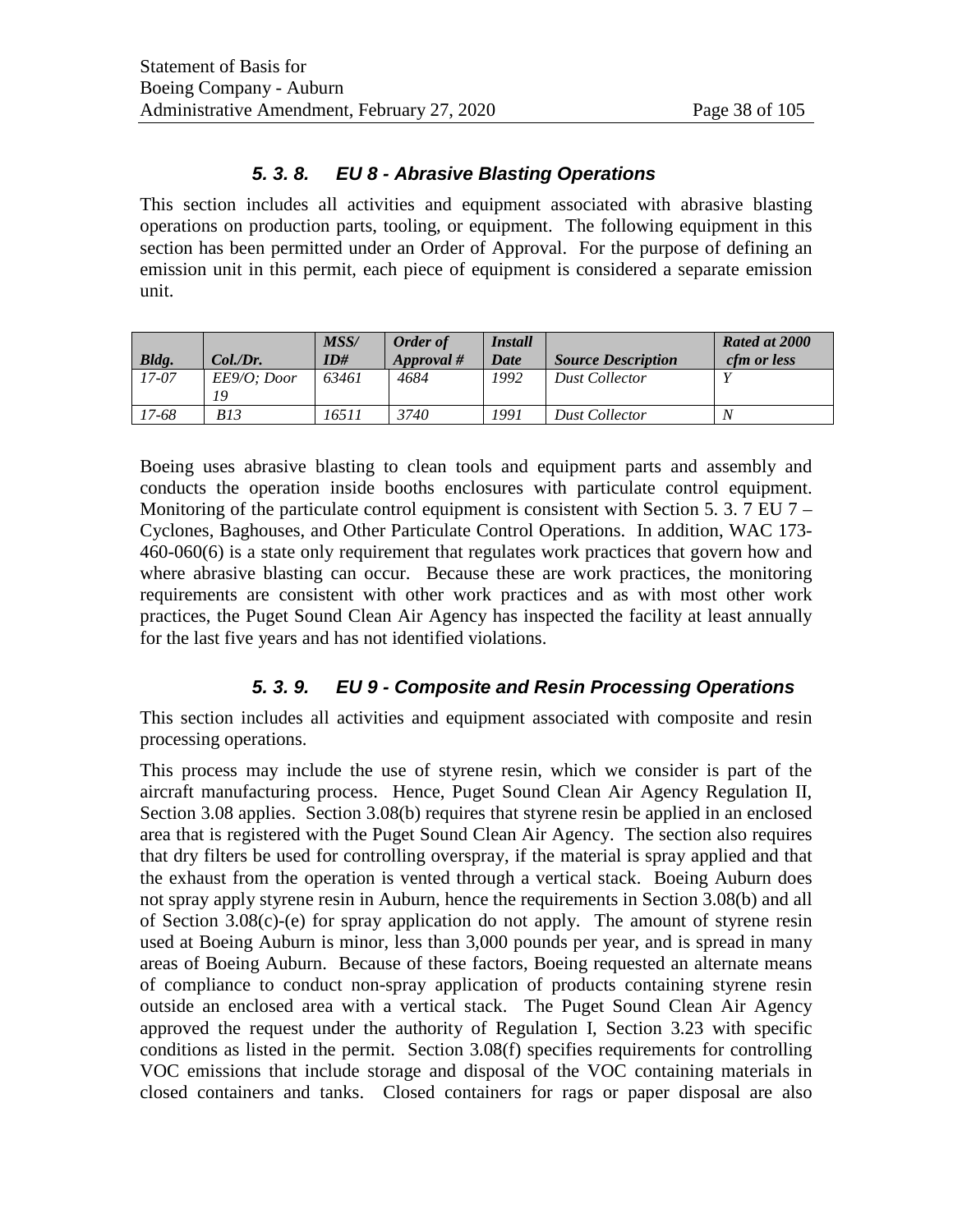required. Such containers must remain closed unless being cleaned, or if materials are being added, mixed or removed. These requirements are independent of the application method and, therefore, apply to Boeing Auburn.

As with many other work practices, styrene resin applications occur throughout the Boeing Auburn facility at unscheduled times and do not lend themselves to normal compliance monitoring. Therefore, the Puget Sound Clean Air Agency has determined monitoring should be by quarterly work practices inspections; except if the styrene resin application causes an odor complaint, in which case Boeing will have to respond within three days as with other odor complaints. To date, the Puget Sound Clean Air Agency has not received complaints of styrene odor originating from Boeing Auburn.

# *5. 3. 10. EU 10 - Motor Vehicle Fueling Operations*

This section consists of all activities and equipment associated with motor vehicle fueling operations, including fuel receiving, fuel storage, fuel dispensing, and material and waste handling. The gasoline station at the facility consists of a gasoline pump, a diesel pump, and two 10,000 gallon underground storage tanks for gasoline and diesel. Gasoline throughput at the station is less than 600,000 gallons annually.

Regulation II, Section 2.07(a)(2) requires the use of both stage 1 and stage 2 vapor recovery for all gasoline storage tanks with a capacity greater than 1000 gallons installed after August 2, 1992. The gasoline tank at Boeing Auburn was installed in 1989 and have not been modified since. Stage 2 would apply if the facility had a throughput greater than 600,000 gallons per year. This is not the case at the time of permit issuance. Hence, Regulation II, Section 2.07(b) applies and Section 2.07(c) does not apply.

Regulation II, Section 2.07 specifies inspections and their frequency, hence no gap filling is necessary. Regulation II, Section 2.07(b) requires installation of a CARB certified Stage 1 system with submerged fill and to visually inspect the Stage 1 system after each product delivery and to repair or replace any equipment found to be defective as soon as possible, but no later than 7 days after the inspection. At Boeing Auburn, deliveries occur on a weekly or less often basis (as opposed to daily deliveries typical at commercial gas stations). Inspections of the Stage 1 system after each product delivery may occur up to 7 days after delivery, but in all cases must be performed before the next product delivery. Boeing does not have to report finding defective equipment as a permit deviation as long as Boeing takes the appropriate corrective action. However, failure to take corrective action as described in the permit and must be reported under Section V.M Compliance certifications. or V.Q Reporting. of the permit. Boeing must also, under Regulation I, Section 7.09(b), keep a record of all inspections and actions required by its O&M Plan.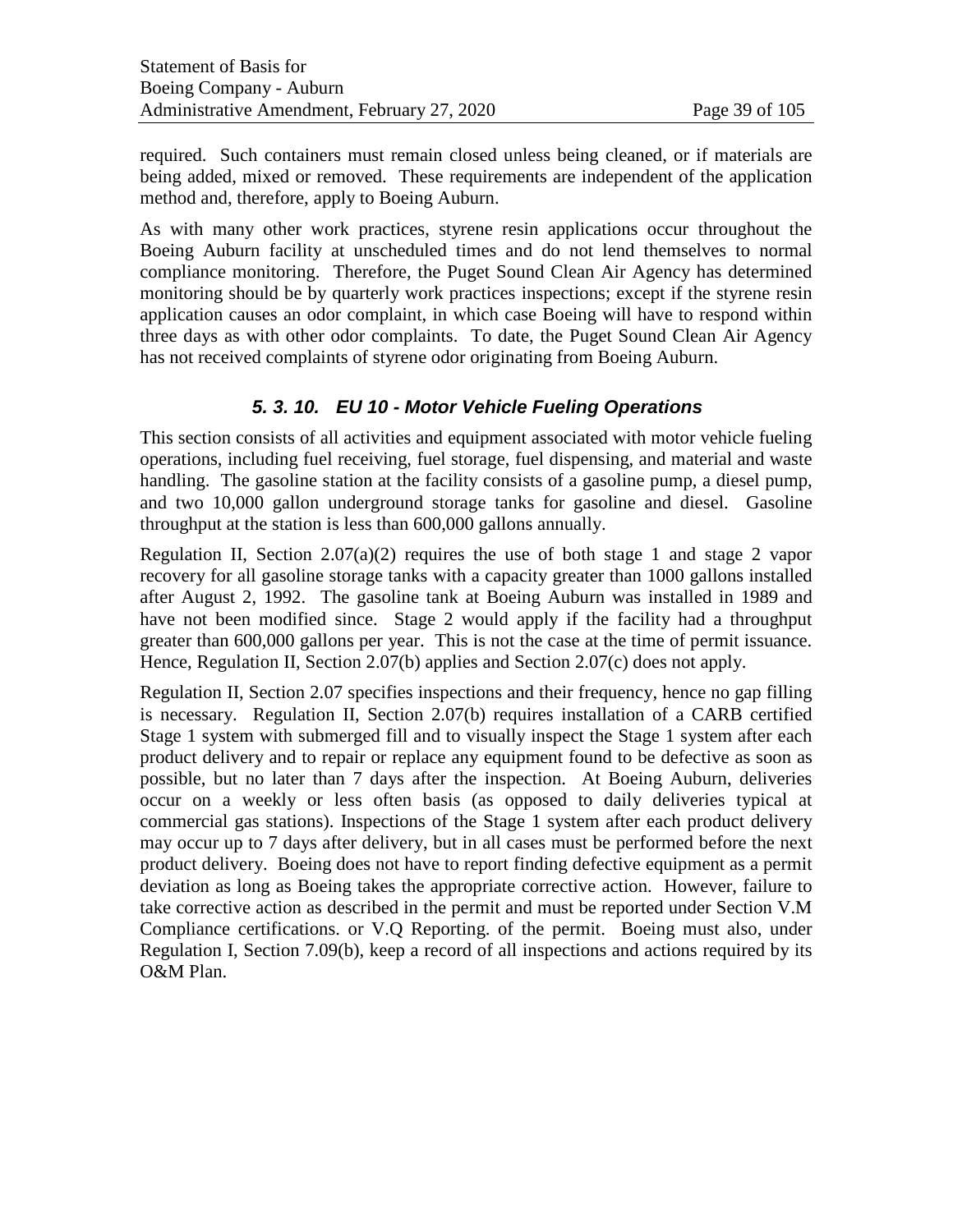# *5. 3. 11. EU 11- Storage Tanks*

This section consists of all activities and equipment associated with storage tank operations (except gasoline storage). The following tank in this section has been permitted under an Order of Approval. This tank was originally installed in 1966. It was relocated within the facility in 1987, with no modification to the structure. The tank held petroleum products both before and after the move. The Order of Approval for the relocation of the tank was approved by Puget Sound Clean Air Agency on March 23, 1987. For the purpose of defining an emission unit in this permit, the tank listed below is considered a separate emission unit.

| Bldg.   | Col.Dr.        | <i>MSS/ID#</i> | <b>Order of</b><br>$\it{Approxal\#}$ | <b>Install Date</b> | <b>Source Description</b>                |
|---------|----------------|----------------|--------------------------------------|---------------------|------------------------------------------|
| $17-09$ | South of Bldg. | 57664          | 2886                                 | 1966                | 430,000 gallons fuel oil<br>storage tank |

This emission activity consists of tanks and activities associated with storing volatile organic liquids other than gasoline and diesel fuel. The tank was installed prior to July 23, 1984 so is not subject to the provisions of 40 CFR 60 Subpart Kb.

Therefore, no provisions of Subpart Kb apply. However, since the Puget Sound Clean Air Agency did issue an Order of Approval, the tank is subject to the state-only requirement to maintain the equipment in good working order, and RCW 70.94.152(7), applies.

# *5. 3. 12. EU 12 – Drying and Curing Operations*

This section includes all activities and equipment associated with drying and curing operations. The following equipment in this section has been permitted under an Order of Approval. For the purpose of defining an emission unit in this permit, each piece of equipment is considered a separate emission unit.

|         |         |                | Order of     |                     |                           |
|---------|---------|----------------|--------------|---------------------|---------------------------|
| Bldg.   | Col.Dr. | <b>MSS/ID#</b> | $Approval\#$ | <b>Install Date</b> | <b>Source Description</b> |
| $17-05$ | K10     | 8195           | 2218         |                     | Oven                      |
| $17-05$ | A1      | 55833          | 3641         |                     | Oven                      |
| 17-07   | AA10    | 8183           | 2096         |                     | Oven                      |
| 17-62   | E16     | 58319          | 3842         |                     | Oven                      |
| $17-62$ | E2      | 58320          | 3842         |                     | Oven                      |

The emission units in this activity consist of equipment and processes required for drying and curing aircraft parts. Most of the processes involve curing composites or coatings. The Puget Sound Clean Air Agency required a Notice of Construction Order of Approval for each of the pieces of equipment. Hence, they are subject to the state-only requirement to maintain the equipment in good working order (RCW 70.94.152(7)). However, there are no specific emission standards or work practice requirements for these units.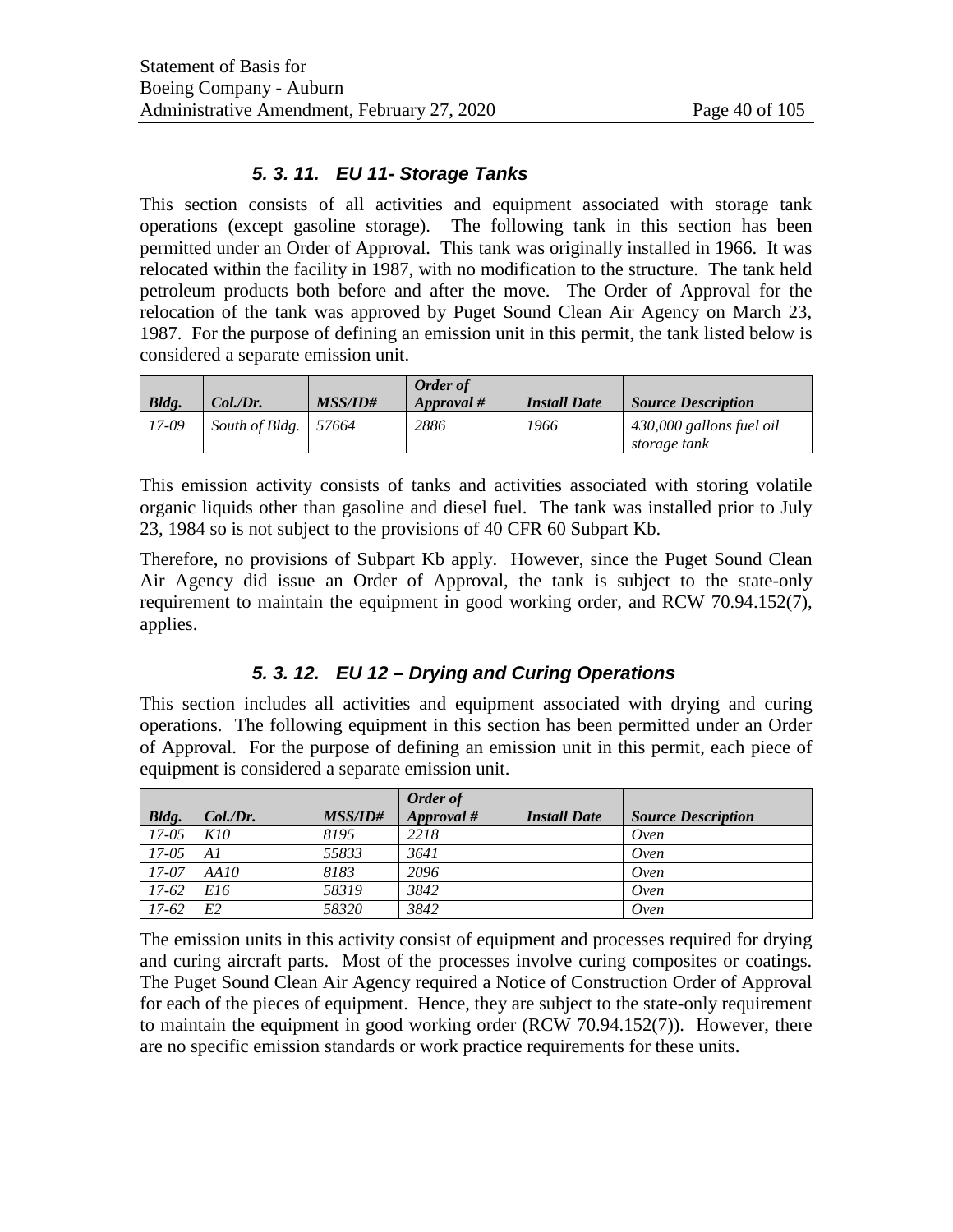### *5. 3. 13. EU 13 – Wood Furniture*

This section consists of wood furniture manufacturing activities. These activities have are subject to 40 CFR Part 63 Subpart JJ National Emission Standards for Wood Furniture Manufacturing Operations. This subpart applies the major HAP sources that manufacture wood furniture. Boeing is a major source of HAP emissions and manufactures some wood furniture. However, Boeing is primarily engaged in manufacturing aircraft and aircraft parts, not wood furniture or wood furniture components. 40 CFR 63.801 defines "Incidental wood furniture manufacturer" as a major source that is primarily engaged in the manufacture of products other than wood furniture or wood furniture components and that uses no more than 100 gallons per month of finishing material or adhesives in the manufacture of wood furniture or wood furniture components. Boeing Auburn is such a source. 40 CFR 63.800(a) requires that a source that meets the definition for an incidental furniture manufacturer shall maintain purchase or usage records demonstrating the source meets the definition in 40 CFR 63.801 40 CFR 63.801, but the source shall not be subject to any other provisions of 40 CFR 63 subpart JJ. Hence, Boeing must maintain purchase or usage records demonstrating that it uses no more than 100 gallons per month of finishing material or adhesives in the manufacturing of wood furniture or wood furniture components.

### *5. 3. 14. EU 14 - NO2 and H2S scrubbers*

This section includes all activities and equipment associated with NO2 and H2S scrubbers. The following equipment in this section has been permitted under a Notice of Construction or has otherwise been registered with the Puget Sound Clean Air Agency. For the purpose of defining an emission unit in this permit, each piece of equipment is considered a separate emission unit.

| Bldg.   | Col.Dr.           | <i>MSS/ID#</i> | Order of<br>Approval # | <b>Install Date</b> | <b>Source Description</b> |
|---------|-------------------|----------------|------------------------|---------------------|---------------------------|
| $17-62$ | O/S East, Door 20 | 17145          | 8542                   | 2002                | NO <sub>2</sub> Scrubber  |
| $17-62$ | O/S East, Door 20 | 17146          | 8542                   | 2002                | H2S Scrubber              |
| 17-68   | $O/S$ : Door 30   | 17376          | 8543                   | 2002                | NO2 Scrubber              |
| 17-68   | $O/S$ : Door 30   | 17377          | 8543                   | 2002                | H2S Scrubber              |

The monitoring methods are specifically listed in the Order of Approval and no addition monitoring is necessary, hence no changes in monitoring.

# *5. 4 Operations without Specific Applicable Requirements*

This emission activity consists of any equipment and associated activities that generate air contaminants that do not have specific applicable requirements as listed elsewhere in this permit.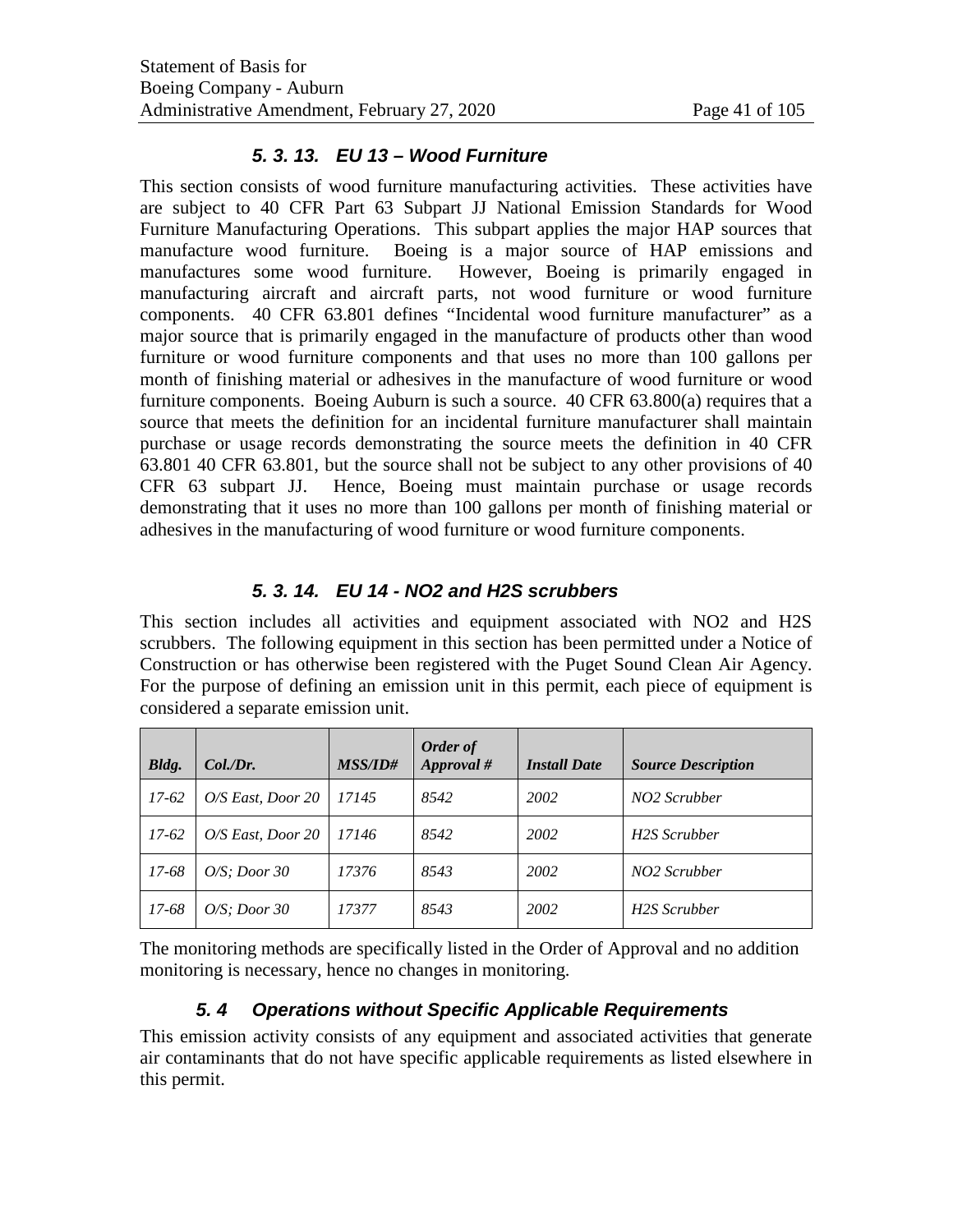Boeing may conduct operations at Boeing Auburn that do not have specific applicable requirements but are still subject to the generally applicable requirements listed in Section I.A. of the permit. Most of those activities are listed under this emission unit. Boeing requested that the Puget Sound Clean Air Agency include this emission unit to ensure that these activities are listed in the permit and protected by the permit shield. The Puget Sound Clean Air Agency concluded that the permit contains all the applicable requirements elsewhere in the permit and recognizes that Boeing may conduct these activities. By listing these emission units and activities, the Puget Sound Clean Air Agency is not implying that the other requirements of the permit do not apply. For example, if Boeing were to modify an activity, listed in this emission activity, in such a way that required new source review under Section IV.A. of the permit, the Puget Sound Clean Air Agency would require a Notice of Construction.

Cold solvent cleaners using a solvent with a true vapor pressure less than or equal to 4.2 kPa (0.6psia) are Operations without Specific Applicable Requirements and are not subject to the requirements of Regulation III, Section 3.05. In addition, solvent tanks used to remove paint and other coatings, such as resins, are not solvent metal cleaners subject to Regulation III, Section 3.05.

# *5. 5 Inapplicable Orders of Approval*

The following Order of Approval is no longer applicable to Boeing Auburn for the following reasons.

| <b>Description</b>                                                                                 | <b>Reason</b> |
|----------------------------------------------------------------------------------------------------|---------------|
| General Regulatory Order extension of one year, until<br>September 1, 1999 for some NESHAP coating | Expired       |
|                                                                                                    | requirements. |

# **6. Monitoring, Maintenance and Recordkeeping Procedures**

The tests performed to satisfy the requirements of any monitoring method under Section II of this permit are monitoring tests and are not considered "compliance tests" for purposes of Section V.N.1(iii) of the permit. Hence, Boeing is not required to provide Puget Sound Clean Air Agency with advance notification of the most monitoring even if that monitoring is a reference method like Ecology Method 9A. For example, if Boeing observed visible emissions and then performed a Method 9 observation, the results of that observation can be used to demonstrate compliance test even if Boeing did not notify the Agency.

Many of the procedures in Section II of the permit are grouped according to types of activities or the Boeing organizational unit responsible for performing the procedure. For example, the activities in Section II.A.2(d) Equipment Maintenance are normally performed by maintenance personnel while the other activities in Section II.A of the permit are normally performed by operators or environmental staff. For example,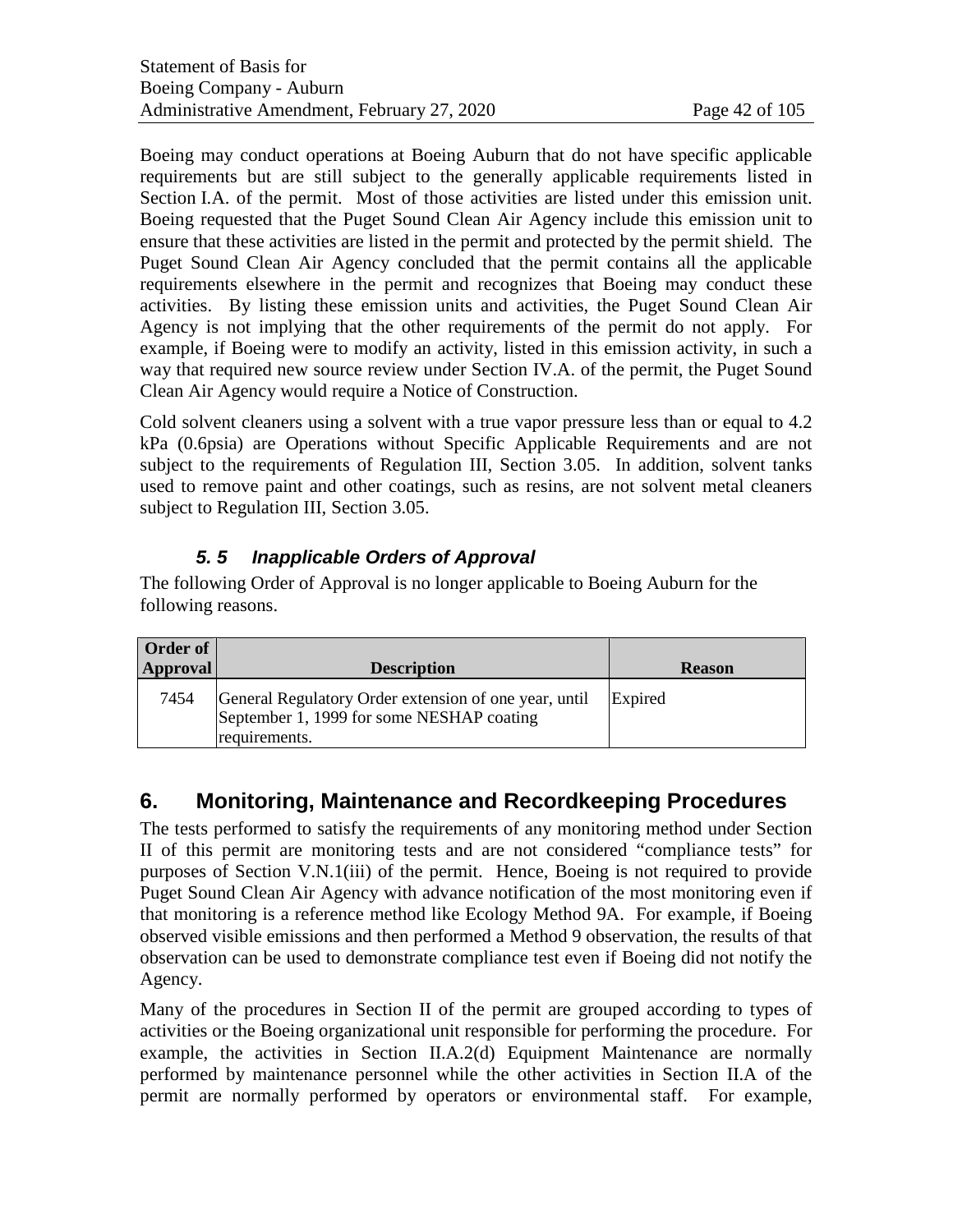maintenance staff checks to see that the pressure drop gauge on a spray booth is operating properly and that the acceptable ranges are marked, but the operator is responsible for logging the pressure drop.

# *6. 1 Following Monitoring, Maintenance and Recordkeeping Procedures*

Boeing must follow the procedures contained in Section II of the permit, Monitoring, Maintenance and Recordkeeping Procedures. Failure to follow a requirement in Section II may not necessarily be a deviation of the underlying applicable emission standard in Section I. However, not following a requirement of Section II is a deviation of Section II and Boeing must report such violations, as well as deviations from any other permit condition, as a deviation under Section V.Q.1 of the permit. In addition, all information collected as a result of implementing Section II can be used as credible evidence under Section V.N.2. of the permit. Reporting a permit deviation and taking corrective action does not relieve Boeing from its obligation to comply with the underlying applicable requirement.

# *6. 2 Order of Approval Standard Approval Conditions*

A standard Puget Sound Clean Air Agency Notice of Construction Order of Approval condition, Condition No. 1, requires that the equipment, device or process be installed according to plans and specifications submitted to the Puget Sound Clean Air Agency. Once the equipment is installed, the Puget Sound Clean Air Agency requires certification by the applicant that the installation was as approved; this is usually done with a Notice of Completion. Normally within six months to a year after receiving a Notice of Completion, a Puget Sound Clean Air Agency inspector verifies by inspection that the equipment was installed as specified and in accordance with the Order of Approval. While the Notice of Completion is a one-time requirement that Boeing has complied with, Boeing cannot change the approved equipment in such a manner that requires an NOC Order of Approval without first obtaining an NOC Order of Approval which is addressed in Section IV.A of the permit.

Another standard approval condition on some of the NOC Orders of Approval requires the applicant to develop and implement an Operation and Maintenance Plan for the equipment approved. The Clean Air Agency considers that condition obsolete and superceded by Regulation I, Section 7.09(b) which requires development of an Operation and Maintenance Plan for all equipment.

A third standard approval condition informs the applicant that the approval does not relieve the applicant from complying with other applicable requirement. This is for information purposes only and no monitoring is required, hence the approval condition is not listed in the permit.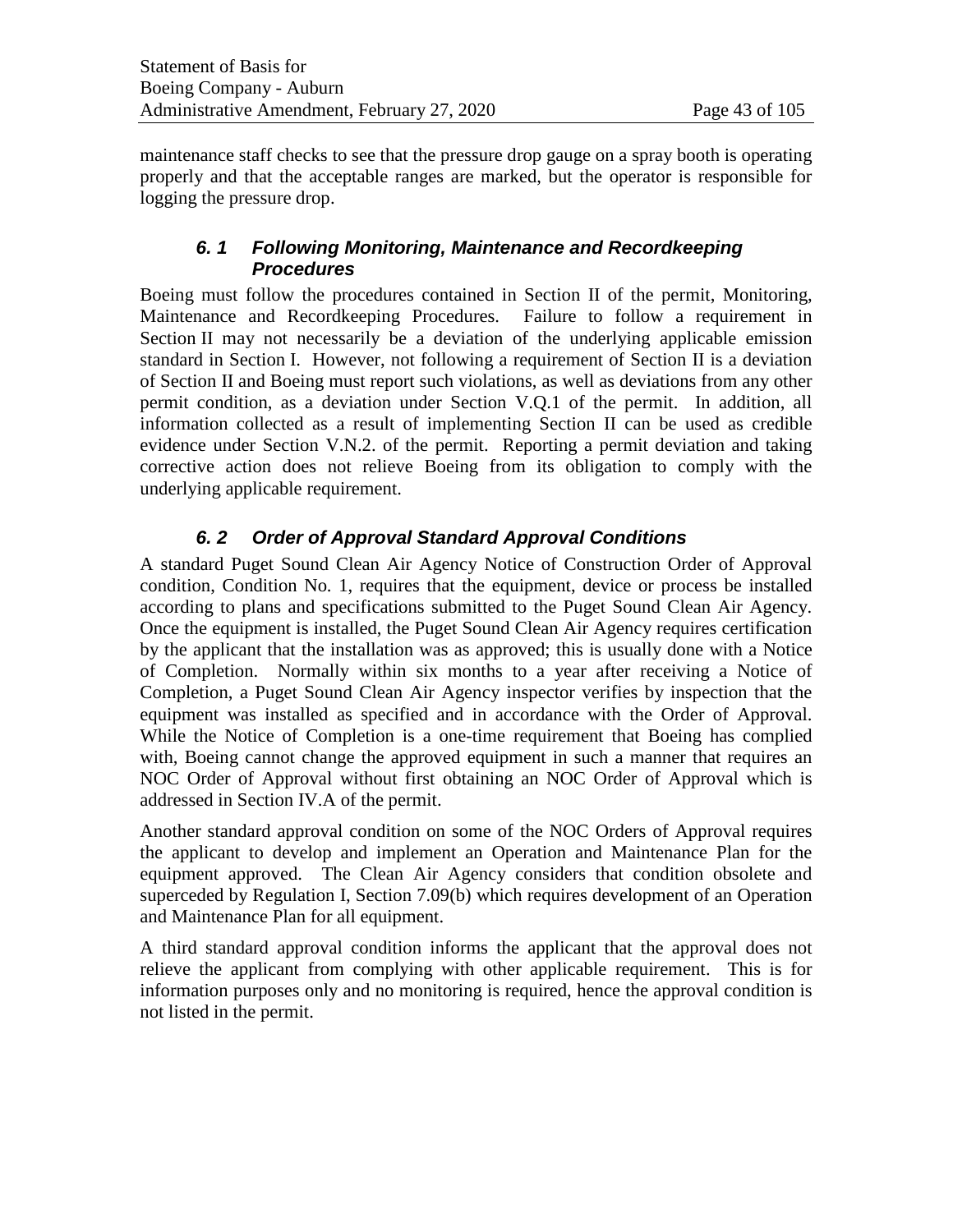# *6. 3 Work Practice Inspections*

The permit requires Boeing to conduct quarterly work practice inspections. These inspections are to ensure that the work practices required by the permit are being followed. The Puget Sound Clean Air Agency determined the frequency of these inspections after considering the potential for emissions, the lack of federally required monitoring, Boeing in-house training practices and similar factors. If problems are identified, Boeing has the responsibility to make a record of the problem, correct the specific problem, and adjust the work practices and training to prevent future problems.

# *6. 4 Monitoring Frequency*

In determining the appropriate monitoring frequency, the Puget Sound Clean Air Agency considered several factors including the following:

- Boeing's compliance history and the likelihood of violating the applicable requirement;
- The complexity of the emission unit including the variability of emissions over time;
- The likelihood that the monitoring would detect a compliance problem;
- The likely environmental impacts of a deviation;
- Whether add-on controls are necessary for the unit to meet the emission limit;
- Other measures that Boeing may have in place to identify problems;
- The type of monitoring, process, maintenance, or control equipment data already available for the emissions unit;
- The technical and economic considerations associated with the range of possible monitoring methods; and
- The kind of monitoring found on similar emissions units.

# *6. 5 Operation and Maintenance (O&M) Plan Requirements*

Boeing's O&M Plan shall include equipment operation and maintenance procedures specifying how Boeing will assure continuous compliance with Puget Sound Clean Air Agency Regulations I, II and III. The issue of what must be included in the O&M Plan has been the subject of some discussion between the Puget Sound Clean Air Agency and Boeing. In an April 17, 2001 letter (Attachment B) to R. Hess at Puget Sound Clean Air Agency, B. Thompson of Boeing clarified Boeing's O&M Plans need only address equipment operation and maintenance and that work practices can be maintained elsewhere. In a May 1, 2001 letter (Attachment C) to Barbara Thompson, Rick Hess confirmed that understanding.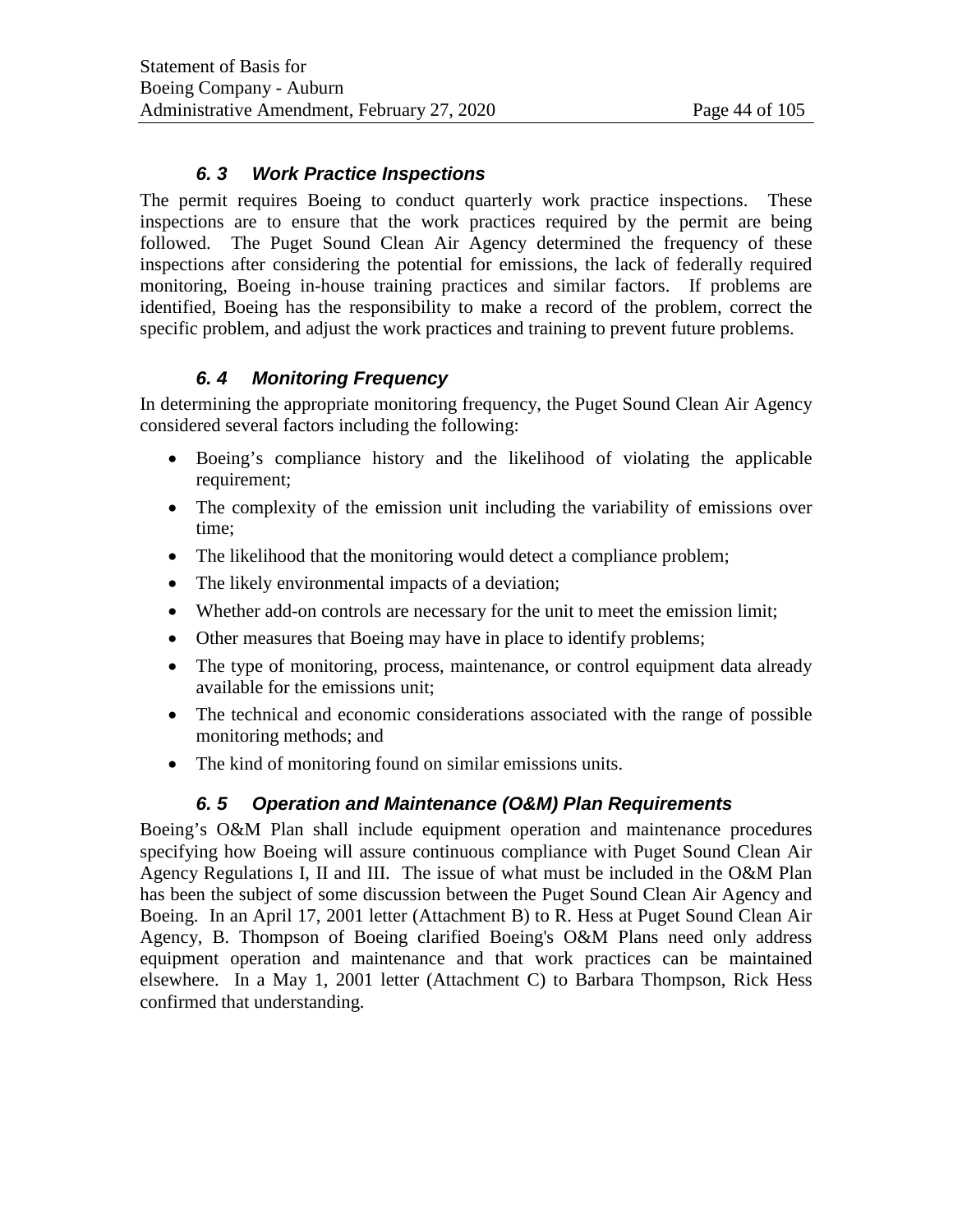# **7. Prohibited Activities**

Some of the requirements Boeing identified in the operating permit application are included in Section III as prohibited activities. Since these activities are prohibited, routine monitoring of parameters is not appropriate. Instead, the Puget Sound Clean Air Agency has listed these activities in this section to highlight that they cannot occur at the facility. Personnel that perform the facility-wide inspections, required in Section II of the permit, should be aware of these requirements and if they find any evidence that any of these activities are being conducted, they should take appropriate action to investigate them and take corrective action if necessary.

# *7. 1 Requirement III.B Open Burning*

Puget Sound Clean Air Agency Regulation I, Article 8 prohibits most open burning in most areas within the Agency's jurisdiction. However, Regulation I, Section 8.07 specifically allows fire extinguisher training under certain conditions.

# *7. 2 Requirement III.D & E Concealment and Masking*

Puget Sound Clean Air Agency Regulation I, Section 9.13, and WAC 173-400-040(7) contain similar requirements addressing concealment and masking of emissions. Although the effective dates for the federally enforceable and the state-only versions of WAC 173-400-040(7) differ, the actual wording of the two versions are the same.

# **8. Activities Requiring Additional Approval**

Some of the requirements Boeing identified in the operating permit application are included in Section IV as activities that require additional approval.

# *8. 1 Requirement IV.A New Source Review*

For new source review, the permit language has been simplified. Chapter 173-460 WAC (State-Only) and Puget Sound Clean Air Agency Regulation I, Article 6 New Source Review Programs require approval to construct, install, establish, or modify an air contaminant source. All these requirements apply, but the language in these requirements has been incorporated into one section to simplify the permit language. WAC 173-400- 110 applies statewide, yet defers to local authority programs which provide the same, equivalent function. Since Puget Sound Clean Air Agency has had a New Source Review Program under Regulation I, Article 6 for many years, the regulatory program used to review activities for this purpose is that Regulation and not the statewide version managed by the Washington Department of Ecology. New and modified sources are required to apply Best Available Control Technology (BACT), and BACT is defined to include all requirements in the NSPS and NESHAP. Therefore, the NESHAP requirements for new and reconstructed sources (procedural requirements included in the general provisions in 40 CFR 63.5) are covered by this language as are the requirements in 40 CFR 60.7, 60.14, and 60.15.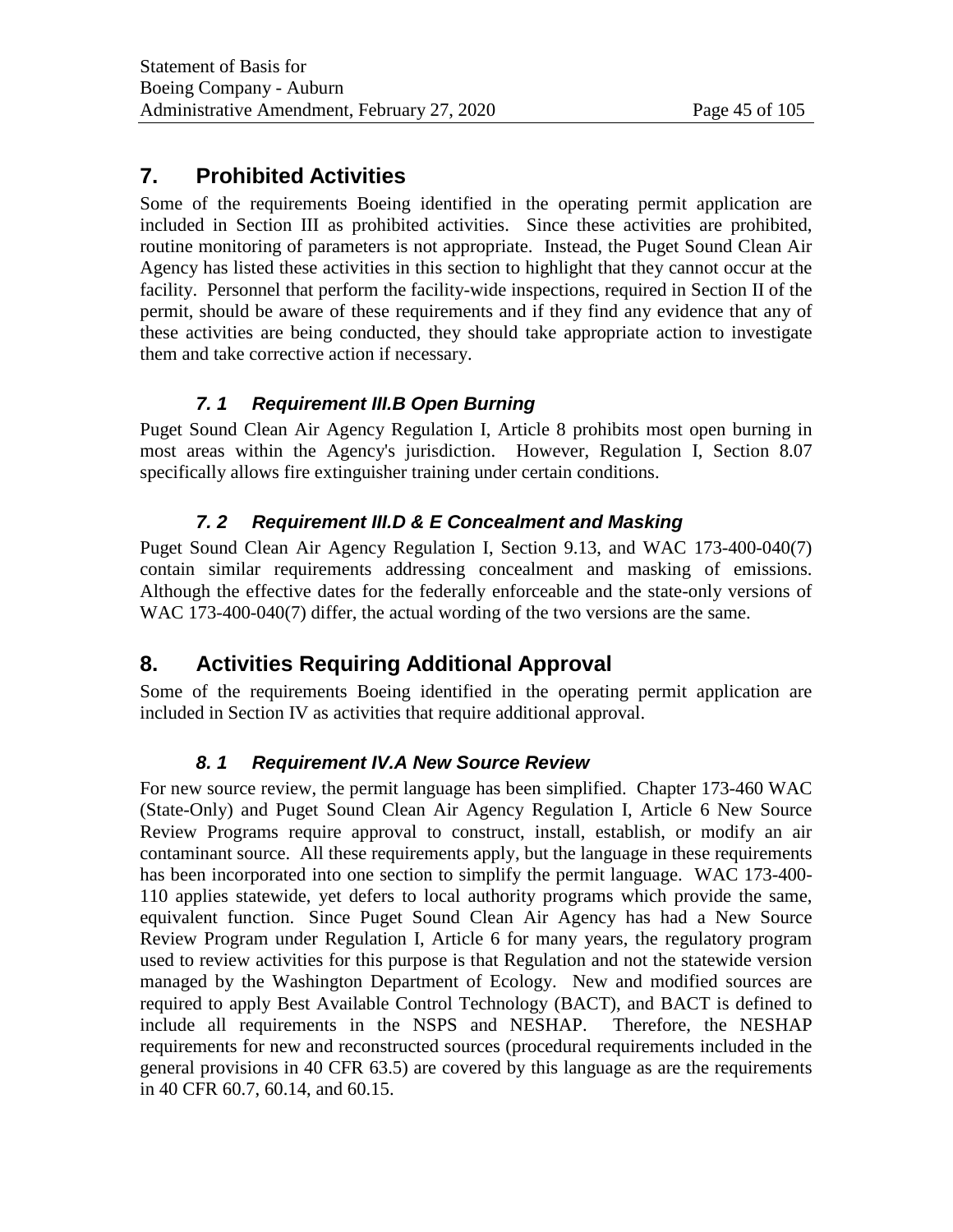The recently amended Puget Sound Clean Air Agency Regulation I, 6.03(c) exempts certain equipment from new source review. It does not exempt any equipment from any federally required new source review or federally required notifications. For purposes of complying with the recordkeeping requirement in Puget Sound Clean Air Agency Regulation I, 6.03(c), Boeing shall provide in a timely manner, upon request by the Agency, any information reasonably necessary to document the exemption. However, physical evidence of the emission unit or activity itself can oftentimes fully document the applicability of the exemption. For example, the nameplate on an emission unit can document its rate capacity. Similarly, simply observing an emission unit, such as hand held sanding equipment, can fully demonstrate the applicability of an exemption. (see Attachment D), E-mail, dated September 14, 2001, S. Van Slyke to B. Thompson, New NOC Rule Interpretation).

# *8. 2 Requirement IV.D Spray Coating*

Both the 1993 federally enforceable version and the current version of Regulation I, Section 9.16 are included in the permit. However, the two versions differ enough that Boeing could only comply with one. Therefore, the Puget Sound Clean Air Agency will only enforce the current version.

# **9. Standard Terms and Conditions**

Some of the requirements Boeing identified in the operating permit application are included in Section V, Standard Terms and Conditions. This provided an easier mechanism for describing requirements that are more general in nature. This section also contains the standard terms and conditions specifically listed in WAC 173-401-620.

# *9. 1 V. O Recordkeeping*

WAC 173-401-615(2) requires maintain a record of the time that each sample or measurement is taken. If the sample or measurement needs to be recorded once a shift or less frequently, then Boeing needs to identify the shift that the sample or measurement was take. If sample or measurement needs to be recorded more frequently than once a shift, then Boeing must record the hour that the sample or measurement was taken.

# *9. 2 V. P Data recovery*

Some of the applicable requirements in the permit did not have specific monitoring requirements associated with them. For such requirements, the Puget Sound Clean Air Agency developed monitoring requirements. (This is sometimes called gap filling.) Section V.P Data recovery addresses the amounts of data recovery required for these monitoring requirements that were developed specifically for the permit. The section also address procedures to follow if the monitoring system fails or data is lost. The requirements of the section only apply as noted in Section II of the permit and under no circumstances does this section apply if a specific underlying applicable requirement is more stringent.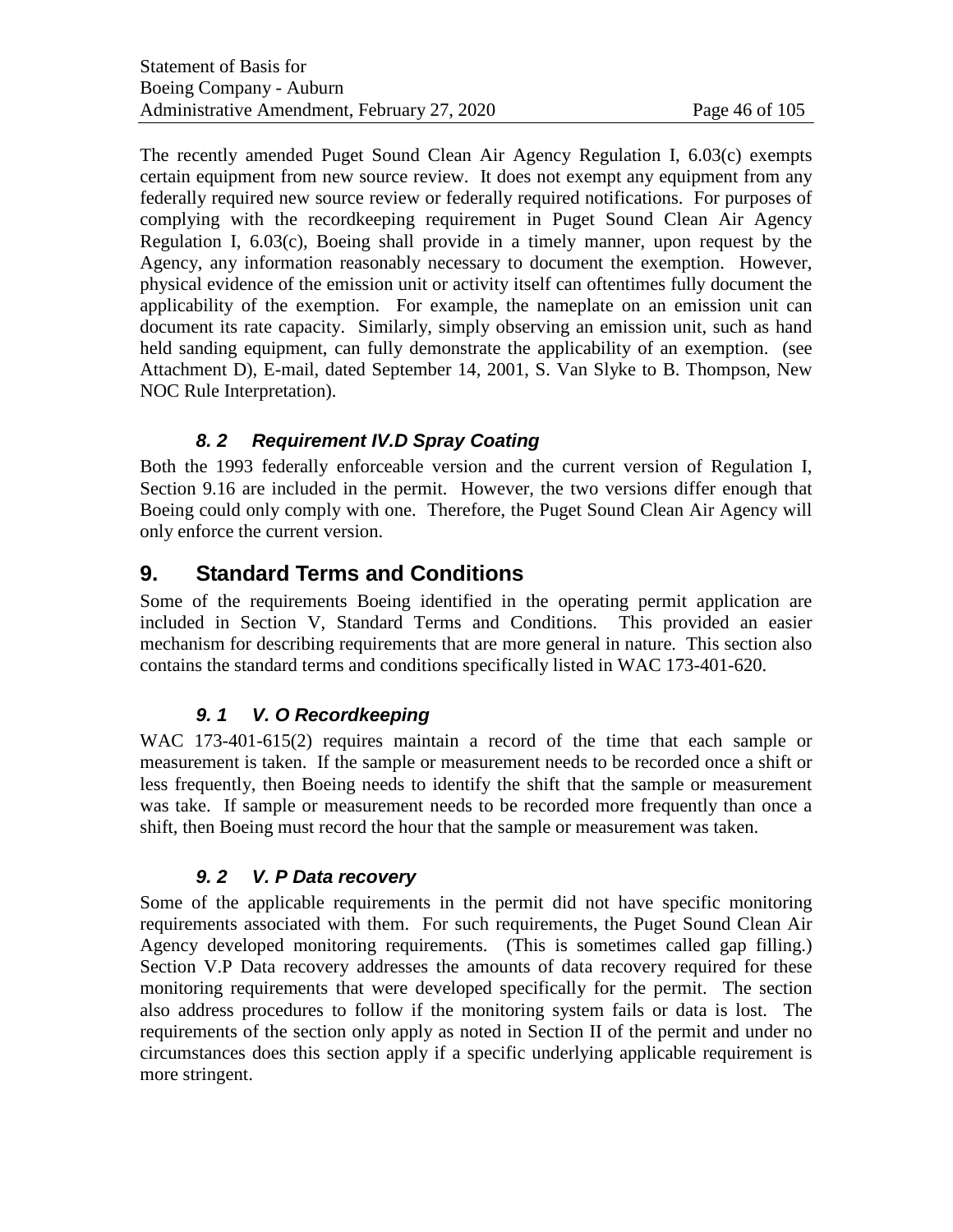In developing the data recovery requirements, the agency considers similar data recovery requirements such as Regulation I, Section 12.03, the frequency of the monitoring, and the nature of the information required to monitor. For monitoring that the permit requires on a quarterly or less frequent basis, the data recovery requirements are 100%.

# *9. 3 V. Q Reporting*

Section V.Q lists the reports that Boeing must submit, and the responsible official that must certify the report. In many cases, Puget Sound Clean Air Agency used its authority under 40 CFR 60.7 and 40 CFR 63.10 to adjust the reporting dates and reporting frequencies to be consistent with other reporting requirements. For example, Puget Sound Clean Air Regulation I, Section 12.03(f) requires all continuous emissions monitoring reports to be submitted to the Agency within 30 days after the end of each calendar month. However, 40 CFR 60.7(c) requires such reporting semiannually unless the administrator determines that more frequent reporting is necessary. The Puget Sound Clean Air Agency rule clearly requires more frequent reporting, and the reports are similar. In addition, WAC 173-401-615(3)(b) specifically requires monthly reporting of all deviations. Rather than Boeing submitting two or three different reports with the same information at different times, the Agency determined that more frequent reporting of the federal requirement is warranted.

Section V.Q.1(b) requires that Boeing report deviations within 30 days after the end of the month in which the deviation is discovered. In this context a deviation is "discovered" when Boeing has investigated a potential deviation and has reasonable certainty that a deviation occurred.

Similarly, 40 CFR 63.753 requires certain deviation reporting semiannually, normally on September 30 and May 30. However, 40 CFR 63.9(i) allows Puget Sound Clean Air Agency to adjust the reporting date. In this case, the Puget Sound Clean Air Agency requires the semiannual report by August  $30<sup>th</sup>$  for the reporting period of January through June and by February  $28<sup>th</sup>$  for the reporting period of July through December. In addition the permit requires monthly reporting of all deviations. Those deviation reports contain different information and are not intended to be a substitute for the semiannual or annual reports.

Section V.M.2(e) Startup, Shutdown, and Malfunction Reports requires Boeing to report certain startup, shutdown and malfunctions. After reviewing the requirements of 40 CFR 63.6 and 63.10, the Puget Sound Clean Air Agency has determined that such reports are only required if the startup, shutdown or malfunction resulted in excess emissions. In addition, 40 CFR  $63.10(d)(5)(ii)$  allows the permitting authority to make alternative reporting arrangements. For example, in this case Puget Sound Clean Air Agency established an alternative reporting arrangement for the Immediate Startup, Shutdown, and Malfunction Reports, for the Aerospace NESHAP, to be consistent with other deviation reports.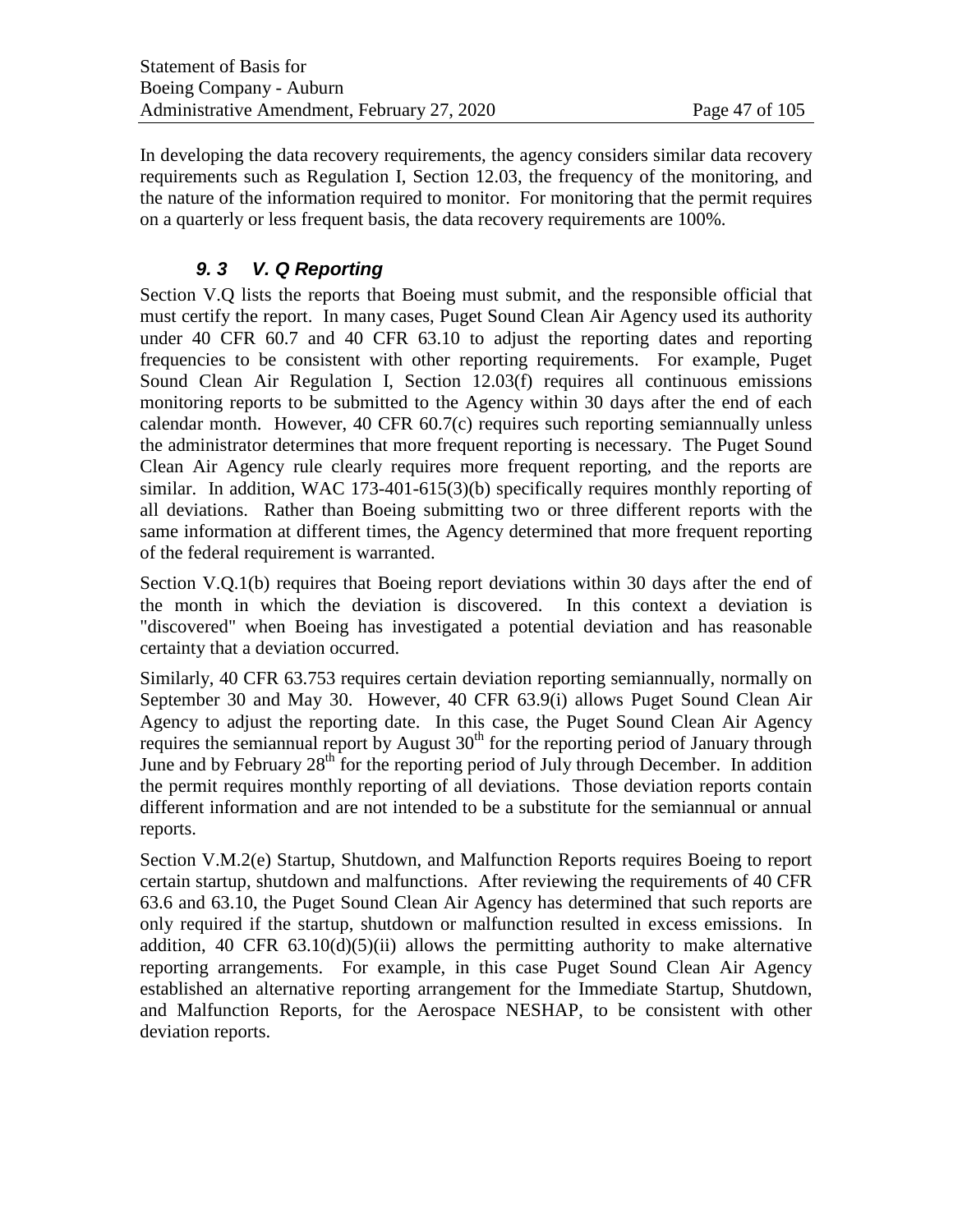# **10. Permit Shield**

The permit shield applies to all requirements contained in Sections I through VI of the permit, including a monitoring, maintenance, recordkeeping, and reporting requirements.

# **11. Public Comments and Responses**

The Puget Sound Clean Air Agency received two public comments, both from the Boeing Company.

# *11. 1 Boeing Comment of July 26, 2002*

July 26, 2002 A-1320-ENV-02-084

Mr. Jay Willenberg Puget Sound Clean Air Agency 110 Union Street, Suite 500 Seattle, WA 98101-203

Dear Mr. Willenberg:

Subject: Comments to the Boeing Auburn draft Air Operating Permit and Statement of Basis

The purpose of this letter is to provide comments to the Boeing Auburn Draft Air Operating Permit and Statement of Basis. In addition to the comments provided below, we are enclosing a copy of the sections of the permit with our proposed changes.

We also incorporate herein by reference all of our previous comments submitted on the earlier drafts of this permit.

# **Draft Operating Permit Comments**

### **Section I Emission Limits and Performance Standards**

Page 13: The date is 1998 instead of 1999.

### *Response: Date corrected.*

Page 16: Scrubbers for the chemical milling tankline are also listed under this emission unit (EU). There are no Aerospace NESHAP (ANESHAP) requirements for these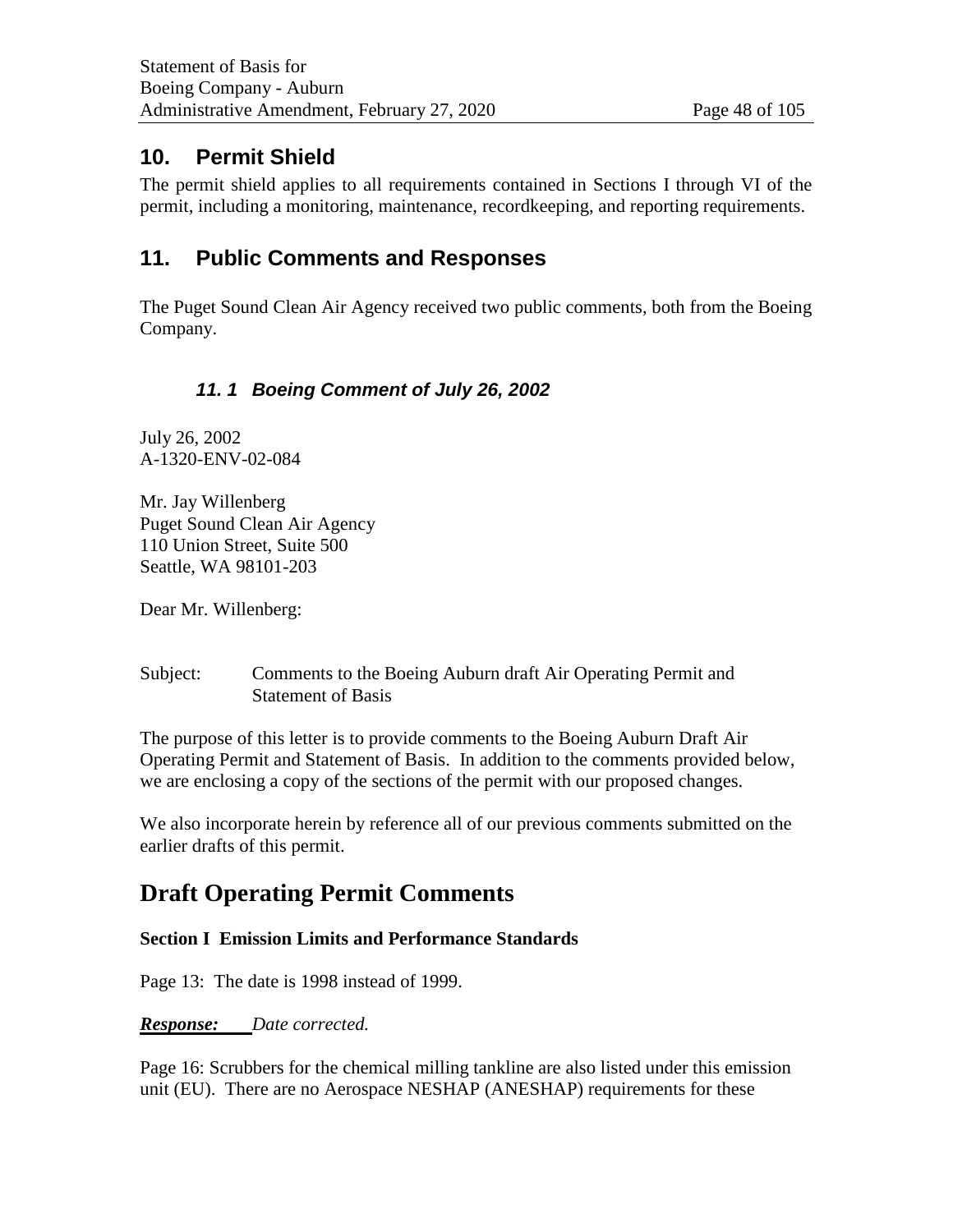scrubbers. ANESHAP applies to chemical milling maskant and not the chemical milling operation itself.

*Response: The description of the emission unit has been changed to exclude the processes regulated elsewhere in the permit.*

Page 17: Corrected a typo. Added one more Monitoring, Maintenance & Recordkeeping Method to EU 1.2.

*Response: Added the Monitoring, Maintenance & Recordkeeping Method to both EU 1.2 and the new EU 1.4.*

Page 19: Corrected the Monitoring, Maintenance & Recordkeeping Methods for EU 1.11 and EU 1.12.

*Response: Corrections made.* 

Page 21: Inserted a memo.

*Response: Memo inserted.*

Page 22: Corrected the EU name. Equipment MSS# 57163 is removed.

*Response: Name corrected and equipment removed.* 

Page 30: Corrected a typo.

**Response:** 63.750(c)-(h) and (k)-(m) changed to (k)-(n).

Page 41: Added ANESHAP citation for the waterborne coatings.

*Response: Added "as provided by 40 CFR 63.741(i)" after waterborne coatings.*

Page 44: Corrected the dates.

*Response: Corrected date and added the federally enforceable requirement.* 

Page 50: NOC Order of Approval #6756 condition No.4 limits the VOC content to be less than 1% by weight instead of 0.001 lb/gal. 1% by weight isn't necessarily equivalent to 0.001 lb/gal.

*Response: Correction made.*

Page 57: The equipment MSS #58939 is removed.

*Response: Equipment removed.*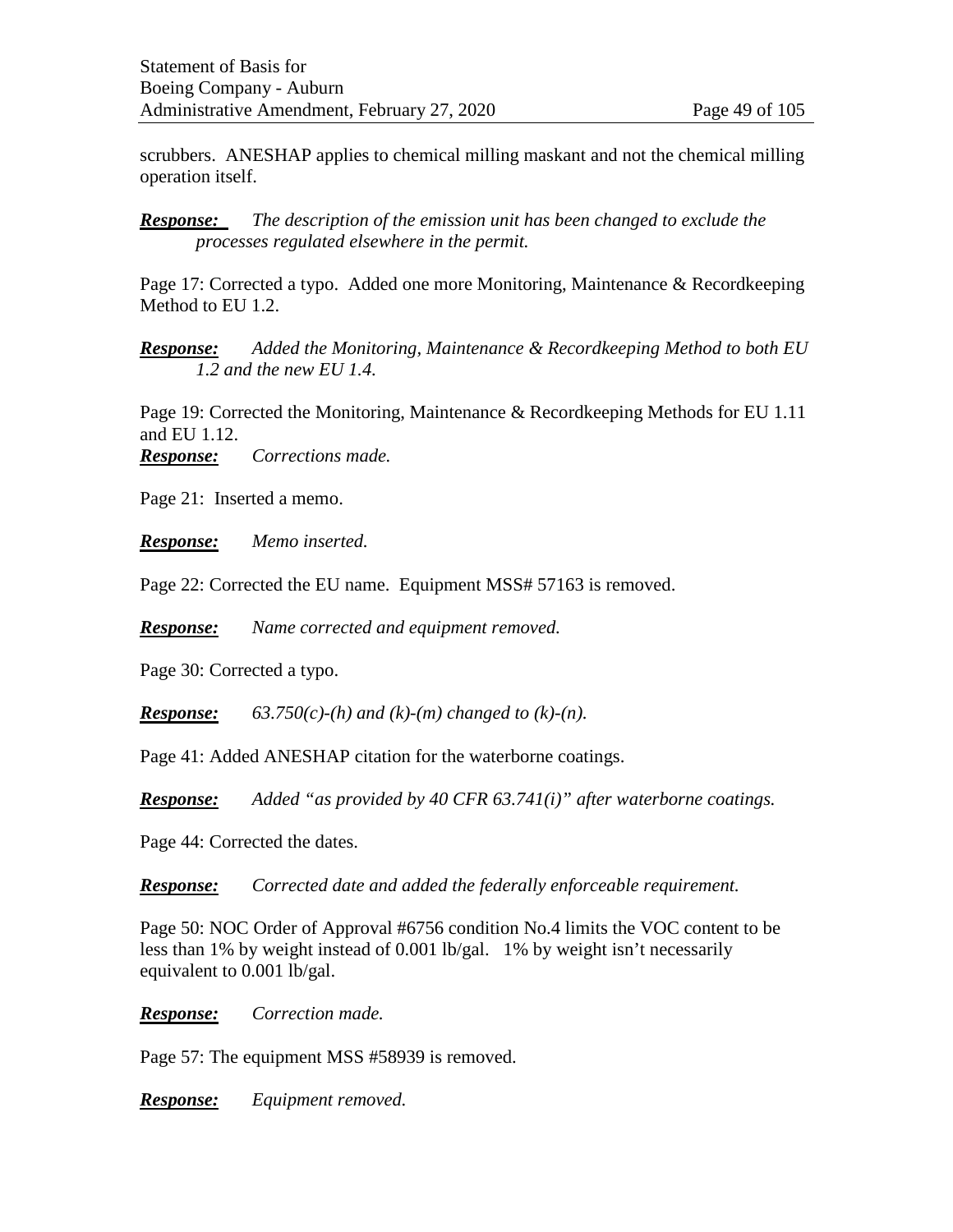Page 60: Corrected the dates.

### *Response: Date corrected and both the current and the federal enforceable requirements are listed.*

Page 61: We are required to maintain a list of coatings that are used on site and update this list at least annually. Having the document in place demonstrating that the VOC content is within the regulatory limit should be sufficient.

*Response: Having a list of coatings and using only that list of coatings are very different. It is reasonable to verify occasionally, that the correct coatings are actually the ones used; hence, the method was retained.* 

Page 65: Corrected the boiler reference.

*Response: Corrected the reference and referred to the specific boilers.* 

Page 71: Added the dates.

*Response: Date corrected and both the current and the federal enforceable requirements listed.*

Page 79: Corrected the name to reflect that the unit is a pretreatment plant.

*Response: Name corrected.* 

Page 82: We are currently operating less than 1 megagram of HAP per year. Therefore, this scenario is our normal operating scenario instead of the alternative operating scenario.

*Response: Wording changed to reflect the normal operation at the time of permit issuance.* 

Page 87: Work Practice Inspection monitoring method is sufficient to satisfy this applicable requirement.

*Response: Deletion made.* 

Page 88: Work Practice Inspection monitoring method is sufficient to satisfy this applicable requirement.

*Response: Deletion made.*

Page 92: Corrected typos.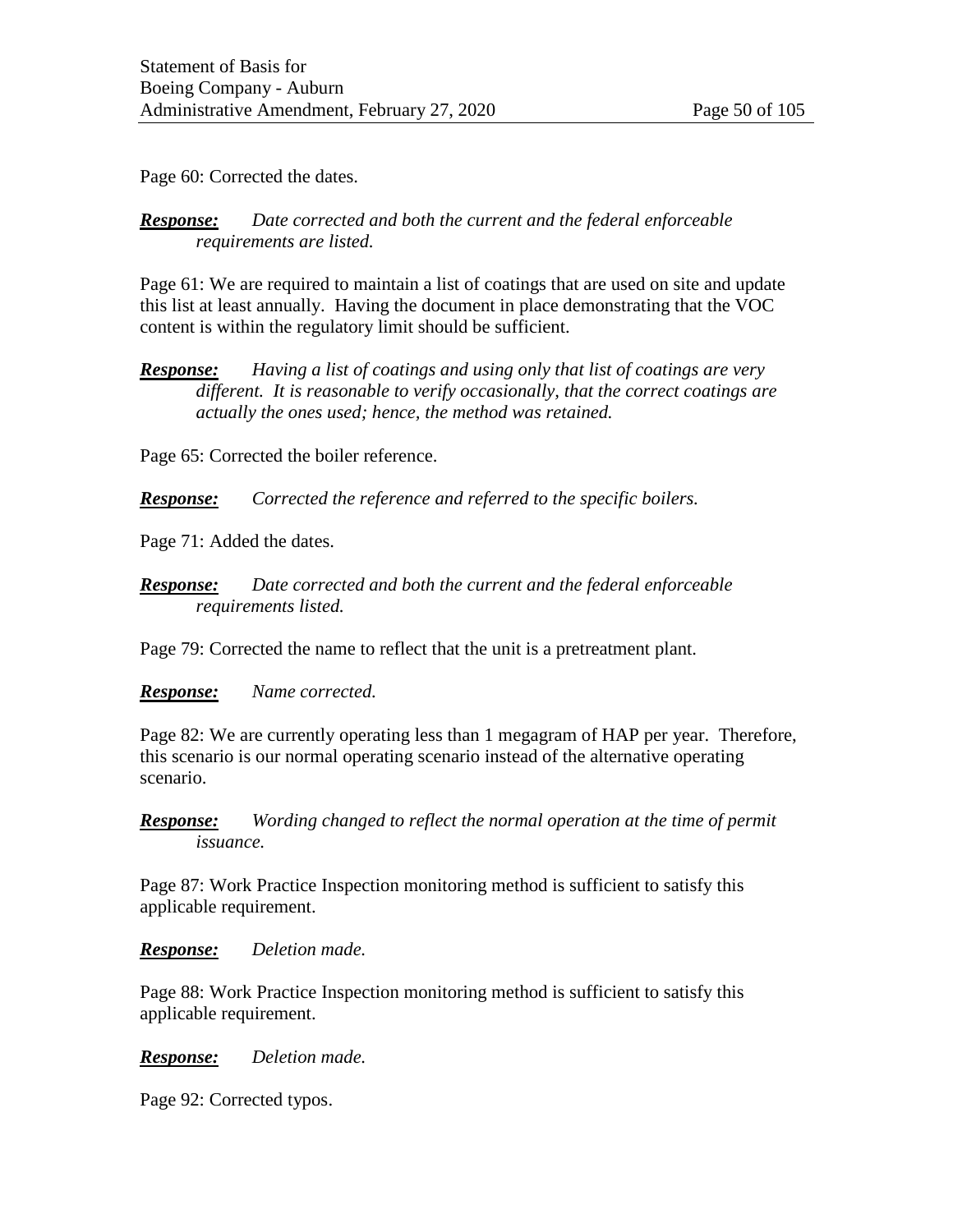*Response: Correction made.*

Page 94: Added the location information.

*Response: Addition made.* 

Page 94: Corrected the dates.

*Response: Date corrected and both the current and the federal enforceable requirements listed.*

Page 96: Corrected the date.

*Response: Date corrected and both the current and the federal enforceable requirements listed.*

Page 99: Corrected the date.

*Response: Date corrected and both the current and the federal enforceable requirements listed.*

Page 100: Corrected the date.

*Response: Date corrected and both the current and the federal enforceable requirements listed.*

Page 101: Corrected the date.

*Response: Date corrected and both the current and the federal enforceable requirements listed.*

Page 102: Corrected the source information.

*Response: Corrections made.* 

Page 108: This is included under the Wastewater Pretreatment Operations.

*Response: Deletion made.*

Page 109: Corrected the source information.

*Response: Change made.*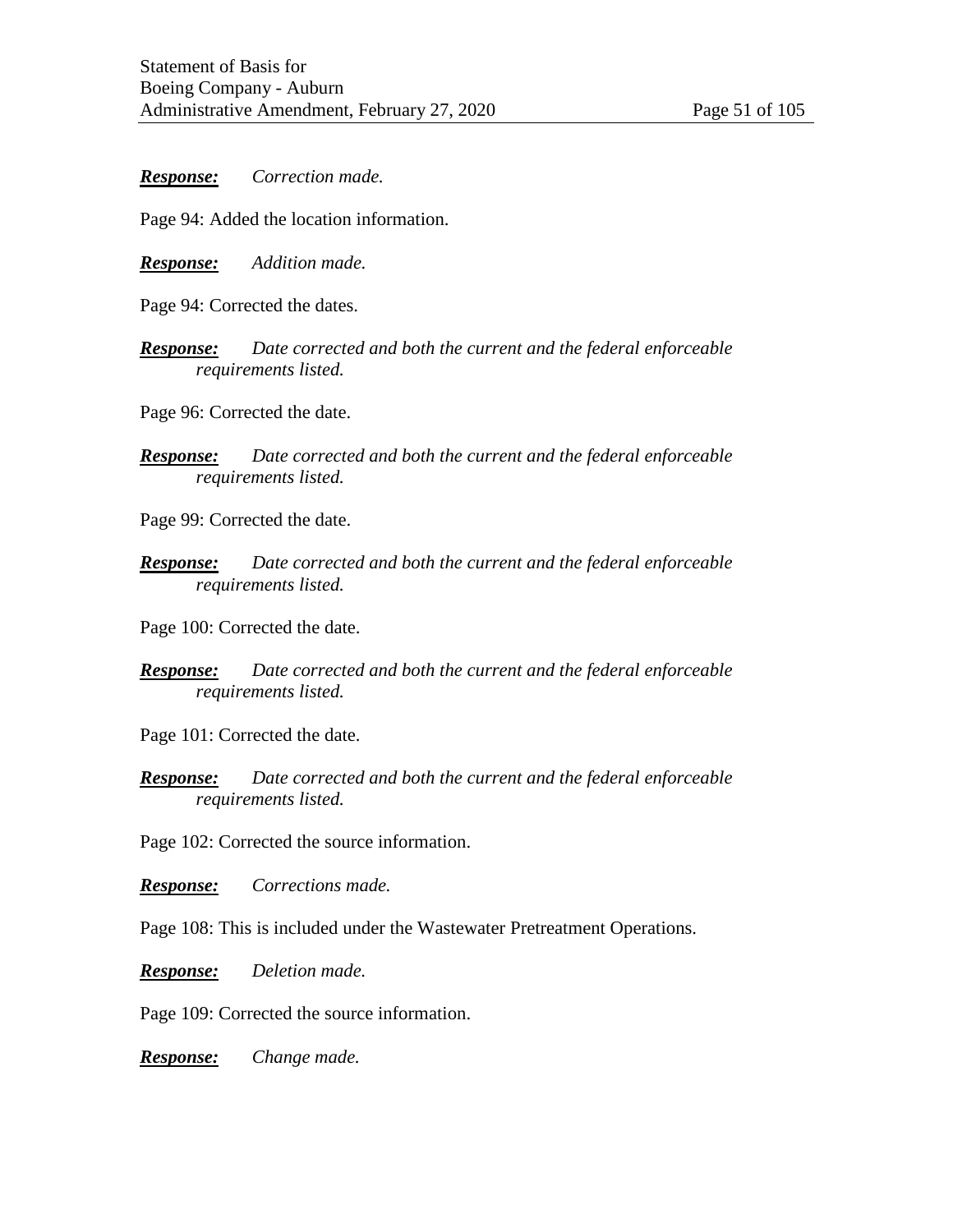### **Section II Monitoring, Maintenance and Recordkeeping**

Page 113, 119, 120, 122  $\&$  126: Checking for visible emission is not an official Ecology Method 9A test. "Observations for visible emissions shall be made at 15 seconds intervals" language adds confusion to these monitoring methods, therefore, we request that the Agency deletes them from the permit.

*Response: Change made as part of the Boeing Puget Sound Clean Air Agency Settlement Agreement.* 

Page 114: Added language to clarify that visible emission does not apply to water vapor.

### *Response: Change made as part of the Boeing Puget Sound Clean Air Agency Settlement Agreement.*

Page 116: Since this monitoring method applies only to the applicable requirements related to fugitive dust, track-out, and odor bearing contaminants, changed the word "permit" to "section II.A.2(f)" to avoid any potential confusion.

*Response: Change made as part of the Boeing Puget Sound Clean Air Agency Settlement Agreement.* 

Page 121, 124: Gauge marking may fade or fall off over time. The proposed language would allow us to fix the problem within 24 hours upon discovery.

*Response: While observing the required gauge, the operator should note if the marking is fading or ready to fall off. No changes made.* 

Page 123: We agreed on 7 to 11 for the Frederickson site's permit. The same principle would apply here as well.

#### *Response: Change made.*

Page 127: Wet particulate scrubber MSS# 55214 does not have any spray nozzles. It's a "Whirl Wet" system that works like a washing machine to collect particulates. Water flow rate is also not a good indicator of the equipment performance. We propose monitoring the pressure differential across this scrubber.

### *Response: Change made.*

Page 128: Added headings to avoid confusion.

*Response: Change made.* 

Page 132: Added a clarification as to what constitutes a "3-stage" filter.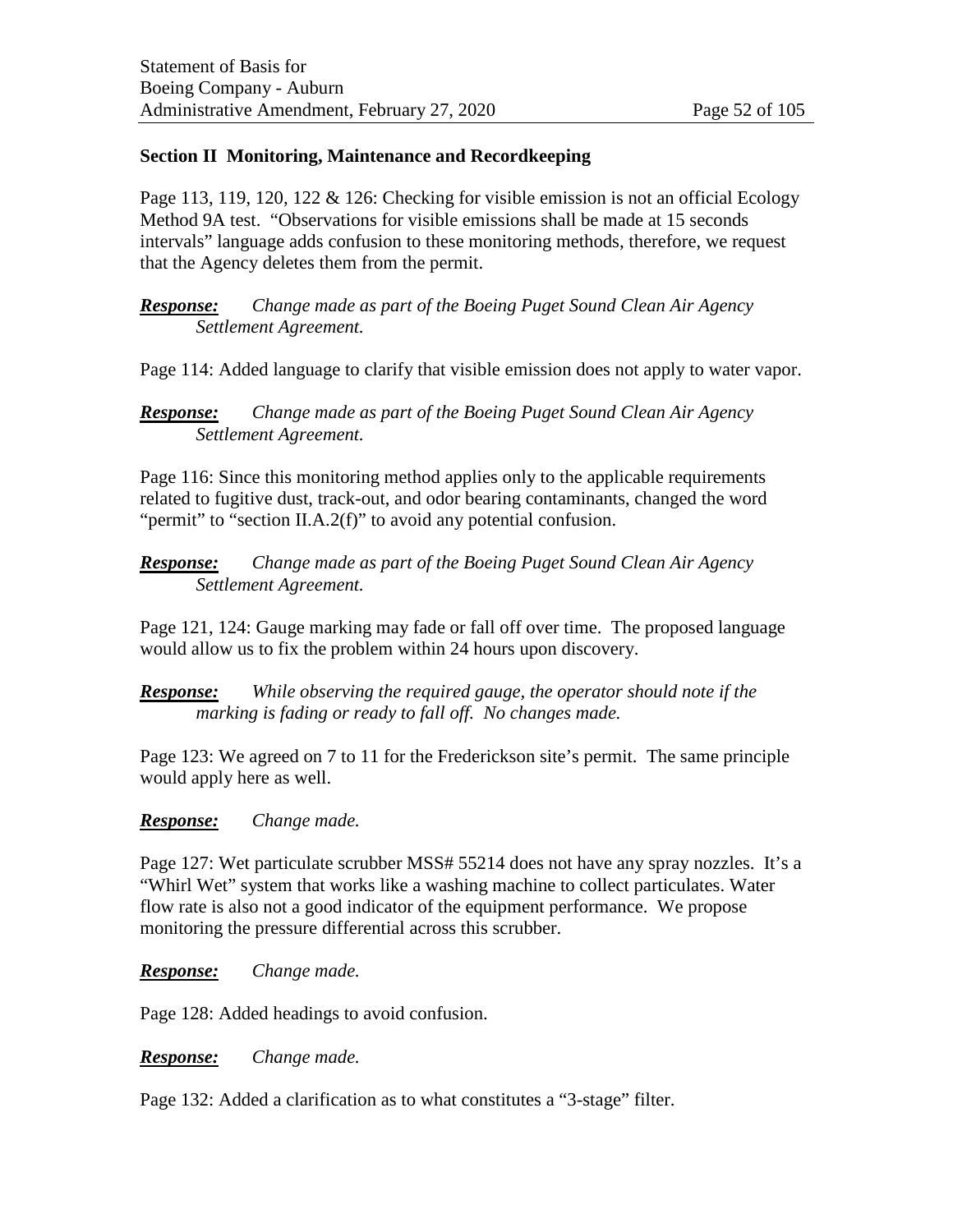### *Response: Change made.*

Page 134: We keep track of the monthly material "purchased" data instead of monthly material "used" data. We cannot use more than what we purchased. Therefore, we feel that the material purchased data should be more conservative than the material used data.

*Response: The definition of Incidental wood furniture manufacturer in 40 CFR 63.801 clearly says "uses no more than 100 gallons per month…" No change made.*

### **Section V Standard Terms and Conditions**

Page 144: We request that the first sentence of the V.O.1.4. be deleted for the following reasons:

- 1. Keeping records of all required monitoring information is already being addressed under V.O.1.1 to V.O.1.3. as authorized under WAC 173-401-615(2).
- 2. Boeing will keep records of all inspections, tests, and other actions required by the O&M Plan and Section II.A.2. of this permit. This is consistent with the PSCAA Regulation I, Section 7.09(b) that requires a record of all actions required by the (O&M) plan.
- 3. Keeping records of all inspections, tests and other actions required by Section II.A.1. of this permit creates extremely burdensome recordkeeping requirement and one that is not required by the underlying AOP recordkeeping requirement under WAC 173-401-615 or the O&M recordkeeping requirement under PSCAA Regulation I, 7.09. For example, the Work Practice Inspection under II.A.1(d) requires that potential work practice compliance problems identified during the quarterly inspections *or any other time* be corrected within 24 hours or the unit or activity shut down until the problem can be corrected. The first sentence of Section V.O.1.4. could be interpreted to mean that any time an employee corrects a potential work practice compliance problem, the employee must make a record of the corrective action. It could also be interpreted to mean that any time an employee closes an open solvent container or places a solvent rag in a closed bag, the employee must make a record of the action. Having thousands of employees expected to keep such records would be an extremely burdensome recordkeeping requirement for the Boeing Company.

### *Response: Change made as part of the Boeing Puget Sound Clean Air Agency Settlement Agreement.*

Page 145 & 146: For consistency, added a couple of more items.

*Response: The Agency applied the Data Recovery provision where gap filling was necessary to address the monitoring requirements of Title V. The wording in*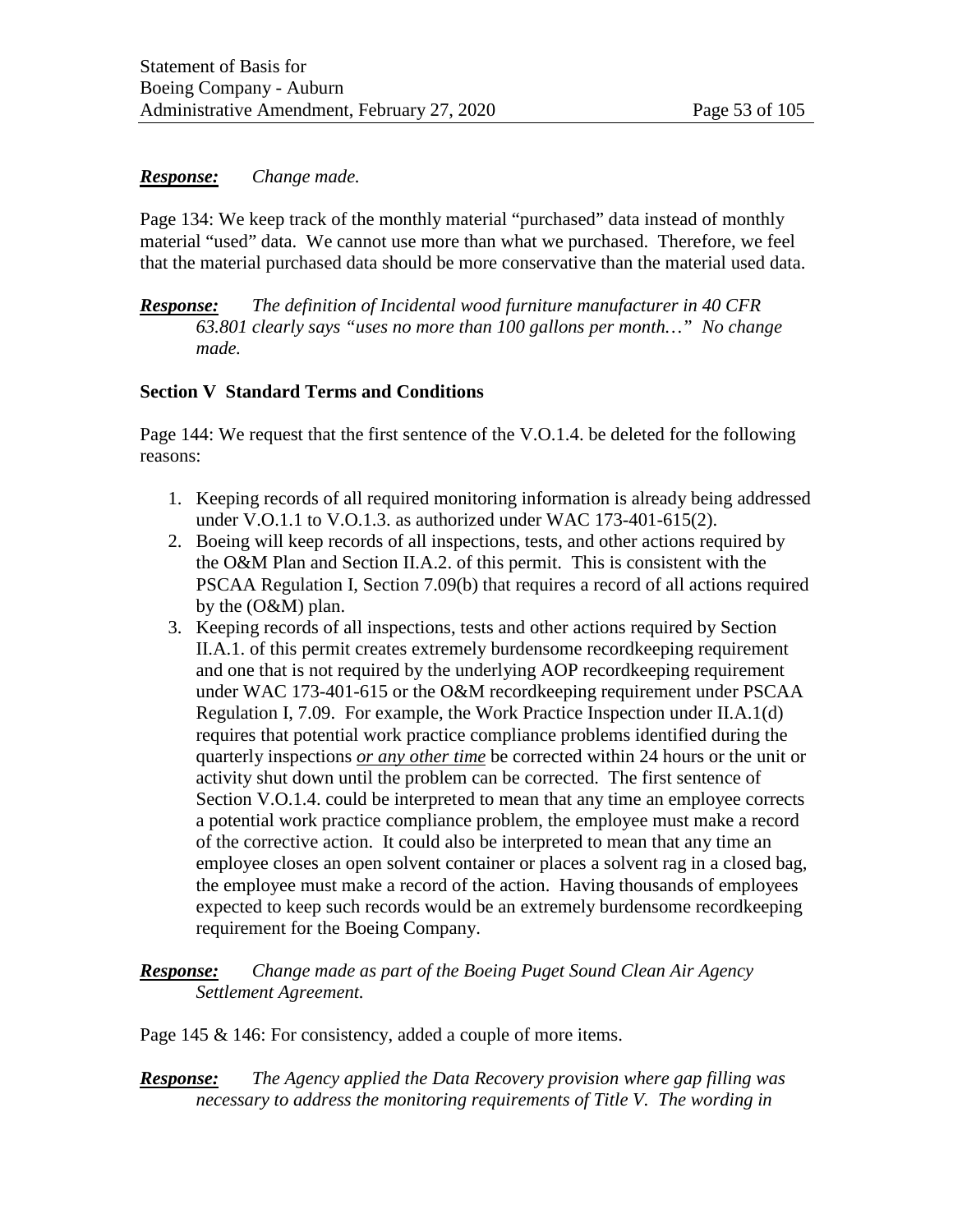*Orders of Approval #8029, 8542, and 8543 is clear about the required monitoring and no gap filling is required.* 

Page 151: Corrected a typo.

*Response: Correction made.*

### **Statement of Basis Comments**

Page 10: A few more CSR's are missing.

*Response: Updated.* 

Page 12: Corrected a date.

*Response: The 1993 date is technically correct. The agency only checked records for the last ten years.* 

Page 16: Added a clarification as to the type of fuel oil burned at our site.

*Response: Change made.* 

Page 16  $\&$  18: To clarify that the facility inspection shall include a representative sample each quarter but that representative sample should not be the same each quarter.

*Response: Change made.*

Page 20: Scrubbers for the chemical milling are included in this EU.

*Response: Change made.*

Page 22: Corrected a date.

*Response: Date changed.*

Page 23: Equipment is removed.

*Response: Change made.* 

Page 24: Corrected an Order of Approval number.

*Response: Correction made.* 

Page 34: Added only fuel burning equipment addressed under this EU. Corrected the date.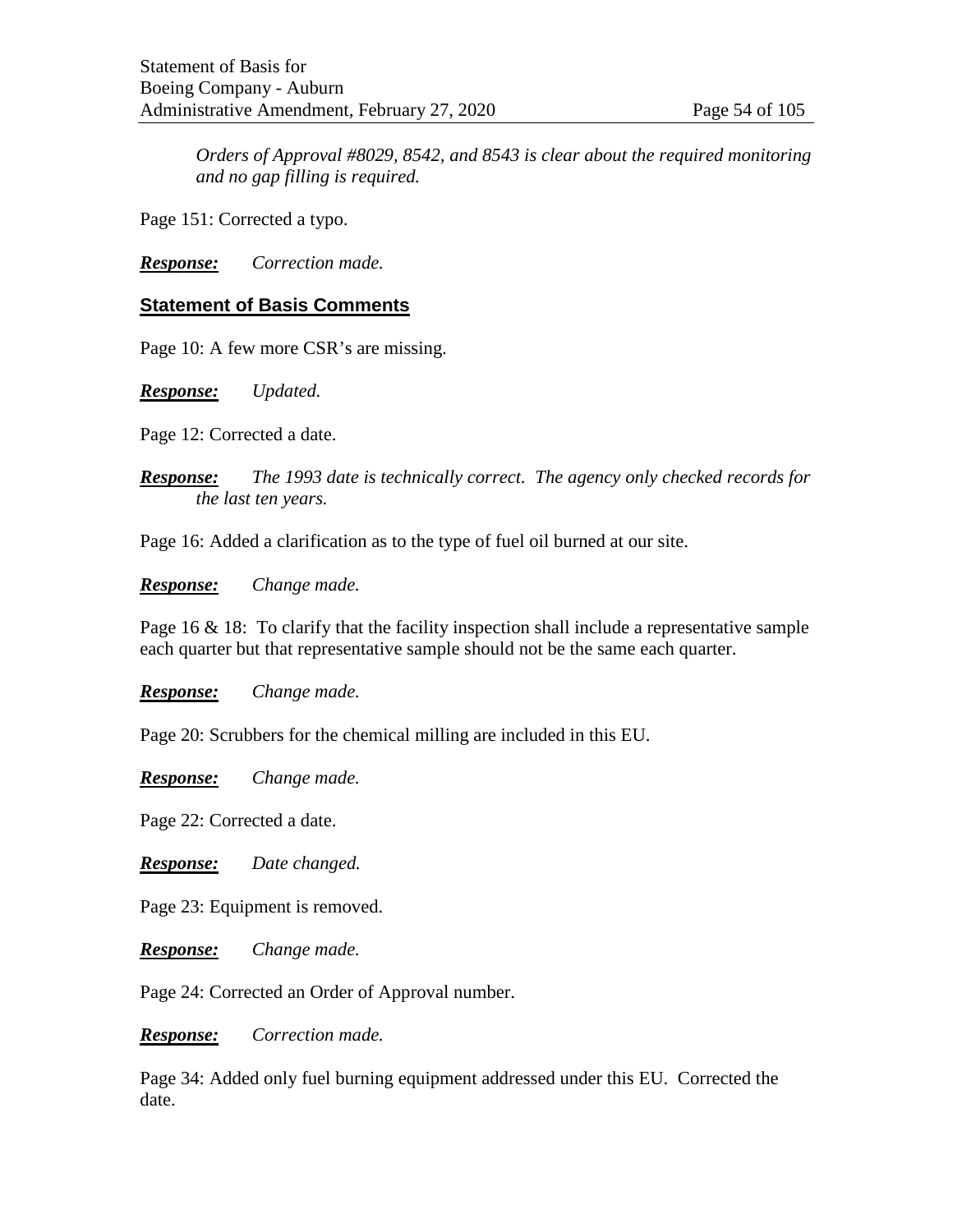*Response: Clarified that the comments only apply to equipment that monitoring method applies to.* 

Page 36: Corrected the information.

*Response: Clarified that the comments only apply to equipment that monitoring method applies to.*

Page 37: Corrected the information.

*Response: Clarified that that the emission unit is a pre-treatment unit and added to current operating rate.* 

Page 43: The tank was originally installed in 1966. It was relocated within the facility in 1987 with no modification to the structure. The tank held petroleum products both before and after the move.

*Response: Change made and clarified that the tank is not subject to the NSPS.*

Page 44: Missing EU 14 NO2 and H2S Scrubbers information.

*Response: Information added.*

Page 44: Please add this clarification to the Statement of Basis (see the letter dated January 16, 2002 from Steve M. Van Slyke, Puget Sound Clean Air Agency to Neva Welch, the Boeing Company).

#### *Response: Added.*

Please let me know if you would like to meet with us to discuss these comments before you finalize the permit. If you have any questions regarding our comments, please contact Jade Hudson at (253) 931-4182.

Sincerely,

Edward J. Cierebiej Manager, Environmental Affairs Fabrication Division A-1320 M/C 5R-14 (253) 931-3734

Enclosure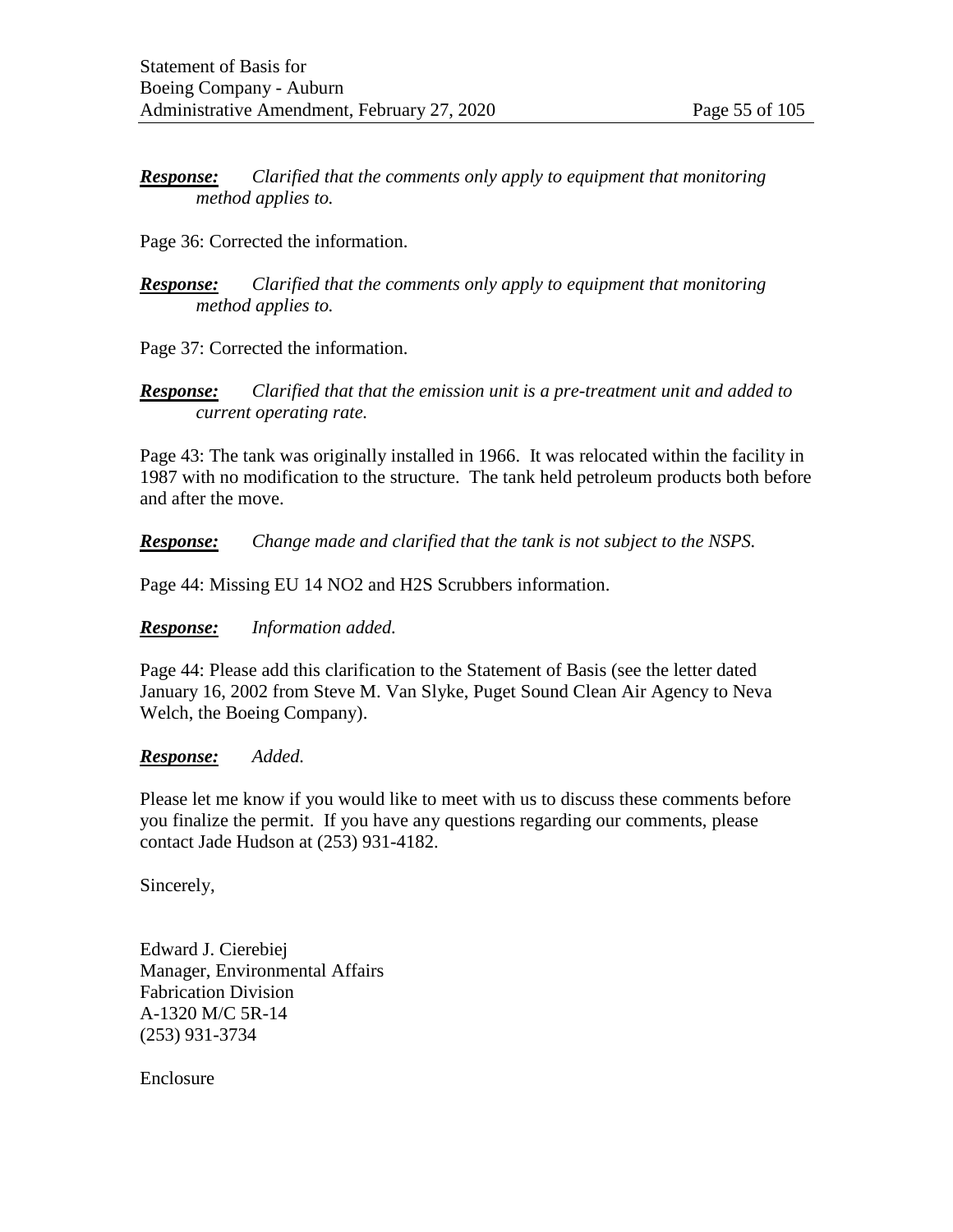# *11. 2 Boeing Comment of July 29, 2002*

July 29, 2002 A-1320-ENV-02-085

Mr. Jay Willenberg Puget Sound Clean Air Agency 110 Union Street, Suite 500 Seattle, WA 98101-203

Dear Mr. Willenberg:

### Subject: Additional Boeing Comments to the Boeing Auburn Draft Air Operating Permit

Attached please find additional Boeing comments to the Boeing Auburn Draft Air Operating Permit. If you have any questions regarding these comments, please contact the undersigned.

Sincerely,

Edward J. Cierebiej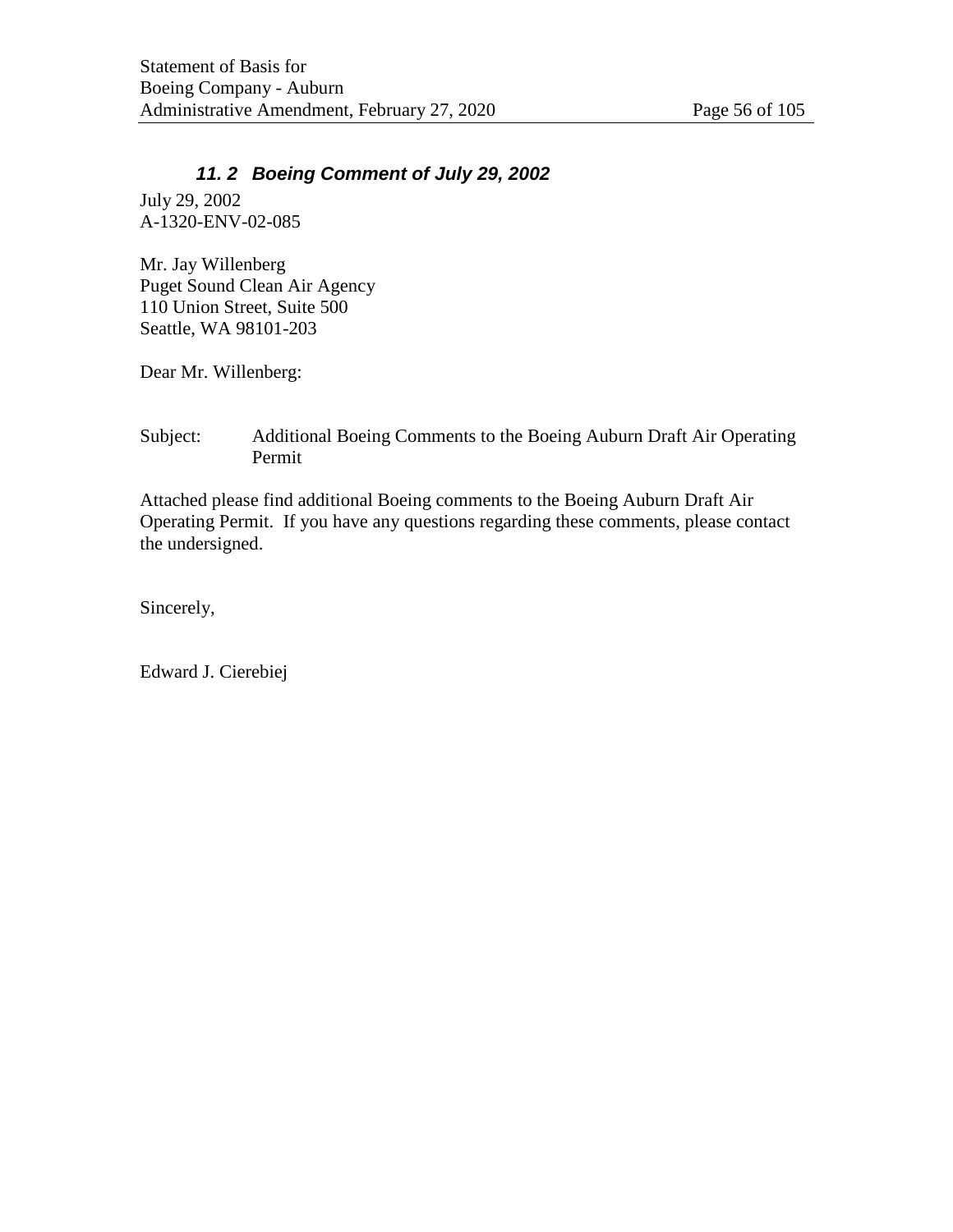Section II.A.1(a) of the Draft AOP which requires, among other things, that Applicant undertake opacity monitoring activities "any … time" any visible emissions are observed, and, under certain circumstances, to repair equipment until operation with no visible emissions is achieved, is unjust and unlawful.<sup>[2](#page-56-0)</sup> It is arbitrary and capricious, and goes beyond the legal authority of PSCAA. The sole authority for Section II.A.1(a) of the Draft AOP is WAC 173-401-615(b) which only authorizes the imposition of "periodic monitoring."<sup>[3](#page-56-1)</sup> By mandating monitoring of visible emissions "any ... time"

<sup>2</sup> Section II.A.1(a) of the Draft AOP provides, in relevant part:

- <span id="page-56-0"></span>*(a) Opacity Monitoring. Boeing shall conduct visible emission inspections of the facility at least once per calendar quarter. Inspections are to be performed while the facility is in operation during daylight hours. If during a quarterly visible emissions inspection,* **or any other time***, visible emissions other than uncombined water are observed from a single unit or activity, Boeing shall*
	- As soon as practicable but within 24 hours of the initial observation either; take corrective action, which may include shutting down the unit or activity until it can be repaired, until there are *no visible emissions*; or, alternatively, record the opacity using the reference test method or
	- Continue the observation for a minimum of 15 minutes, or until visible emissions have been observed for a total of 45 seconds, whichever is a shorter period. Observations for visible emissions shall be made at 15 second intervals. If visible emissions other than uncombined water are observed from a single unit or activity lasting longer than 45 seconds during a 15 minute interval, Boeing may continue to observe visible emissions for an additional 45 minutes or until visible emissions have been observed for a total of 3 minutes in the hour, whichever is a shorter period. If visible emissions are observed for a total of 3 minutes during the 60 minute observation, or if visible emissions have been observed for a total of 45 seconds during the 15 minute observation, Boeing shall, as soon as practicable but within 24 hours of the initial observation either; take corrective action, which may include shutting down the unit or activity until it can be repaired, until there are *no visible emissions*; or, alternatively, record the opacity using the reference test method.

#### <span id="page-56-1"></span>(emphasis added)

<sup>3</sup> WAC 173-401-615(b) provides, in relevant part: (1) Monitoring. Each permit shall contain the following requirements with respect to monitoring:

\*\*\*

(b) Where the applicable requirement does not require periodic testing or instrumental or non-instrumental monitoring (which may consist of recordkeeping designed to serve as monitoring), *periodic monitoring* sufficient to yield reliable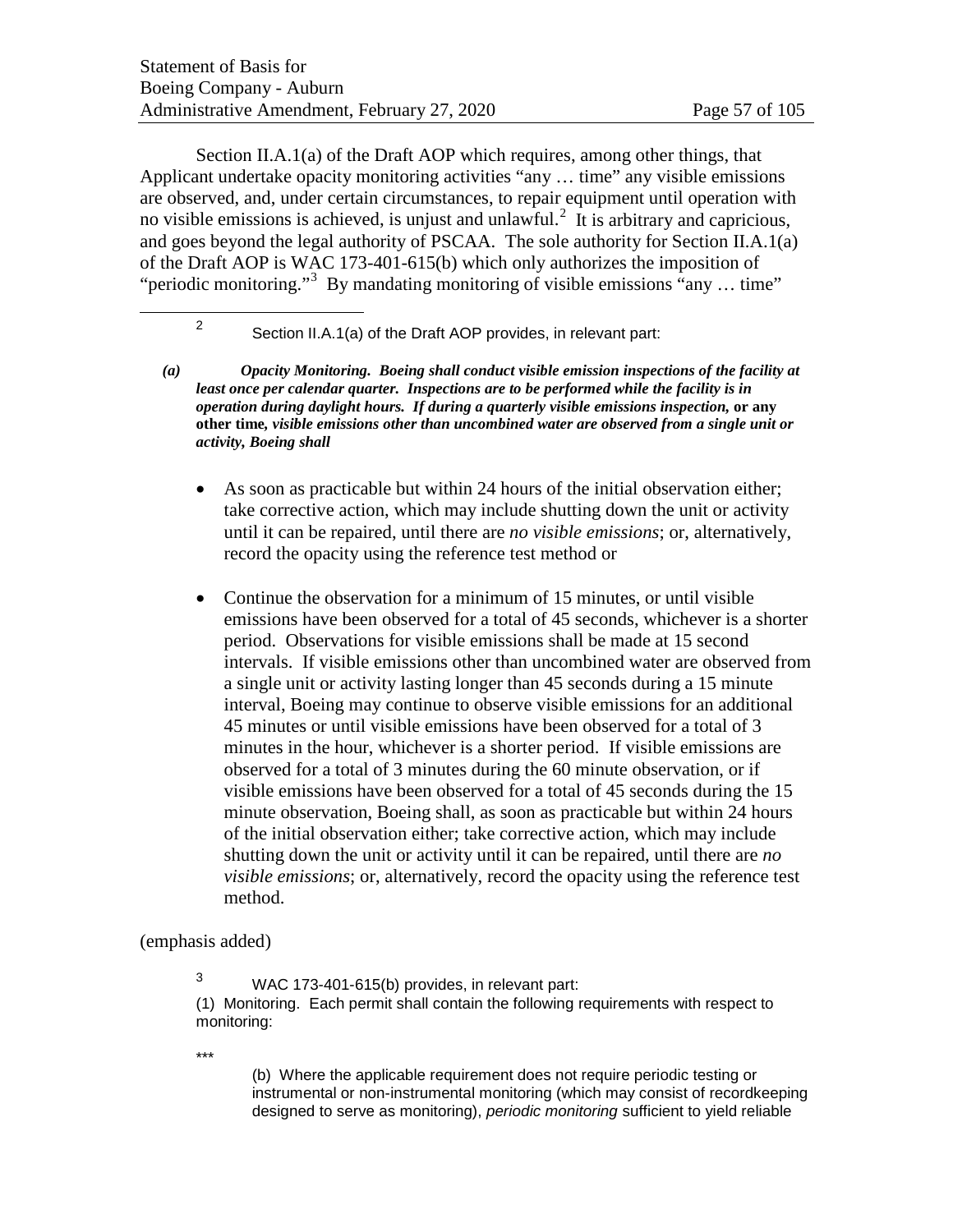they happen to be observed, Section II.A.1(a) of the Draft AOP imposes a continuous or otherwise non-periodic monitoring method - without legal authority. Section II.A.2 (d)(viii) of the Draft AOP (Wet Particulate Scrubber) is also invalid because of its use of the "any … time" language.

Additionally, by mandating that emission units or activities that the Applicant shuts down for the correction of visible emissions problems be "repaired" "until there are no visible emissions," Section II.A.1(a) of the Draft AOP impermissibly imposes a substantive emission limitation more stringent than that contained in the relevant applicable requirements (e.g., PSCAA Reg. I, Section 9.03, which allows emissions up to 20% opacity). WAC 173-401-100(2) plainly indicates that AOPs cannot impose new substantive requirements.<sup>[4](#page-57-0)</sup> Section II.A.2(d)(iii) of the Draft AOP (Fuel Burning Equipment), Section II.A.2(d)(v) of the Draft AOP (Cyclones, Baghouses, and Abrasive Blast Booths), Section II.A.2(d)(vi) of the Draft AOP (Scrubber for Metal Finishing Tankline), and Section II.A.2(d)(viii) of the Draft AOP (Wet Particulate Scrubber) are also invalid because they include the "no visible emissions" language.

Because of the special skills and time that could be required to carry-out the monitoring mandated under Section II.A.1(a) of the Draft AOP and Section II.A.2(d)(viii) of the Draft AOP, and because of the significant expense that could be involved in achieving "no visible emissions" as purportedly mandated, under certain circumstances, by Section II.A.1(a) of the Draft AOP, Section II.A.2(d)(iii) of the Draft AOP, Section II.A.2(d)(v) of the Draft AOP, Section II.A.2(d)(vi) of the Draft AOP, and Section II.A.2(d)(viii) of the Draft AOP, these visible emissions monitoring requirements are unduly burdensome, wasteful and inefficient. For example, the Draft AOP appears to require continuous or frequent (e.g., daily) reference method opacity testing, or achieving no visible emissions of even "steady-state" emissions and despite the availability of prior representative data reliably indicating that the emissions are in compliance with all applicable opacity standards.

Therefore, the PSCAA should re-write the periodic monitoring requirements for those emissions units and activities at the Auburn facility that would otherwise be subject to Section II.A.1(a) of the Draft AOP, Section II.A.2(d)(iii) of the Draft AOP, Section II.A.2(d)(v) of the Draft AOP, Section II.A.2(d)(vi) of the Draft AOP, and Section II.A.2(d)(viii) of the Draft AOP. These monitoring requirements should:

> data from the relevant time period that are representative of the source's compliance with the permit, as reported pursuant to subsection (3) of this section. Such monitoring requirements shall assure use of terms, test methods, units, averaging periods, and other statistical conventions consistent with the applicable requirement. Recordkeeping provisions may be sufficient to meet the requirements of this paragraph … .

# (emphasis added).

 $\overline{a}$ 

<span id="page-57-0"></span><sup>4</sup> WAC 173-401-100(2) provides, in relevant part: "While chapter 173-401 WAC *does not impose substantive new requirements*, it does require … that certain procedural measures be adopted especially with respect to compliance." (emphasis added). *See also* 40 CFR 70.1(b).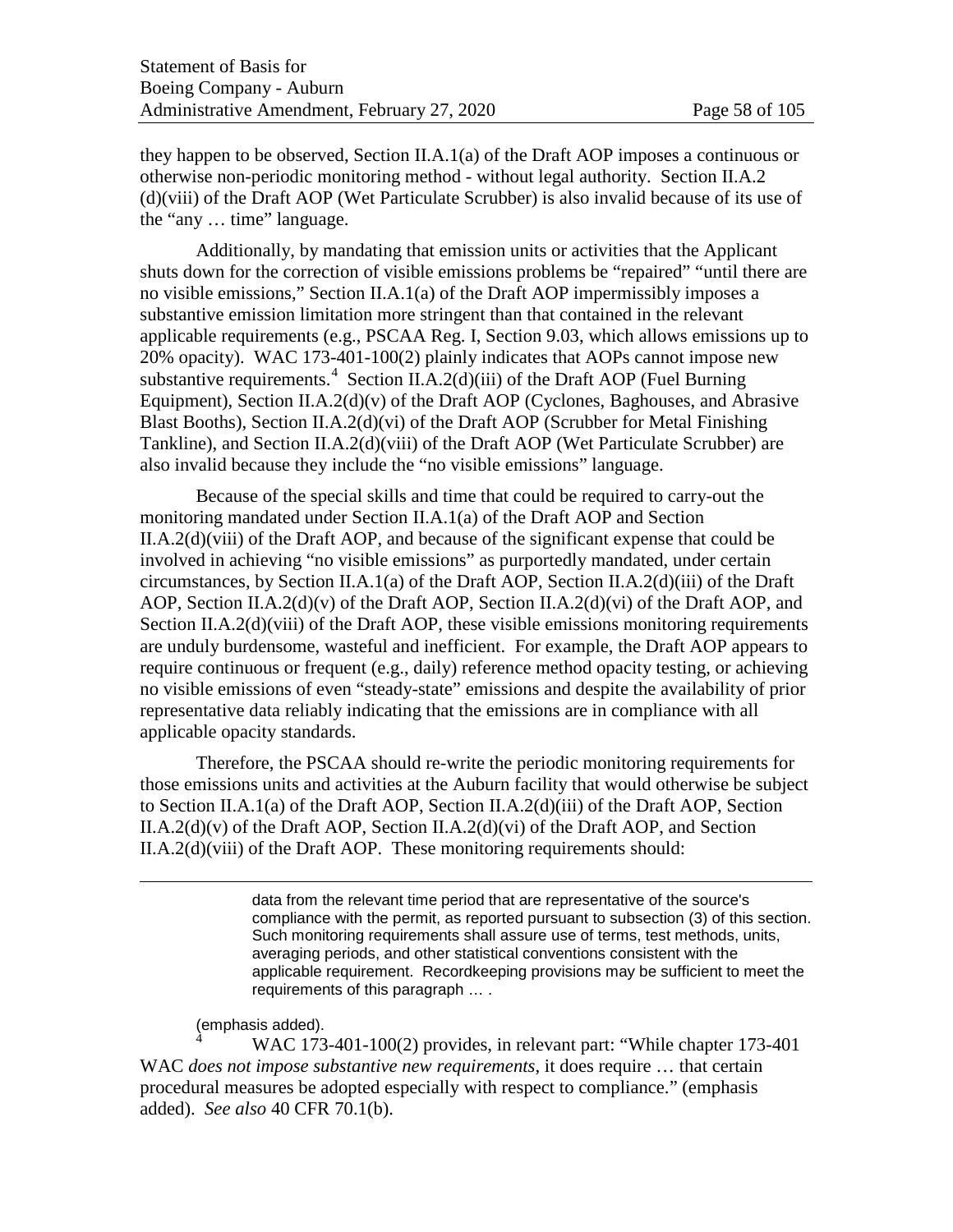- i. Be periodic. For example, there should be no requirement to undertake any monitoring activity based on any event or circumstance occurring at "any … time."
- ii. Be of a reasonable frequency. For example, monitoring under Section II.A.1(a) of the AOP should be required no more frequently than quarterly.
- iii. Be efficient. For example, regarding visible emissions monitoring, if the Applicant has previously collected and recorded valid reference method testing data representative of the conditions under which a unit or activity is operating when visible emissions are observed during a periodic monitoring event, no further monitoring (e.g., reference method testing) should be required.
- iv. Be substantively neutral. For example, with regard to visible emissions monitoring under Section II.A.1(a) of the Draft AOP, Section II.A.2(d)(iii) of the Draft AOP, Section II.A.2(d)(v) of the Draft AOP, Section II.A.2(d)(vi) of the Draft AOP, and Section II.A.2(d)(viii) of the AOP, the resumption of the operation of a unit or activity that Applicant has shut down for correction of visible emissions problems should be allowed under any circumstances upon a demonstration, using the reference method, that the unit or activity can operate in compliance with all applicable opacity requirements. Achieving results better than required by all applicable opacity standards cannot be required.

# *11. 3 Agency Response to Boeing Comment of July 29, 2002*

From June 29, 2002 to July 29, 2002, the Puget Sound Clean Air Agency held a public comment period for a Draft Air Operating Permit for Boeing Auburn. The Puget Sound Clean Air Agency chose not to issue Proposed Air Operating Permit for Boeing Renton because Boeing was appealing an air operating permit with similar wording and Boeing raised similar concerns in their comments of July 29, 2002.

The Puget Sound Clean Air Agency issued the air operating permit for Boeing Commercial Airplane Group's - North Boeing Field/Plant 2 facility (No. 21147) on May 20, 2002, after the 30 day pubic comment period and the 45 day EPA review period. On June 19, 2002, Boeing submitted to the Pollution Control Hearings Board (PCHB) a Notice of Appeal and Request for Stay of Effectiveness of Challenged Provisions and a Motion for Stay of Proceedings, pertaining to the air operating permit for NBF/Plant 2 (PCHB No. 02-84). Of specific concern to Boeing was language in the opacity monitoring method Section II.A.1(a) of the permit, and sections with similar wording. The wording in question in the NBF/Plant 2 air operating permit was very similar to that in the Boeing Auburn Draft Air Operating Permit. Puget Sound Clean Air Agency chose to postpone issuing the Boeing Auburn air operating permit until after Boeing and the Agency concluded discussions on a settlement agreement. A settlement agreement was signed on January 5, 2003. As part of the settlement agreement the Puget Sound Clean Air Agency agreed to reopen the permit for cause under Section VI. F Reopening for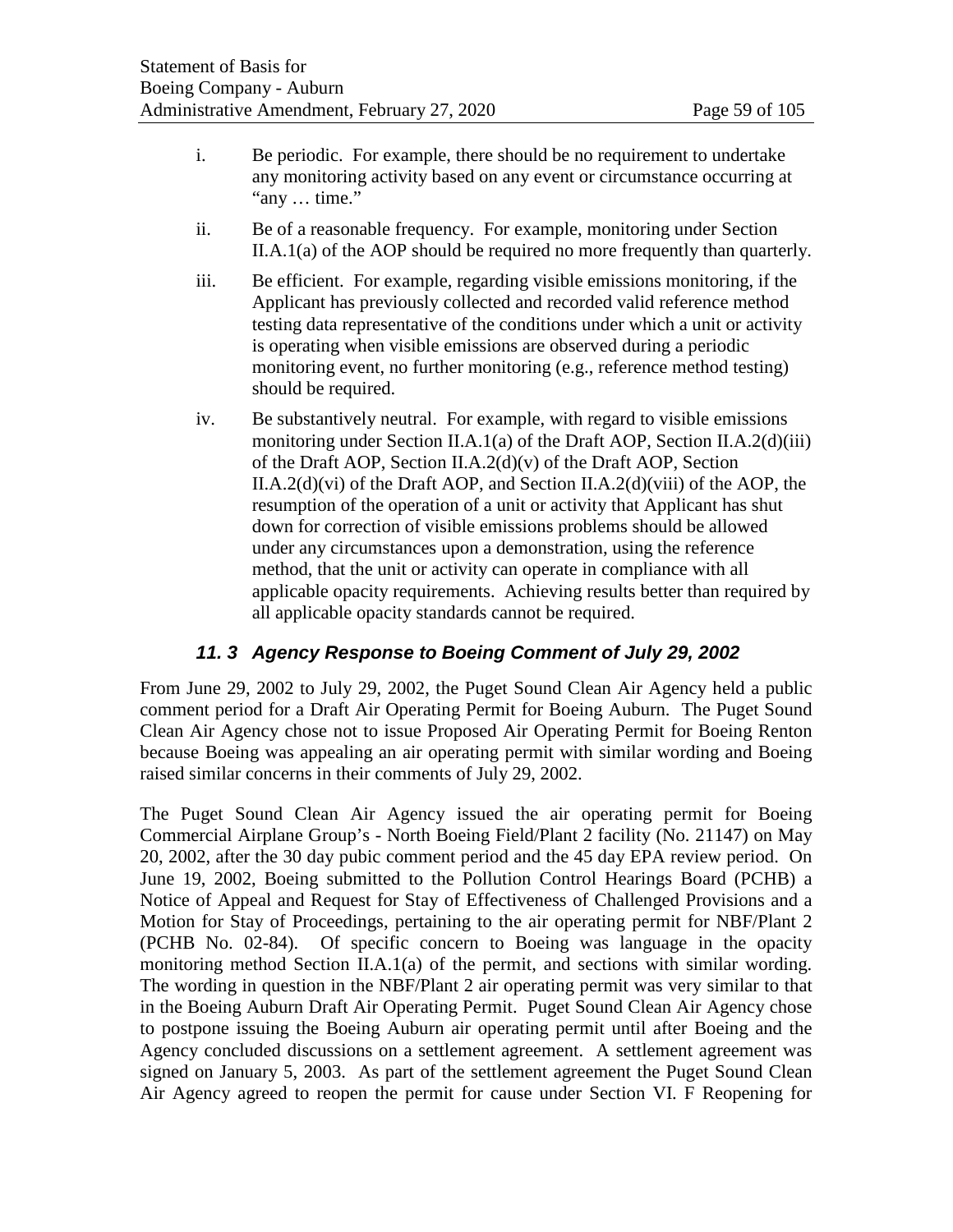Cause and WAC 173-401-730, and propose agreed upon changes to address Boeing's concerns.

Because of the settlement agreement the Agency is also proposing similar changes to the as-yet un-issued Boeing Auburn Air Operating Permit. In addition, the Agency is proposing other primarily administrative type changes to the Boeing Auburn Air Operating Permit; such as, including recent changes to applicable regulations and Notice of Construction Orders of Approval that the Agency has recently issued. The Agency also has made administrative changes relating the numbering system and crossreferences. Because the Agency has not issued the Boeing Auburn permit, these changes are not permit amendments; instead, the agency is issuing a new draft permit and accepting public comments on it. Below is a description of the proposed changes that are a result of the settlement agreement.

# *11. 3. 1. Changes to Air Operating Permit Section I*

- Requirement I.A.1 –Addition of II.A.1(b) Complaint Response and II.A.1(c) Facility Inspections to Monitoring, Maintenance, and Recordkeeping (MM&R).
- Requirement I.A.2 Modification of the WAC 173-400-060 requirement to describe both the federally enforceable and state-only enforceable parts of the requirement.
- Requirement I.A.2 Addition of II.A.1(b) Complaint Response and II.A.1(c) Facility Inspections to MM&R.
- Requirement I.A.3 Addition of II.A.1(b) Complaint Response and II.A.1(c) Facility Inspections to MM&R.
- Section I.B first paragraph Changed the second sentence to read *"If a requirement in Section I.A. is repeated in this section, then the monitoring, maintenance, and recordkeeping method specified in this section supersedes the monitoring, maintenance, and recordkeeping method specified in Section I.A.."* The permit notes places where a monitoring method in Section I.A is superseded. Also deleted *"If the monitoring, maintenance and recordkeeping method for any requirement in Section I.A. is more extensive for specific emission units, the requirement is repeated in this section with the additional monitoring, maintenance and recordkeeping requirements."*
- Requirement EU 1.1 Clarified that the 9/10/98 version of Regulation I, Section 7.09(b) will become federally enforceable upon adoption into the SIP. Also, clarified that the monitoring method supersedes the monitoring method for Regulation I, Section 7.09(b) requirement listed in I.A.10.
- Requirement EU  $1.2$  Clarified that Regulation I, Section 9.20(a) only applies to equipment that has received an NOC Order of Approval. Added II.A.1(c) Facility Inspections to the MM&R.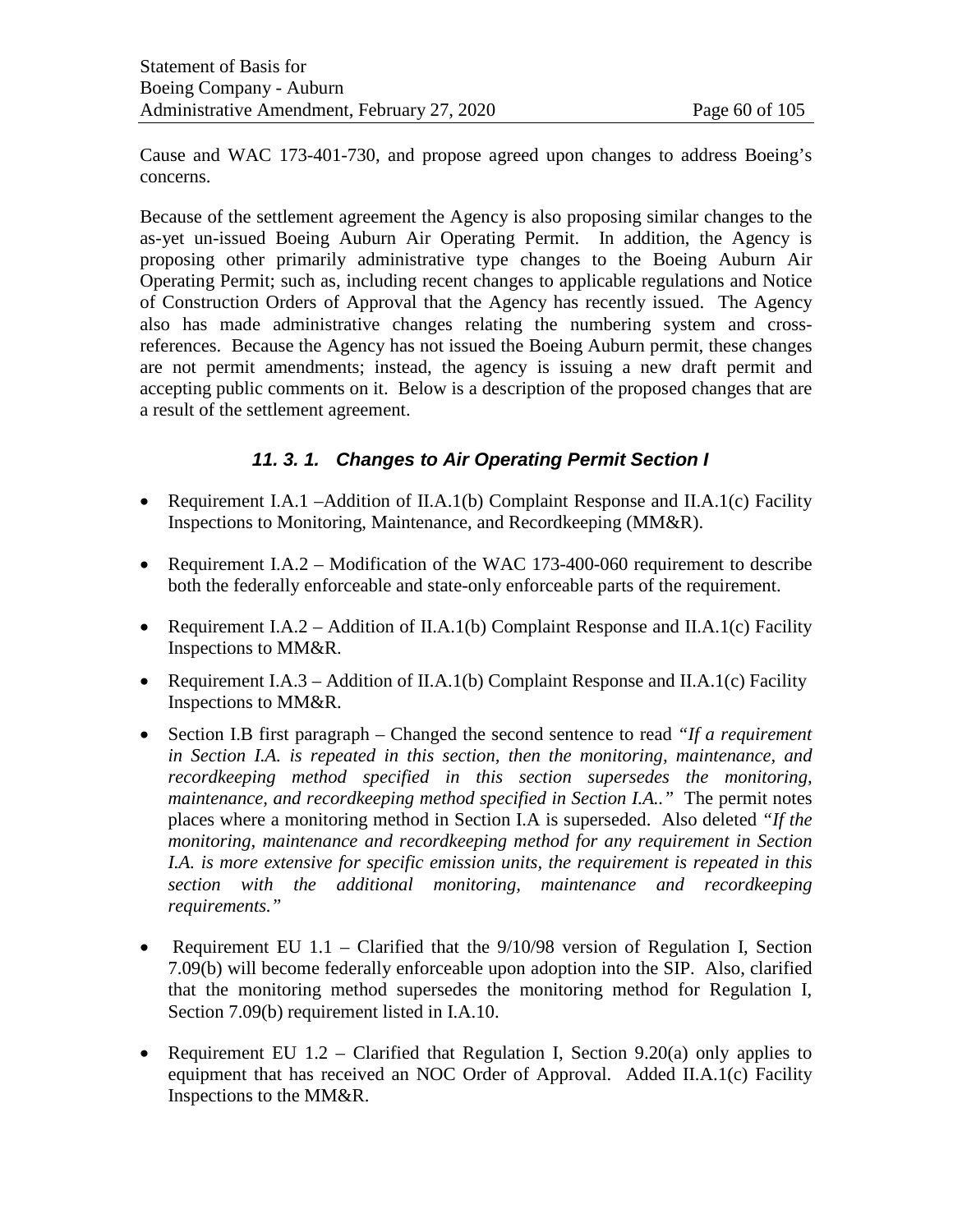- Requirement EU  $1.3$  Added II.A.1(c) Facility Inspections to the MM&R.
- Requirement EU 1.4 Added Regulation I, Section 9.03 and WAC 173-400-040(1) as applicable requirements and identified the monitoring methods.
- Requirement EU 2.91 Clarified that the  $9/10/98$  version of Regulation I, Section 7.09(b) will become federally enforceable upon adoption into the SIP. Also, clarified that the monitoring method supersedes the monitoring method for this requirement listed in I.A.10.
- Requirement EU 2.92 Added II.A.1(c) Facility Inspections to the MM&R. Also, clarified that the monitoring method supersedes the monitoring method for this requirement listed in I.A.9.
- Requirement EU  $3.6$  Clarified that the  $9/10/98$  version of Regulation I, Section 7.09(b) will become federally enforceable upon adoption into the SIP. Also, clarified that the monitoring method supersedes the monitoring method for Regulation I, Section 7.09(b) requirement listed in I.A.10.
- Requirement EU 3.7 –Added II.A.1(c) Facility Inspections, to MM&R. Also, clarified that the monitoring method supersedes the monitoring method for this requirement listed in I.A.10.
- Requirement EU 4.23 Added II.A.1(b) Complaint Response and II.A.1(c) Facility Inspections to the MM&R and clarified that the monitoring method supersedes the monitoring method in I.A.1.
- Requirement EU 4.24 Added II.A.1(b) Complaint Response and II.A.1(c) Facility Inspections to the MM&R and clarified that the monitoring method supersedes the monitoring method in I.A.3.
- Requirement EU 4.25 Added II.A.1(b) Complaint Response and II.A.1(c) Facility Inspections to the MM&R.
- Requirement EU 4.28 Clarified that the 9/10/98 version of Regulation I, Section 7.09(b) will become federally enforceable upon adoption into the SIP. Also, clarified that the monitoring method supersedes the monitoring method for Regulation I, Section 7.09(b) requirement listed in I.A.10.
- Requirement EU 4.29 Clarified that the requirement applies to equipment that has received an NOC Order of Approval and added II.A.1(c) Facility Inspections to the MM&R.
- Requirement EU 5.1 Added II.A.1(b) Complaint Response and II.A.1(c) Facility Inspections to the MM&R and clarified that the monitoring method supersedes the monitoring method in I.A.1.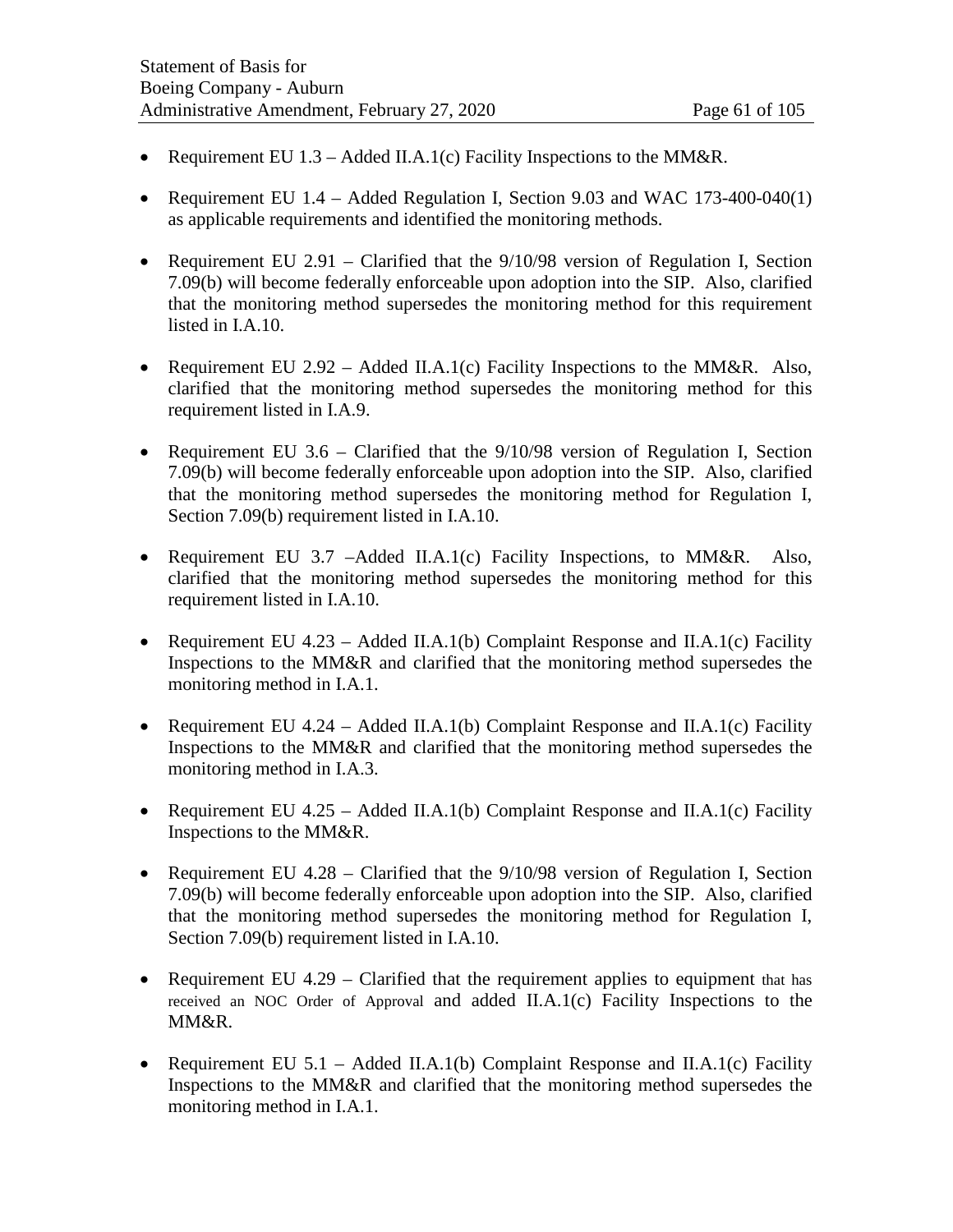- Requirement EU  $5.2$  Added II.A.1(b) Complaint Response and II.A.1(c) Facility Inspections to the MM&R and clarified that the monitoring method supersedes the monitoring method in I.A.3.
- Requirement EU 5.3 Added II.A.1(b) Complaint Response and II.A.1(c) Facility Inspections to the MM&R.
- Requirement EU  $5.5$  Clarified that the  $9/10/98$  version of Regulation I, Section 7.09(b) will become federally enforceable upon adoption into the SIP. Also, clarified that the monitoring method supersedes the monitoring method for Regulation I, Section 7.09(b) requirement listed in I.A.10.
- Requirement EU  $5.6$  Clarified MM&R as II.A.1(c), facility inspections. Also, clarified that the monitoring method supersedes the monitoring method in I.A.9.
- Requirement EU 6.18 Clarified that the 9/10/98 version of Regulation I, Section 7.09(b) will become federally enforceable upon adoption into the SIP. Also, clarified that the monitoring method supersedes the monitoring method for Regulation I, Section 7.09(b) requirement listed in I.A.10.
- Requirement EU 6.19 Added II.A.1(c) Facility Inspections to the MM&R and clarified that the monitoring method supersedes the monitoring method listed in I.A.9.
- Requirement EU 7.1 Added both the current and the SIP versions of Regulation I, Section 9.03 and WAC 173-400-040(1) the appropriate MM&R, and the Reference Method. Also, clarified that the monitoring method supersedes the monitoring method in I.A.1.
- Requirement EU 7.2 Added both the current and the SIP versions of Regulation I, Section 9.09 and WAC 173-400-060, the appropriate MM&R, and the Reference Method. Also, clarified that the monitoring method supersedes the monitoring method in I.A.2.
- Requirement EU 7.3 Clarified that the 9/10/98 version of Regulation I, Section 7.09(b) will become federally enforceable upon adoption into the SIP. Also, clarified that the monitoring method supersedes the monitoring method for Regulation I, Section 7.09(b) requirement listed in I.A.10.
- Requirement EU 7.4 Added II.A.1(c) Facility Inspections to the MM&R and clarified that the monitoring method supersedes the monitoring method listed in I.A.9.
- Requirement EU 7.5 Added II.A.1(c) Facility Inspections to the MM&R. Also, clarified that Regulation I, Section 9.20(a) only applies to equipment that has received an NOC Order of Approval.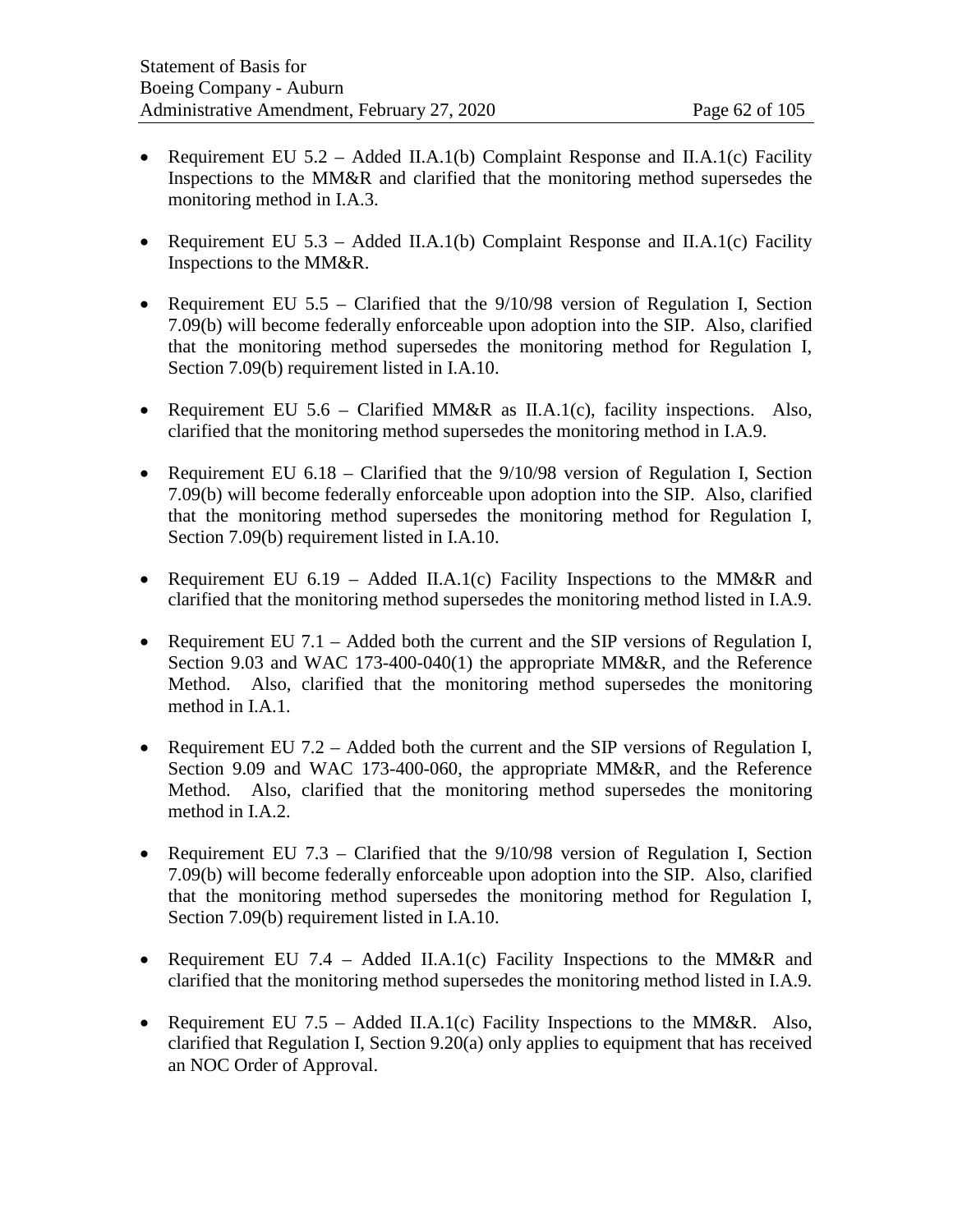- Requirement EU 8.1 -- Clarified that the 9/10/98 version of Regulation I, Section 7.09(b) will become federally enforceable upon adoption into the SIP. Also, clarified that the monitoring method supersedes the monitoring method for Regulation I, Section 7.09(b) requirement listed in I.A.10.
- Requirement EU 8.2 Added II.A.1(c) Facility Inspections to the MM&R. Also, clarified that Regulation I, Section 9.20(a) only applies to equipment that has received an NOC Order of Approval and clarified the date of the regulation.
- Requirement EU 8.3 Added II.A.1(c) Facility Inspections to the MM&R.
- Requirement EU 9.1 Clarified that the 9/10/98 version of Regulation I, Section 7.09(b) will become federally enforceable upon adoption into the SIP. Also, clarified that the monitoring method supersedes the monitoring method for Regulation I, Section 7.09(b) requirement listed in I.A.10.
- Requirement EU  $9.2 -$  Added II.A.1(c) Facility Inspections to the MM&R. Clarified that the monitoring method supersedes the monitoring method for Regulation I, Section 9.20(b) requirement listed in I.A.9.
- Requirement EU 10.1 to  $10.5$  Changed the reference to location of the MM&R.
- Requirement EU  $10.6$  Clarified that the  $9/10/98$  version of Regulation I, Section 7.09(b) will become federally enforceable upon adoption into the SIP. Also, clarified that the monitoring method supersedes the monitoring method for Regulation I, Section 7.09(b) requirement listed in I.A.10.
- Requirement EU 10.7 Added II.A.1(c) Facility Inspections to the MM&R and clarified that 9:20(a) only applies to equipment that has been approved by an order of approval.
- Requirement EU  $10.8 -$  Added II.A.1(c) Facility Inspections to the MM&R.
- Requirement EU 11.1 Clarified that the 9/10/98 version of Regulation I, Section 7.09(b) will become federally enforceable upon adoption into the SIP. Also, clarified that the monitoring method supersedes the monitoring method for Regulation I, Section 7.09(b) requirement listed in I.A.10.
- Requirement EU  $11.2 \text{Added II.A.1(c)}$  Facility Inspections to the MM&R. Also, clarified that Regulation I, Section 9.20(a) only applies to equipment that has received an NOC Order of Approval. Added the following note to the MM&R Section: "Note: this method applies only for above-ground tanks"
- Requirement EU 11.3 Added II.A.1(c) Facility Inspections to the MM&R. Added the following note to the MM&R Section: "Note: this method applies only for aboveground tanks"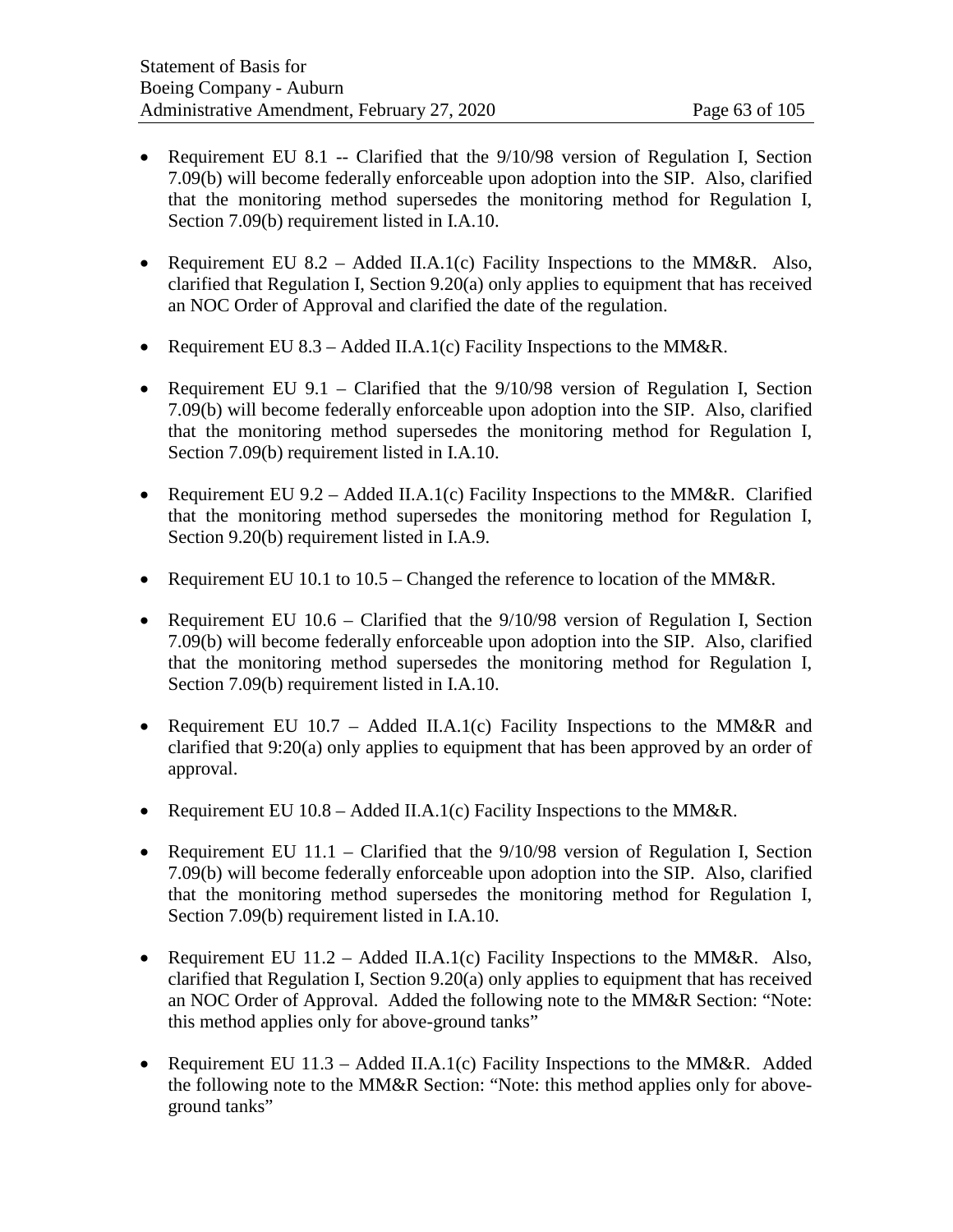- Requirement EU 12.1 Clarified that the 9/10/98 version of Regulation I, Section 7.09(b) will become federally enforceable upon adoption into the SIP. Also, clarified that the monitoring method supersedes the monitoring method for Regulation I, Section 7.09(b) requirement listed in I.A.10.
- Requirement EU 14.1 Clarified that the 9/10/98 version of Regulation I, Section 7.09(b) will become federally enforceable upon adoption into the SIP. Also, clarified that the monitoring method supersedes the monitoring method for Regulation I, Section 7.09(b) requirement listed in I.A.10.
- Requirement EU 14.2 Added II.A.1(c) Facility Inspections to MM&R. Clarified that Regulation I, Section 9.20(a) only applies to equipment that has received an NOC Order of Approval.
- Requirement EU 14.9 Added II.A.1(c) Facility Inspections to the MM&R.

# *11. 3. 2. Changes to Air Operating Permit Section II*

- In cases where WAC 173-401-615 is cited as a requirement, the applicability date of the requirement has been changed from November 4, 1993 or September 15, 2001 to October 17, 2002.
- II.A Added "The tests performed to satisfy the requirements of any monitoring method under Section II of this permit are monitoring tests and are not considered "compliance tests" for purposes of Section V.N.1(iii) of this permit. [WAC 173-401- 615, 10/17/02]"
- II.A.1(a) Clarified that for purposes of complying with the quarterly opacity monitoring required by Section II.A.1(a), Boeing is only required correct visible emissions if observed during the quarterly inspection. (However, visible emissions may still be a deviation of the underlaying applicable requirement). Added that in addition to eliminating visible emissions, Boeing could instead demonstrate compliance using the reference method. Added - "All observations using the opacity reference test method shall be reported according to V.Q.4 Method 9A Reports." Removed a statement that had been duplicated twice in this monitoring method.
- II.A.1(b) Clarified that if Boeing cannot correct possible compliance problems within 24 hours and reports the potential problem according to Section V.Q.5, it would not be a deviation of the monitoring method. However, it may be a deviation of the underlying applicable requirement and not taking action as described would be a permit deviation.
- II.A.1(c) Clarified that if Boeing cannot correct possible compliance problems within 24 hours and reports the potential problem according to Section V.Q.5, it would not be a deviation of the monitoring method. However, it may be a deviation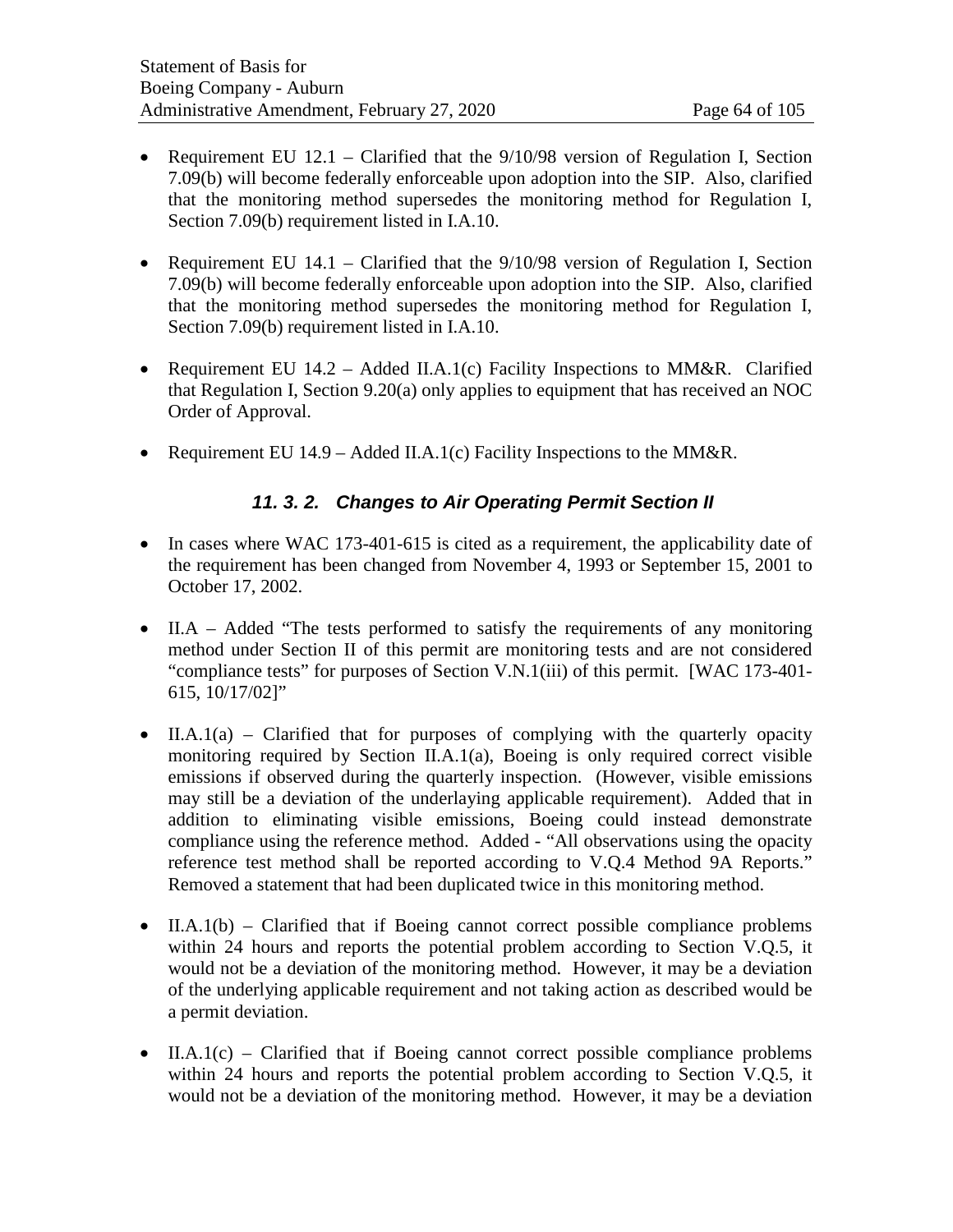of the underlying applicable requirement. Clarified that the monitoring method only applies to applicable requirements for which it is an applicable monitoring method. Added "If Boeing observes potential compliance problems for which there are no monitoring requirements under an applicable requirement and corrects that problem within 24 hours, Boeing does not need to report the deviation under Section V.M. Compliance certifications or V.Q Reporting and does not need to record such action under Section V.O.1.4 of this permit." Removed the statement that "If Boeing does not take the appropriate action as described above, Boeing must report the deviation under Section V.M Compliance certifications or V.Q Reporting of this permit. Boeing shall also promptly repair defective insignificant emissions units." Changed the "NESHAP" to the more general term "requirement", as per NBF/Plant 2 Air Operating Permit.

- $II.A.1(d)$  Clarified that if Boeing cannot correct possible compliance problems with in 24 hours and reports the potential problem according to Section V.Q.5, it would not be a deviation of the monitoring method. However, it may be a deviation of the underlying applicable requirement. Clarified that the monitoring method only applies to applicable requirements for which it is an applicable monitoring method. Added "and does not need to record such action under Section V.O.1.4 of this permit, except that deviations from the spray gun cleaning requirements under 40 CFR 63.744(c) must be reported in the Aerospace NESHAP semi-annual report in accordance with Section  $V.Q.3(b)(3)$ ."
- II.A.1(f) Clarified that if Boeing cannot correct possible compliance problems with in 24 hours and reports the potential problem according to Section V.Q.5, it would not be a deviation of the monitoring method. However, it may be a deviation of the underlying applicable requirement. Clarified that the monitoring method only applies to applicable requirements for which it is an applicable monitoring method.
- II.A.2(d)(ii) Clarified that if Boeing cannot correct possible compliance problems with in 24 hours and reports the potential problem according to Section V.Q.5, it would not be a deviation of the monitoring method. However, it may be a deviation of the underlying applicable requirement. Removed the word "completed" from the statement discussing what will occur in case Boeing fails to take action as described in the monitoring method.
- II.A.2(d)(iii) Added that the monitoring for visible emission while burning oil is not required during periods when natural gas is a reasonable option, such periods include testing, training, and calibration. Added that for purposes of complying with the visible emissions monitoring required by Section II.A.2((d)(iii), Boeing only has to take action if Boeing observes visible emissions during required monitoring (However, visible emissions may still be a deviation of the underlaying applicable requirement). Added that in addition to eliminating visible emissions, Boeing could instead demonstrate compliance using the reference method. Added - "All observations using the opacity reference test method shall be reported according to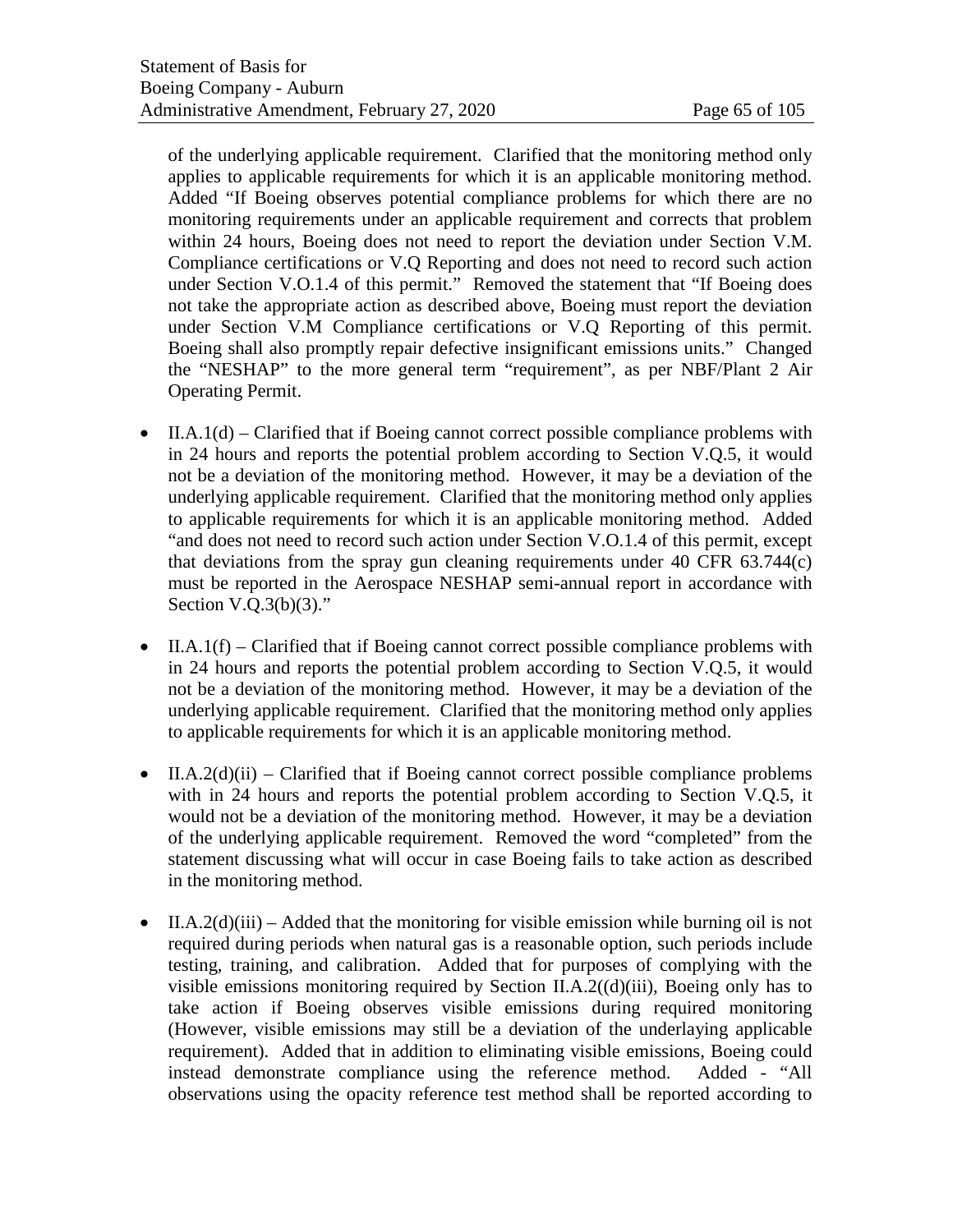V.Q.4 Method 9A Reports." Removed the word "corrective" and the words "or observing opacity above the standard, is a deviation of this permit" from the statement discussing what will occur in case Boeing fails to take action as described in the monitoring method.

- II.A.2(d)(v) Clarified that for purposes of complying with the visible emissions monitoring required by Section II.A.2(d)(v), Boeing only has to take action if visible emissions are observed during a required inspection (However, visible emissions may still be a deviation of the underlaying applicable requirement). Added that in addition to eliminating visible emissions, Boeing could instead demonstrate compliance using the reference method. Added - "All observations using the opacity reference test method shall be reported according to V.Q.4 Method 9A Reports." Clarified that if Boeing cannot correct possible compliance problems with in 24 hours and reports the potential problem according to Section V.Q.5, it would not be a deviation of the monitoring method. However, it may be a deviation of the underlying applicable requirement. Removed the sentence "Observations for visible emissions shall be at 15 second intervals."
- $\bullet$  II.A.2(d)(vi)
	- 1. Clarified that Boeing must take corrective actions if Boeing identifies a potential compliance problem with respect to an applicable requirement for which that method is an applicable monitoring method.
	- 2. Clarified that if Boeing cannot correct possible compliance problems with in 24 hours and reports the potential problem according to Section V.Q.5, it would not be a deviation of the monitoring method. However, it may be a deviation of the underlying applicable requirement.
	- 3. Added that in addition to eliminating visible emissions, Boeing could instead demonstrate compliance using the reference method.
	- 4. Added "All observations using the opacity reference test method shall be reported according to V.Q.4 Method 9A Reports."
	- 5. Removed "Observations for visible emissions shall be at 15 second intervals."
	- 6. In the sentence beginning "Take corrective action, which may include shutting down the unit or activity", added "until it can be repaired". Deleted the second bullet of the section the same information was repeated in the seventh bullet.
	- 7. In the paragraph discussing nozzle inspection, clarified that Boeing may correct the problem, shut down the unit or activity until it can be repaired, or report according to Section V.Q.5. Removed the discussion of failure to take corrective action since this action is discussed elsewhere in the II.A.2(d)(vi).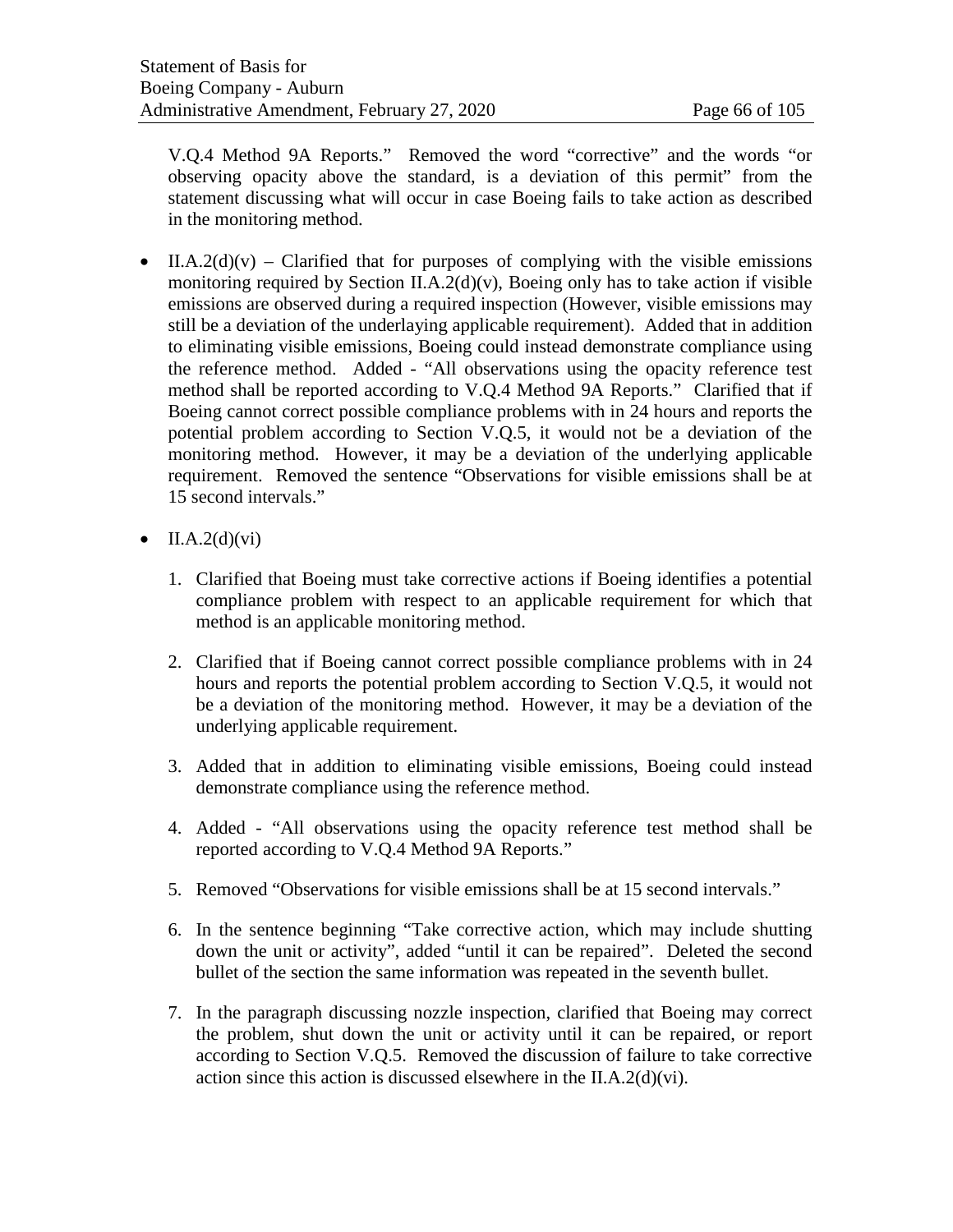- 8. In the pressure drop paragraph, modified the list of possible actions to include reporting according to Section V.Q.5. Modified the sentence discussing what will happen if Boeing fails to take action as described in the paragraph.
- II.A.2(d)(viii) Clarified that if Boeing cannot correct possible compliance problems with in 24 hours and reported the potential problem according to Section V.Q.5, it would not be a deviation of the monitoring method. However, it may be a deviation of the underlying applicable requirement. In the paragraph discussing inspection of nozzles for pluggage, added the words "or corrected" to the actions that Boeing must take within 24 hours.
- II.A.2(d)(xi) Moved the monitoring method from II.A.2(k) so it is clear that this is part of the O&M Plan.

# *11. 3. 3. Changes to Air Operating Permit Section V*

- In cases where WAC 173-401-615 is cited as a requirement, the applicability date of the requirement has been changed from November 4, 1993 or September 15, 2001 to October 17, 2002.
- V.P Modified section to state that deviation reports shall include an explanation for any instance in which Boeing fails to meet data recovery requirements, why data was not collected, and discussion of actions taken to insure collection of the data.
- V.P Modified the provision of excusing certain instances of failure to recover the required amount of monitoring information.
- V.Q.1(c) Clarified that any application form, report, or compliance certification that is required to be certified by any applicable requirement must be certified by a responsible official in addition to those required by the permit. The section also specifies reports that must be certified upon submittal, as opposed to at least once every six months.
- V.O.4 Added a requirement to report the results of all Ecology Method 9A tests within 30 days after the end of the month.
- V.Q.5 Added a requirement to report problems not corrected within 24 hours.
- V.Q.6 Updated the list of reports and deleted the column specifying when a report must be signed by the responsible official. Changed the name of the section to "Required Applications, Reports, and Compliance Certifications"
- V.Q.7 Updated the list of notifications and updated the citation for Puget Sound Clean Air Agency Regulation I Section 3.07(b) from February 10, 1994 to February 9, 1995. Corrected the dates for the regulatory citations for Regulation I Section 3.07 (N.8) and Regulation III, Section 2.02 (N.10).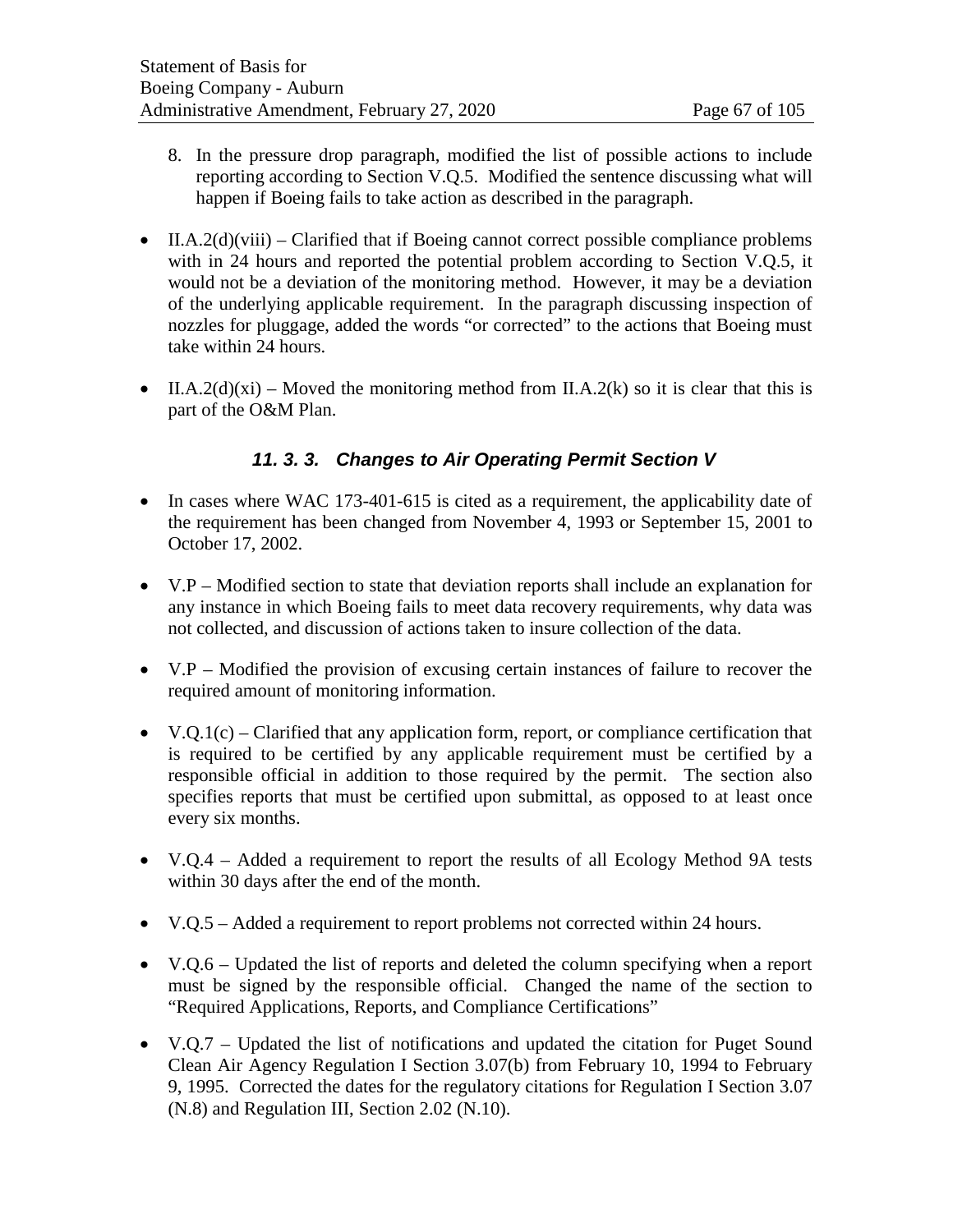• V.Z – Updated the insignificant emission units and activities section to reflect changes in WAC 173-401-530(2) as of October 17, 2002 and changed the applicability date from June 17, 1994 to October 17, 2002.

### *11. 4 June 2003 Public Comments & Agency Responses*

The only comments during the June 2003 public comment period were submitted by Boeing. These comments and the corresponding responses are listed below.

### *11. 4. 1. AOP Comments*

1) Cover page: Please change the mail code to 5E-36 and the responsible official to Mary K. Armstrong.

### *Response: Change made as requested.*

2) Page 7: In requirement number I.A.3, the "State Only" version of WAC 173-400-050 is not identified and the standard language associated with the SIP version of WAC 173-400-050 (i.e. "*This requirement will be superseded*...") is missing. The requirement paraphrase is also incomplete. Therefore, please change I.A.3 as shown below (which will preserve the AOP's numbering) or, alternatively, list WAC 173- 400-050 as a separate applicable requirement similar to EU 4.25.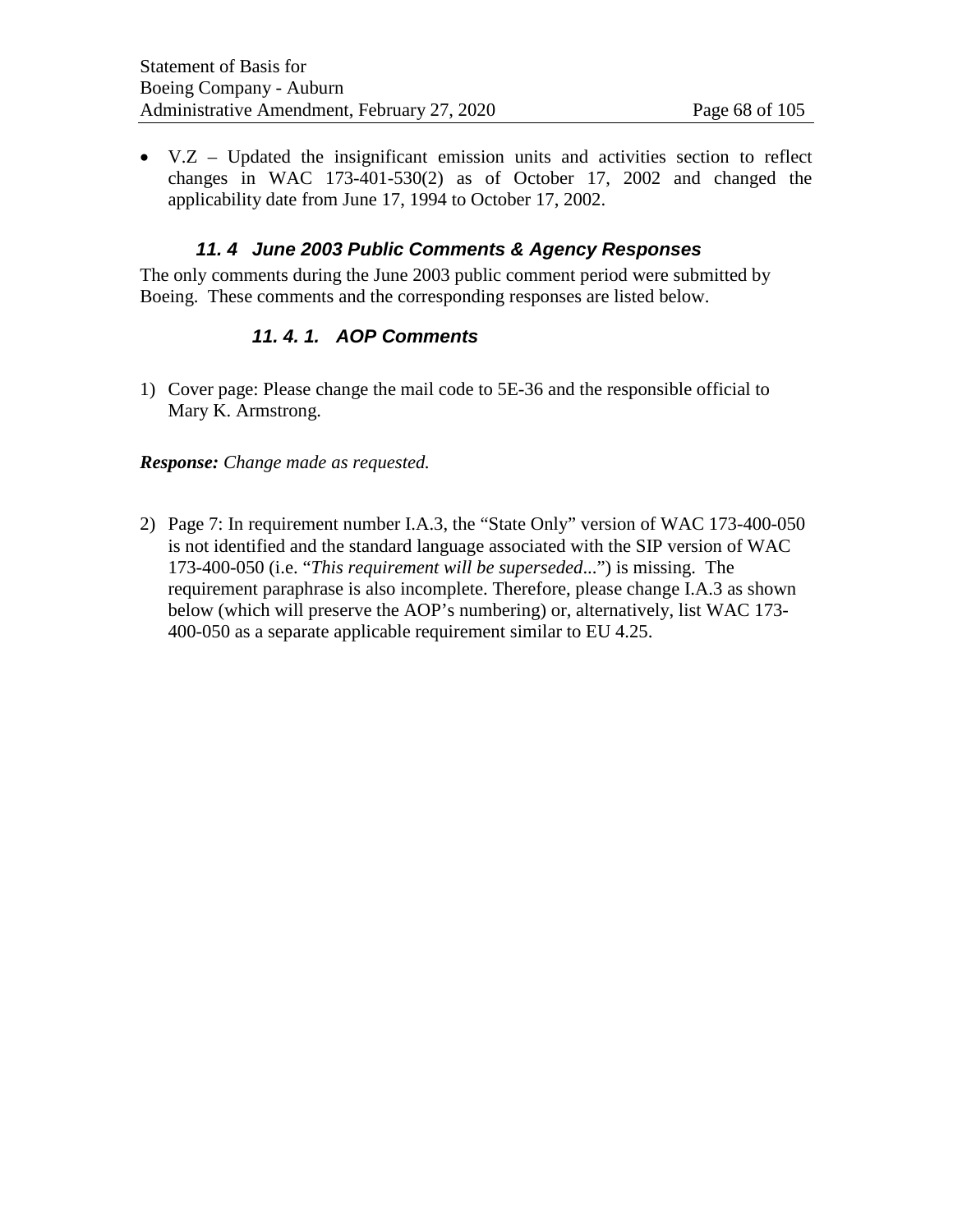| I.A.3 | Puget Sound Clean Air   | 02/10/1994 | Shall not emit               | II.A.1(a)   | At least | <b>Puget Sound</b> |
|-------|-------------------------|------------|------------------------------|-------------|----------|--------------------|
|       | Agency Reg I: $9.09(a)$ |            | particulate matter in        | Opacity     | 1-hr per | Clean Air          |
|       | This requirement will   |            | excess of 0.05 gr/dscf       | Monitoring  | run      | Agency             |
|       | be superseded upon      |            | $(0.10 \text{ gr/dscf per})$ | II.A.1(b)   |          | Method 5           |
|       | adoption of the 4/9/98  |            | WAC 173-400-050)             | Complaint   |          | (See Section       |
|       | version of Reg I: 9.09  |            | corrected to 7% $O_2$        | Response    |          | VIII)              |
|       | into the SIP            |            | from fuel burning            | II.A.1(c)   |          |                    |
|       |                         |            | equipment and                | Facility    |          |                    |
|       |                         | 04/09/1998 | combustion sources           | Inspections |          |                    |
|       | Puget Sound Clean Air   |            | (applies to the              |             |          |                    |
|       | Agency Reg I: 9.09      |            | equipment that               |             |          |                    |
|       | (State Only) This       |            | produces hot air, hot        |             |          |                    |
|       | requirement will        |            | water, steam, or other       |             |          |                    |
|       | become federally        |            | heated fluids by             |             |          |                    |
|       | enforceable upon        |            | external combustion          |             |          |                    |
|       | adoption of the         |            | of fuel. Examples            |             |          |                    |
|       | 4/9/1998 version of     |            | include indirect-fired       |             |          |                    |
|       | Reg I: 9.09 into the    | 3/22/1991  | drying ovens and             |             |          |                    |
|       | <b>SIP</b>              |            | space heaters and            |             |          |                    |
|       |                         |            | water heaters)               |             |          |                    |
|       | WAC 173-400-050         |            |                              |             |          |                    |
|       | This requirement will   |            |                              |             |          |                    |
|       | be superseded upon      |            |                              |             |          |                    |
|       | adoption of the         |            |                              |             |          |                    |
|       | $9/15/01$ version of    |            |                              |             |          |                    |
|       | WAC 173-400-050         | 09/15/01   |                              |             |          |                    |
|       | into the SIP.           |            |                              |             |          |                    |
|       |                         |            |                              |             |          |                    |
|       | WAC 173-400-050         |            |                              |             |          |                    |
|       | (State Only). This      |            |                              |             |          |                    |
|       | requirement will        |            |                              |             |          |                    |
|       | become federally        |            |                              |             |          |                    |
|       | enforceable upon        |            |                              |             |          |                    |
|       | adoption into the SIP   |            |                              |             |          |                    |
|       | and will replace the    |            |                              |             |          |                    |
|       | 3/22/91 version of      |            |                              |             |          |                    |
|       | WAC 173-400-050)        |            |                              |             |          |                    |

*Response: A new row was inserted into the table, and the specific requirements of WAC 173-400-050 were listed out in the new row.*

3) Page 16: The Order of Approval #3842 was modified in 2002. MSS #58040 is now under the new Order of Approval # 8702. Please change the Order of Approval numbers as shown below.

| Bldg. | Col.Dr.  | MSS/I | Order of   | <i>Install</i> | <i>Source Description</i> |
|-------|----------|-------|------------|----------------|---------------------------|
|       |          | D#    | Approval # | Date           |                           |
| 17-62 | O/S East | 58040 | 8702       | 1992           | Scrubber No. 6            |

*Response: Change made as requested.*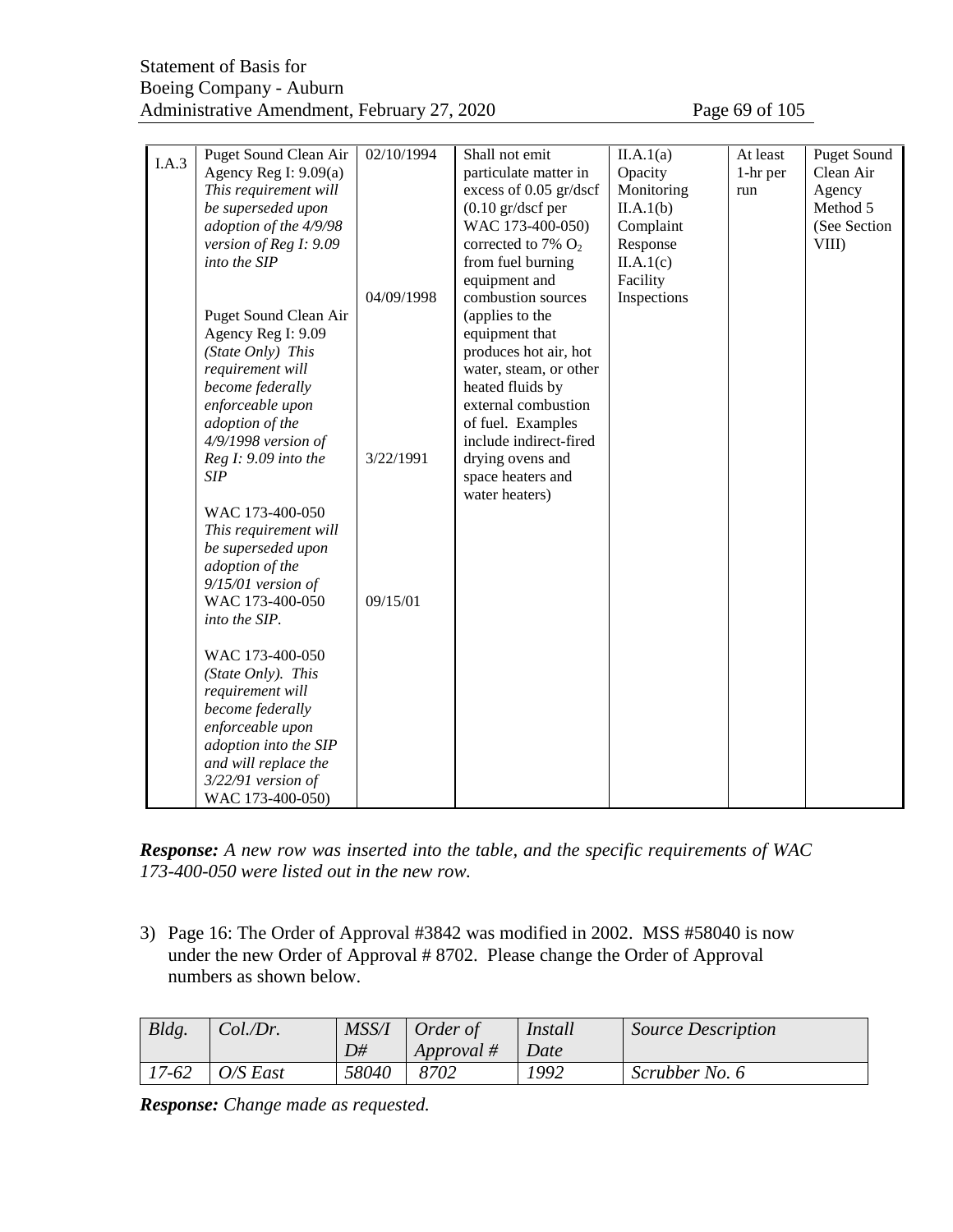4) Page 25: Please revise EU 1.20, Enforceable Requirement heading from NOC #8029 to Order of Approval #8029. Also, please add NOC Order of Approval #8702 Conditions to the permit as shown below (This Order of Approval was received in August 2002).

| (j) Requirement Nos. EU 1.21 through EU 1.23 apply to the scrubber at Bldg. 17-62, MSS/ID# 58040. |                                                            |                                                                                                                                                                                                                                                                                                                                                        |                                                            |  |  |  |  |  |
|---------------------------------------------------------------------------------------------------|------------------------------------------------------------|--------------------------------------------------------------------------------------------------------------------------------------------------------------------------------------------------------------------------------------------------------------------------------------------------------------------------------------------------------|------------------------------------------------------------|--|--|--|--|--|
| EU 1.21                                                                                           | Order of<br>Approval<br>#8702,<br>Condition #3<br>(8/2/02) | Boeing shall install and maintain gauges to<br>measure the pH and differential pressure of<br>the chemical solution tank scrubber.<br>Within 90 days after the completion of the<br>tankline modification project, the<br>acceptable range for the pressure drop<br>shall be clearly identified on or near the<br>gauge, or on a pressure drop log.    | II.A.2(d)(vi)<br>Scrubbers for Metal<br>Finishing Tankline |  |  |  |  |  |
| EU 1.22                                                                                           | Order of<br>Approval<br>#8702.<br>Condition #4<br>(8/2/02) | Within 90 days after the completion of the<br>tankline modification project, Boeing shall<br>begin collecting monthly differential<br>pressure and pH readings. If the<br>differential pressure or pH is not within the<br>acceptable range, Boeing shall take<br>corrective actions as specified in the<br>facility's Operation and Maintenance Plan. | II.A.2(d)(vi)<br>Scrubbers for Metal<br>Finishing Tankline |  |  |  |  |  |

*Response: EU 1.20 was changed as requested. Conditions No. 3 and No. 4 of Order of Approval No. 8702 were added to the AOP as requested. Condition No. 5 of Order of Approval No. 8702 was found to be obsolete, and was not added to the AOP. A discussion of the reasons for not adding this condition to the AOP was added to Section 5.3.1 of this Statement of Basis.* 

5) Page 26: Please delete a comma from the EU name and update the equipment information as shown below.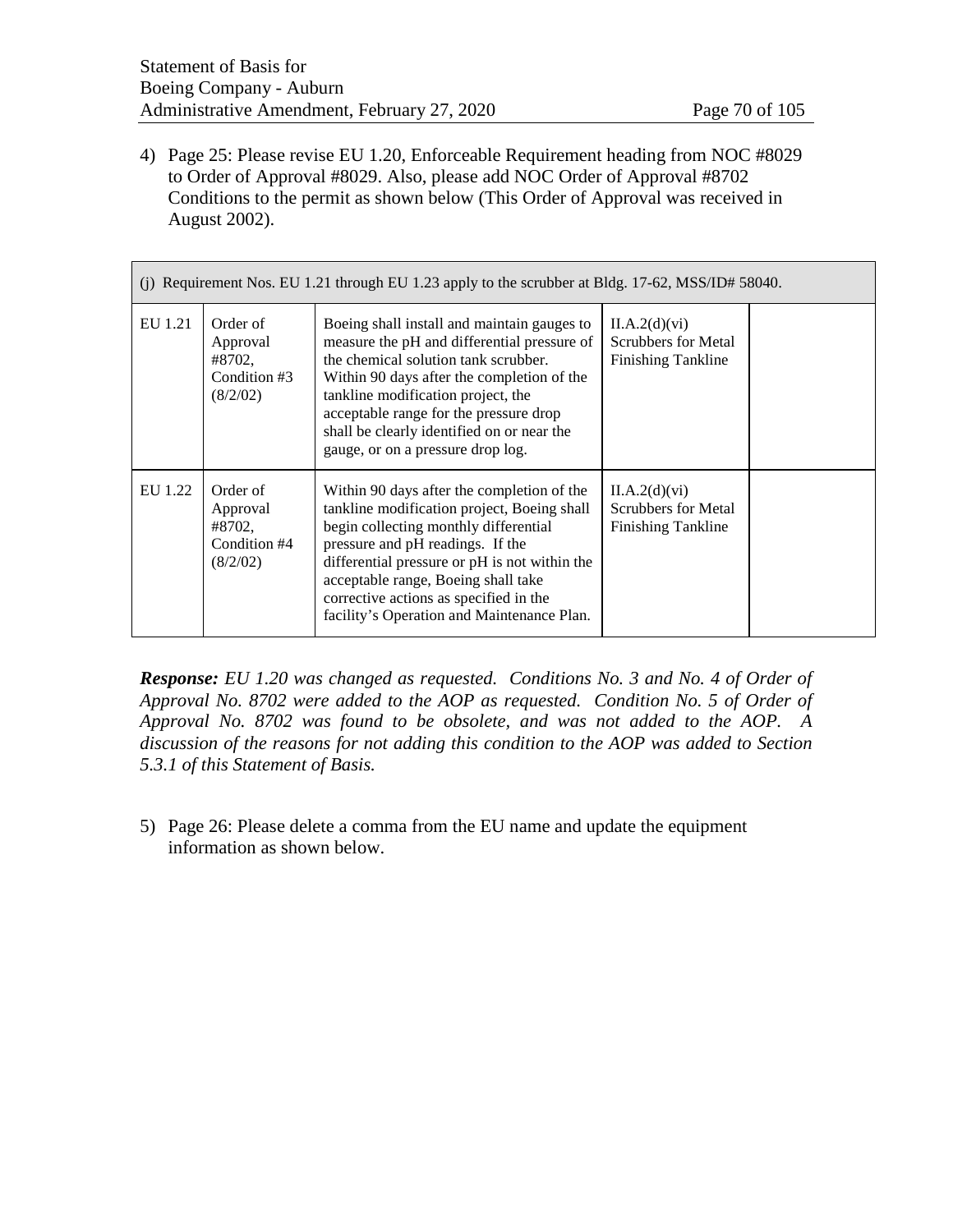# *Aerospace Coating, Cleaning, Chemical Milling Maskant and Depainting Operations*

| Bldg.     | Col/Dr | <i>MSS/ID</i><br># | Order of Date<br>Approva | <i>Installed</i> | <b>Source Description</b>             | Aerospace<br><b>NESHAP</b> |
|-----------|--------|--------------------|--------------------------|------------------|---------------------------------------|----------------------------|
|           |        |                    | $l \#$                   |                  |                                       | Coatings<br>with           |
|           |        |                    |                          |                  |                                       | Inorganic                  |
|           |        |                    |                          |                  |                                       | HAP Used in                |
|           |        |                    |                          |                  |                                       | Unit?                      |
| $17 - 45$ | F2.5   | 56105              | 8669                     | 1991             | Spray coating booth $-$ dry<br>filter | Yes                        |
| $17 - 45$ | F7     | 3806               | 8747                     | 2003             | Spray coating booth $-$ dry<br>filter | Yes                        |
| $17-62$   |        | 6783               | 8835                     | 2003             | Spray coating booth $-$ dry<br>filter | Yes                        |

*Response: Changes made as requested.* 

6) Page 31-32: Please correct a grammatical error as shown below.

| EU 2.15 | <b>40 CFR</b><br>63.10(b)(3)<br>(4/5/02) | If Boeing determines that its Auburn facility emits (or<br>has the potential to emit, without considering controls)<br>one or more hazardous air pollutants, but is not subject<br>to a relevant standard or other requirement established<br>under 40 CFR part 63, Boeing shall keep a record of the<br>applicability determination on site at the source for a<br>period of 5 years after the determination, or until the<br>source changes its operations to become an affected<br>source, whichever comes first | <b>NMR</b> |  |
|---------|------------------------------------------|---------------------------------------------------------------------------------------------------------------------------------------------------------------------------------------------------------------------------------------------------------------------------------------------------------------------------------------------------------------------------------------------------------------------------------------------------------------------------------------------------------------------|------------|--|
|---------|------------------------------------------|---------------------------------------------------------------------------------------------------------------------------------------------------------------------------------------------------------------------------------------------------------------------------------------------------------------------------------------------------------------------------------------------------------------------------------------------------------------------------------------------------------------------|------------|--|

*Response: Change made as requested.*

7) Page 39: Please change the requirement paraphrase of EU 2.50 as shown below to reflect the regulatory language.

| EU 2.50 | 40 CFR<br>63.745(a) | Aerospace equipment that is no longer operational,<br>intended for public display, and not easily capable of | <b>NMR</b> |  |
|---------|---------------------|--------------------------------------------------------------------------------------------------------------|------------|--|
|         | (12/8/00)           | being moved is exempt from the requirements of 40<br>CFR 63.745, EU 2.51 through EU 2.55.                    |            |  |

*Response: Change made as requested.*

8) Page 40: Please modify the requirement as paraphrase shown below to reflect the regulatory language: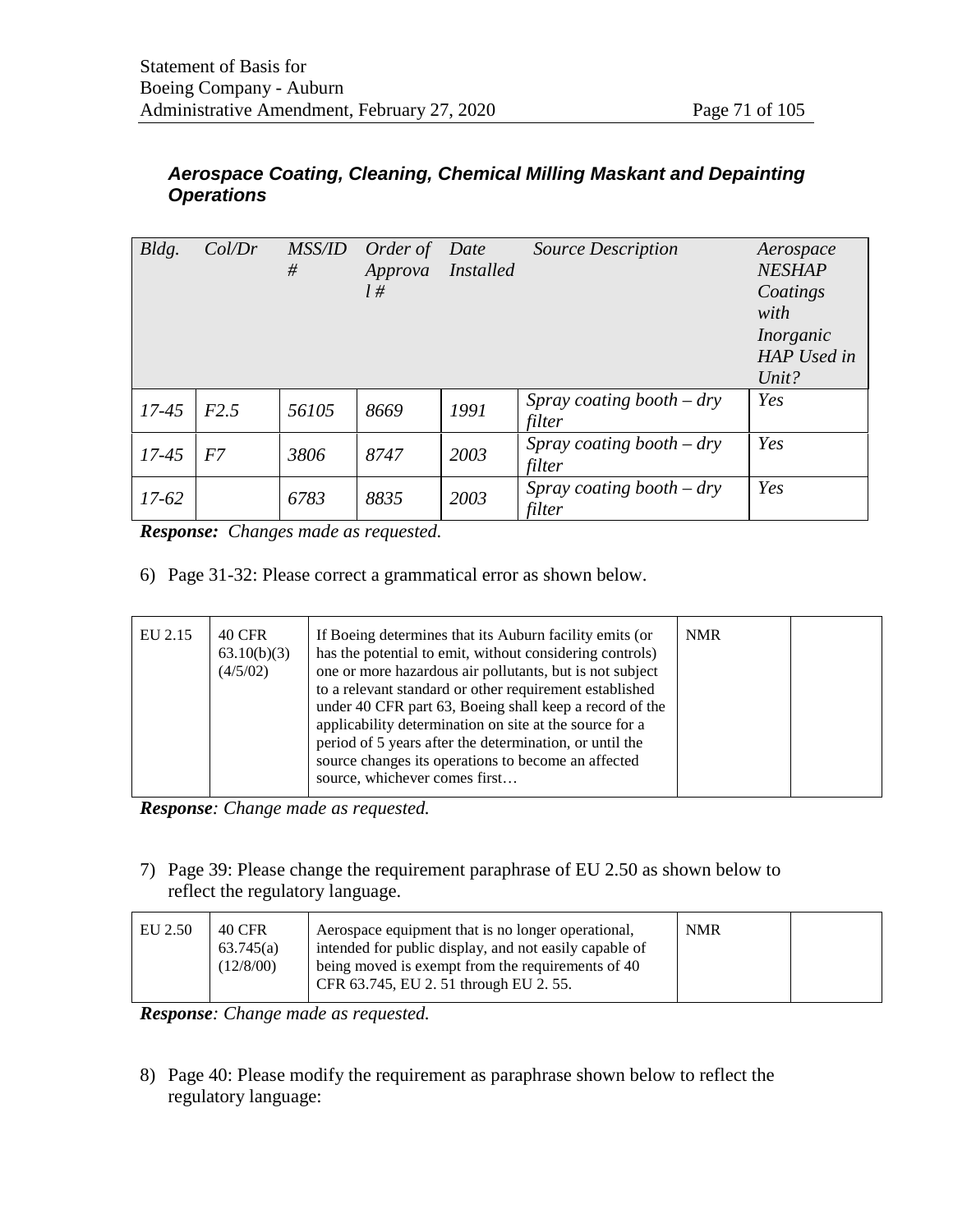| EU 2.55 | 40 CFR<br>63.745(f)(3)<br>(12/8/00) | Certain situations are exempt from the requirements of<br>40 CFR $63.745(f)(1)$ , including the use of airbrush<br>equipment, hand-held aerosol cans, touch-up and repair<br>operations, and the use of an extension on the spray gun<br>to properly reach limited access spaces. | <b>NMR</b> |  |
|---------|-------------------------------------|-----------------------------------------------------------------------------------------------------------------------------------------------------------------------------------------------------------------------------------------------------------------------------------|------------|--|
|---------|-------------------------------------|-----------------------------------------------------------------------------------------------------------------------------------------------------------------------------------------------------------------------------------------------------------------------------------|------------|--|

#### *Response: Change made as requested.*

9) Page 43: Please change the requirement paraphrase of EU 2.67 as shown below to reflect the regulatory language.

| EU 2.67 | <b>40 CFR</b><br>63.745(g)(2)<br>(i)(C)<br>(12/8/00) | For existing booths or hangars where primers or<br>topcoats containing inorganic HAPs are spray applied,<br>the air stream must be exhausted through an air<br>pollution control system that meets or exceeds the<br>efficiency data points in Tables 1 and 2 and is approved<br>by the permitting authority. Alternatively, may choose<br>to comply with 40 CFR $63.745(g)(2)(i)(A)$ , EU 2. 65, or<br>40 CFR 63.745(g)(2)(i) (B), EU 2.66. | II.A.2(c)<br>Documentation<br>on File |  |
|---------|------------------------------------------------------|----------------------------------------------------------------------------------------------------------------------------------------------------------------------------------------------------------------------------------------------------------------------------------------------------------------------------------------------------------------------------------------------------------------------------------------------|---------------------------------------|--|
|---------|------------------------------------------------------|----------------------------------------------------------------------------------------------------------------------------------------------------------------------------------------------------------------------------------------------------------------------------------------------------------------------------------------------------------------------------------------------------------------------------------------------|---------------------------------------|--|

*Response: Change made to the paraphrase for 40 CFR 63.745(g)(2)(i)(C) as requested.*

10) Page 51: Please correct the requirement paraphrase of EU 2.96 as shown below to reflect the permit language.

| EU 2.96 | <b>PSD</b><br>No. 88-5<br>Amendment<br>2 Approval<br>Condition 4 | At least 50 percent of the paint used at Building 17-45<br>shall be applied in a spray booth by use of high transfer<br>efficiency (HTE) painting equipment and methods, such<br>as: high volume low pressure (HVLP) spray guns or<br>electrostatic paint application. | II.A.1(d)<br><b>Work Practice</b><br>Inspection |  |
|---------|------------------------------------------------------------------|------------------------------------------------------------------------------------------------------------------------------------------------------------------------------------------------------------------------------------------------------------------------|-------------------------------------------------|--|
|---------|------------------------------------------------------------------|------------------------------------------------------------------------------------------------------------------------------------------------------------------------------------------------------------------------------------------------------------------------|-------------------------------------------------|--|

*Response: Change made as requested.*

11) Page 57: Please correct the NOC and the equipment information as shown below. NOC Order of Approval #8506 was modified in 2002 and MSS# 56105 is now under Order of Approval # 8669.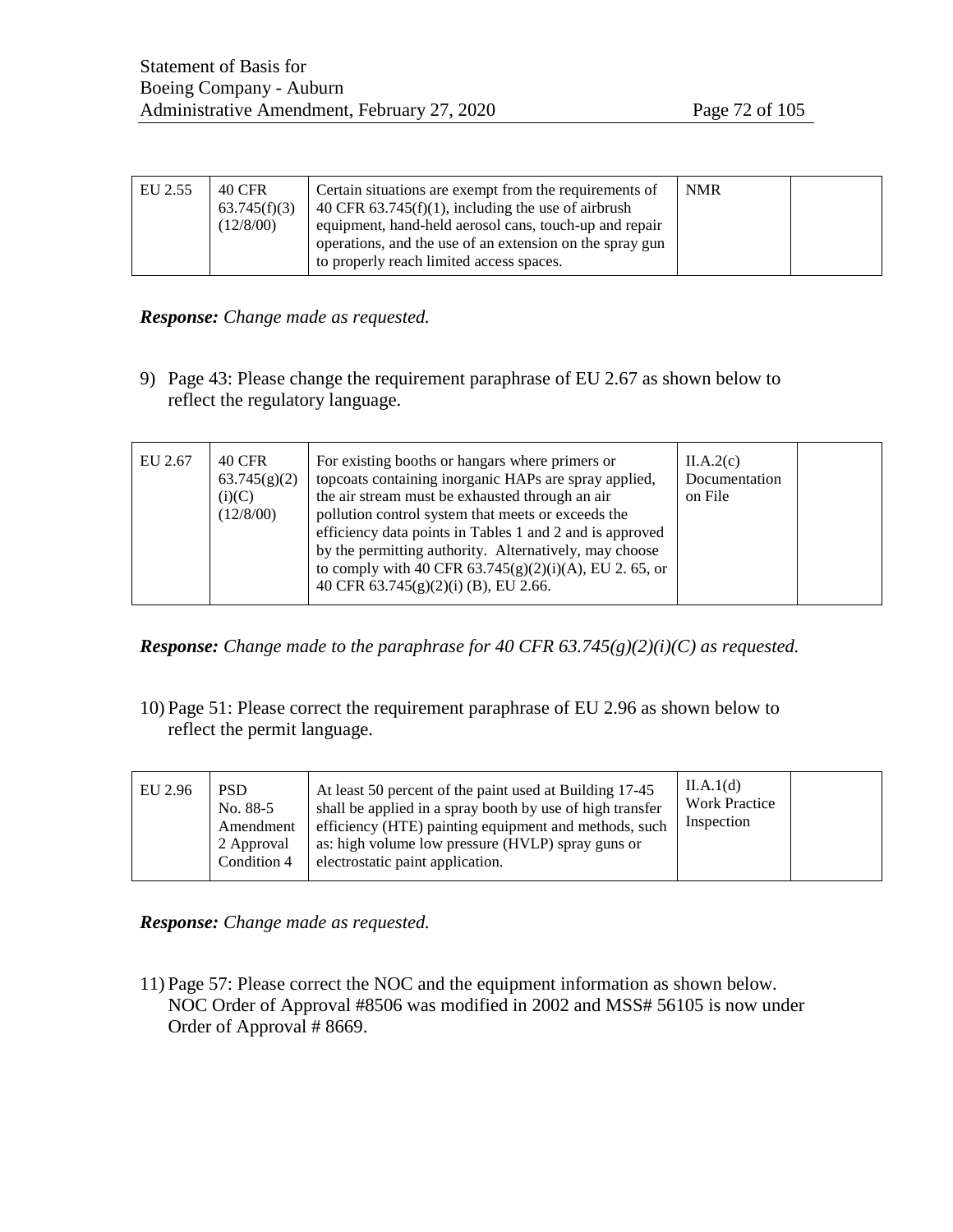# *a) Order of Approval 8506*

Requirement Nos. EU 2. 120 –through EU 2. 125 are the Order of Approval 8506 conditions that apply to the MSS 59822 and 10695 spray booths in the Bldg. 17-45.

| EU 2.120 | Order of<br>Approval<br>#8506<br>Condition #3<br>(3/29/02)                                                                                                                                                                                   | Boeing shall install and maintain gauges to measure the<br>pressure drop across the filters of the manual spray booth<br>10695 and spray booth 59822 in Building 17-45.                                                                                                                                                                                                                                                                                                                                                                                | II.A.2(d)(ii)<br><b>Spray Booths</b>  |  |
|----------|----------------------------------------------------------------------------------------------------------------------------------------------------------------------------------------------------------------------------------------------|--------------------------------------------------------------------------------------------------------------------------------------------------------------------------------------------------------------------------------------------------------------------------------------------------------------------------------------------------------------------------------------------------------------------------------------------------------------------------------------------------------------------------------------------------------|---------------------------------------|--|
| EU 2.121 | Order of<br>Approval<br>#8506<br>Condition #4<br>(3/29/02)                                                                                                                                                                                   | Within 90 days after beginning operations, Boeing shall<br>incorporate the normal operating pressure drop into its<br>Operation and Maintenance (O&M) Plan or pressure<br>drop log sheet and clearly marked that range on or near<br>the pressure drop gauge.                                                                                                                                                                                                                                                                                          | II.A.2(d)(ii)<br><b>Spray Booths</b>  |  |
| EU 2.122 | Order of<br>Approval<br>#8506<br>Condition #5<br>(3/29/02)                                                                                                                                                                                   | For manual spray booth 10695 and spray booth 59822,<br>check the primary dry filter systems, where visible, for<br>proper seating and complete coverage over the exhaust<br>plenum. This inspection shall be conducted at least<br>monthly or at time of use if booth is used less frequently<br>than once per month. If filter coverage is acceptable for<br>12 consecutive months, the inspection frequency may be<br>reduced to quarterly. If coverage is unacceptable during<br>quarterly inspections, monthly inspections shall be<br>reinstated. | II.A.2(d)(ii)<br><b>Spray Booths</b>  |  |
| EU 2.123 | Order of<br>Approval<br>#8506<br>Condition #6<br>(3/29/02)                                                                                                                                                                                   | If improperly seated filters, incomplete coverage over the<br>exhaust plenum, or abnormal pressure drop are observed,<br>Boeing shall take corrective action prior to resuming any<br>spray coating activity.                                                                                                                                                                                                                                                                                                                                          | II.A.2(d)(ii)<br><b>Spray Booths</b>  |  |
| EU 2.124 | Order of<br>Records of all inspections and corrective actions shall be<br>maintained for at least five years and made available to<br>Approval<br>#8506<br>Puget Sound Clean Air Agency personnel upon request.<br>Condition #7<br>(3/29/02) |                                                                                                                                                                                                                                                                                                                                                                                                                                                                                                                                                        | II.A.2(c)<br>Documentation<br>on File |  |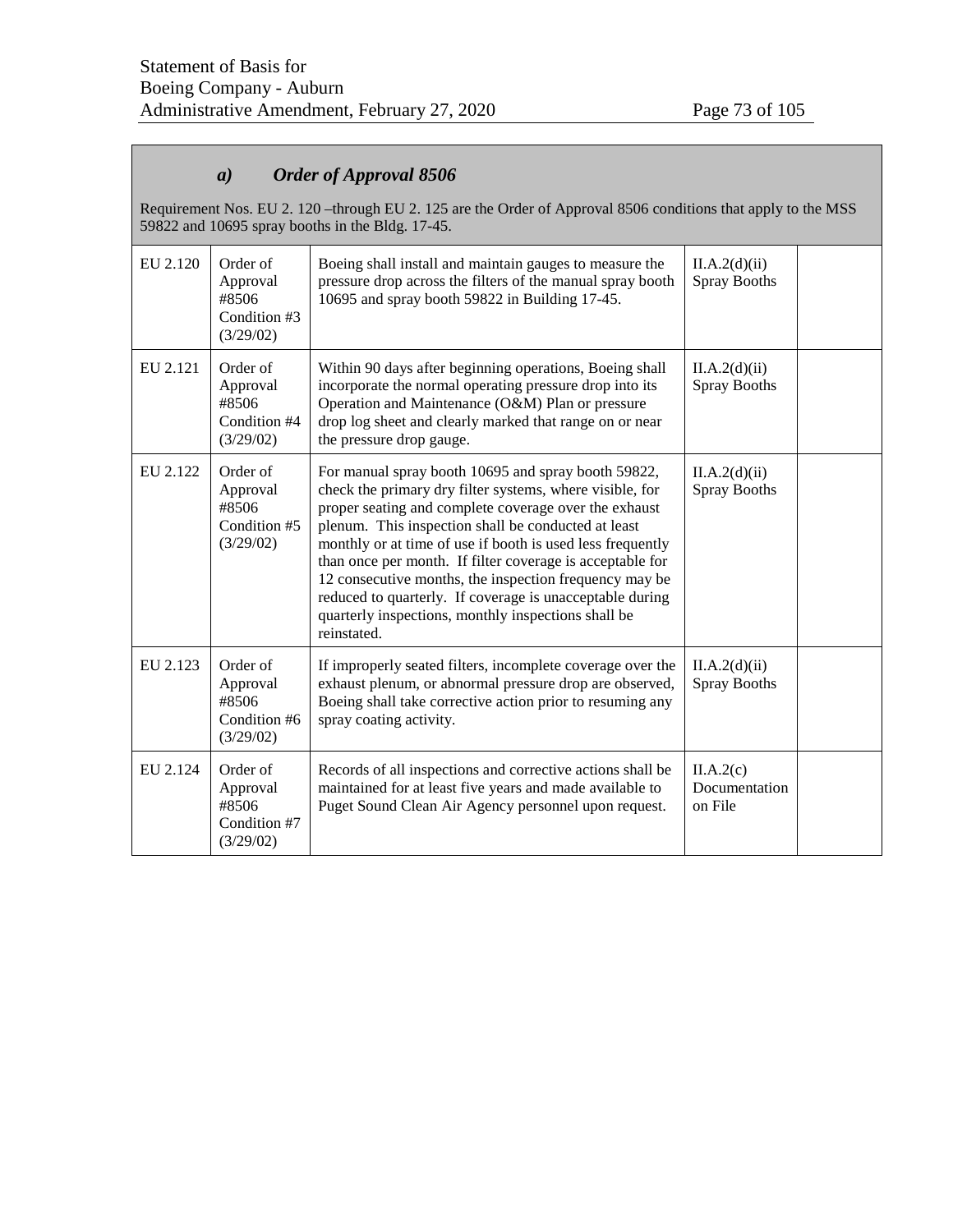# *a) Order of Approval 8506*

Requirement Nos. EU 2. 120 –through EU 2. 125 are the Order of Approval 8506 conditions that apply to the MSS 59822 and 10695 spray booths in the Bldg. 17-45.

| EU 2.125 | Order of<br>Approval<br>#8506<br>Condition #8<br>(3/29/02) | Boeing shall comply with the Aerospace National<br><b>Emission Standards for Hazardous Air Pollutants</b><br>(NESHAP), 40 CFR 63 Subpart GG and the General<br>Provisions of the NESHAP, 40 CFR 63 Subpart A with<br>respect to operations in the spray coating booths. | II.A.2(f)<br>Aerospace<br><b>NESHAP</b><br>Solvent<br>Cleaner,                  |  |
|----------|------------------------------------------------------------|-------------------------------------------------------------------------------------------------------------------------------------------------------------------------------------------------------------------------------------------------------------------------|---------------------------------------------------------------------------------|--|
|          |                                                            |                                                                                                                                                                                                                                                                         | II.A.2(g)<br>Aerospace<br><b>NESHAP</b><br>Coating.                             |  |
|          |                                                            |                                                                                                                                                                                                                                                                         | II.A.2(h)<br>Aerospace<br><b>NESHAP</b><br>Pressure Drop/<br>Water Flow<br>Rate |  |

*Response: Change made as requested.*

12) Page 59 to 60: Change EU 2.128, EU 2.129, and EU 2.130 as shown below. This is consistent with how the "State Only" requirements that are pending SIP approval have been handled elsewhere in this Draft permit and the NBF/Plant 2 Draft permit.

| EU 2.128 | <b>Puget Sound</b><br>Clean Air<br>Agency Reg<br>I: $9.16(b)$<br>(7/12/01)<br>(State Only)<br><i>This</i><br>requirement<br>will become<br>federally<br>enforceable<br>upon<br>adoption<br>into the SIP<br>and will<br>replace the<br>6/13/91<br>version of<br>Reg I: 9.16. | The following activities are exempt from the provisions<br>of Reg I: $9.16(c)$ and (d):<br>1) Application of architectural or maintenance coatings<br>to stationary structures.<br>2) Aerospace coating operations subject to 40 CFR Part<br>63 Subpart GG, including all activities and materials<br>listed in 40 CFR $63.741(f)$ .<br>3) Use of HVLP guns in certain situations described in<br>Reg I: $9.16(b)(3)(A)$ through (E).<br>4) Use of air brush spray equipment with 0.5 to 2.0<br>CFM airflow and 2 fluid ounces or less cup capacity.<br>5) Use of hand-held aerosol spray cans with 1 quart or<br>less capacity.<br>6) Indoor application of automotive undercoating<br>materials using organic solvents with flash points in<br>excess of 100°F. | <b>NMR</b> |  |
|----------|-----------------------------------------------------------------------------------------------------------------------------------------------------------------------------------------------------------------------------------------------------------------------------|-------------------------------------------------------------------------------------------------------------------------------------------------------------------------------------------------------------------------------------------------------------------------------------------------------------------------------------------------------------------------------------------------------------------------------------------------------------------------------------------------------------------------------------------------------------------------------------------------------------------------------------------------------------------------------------------------------------------------------------------------------------------|------------|--|
|----------|-----------------------------------------------------------------------------------------------------------------------------------------------------------------------------------------------------------------------------------------------------------------------------|-------------------------------------------------------------------------------------------------------------------------------------------------------------------------------------------------------------------------------------------------------------------------------------------------------------------------------------------------------------------------------------------------------------------------------------------------------------------------------------------------------------------------------------------------------------------------------------------------------------------------------------------------------------------------------------------------------------------------------------------------------------------|------------|--|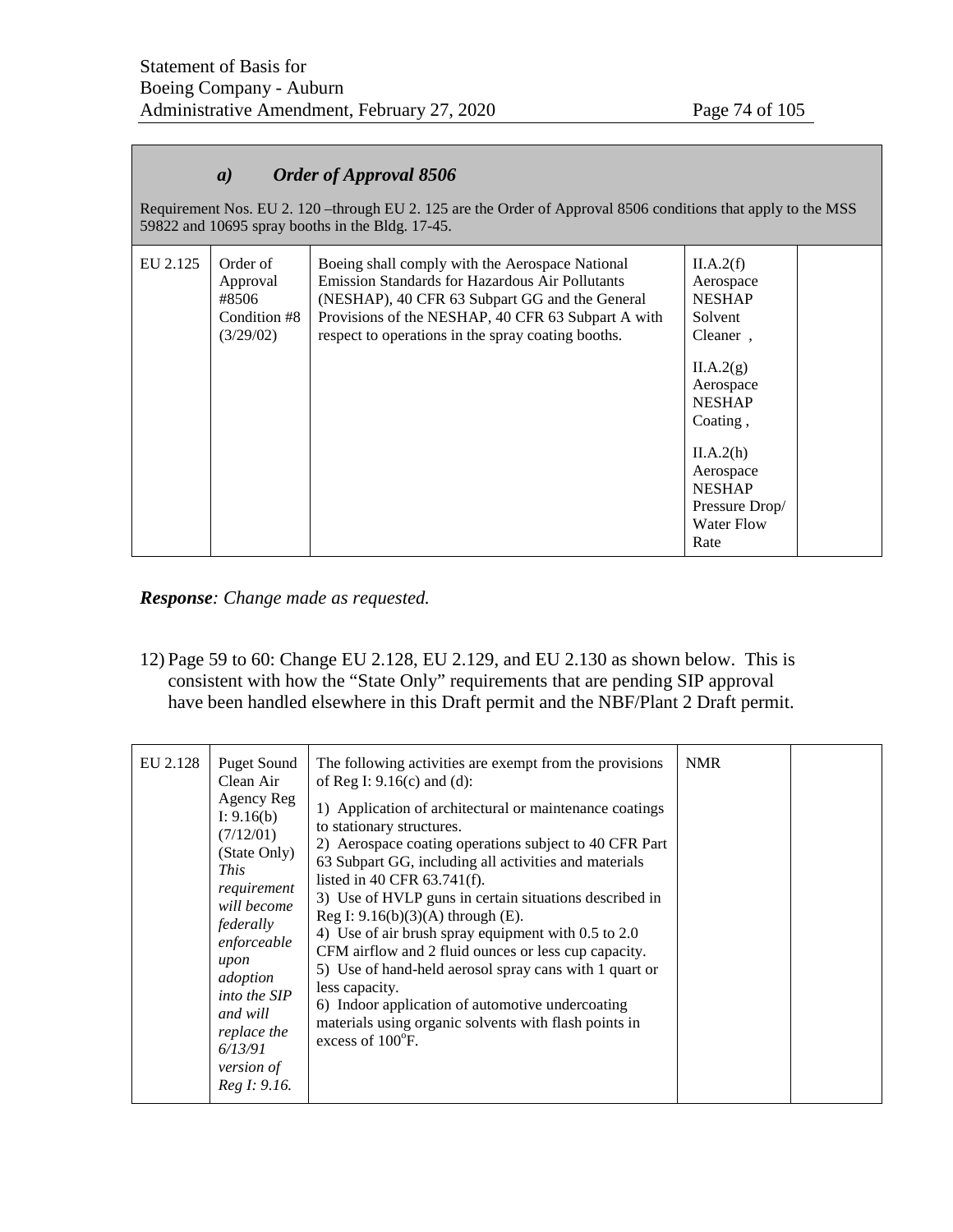| EU 2.129 | <b>Puget Sound</b><br>Clean Air<br>Agency Reg<br>I: $9.16(c)$<br>(7/12/01)<br>(State Only)<br><b>This</b><br>requirement<br>will become<br>federally<br>enforceable<br>upon<br>adoption<br>into the SIP<br>and will<br>replace the<br>6/13/91<br>version of<br>Reg I: 9.16. | General Requirements for Indoor Spray-Coating<br>Operations. It shall be unlawful for any person subject<br>to the provisions of Reg I, Section 9.16 to cause or<br>allow spray-coating inside a structure, or spray-coating<br>of any motor vehicles or motor vehicle components,<br>unless the spray-coating is conducted inside an enclosed<br>spray area. The enclosed spray area shall employ either<br>properly seated paint arresters, or water-wash curtains<br>with a continuous water curtain to control the overspray.<br>All emissions from the spray-coating operation shall be<br>vented to the atmosphere through an unobstructed<br>vertical exhaust vent.                                                       | II.A.1(c)<br>Facility<br>Inspections                                                     |  |
|----------|-----------------------------------------------------------------------------------------------------------------------------------------------------------------------------------------------------------------------------------------------------------------------------|----------------------------------------------------------------------------------------------------------------------------------------------------------------------------------------------------------------------------------------------------------------------------------------------------------------------------------------------------------------------------------------------------------------------------------------------------------------------------------------------------------------------------------------------------------------------------------------------------------------------------------------------------------------------------------------------------------------------------------|------------------------------------------------------------------------------------------|--|
| EU 2.130 | <b>Puget Sound</b><br>Clean Air<br>Agency Reg<br>I: $9.16(d)$<br>(7/12/01)<br>(State Only)<br><b>This</b><br>requirement<br>will become<br>federally<br>enforceable<br>upon<br>adoption<br>into the SIP<br>and will<br>replace the<br>6/13/91<br>version of<br>Reg I: 9.16. | General Requirements for Outdoor Spray-Coating<br>Operations. It shall be unlawful for any person subject<br>to the provisions of this section to cause or allow spray-<br>coating outside an enclosed structure unless reasonable<br>precautions are employed to minimize the overspray.<br>Reasonable precautions include, but are not limited to<br>the use of:<br>(1)<br>Enclosures and curtailment during high winds; and<br>(2)<br>High-volume low-pressure (HVLP), low-volume<br>low-pressure (LVLP), electrostatic, or air-assisted<br>airless spray equipment. Airless spray equipment<br>may be used where low viscosity and high solid<br>coatings preclude the use of higher-transfer<br>efficiency spray equipment. | II.A.1(c)<br>Facility<br>Inspections,<br>II.A.1(d)<br><b>Work Practice</b><br>Inspection |  |

*Response: Change made as requested.*

13) Page 60: Please add the new NOC Order of Approvals #8747 (December 19, 2002) and #8835 (July 1, 2003) to the permit as shown below.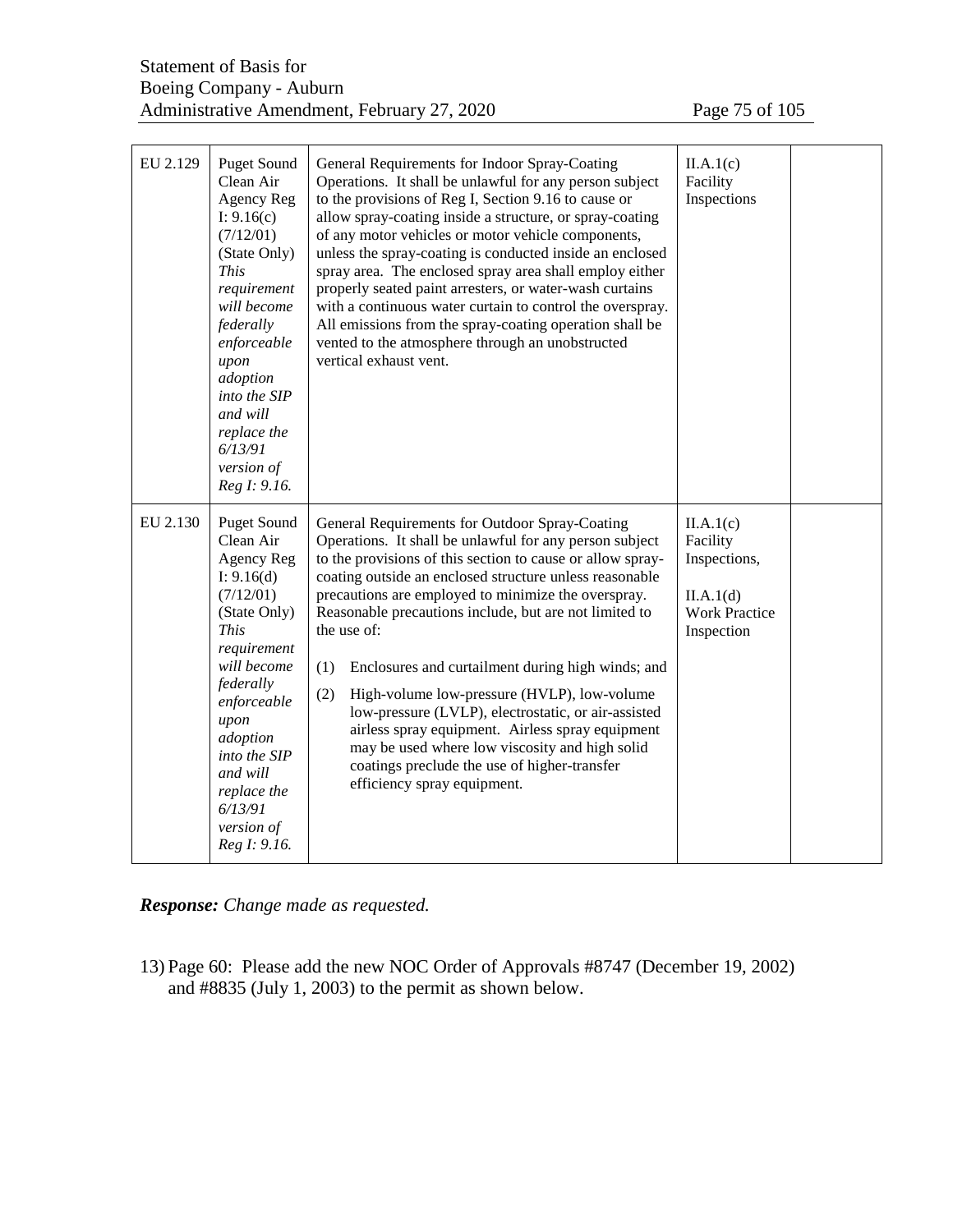# *(x) Order of Approval 8747*

Requirement Nos. EU 2. 131 through EU 2. 139 are the Order of Approval 8747 conditions that apply to the MSS 3806 spray booth in the Bldg. 17-45.

| EU 2.131 | Order of<br>Approval<br>#8747<br>Condition #3<br>(12/19/2002) | Boeing shall install exhaust filters that meet the<br>requirements of 40 CFR $63.745(g)(2)(ii)$ .                                                                                                                                                                                                                                                 | II.A.2(h)<br>Aerospace<br><b>NESHAP</b><br>Pressure Drop/<br><b>Water Flow</b><br>Rate                                |  |
|----------|---------------------------------------------------------------|---------------------------------------------------------------------------------------------------------------------------------------------------------------------------------------------------------------------------------------------------------------------------------------------------------------------------------------------------|-----------------------------------------------------------------------------------------------------------------------|--|
| EU 2.132 | Order of<br>Approval<br>#8747<br>Condition #4<br>(12/19/2002) | Boeing shall comply with all applicable requirements of<br>40 CFR 63 Subpart GG.                                                                                                                                                                                                                                                                  | II.A.2(f)<br>Aerospace<br><b>NESHAP</b><br>Solvent<br>Cleaner,<br>II.A.2(g)<br>Aerospace<br><b>NESHAP</b><br>Coating, |  |
|          |                                                               |                                                                                                                                                                                                                                                                                                                                                   | II.A.2(h)<br>Aerospace<br><b>NESHAP</b><br>Pressure Drop/<br><b>Water Flow</b><br>Rate                                |  |
| EU 2.133 | Order of<br>Approval<br>#8747<br>Condition #5<br>(12/19/2002) | The air exhausted from this spray booth shall be vented<br>through HEPA filters with a control efficiency of<br>99.97% or greater.                                                                                                                                                                                                                | II.A.2(c)<br>Documentation<br>on File                                                                                 |  |
| EU 2.134 | Order of<br>Approval<br>#8747<br>Condition #6<br>(12/19/2002) | Boeing shall install and maintain a gauge to measure the<br>pressure drop across the exhaust filters of the spray<br>booth. Within 90 days after issuance of this Order of<br>Approval, the acceptable range for the gauge shall be<br>clearly marked on or nearby the gauge or on a pressure<br>drop log.                                        | II.A.2(d)(ii)<br><b>Spray Booths</b>                                                                                  |  |
| EU 2.135 | Order of<br>Approval<br>#8747<br>Condition #7<br>(12/19/2002) | Boeing shall read and record the pressure drop once each<br>shift of operation on a log. If the pressure drop is not<br>within the acceptable range, Boeing shall, as soon as<br>practicable but within 24 hours of initial observation<br>either; correct the pressure drop or, alternatively, shut<br>unit or activity until it can be repaired | II.A.2(h)<br>Aerospace<br><b>NESHAP</b><br>Pressure Drop/<br><b>Water Flow</b><br>Rate                                |  |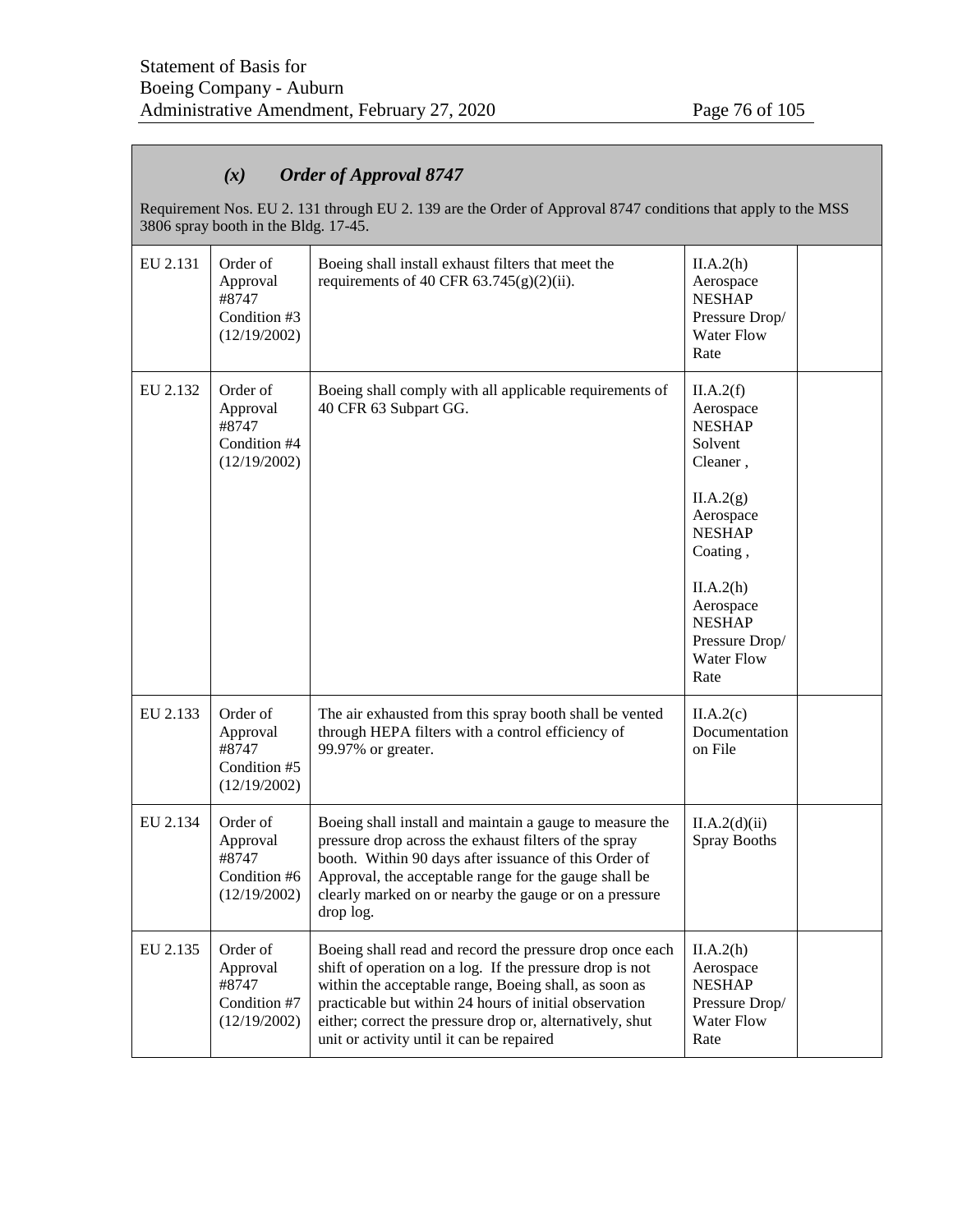| EU 2.136 | Order of<br>Approval<br>#8747<br>Condition #8<br>(12/19/2002)                                                                                                                 | Boeing shall check the primary filter systems, where<br>visible, for proper seating and complete coverage over<br>the exhaust plenum, and shall record the results of this<br>inspection. This inspection shall be conducted monthly<br>or at a time of use if booth is used less frequently than<br>once per month. If filter coverage is acceptable for all<br>inspections in a one year period, this inspection may be<br>reduced to once per calendar quarter. If coverage is<br>unacceptable during quarterly inspections, monthly<br>inspections shall be reinstated. If coverage is found to be<br>unacceptable, Boeing shall, as soon as practicable but<br>within 24 hours of the initial observation either; correct<br>filter coverage or, alternatively, shut down the booth or<br>activity until it can be repaired. | II.A.2(d)(ii)<br><b>Spray Booths</b>                                                                                           |  |
|----------|-------------------------------------------------------------------------------------------------------------------------------------------------------------------------------|-----------------------------------------------------------------------------------------------------------------------------------------------------------------------------------------------------------------------------------------------------------------------------------------------------------------------------------------------------------------------------------------------------------------------------------------------------------------------------------------------------------------------------------------------------------------------------------------------------------------------------------------------------------------------------------------------------------------------------------------------------------------------------------------------------------------------------------|--------------------------------------------------------------------------------------------------------------------------------|--|
| EU 2.137 | Order of<br>Approval<br>#8747<br>Condition #9<br>(12/19/2002)                                                                                                                 | Boeing shall annual check that the exhaust filters<br>installed at this booth meet the requirements of 40 CFR<br>$63.745(g)(2)(ii)$ .                                                                                                                                                                                                                                                                                                                                                                                                                                                                                                                                                                                                                                                                                             | II.A.2(h)<br>Aerospace<br><b>NESHAP</b><br>Pressure Drop/<br><b>Water Flow</b><br>Rate                                         |  |
| EU 2.138 | Order of<br>Approval<br>#8747<br>Condition<br>#10<br>(12/19/2002)                                                                                                             | Boeing shall check to see that the pressure drop gauge<br>functions properly and the pressure drop range is labeled<br>on the log sheets at least quarterly.                                                                                                                                                                                                                                                                                                                                                                                                                                                                                                                                                                                                                                                                      | II.A.1(c)<br>Facility<br>Inspections                                                                                           |  |
| EU 2.139 | Order of<br>Boeing shall comply with the requirements of Puget<br>Sound Clean Air Agency Regulation II Section 3.09.<br>Approval<br>#8747<br>Condition<br>#11<br>(12/19/2002) |                                                                                                                                                                                                                                                                                                                                                                                                                                                                                                                                                                                                                                                                                                                                                                                                                                   | II.A.2(b) VOC<br>Content<br>Monitoring<br>and<br>Recordkeeping<br>Procedure<br>II.A.1(d)<br><b>Work Practice</b><br>Inspection |  |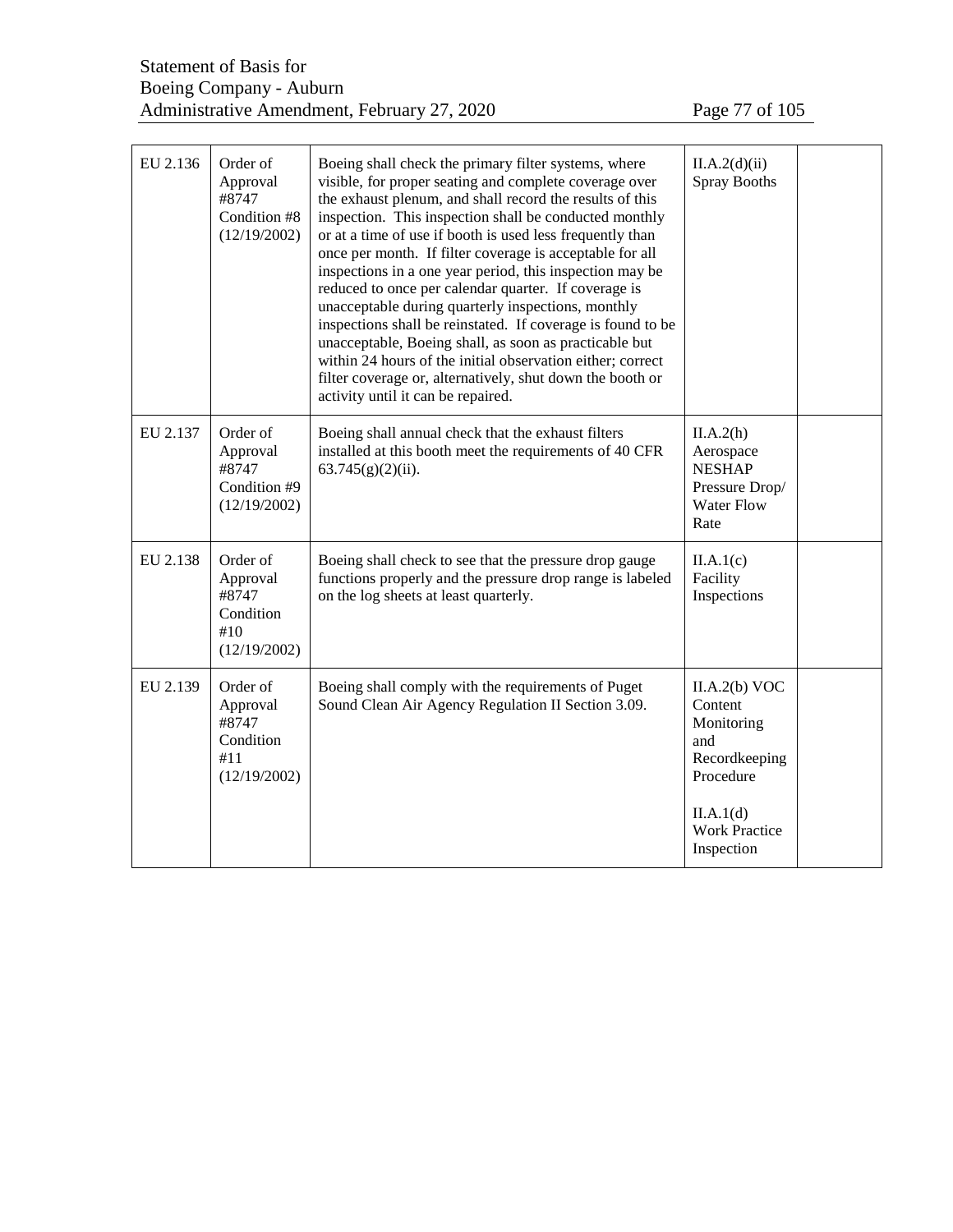# *(a) (y)Order of Approval 8835*

Requirement Nos. EU 2. 140 through EU 2. 147 are the Order of Approval 8835 conditions that apply to the MSS 6783 spray booth in the Bldg. 17-62.

| EU 2.140 | Order of<br>Approval<br>#8835<br>Condition #3<br>(7/1/2003) | Boeing shall install exhaust filters that meet the<br>requirements of 40 CFR $63.745(g)(2)(ii)$ .                                                                                                                                                                                                                                                 | II.A.2(h)<br>Aerospace<br><b>NESHAP</b><br>Pressure Drop/<br><b>Water Flow</b><br>Rate                                                                                                                          |  |
|----------|-------------------------------------------------------------|---------------------------------------------------------------------------------------------------------------------------------------------------------------------------------------------------------------------------------------------------------------------------------------------------------------------------------------------------|-----------------------------------------------------------------------------------------------------------------------------------------------------------------------------------------------------------------|--|
| EU 2.141 | Order of<br>Approval<br>#8835<br>Condition #4<br>(7/1/2003) | Boeing shall comply with all applicable requirements of<br>40 CFR 63 Subpart GG.                                                                                                                                                                                                                                                                  | II.A.2(f)<br>Aerospace<br><b>NESHAP</b><br>Solvent<br>Cleaner,<br>II.A.2(g)<br>Aerospace<br><b>NESHAP</b><br>Coating,<br>II.A.2(h)<br>Aerospace<br><b>NESHAP</b><br>Pressure Drop/<br><b>Water Flow</b><br>Rate |  |
| EU 2.142 | Order of<br>Approval<br>#8835<br>Condition #5<br>(7/1/2003) | Boeing shall install and maintain a gauge to measure the<br>pressure drop across the exhaust filters of the spray<br>booth. The acceptable range for the gauge shall be<br>clearly marked on or nearby the gauge or on a pressure<br>drop log.                                                                                                    | II.A.2(d)(ii)<br><b>Spray Booths</b>                                                                                                                                                                            |  |
| EU 2.143 | Order of<br>Approval<br>#8835<br>Condition #6<br>(7/1/2003) | Boeing shall read and record the pressure drop once each<br>shift of operation on a log. If the pressure drop is not<br>within the acceptable range, Boeing shall, as soon as<br>practicable but within 24 hours of initial observation<br>either; correct the pressure drop or, alternatively, shut<br>unit or activity until it can be repaired | II.A.2(h)<br>Aerospace<br><b>NESHAP</b><br>Pressure Drop/<br><b>Water Flow</b><br>Rate                                                                                                                          |  |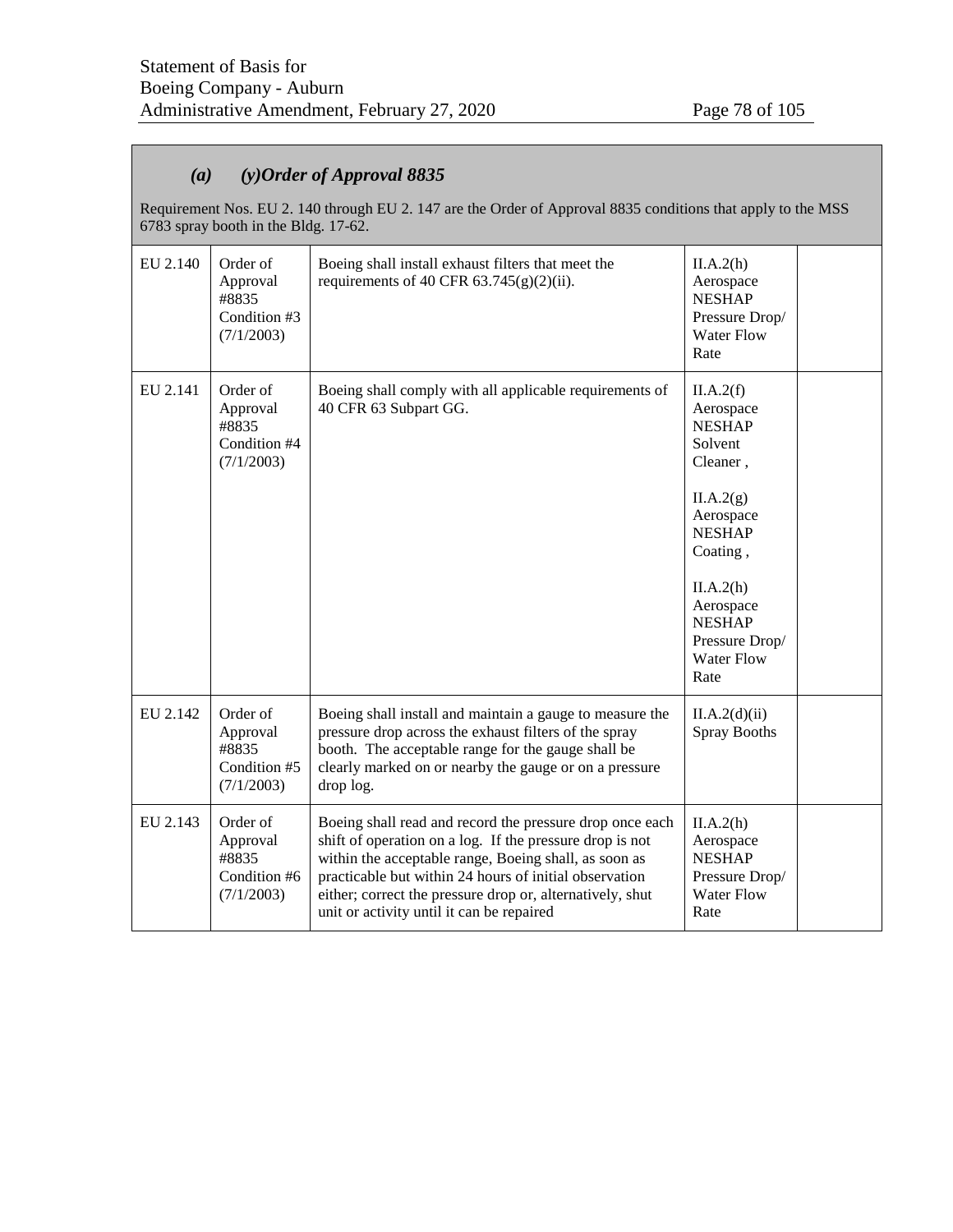| EU 2.144 | Order of<br>Approval<br>#8835<br>Condition #7<br>(7/1/2003)     | Boeing shall check the primary filter systems, where<br>visible, for proper seating and complete coverage over<br>the exhaust plenum, and shall record the results of this<br>inspection. This inspection shall be conducted monthly<br>or at a time of use if booth is used less frequently than<br>once per month. If filter coverage is acceptable for all<br>inspections in a one year period, this inspection may be<br>reduced to once per calendar quarter. If coverage is<br>unacceptable during quarterly inspections, monthly<br>inspections shall be reinstated. If coverage is found to be<br>unacceptable, Boeing shall, as soon as practicable but<br>within 24 hours of the initial observation either; correct<br>filter coverage or, alternatively, shut down the booth or<br>activity until it can be repaired. | II.A.2(d)(ii)<br><b>Spray Booths</b>                                                                                           |
|----------|-----------------------------------------------------------------|-----------------------------------------------------------------------------------------------------------------------------------------------------------------------------------------------------------------------------------------------------------------------------------------------------------------------------------------------------------------------------------------------------------------------------------------------------------------------------------------------------------------------------------------------------------------------------------------------------------------------------------------------------------------------------------------------------------------------------------------------------------------------------------------------------------------------------------|--------------------------------------------------------------------------------------------------------------------------------|
| EU 2.145 | Order of<br>Approval<br>#8835<br>Condition #8<br>(7/1/2003)     | Boeing shall annual check that the exhaust filters<br>installed at this booth meet the requirements of 40 CFR<br>$63.745(g)(2)(ii)$ .                                                                                                                                                                                                                                                                                                                                                                                                                                                                                                                                                                                                                                                                                             | II.A.2(h)<br>Aerospace<br><b>NESHAP</b><br>Pressure Drop/<br><b>Water Flow</b><br>Rate                                         |
| EU 2.146 | Order of<br>Approval<br>#8835<br>Condition #9<br>(7/1/2003)     | Boeing shall check to see that the pressure drop gauge<br>functions properly and the pressure drop range is labeled<br>on the log sheets at least quarterly.                                                                                                                                                                                                                                                                                                                                                                                                                                                                                                                                                                                                                                                                      | II.A.1(c)<br>Facility<br>Inspections                                                                                           |
| EU 2.147 | Order of<br>Approval<br>#8835<br>Condition<br>#10<br>(7/1/2003) | Boeing shall comply with the requirements of Puget<br>Sound Clean Air Agency Regulation II Section 3.09.                                                                                                                                                                                                                                                                                                                                                                                                                                                                                                                                                                                                                                                                                                                          | II.A.2(b) VOC<br>Content<br>Monitoring<br>and<br>Recordkeeping<br>Procedure<br>II.A.1(d)<br><b>Work Practice</b><br>Inspection |

*Response: Orders of Approval No. 8747 and No. 8835 were added to the AOP. The monitoring methods were modified slightly from those listed above as needed.*

- 14) Page 62: Please change item #12 as shown below and add attachments #13 and 14 to the list.
- 12. US EPA Any waterborne coating for which the manufacturer's supplied data demonstrate that organic HAP and VOC contents are less than or equal to the organic HAP and VOC content limits for its coating type, as specified in 40  $63.745(c)$  and  $63.747(c)$ , is exempt from the following requirements of this subpart: 40 CFR 63.745(d)-(e), 63.747(d)-(e), 63.749(d) and (h), 63.750(c)-(h) and (k)-(n), 63.752(c) and (f), and 63.753(c) and (e).  $[40 \text{ CFR } 63.741(i)]$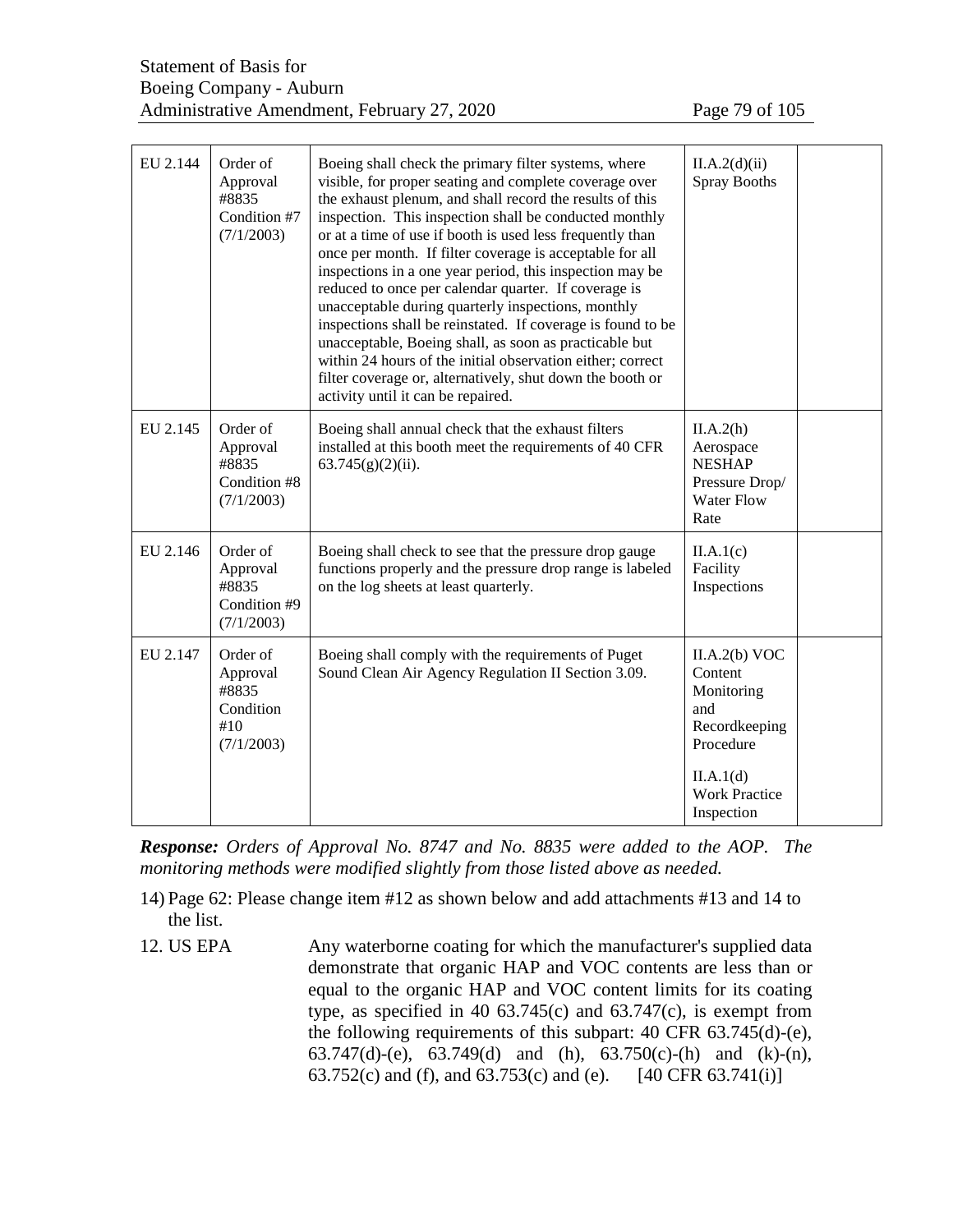13. Puget Sound Clean Air Agency Small containers with a capacity of two gallons or less containing acetone are exempt from Puget Sound Clean Air Agency Regulation III Section 3.05 and WAC 173- 460-060(5). Letter dated August 10, 1999, D. S. Kircher to The Boeing Company, Small Container Used for Immersion Cleaning with Acetone. See Attachment

14. Puget Sound Clean Air Agency Hand-wipe cleaning operations (Aerospace NESHAP 40 CFR Part 63 Subpart GG) where wiping, scrubbing, mopping or other hand actions are used are specifically not included as "flush cleaning." Letter dated August 1, 1996, A. C. Lee to C. Morris, Airplane Cleaning Operations Boeing Everett Facility. See Attachment 15.

*Response: Changes made as requested.*

15) Page 73: Please correct a typo as shown below:

## *(b) 40 CFR 60 subpart Dc*

Requirement Nos. EU 4.20 through EU4.22 are the Standards of Performance for Small Industrial-Commercial-Institutional Steam Generating Units (40 CFR 63 Subpart Dc).

*Response: Change made as requested.*

16) Page 77 and 85: EU 4.25 and EU 5.3, please correct the date as shown below: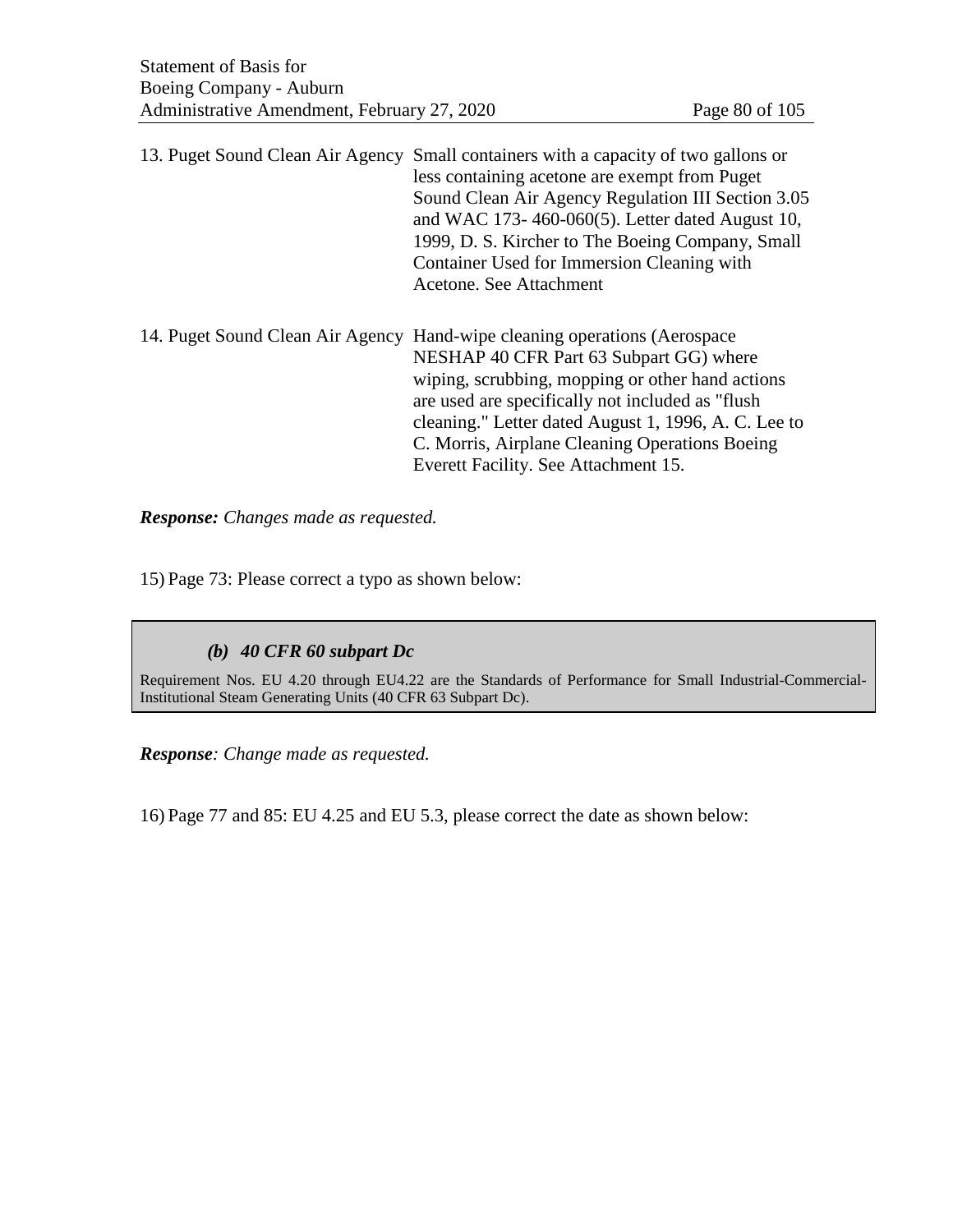| EU 4.25 | WAC 173-<br>400-050<br>(3/22/91)<br><b>This</b><br>requirement<br>will be<br>superseded<br>upon<br>adoption of<br>the 9/15/01<br>version of<br>WAC 173-<br>400-050 into<br>the SIP.<br>WAC 173-<br>400-050<br>(9/15/01)(St)<br>ate Only).<br><b>This</b><br>requirement<br>will become<br>federally<br>enforceable<br>upon<br>adoption<br>into the SIP<br>and will<br>replace the<br>3/22/91<br>version of<br>WAC 173-<br>$400 - 050$ | Shall not emit particulate matter in excess of 0.10<br>gr/dscf corrected to 7% O2 from fuel burning<br>equipment and combustion sources. (Applies to the<br>equipment that produces hot air, hot water, steam, or<br>other heated fluids by external combustion of fuel, such<br>as boilers and water heaters.) | II.A.2(d)(iii)<br>Fuel Burning<br>Equipment<br>II.A.1(b)<br>Complaint<br>Response;<br>II.A.1(c)<br>Facility<br>Inspections | <b>EPA</b><br>Method 5<br>(See 40)<br><b>CFR Part</b><br>60,<br>Appendix<br>A, July 1,<br>2001) |
|---------|---------------------------------------------------------------------------------------------------------------------------------------------------------------------------------------------------------------------------------------------------------------------------------------------------------------------------------------------------------------------------------------------------------------------------------------|-----------------------------------------------------------------------------------------------------------------------------------------------------------------------------------------------------------------------------------------------------------------------------------------------------------------|----------------------------------------------------------------------------------------------------------------------------|-------------------------------------------------------------------------------------------------|
|---------|---------------------------------------------------------------------------------------------------------------------------------------------------------------------------------------------------------------------------------------------------------------------------------------------------------------------------------------------------------------------------------------------------------------------------------------|-----------------------------------------------------------------------------------------------------------------------------------------------------------------------------------------------------------------------------------------------------------------------------------------------------------------|----------------------------------------------------------------------------------------------------------------------------|-------------------------------------------------------------------------------------------------|

*Response: Change made as requested.*

17) Page 79: Please correct a typo as shown below.

(d) Requirements Nos. EU 4.30 through EU 4.33 are the Order of Approval conditions that apply to the MSS 6827 boiler in Building 17-09.

*Response: Change made as requested.*

18) Page 91 and 92: We receive less than 1 megagram of VOHAP per year. It is not our alternative operating scenario. Please change the heading for Section I.B.6(b) and (c) as shown below.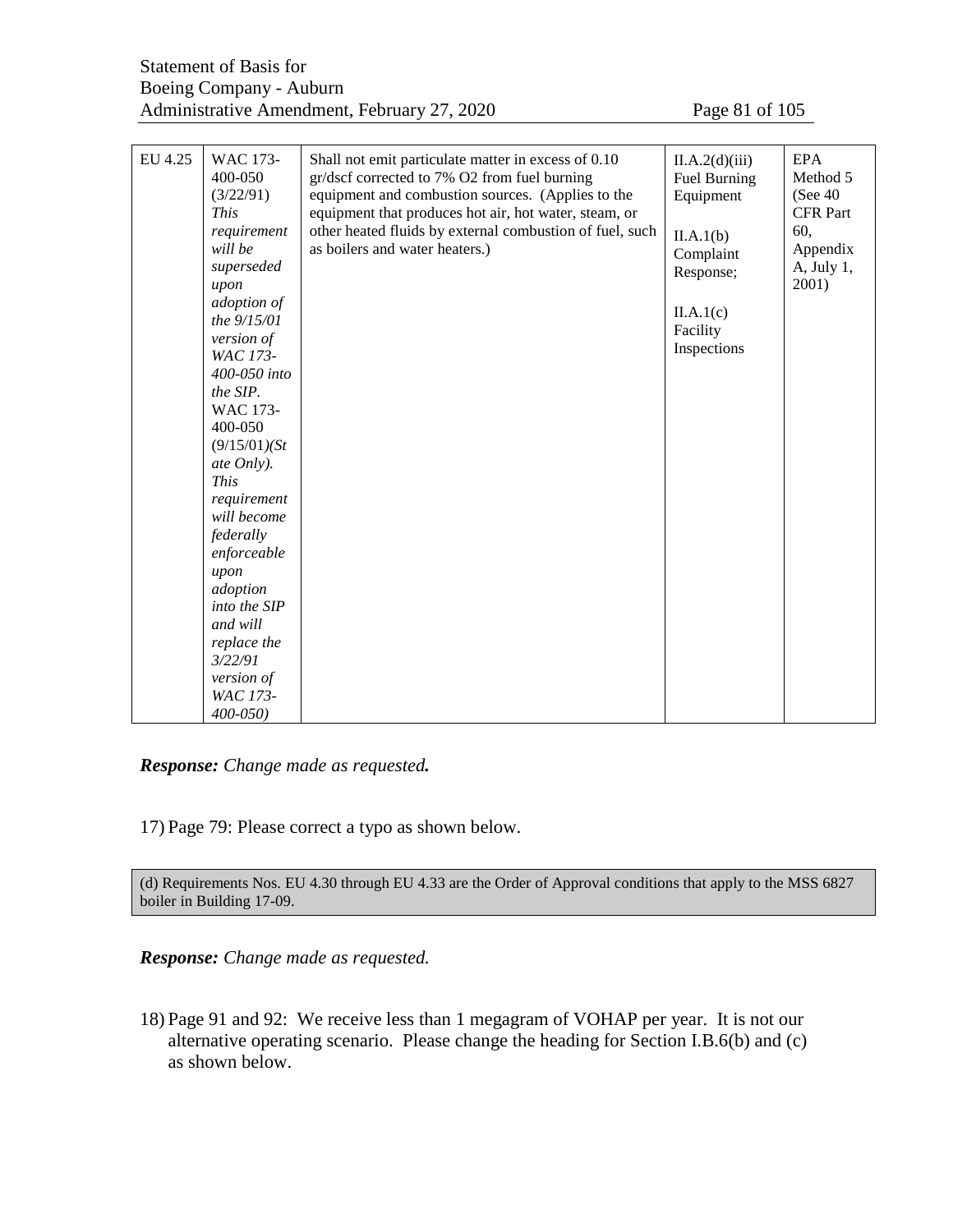## *(c) (b) NESHAP Subpart DD (waste > 1 megagram)*

Requirements No. EU 6.13 through EU 6.16 are the Off-Site Waste and Recovery Operations NESHAP requirements. These rules below apply only if the facility received regulated wastes greater than 1 megagram.

## *(d) (c) NESHAP Subpart DD (waste < 1 megagram)*

Requirement No. EU 6.17 is the Off-Site Waste and Recovery Operations NESHAP requirements. When the total annual quantity of the HAP contained in the off-site material received at the plant site is less than 1 megagram (2200 pounds) per year, the plant site is exempt from the requirements of 40 CFR 63.682 through 40 CFR 63.699.

#### *Response: Change made as requested.*

19) Page 97: Please add the following equipment to the list and change the requirement heading as shown below. This equipment is currently listed under Section I.B.8. (see also comment 23, below)

| Bldg. | Col.Dr.                   | MSS/  |                 |      | Order of   Install   Source Description Rated at 2000 cfm |         |
|-------|---------------------------|-------|-----------------|------|-----------------------------------------------------------|---------|
|       |                           | ID#   | Approval # Date |      |                                                           | or less |
| 17-66 | $\overline{O/S}$ : Door 9 | 61877 | 7591            | 1998 | Dust Collector;                                           |         |
|       |                           |       |                 |      | <i><b>OA Lab</b></i>                                      |         |

(a) Requirement Nos. EU 7.1 through EU 7.5 are the Puget Sound Clean Air Agency requirements for operating permit sources.

#### *Response: Changes made as requested.*

20) Page 98: Please correct the equipment list as shown below.

| $-17-05$ | Door S21 | 58144 | 8302 | 2001  | <b>Baghouse</b> |  |
|----------|----------|-------|------|-------|-----------------|--|
|          |          |       |      | (NOC) |                 |  |
|          |          |       |      | date) |                 |  |

*Response: Change made as requested.*

21) Page 104: Please correct the building information as shown below.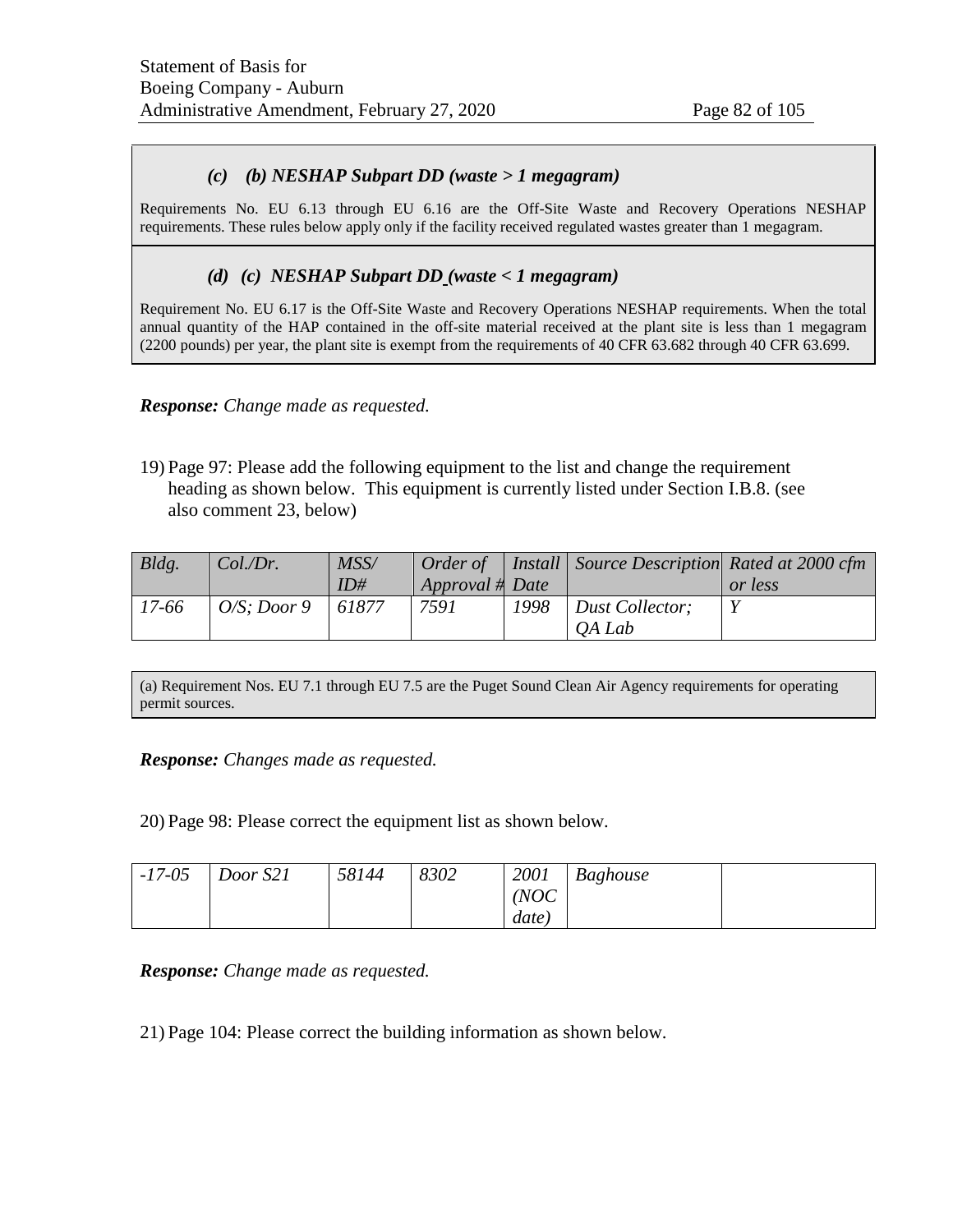(k) Requirement Nos. EU 7.27 through EU 7.29 are the Order of Approval 8082 conditions that apply to the Bldg. 17-07, MSS/ID# 16186.

*Response: Change made as requested.*

22) Page 104: Please correct the building information as shown below.

(l) Requirement No. EU 7.30 is the Order of Approval 8302 permit condition that applies to the Bldg. 17-05, MSS/ID# 58144.

*Response: Change made as requested.*

23) Page 104: Please move Order of Approval #7591 from Section I.B.8 to Section I.B.7.

*Response: Change made as requested.*

24) Page 106: Please move the following equipment to Section I.B.7 Cyclones, Baghouses, and Other Particulate Control Operations.

| Bldg. | Col.Dr.        | MSS/<br>ID# | Order of<br>Approval | Instal<br>Date | Source<br>Description     | Rated at 2000 cfm<br>or less |
|-------|----------------|-------------|----------------------|----------------|---------------------------|------------------------------|
| 17-66 | $O/S$ ; Door 9 | 61877       | 7591                 | 1998           | Dust Collector,<br>OA Lab | V                            |

*Response: Change made as requested.*

25) Page 107: Please move EU 8.10 and EU 8.11 to Section I.B.7 Cyclones, Baghouses, and Other Particulate Control Operations.

*Response: EU-10 & EU-11 were the NOC 7591 requirements for the MMS 61877 dust collector. These requirements have been moved to EU 7.*

26) Page 111: Please correct a typo as shown below. For EU 10.1, please separate II.A.2(d)(xi) from II.A.2(c) under the MMR column.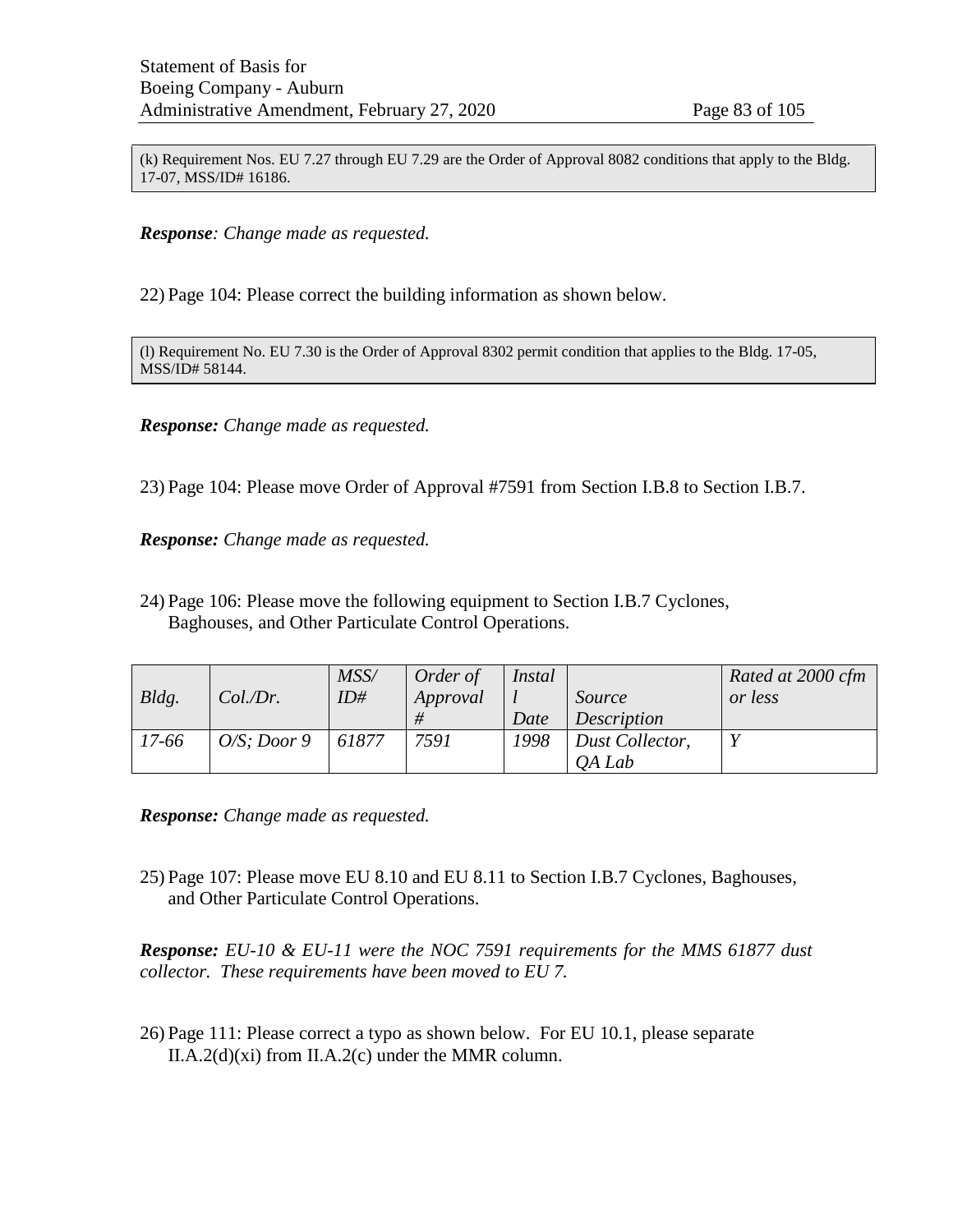| Bldg | Col.Dr. | MSS/ID | Order of   | Install | <b>Source Description</b> |
|------|---------|--------|------------|---------|---------------------------|
|      |         |        | Approval # | Date    |                           |
|      | SΕ      | 9754   | 10338      | 1989    | <b>Gasoline station</b>   |
| 64   |         |        |            |         |                           |

*Response: Change made as requested.*

27) Page 117: Please add the following at the end of Section I.B.12.

#### **EXEMPTIONS, EXTENSIONS AND DETERMINATIONS GRANTED BY AGENCIES:**

| Source                       | Description                              |
|------------------------------|------------------------------------------|
| Puget Sound Clean Air Agency | Letter, February 26, 1993, A. Lee to J.  |
|                              | Johnston, Confirmation of exemption from |
|                              | PSAPCA O&M Plan Requirements for         |
|                              | Fume Hoods and Ovens. See Attachment     |
|                              | 16.                                      |

*Response: The attachment was added as requested. However, the paraphrased*  description of the attachment was modified slightly to include more of the content of the *letter. The letter specifically states: "Puget Sound Clean Air Agency will not require record keeping regarding the operations and maintenance of fume hoods or ovens, unless a special condition or other regulatory requirement is imposed upon the specific fume hood or oven operation by this Agency."* 

28) Page 118: Please change the header to "I.B.13 Wood Furniture".

*Response: Change made as requested.*

29) Page 119: Please update the equipment information as shown below. These changes are to reflect the newly issued equipment numbers and locations.

| $17-$ | $O/S$ ; Door | '7376 | 8543 | 2002 | NO <sub>2</sub> Scrubber |
|-------|--------------|-------|------|------|--------------------------|
| 68    | E30          |       |      |      |                          |
| $17-$ | $O/S$ ; Door | '7377 | 8543 | 2002 | H2S Scrubber             |
| 68    | E30          |       |      |      |                          |

*Response: Per 10/9/03 discussion with Jade Hudson, Boeing Auburn, the correct location names should be Door W29, not Door E30. Change made as requested.*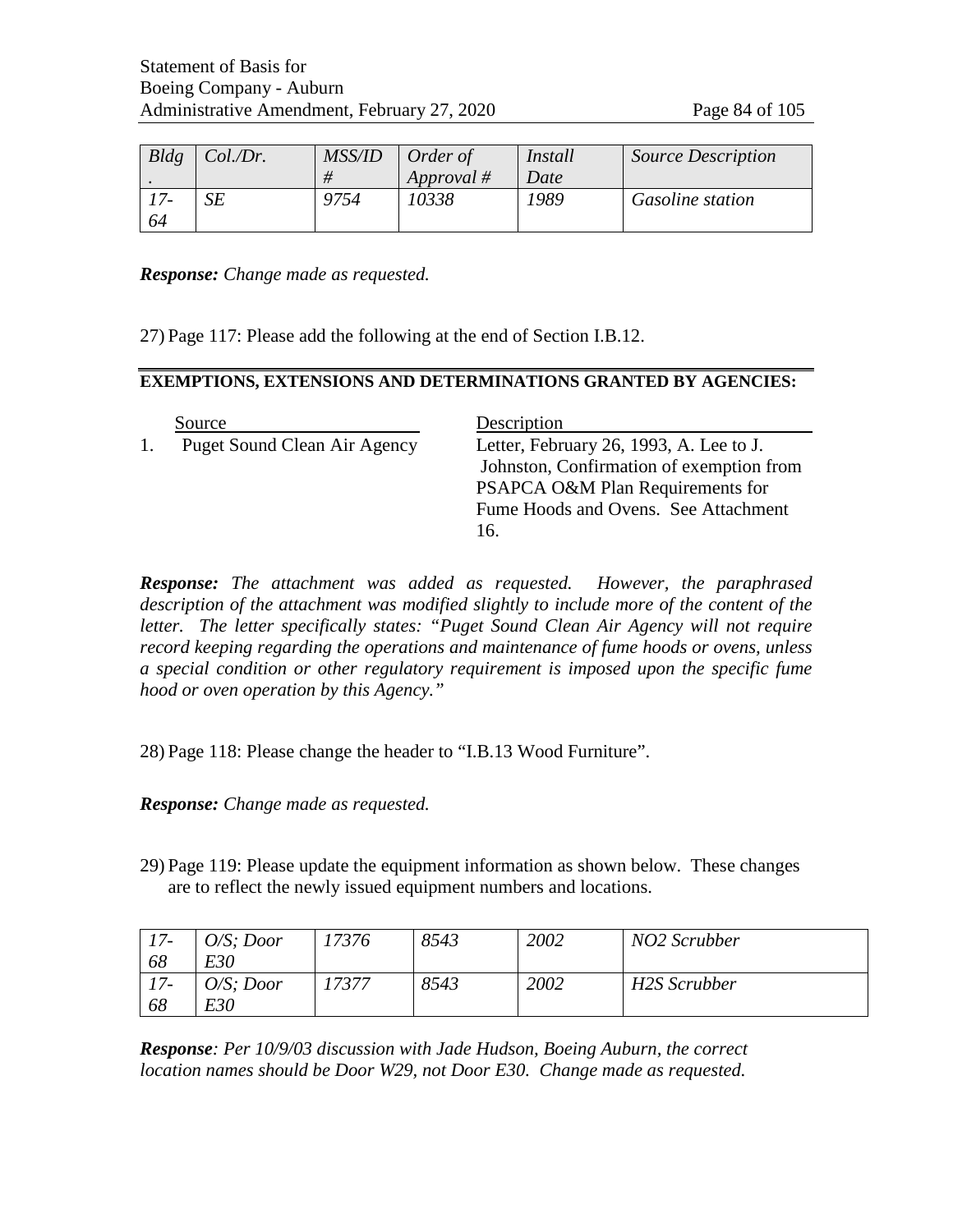30) Page 129: Please correct a typo under II.A.1(a) as shown below.

• Take corrective action, which may include shutting down the unit or activity until it can be repaired, until there are no visible emissions (or until the unit or activity is demonstrated to be in compliance with all applicable opacity limitations in the permit using the reference test method ); or,

## *Response: Change made as requested.*

31) Page 130: Please rearrange the sentence in II.A.1(a) as shown below. This will make it clear that Method 9A is not required once per calendar year if a generator is shut down within 3 hours.

If Boeing observes visible emissions from an emergency generator or generator for fire suppression pumps, Boeing shall check to make sure that the generator is operated and maintained properly and either observe visible emissions using WDOE Method 9A within 30 days at least once every 100 hours of operation but no less than once per calendar year or shut it down within 3 hours.

*Response: This section was modified by adding bullets to further clarify the intent of the monitoring. A modification was also made to more clearly describe what steps Boeing needs to take to maintain its equipment. Review of this monitoring method also indicates a potential problem if a smoking generator were run in excess of three hours close to the end of a calendar year (December 20 for example). The monitoring method could be interpreted as meaning that Boeing would need to rush and complete a Method 9A test within the calendar year. It is not the Agency's intent to make this requirement difficult to meet. Therefore, the language of this section has been modified to clarify that Boeing has at least 30 days to conduct the Method 9A monitoring.* 

32) Page 131: Please revise the wording as shown below: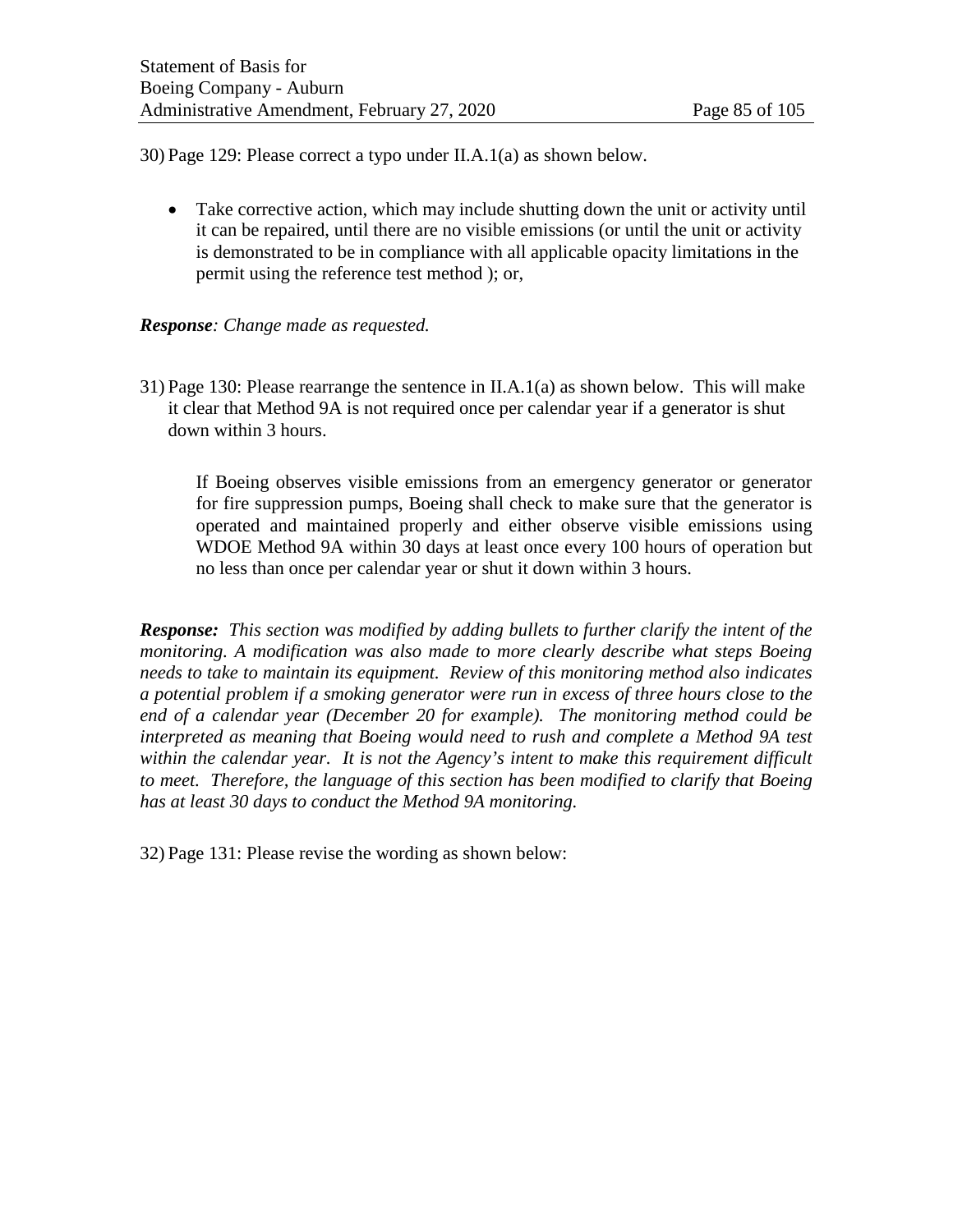## *(c) Facility Inspections*

…If Boeing observes potential compliance problems for which there are no monitoring requirements under an applicable regulation and corrects that problem within 24 hours, Boeing does not need to report the deviation under V.M Compliance certifications or V.Q Reporting and does not need to record such action under Section V.O.1.4 of this permit…

*Response: Not all the requirements for which Boeing will be inspecting will have a direct citation to a regulation. One example of this is a piece of equipment that has a requirement stemming from an Order of Approval. Boeing will still need to observe for potential compliance problems with this requirement. The requested change was not made.* 

33) Page 131-132: Please revise the wording as shown below. This change is consistent with Everett's permit.

## *(e) (d) Work Practice Inspection*

… If Boeing observes potential compliance problems for which there are no monitoring requirements under an applicable regulation, and corrects that problem within 24 hours, Boeing does not need to report the deviation under Section V.M Compliance certifications or V.Q Reporting and does not need to record such action under Section V.O.1.4 of this permit, except that deviations from the spray gun cleaning requirements under 40 CFR 63.744(c) must be reported in the Aerospace NESHAP semi-annual report in accordance with Section  $V.Q.3(b)(3)...$ 

*Response: The Agency agrees that the term "NESHAP" is not appropriate in this instance. However, not all the requirements for which Boeing will be inspecting will have a direct citation to a regulation. One example of this is a piece of equipment that has a requirement stemming from an Order of Approval. Boeing will still need to observe for potential compliance problems with this requirement. The term "NESHAP" was replaced with "requirement" in the AOP.*

34) Page 133: Please add a footnote to Section II.A.2 as shown below to clarify the meaning of the terms "monthly" and "weekly" as they are used throughout II.A.2.

## *Specific Monitoring*

In this section, if any equipment is not in use during the specified monitoring period, then no monitoring is required for that time period and the absence of monitoring is not a permit deviation.*<sup>2</sup>*

<sup>2</sup>See Attachment 17 for clarification of weekly and monthly frequencies.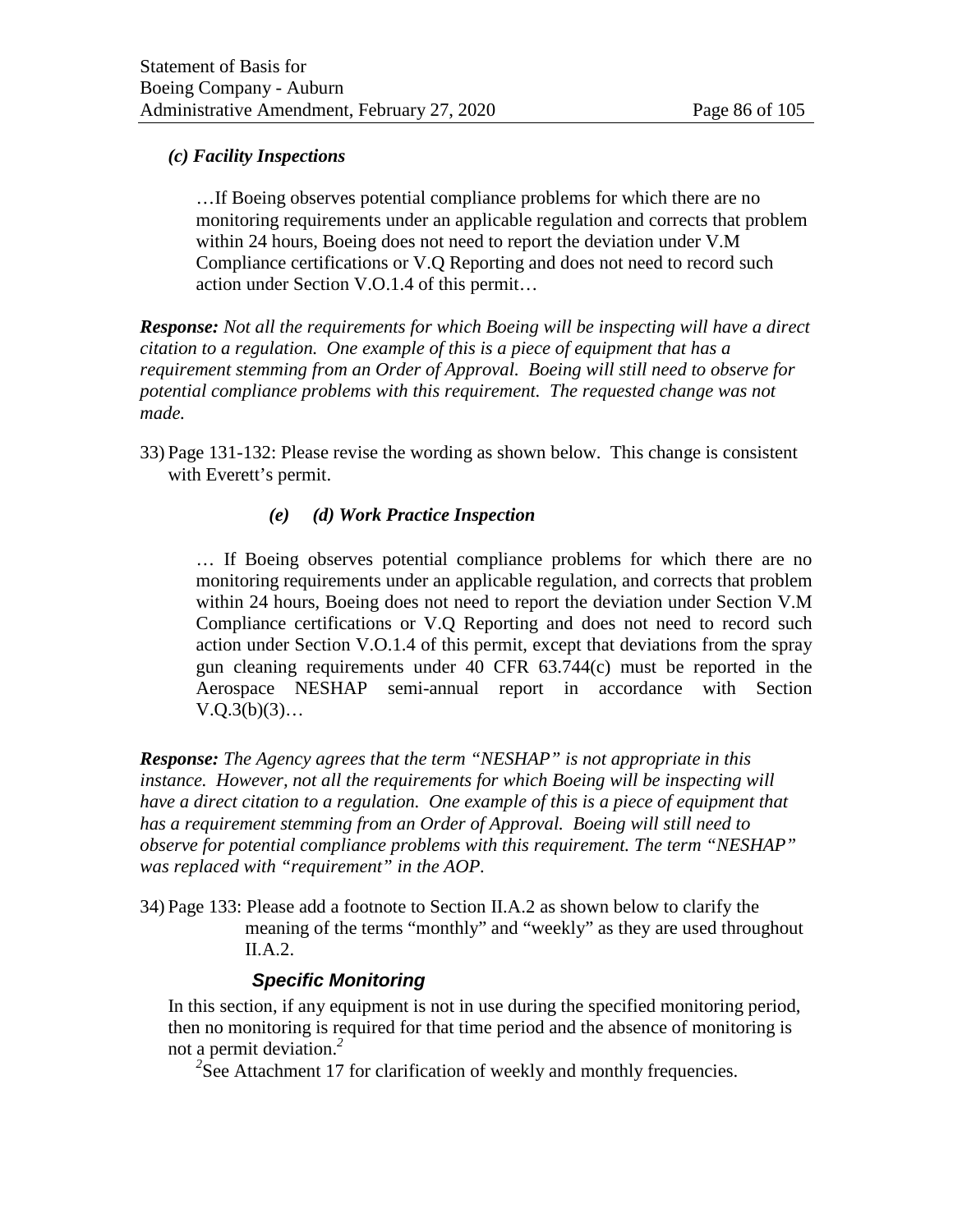## *Response: Change made as requested.*

35) Page 134: Please add a footnote to II.A.2(d)(ii) and add "For dry booths" to the beginning of the sentence. This footnote is in NBF/Plant 2 and Everett's Draft permits.

## **(ii) Spray Booths**

For dry booths, Boeing shall check the primary dry filter systems, where visible, for proper seating and complete coverage over the exhaust plenum.<sup>3</sup>

*3 On booths with no other applicable requirements, the primary filter is the visible filter. On booths with applicable requirements the primary filter is the filter that meets the efficiencies specified in the requirement. If a multi-stage filtration system is used to meet the required efficiencies, the primary filter is the visible filter that is part of the multistage system used to meet the required efficiency.*

## *Response: Change made as requested.*

36) Page 135: Please modify the paragraph as shown below. This language is consistent with Everett's Draft permit.

## **(iii) Fuel Burning Equipment**

• When natural gas is not available or is not being used due to economic reasons, for Boilers #1, #2, and #3 in the building 17-09, Boeing shall check for visible emissions (exclusive of uncombined water vapor) within 24 hours each time that it burns fuel oil and at least once per week if it burns fuel oil for more than seven consecutive days.

#### *Response: Change made as requested.*

37) Page 136: Please delete the requirement that the record has to be kept in the building 17-09. We request that we have the flexibility as to where the record is stored.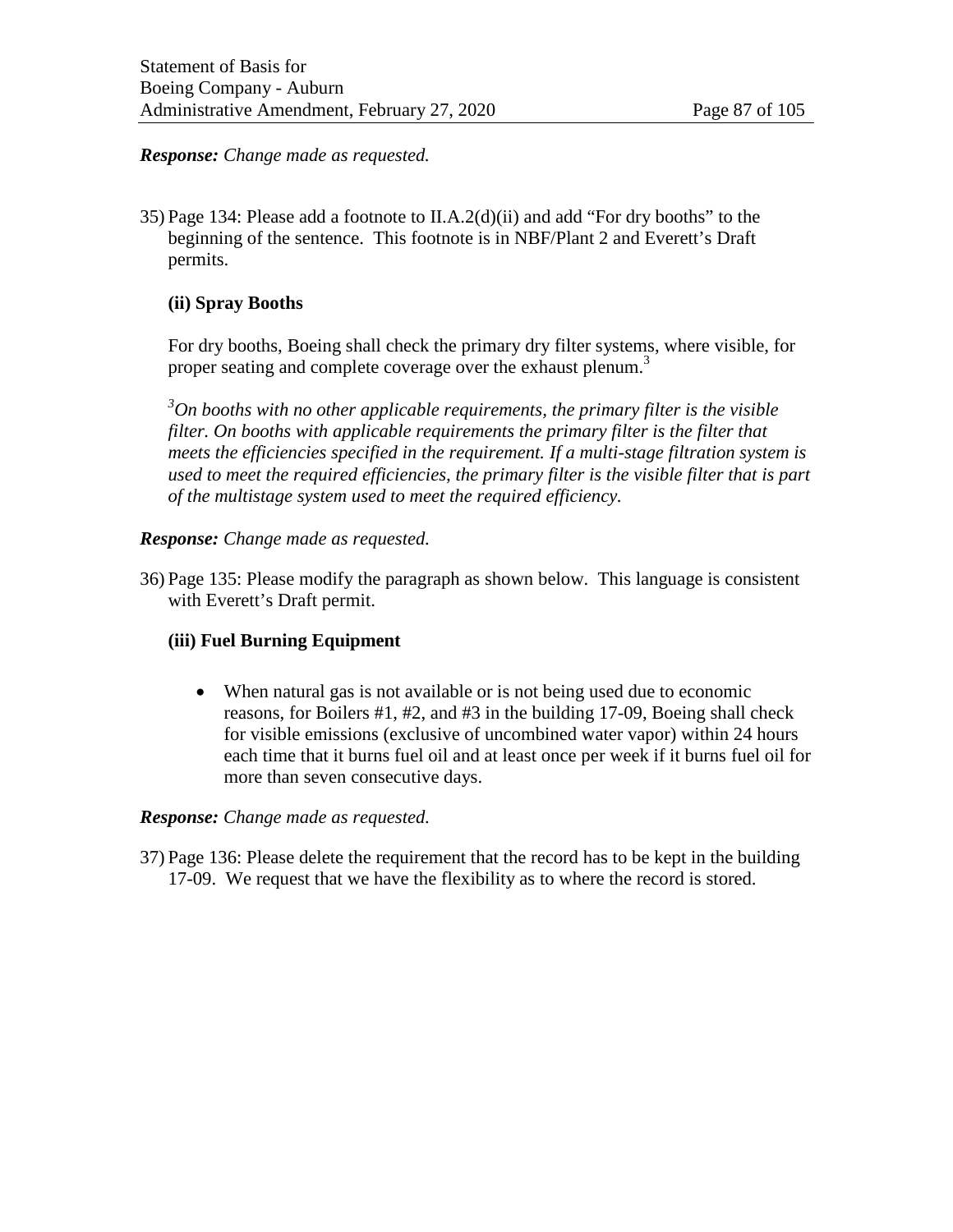## **(iii) Fuel Burning Equipment**

• Boeing shall maintain a record of when fuel oil is burned in Boilers #1, #2, and #3 and whether the oil burning is due to curtailment or testing.

*Response: The intent of the above description was to clarify the location of the boilers. The Agency recognizes that this statement may have led to confusion, and has removed the statement.* 

- 38) Page 137, 139, and 142. Please change the following paragraph as it appears in II.A.2(d)(v), II.A.2(d)(vi), and II.A.2(d)(viii) as shown below. This change clarifies when corrective action must be taken or when an opacity test must be performed. The suggested language is consistent with the language in Section II.A.1(a) and II.A.2(d)(iii) of this Draft permit as well as in the Draft NBF/Plant 2 AOP at  $II.A.1(a)$ .
	- *Observe for a minimum of 15 minutes, or until visible emissions have been observed for a total of 45 seconds, whichever is a shorter period. If visible emissions other than uncombined water are observed from a single unit or activity lasting longer than 45 seconds during a 15 minute interval, Boeing may continue to observe visible emissions for an additional 45 minutes or until visible emissions have been observed for a total of 3 minutes in the hour, whichever is a shorter period. If visible emissions are observed for a total of 3 minutes during the 60 minute observation, or if visible emissions have been observed for a total of 45 seconds during the 15 minute observation and Boeing did not elect to continue the visible emission inspection as described above, Boeing shall, as soon as practicable but within 24 hours of the initial observation either;*

## *Response: Change made as requested.*

39) Page 140: Please change the pH range from 7-10 to 5-10 for the reason stating below.

The overall pH effects on scrubber control efficiencies are complicated. To determine mass transfer efficiencies requires knowledge of reaction rate kinetics (first order, second order, reversible)\*, how many significant solutes are being absorbed (competing or parallel reactions) and whether the reaction rate is fast or slow. These factors help define the prediction method used and thus determine if the mass transfer is gas phase or liquid phase controlled. When the reaction is slow, the physical absorption mechanism prevails.**\*\*** We suspect that this is the case with our scrubbers and therefore, the monitoring parameters listed in the current proposed Auburn AOP adequately characterize the physical absorption mechanisms aspect of our scrubbers. These monitoring parameters include inspections for: a) proper operation of the pump, b) visible emissions, c) nozzle for pluggage, d) even flow patterns and e)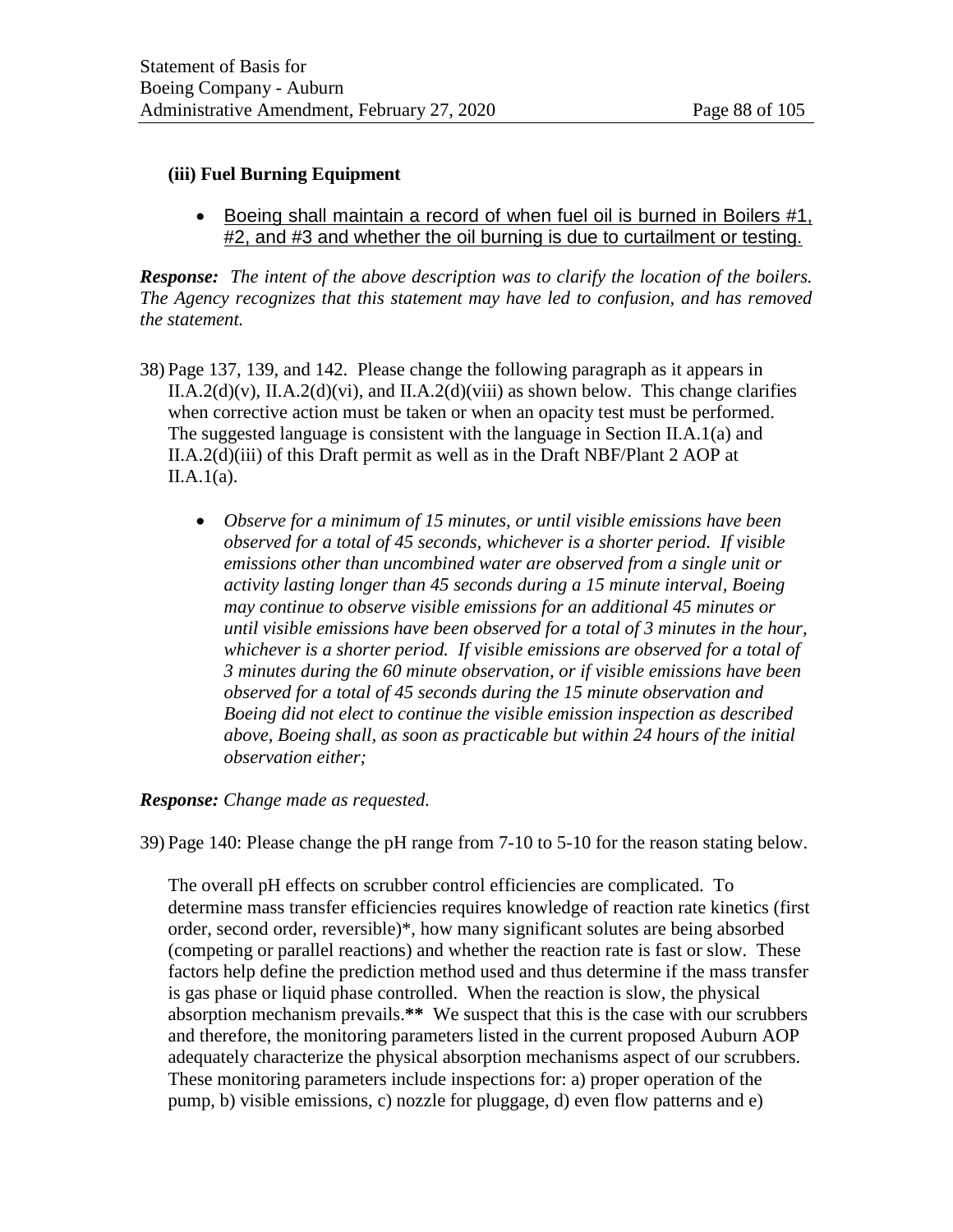pressure drop if required by NOC. For these reasons, we believe that extending the pH range from 7-10 to 5-10 would not compromise the scrubber emission control performance.

Notes: \* Perry's 5th edition, page 14-6 - 14-7 \*\* Perry's 5th edition, 18-38

*Response: As requested, the Puget Sound Clean Air Agency has reviewed the pH requirements for scrubbers at Boeing Auburn. Our review indicates that different pH ranges are appropriate for different scrubbers, depending on what substances are being scrubbed. Because of the diversity of scrubbers at Boeing Auburn, it is not appropriate to set a single range for all scrubbers. Instead, the Agency encourages Boeing to review the operations of the individual scrubbers, and formulate pH ranges appropriate to each scrubber. In its analysis, we suggest that Boeing use all available sources of information, including but not limited to manufacturer's recommendations and historical permit limits. These pH ranges should become part of the Operations and Maintenance (O&M) plans for the scrubbers. O&M plans are not part of the Boeing Auburn AOP. As such, the Agency has removed the pH range from the AOP and has instead stated that pH is to be maintained within the ranges discussed in the O&M plans for the scrubbers.* 

- 40) Page 142: Please add the appropriate heading to the monitoring method II.A.2(d)(iii) as shown below. This change will clarify that the monitoring method only applies to MSS #55215 and MSS # 58323 and not MSS #55214.
	- (i) (iii) Wet Particulate Scrubbers

For MSS #55215, 58323:

• At least once each calendar quarter, inspect the nozzles for pluggage and even flow patterns. If sufficient plugged nozzles or uneven flow patterns that could cause violation of applicable emission standards are observed, Boeing shall, as soon as practicable but within 24 hours of the initial observation correct the problem or shut down the unit or activity until it can be repaired or corrected, or report according to Section V.Q.5 Report of Problems not Corrected Within 24 Hours.

*Response: Inspecting the nozzles for pluggage and even flow patterns is an important monitoring parameter for scrubbers that have nozzles. However, per 10/9/03 discussion with Jade Hudson of Boeing, scrubber MSS#55214 does not have nozzles. Therefore, this part of the monitoring method applies only to MSS #55215 and MSS 58323. Change made as requested.*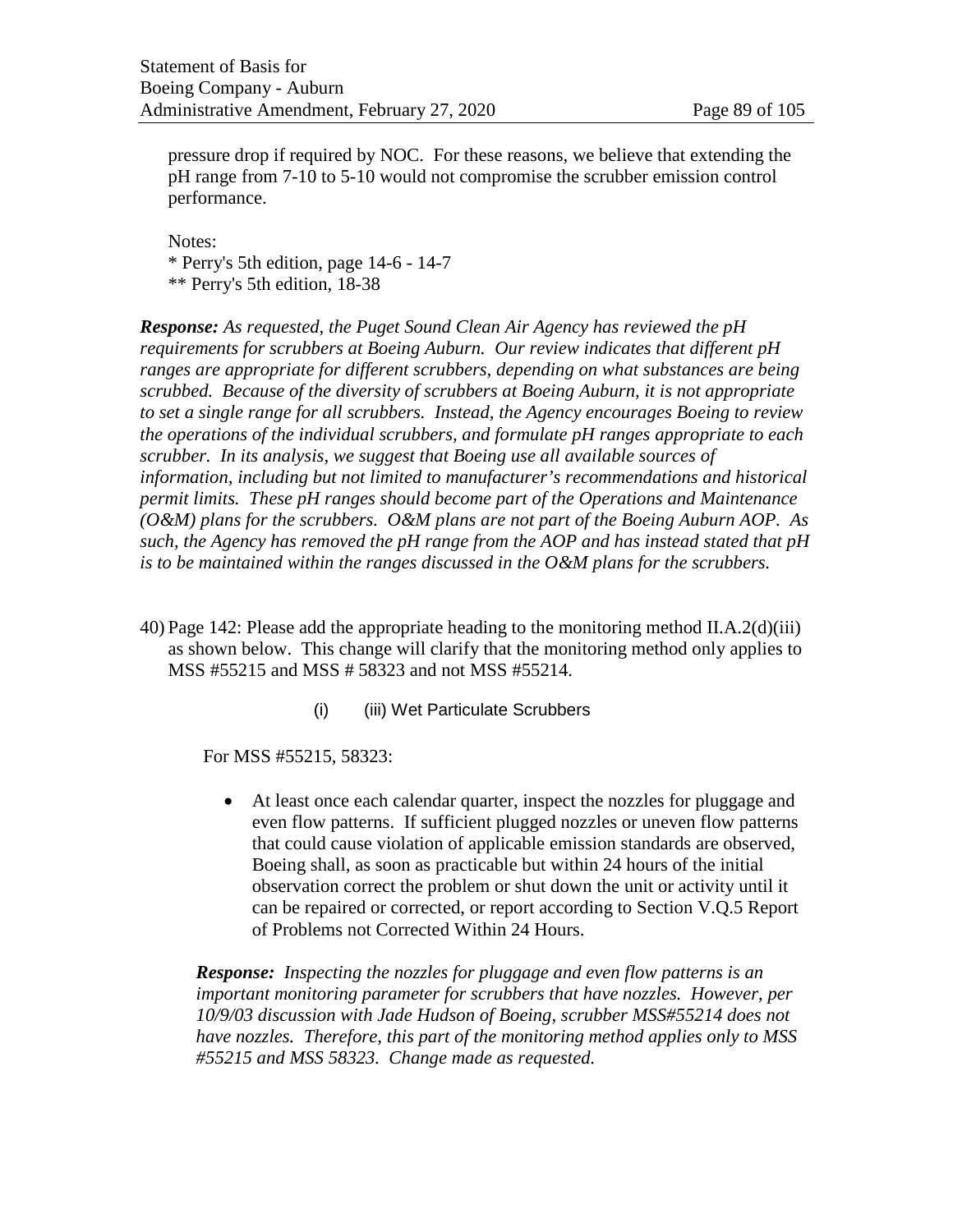41) Page 143: Please revise the paragraph under Section II.A.2(d)(iii) as shown below. This is consistent with recent changes made elsewhere during the development of this permit.

For MSS #55214:

• The acceptable pressure drop range shall be marked on, nearby the gauge, or on a pressure drop log. A record that the pressure drop was in the acceptable range shall be made once per month. If the pressure drop is not within the acceptable range, Boeing shall, as soon as practicable but within 24 hours of the initial observation either; correct the pressure drop, shut down the unit or activity until it can be repaired or corrected, or report according to Section V.Q.5 Report of Problems not Corrected within 24 hours. Failure to take action as described above is a deviation of this permit and must be reported under Section V.M Compliance certifications or V.Q Reporting of this permit.

*Response: Changes made as requested.*

42) Page 145: Please correct the typos under II.A.2(e)(ii) as shown below.

(ii) (iii) For 17-07 building, Order of Approval  $# 7279$ The sum of the actual volatile organic compound (VOC) emissions from paint usage in the two booths combined shall not exceed 30 tons during any 12 consecutive months after the date of this Order. Boeing shall notify PSCAA, in writing, within 30 days after the end of each 12-month period if, during that period, emissions of VOC exceed 27 tons. Boeing shall calculate VOC emissions monthly and retain a record of the calculations for a period of five years. The calculations shall be made available to PSCAA upon request. [Order of Approval #7279 Condition #7, 2/24/98]

*Response: Changed PSAPCA to Puget Sound Clean Air Agency.*

43) Page 146: Please delete the sentence under Section II.A.2(g) as shown below. This regulatory citation appears to be redundant.

*Response: Change made as requested.*

44) Page 146: Please correct the wordings under Section II.A.2(h) as shown below. This change reflects the requirements that follow the sentence.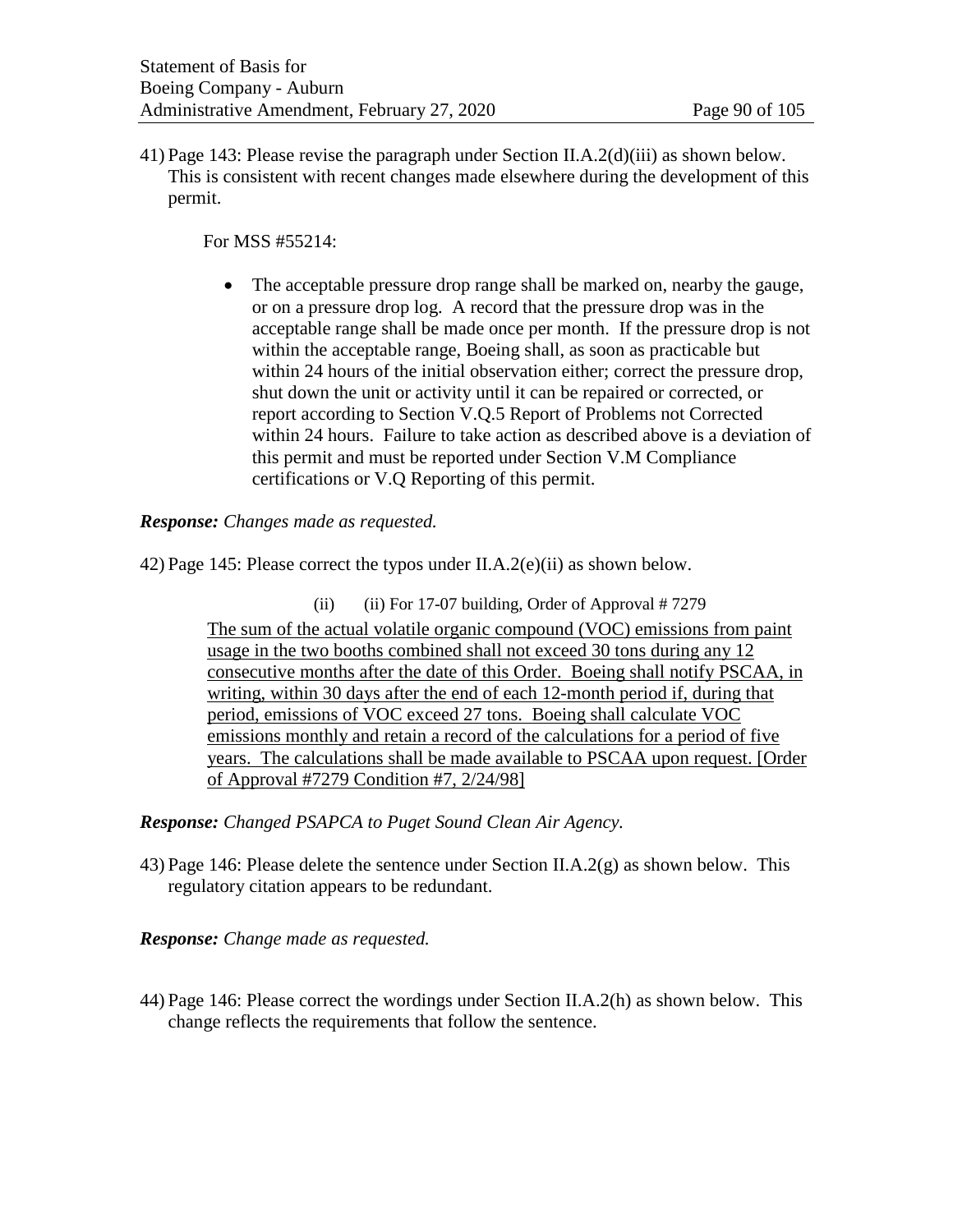## *(h) Aerospace NESHAP Pressure Drop/ Water Flow Rate*

(i) For affected spray coating operations when inorganic HAPs are sprayed, unless the primers or topcoats have inorganic HAP concentration less than 0.1 % for carcinogens and 1.0 % for non-carcinogens, Boeing shall install a pressure gauge or water flow meter to continuously monitor:

## *Response: Change made as requested.*

45) Page 148: Please delete the following repeated paragraph in II.A.2(h).

• If the manufacturer's recommendations are not utilized, all equipment malfunctions shall be immediately reported to supervisory personnel, or the malfunctioning dry filter booth shall be shut down. [40 CFR 63.745(g), 12/8/00; 40 CFR 63.743(b), 3/27/98]

## *Response: Change made as requested.*

- 46) Page 159: Please change the year under Section V.M. as shown below.
- *M. Compliance certifications*

Boeing shall submit a certification of compliance with permit terms and conditions once per year. The first such certification shall cover the period from permit issuance to December 31,2003.

#### *Response: Change made as requested.*

47) Page 162: Please modify Section V.P. as shown below. This change is consistent with the Draft Everett and NBF/Plant 2 permits.

#### **P. Data recovery**

1. General Data Recovery

If the specific monitoring and recordkeeping requirements in Section II of this permit are silent on data recovery provisions data recovery is assumed to be 100%. However, no data need be collected during any period that the monitored process does not operate.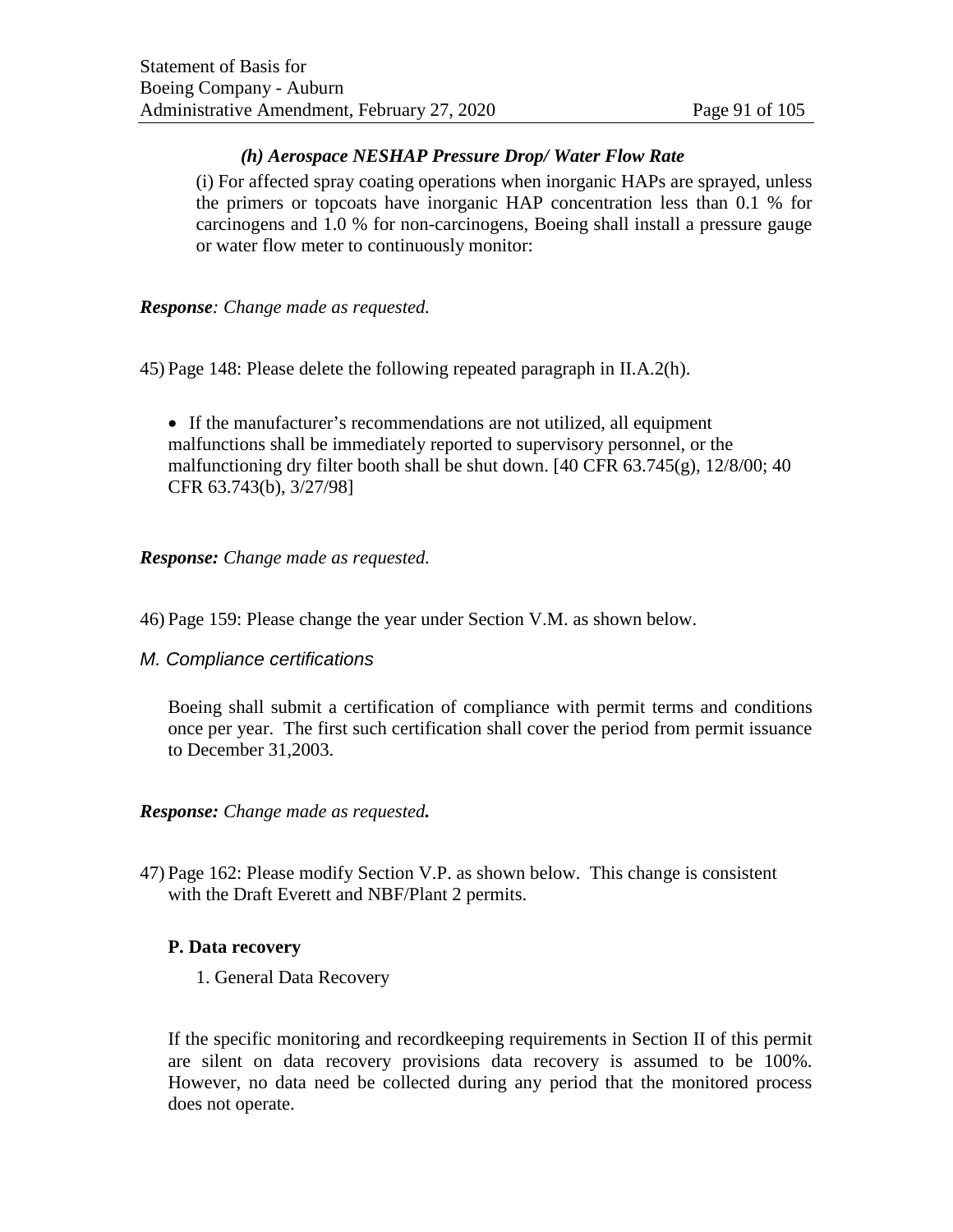#### 2. Data Recovery Exceptions

This section applies to the following monitoring and recordkeeping requirements in Section II of this permit.

# *Response: Changes made as requested.*

48) Page 169: Please change V.Q.6 as shown below. The Paraphrased Frequency for startup, shutdown, malfunction reports  $(40 \text{ CFR } 63.10(d)(5)(i))$  in the table should be changed as shown below to be consistent with the underlying rules as well as Section V.Q.3(e) of the permit.

| <b>Name of Application, Report,</b><br>or Compliance Certification                                                                                     | <b>Required by</b>                                                        | <b>Paraphrased Frequency</b>                                                                                                                                                                                                                           |
|--------------------------------------------------------------------------------------------------------------------------------------------------------|---------------------------------------------------------------------------|--------------------------------------------------------------------------------------------------------------------------------------------------------------------------------------------------------------------------------------------------------|
| Aerospace NESHAP<br>semiannual report<br>(V.Q.3(b) Semiannual<br><b>Compliance Certification</b><br>Reports)                                           | 40 CFR<br>63.753(b)(1)<br><b>40 CFR</b><br>63.753(c)(1)<br>40 CFR 63.9(i) | Semiannually, by August $30th$ for the reporting<br>period of January through June and by February<br>$28th$ for the reporting period of July through<br>December. All deviations must also be reported<br>consistent with V.Q.1(b) Deviation Reports. |
| Aerospace NESHAP annual<br>report<br>(V.Q.3(c) Annual Compliance<br><b>Certification Reports)</b>                                                      | 40 CFR<br>63.753(c)(2)<br>40 CFR 63.9(i)                                  | Annually, by February 28 for the reporting<br>period of January through December of the<br>previous year.                                                                                                                                              |
| Periodic startup, shutdown,<br>malfunction report (applicable<br>to Aerospace NESHAP only)<br>(V.Q.3(e) Startup, Shutdown,<br>and Malfunction Reports) | <b>40 CFR</b><br>63.10(d)(5)(i)                                           | Semiannually, by August 30th for the<br>reporting period of January through June<br>and by February 28th for the reporting<br>period of July through December.                                                                                         |
| Immediate SSM report<br>(applicable to Aerospace<br>NESHAP only)<br>(V.Q.3(e) Startup, Shutdown,<br>and Malfunction Reports)                           | <b>40 CFR</b><br>63.10(d)(5)(ii)                                          | Consistent with V.Q.1(b) Deviation Reports.                                                                                                                                                                                                            |
| Compliance certification<br>V.M Compliance certifications                                                                                              | WAC 173-401-<br>630(5)                                                    | Annually – February 28 for the previous calendar<br>year.                                                                                                                                                                                              |
|                                                                                                                                                        |                                                                           | Note: This report must be submitted to both EPA<br>and PSCAA                                                                                                                                                                                           |
| Semiannual deviation report<br>$(V.Q.1(a)$ Semiannual<br><b>Operating Permit Reports)</b>                                                              | WAC 173-401-<br>615(3)(a)                                                 | August 30 for period January 1-June 30 and<br>February 28 for period July 1-December 31.                                                                                                                                                               |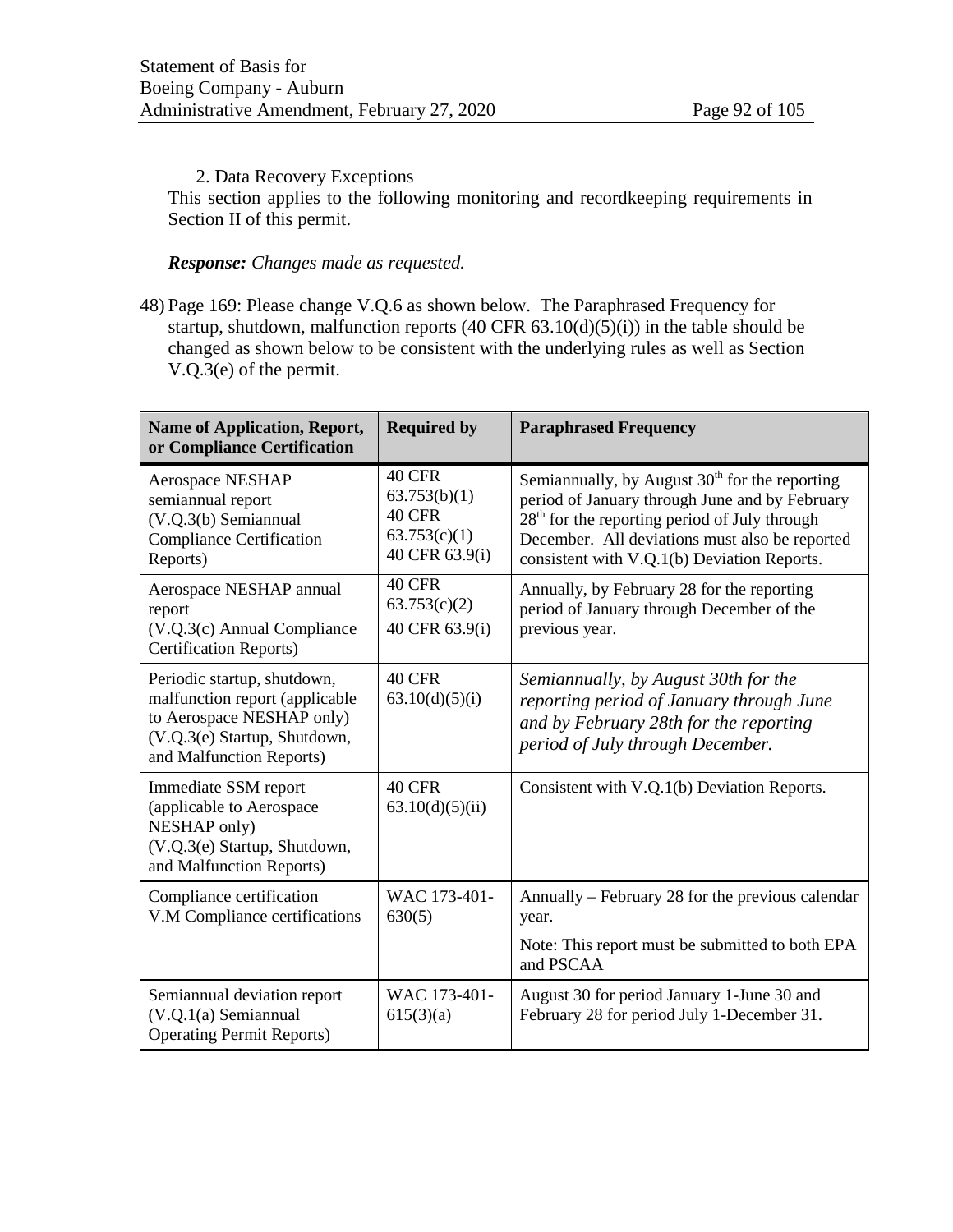| <b>Name of Application, Report,</b><br>or Compliance Certification                                                                                                                                 | <b>Required by</b>                                             | <b>Paraphrased Frequency</b>                                                                                                                |
|----------------------------------------------------------------------------------------------------------------------------------------------------------------------------------------------------|----------------------------------------------------------------|---------------------------------------------------------------------------------------------------------------------------------------------|
| Permit deviations which<br>represent a potential threat to<br>human health or safety<br>(V.Q.1(b) Deviation Reports)                                                                               | WAC 173-401-<br>615(3)(b)                                      | Within 12 hours of discovery of the deviation.                                                                                              |
| Other permit deviations<br>including failure to repair any                                                                                                                                         | WAC 173-401-<br>615(3)(b)                                      | Monthly - within 30 days after the end of the<br>month in which the deviation is discovered.                                                |
| defective equipment<br>(V.Q.1(b) Deviation Reports)                                                                                                                                                |                                                                | Note: If Boeing is claiming the emergency<br>defense of WAC 173-401-645 the report must be<br>submitted within two working days.            |
| Emission inventory statement<br>(V.Q.2 Annual Emission<br>Inventory)                                                                                                                               | Reg. I, $7.09(a)$                                              | Annually, by April $15th$ for the previous reporting<br>period, or by a different date if specified by the<br>Puget Sound Clean Air Agency. |
| <b>Unavoidable Excess Emissions</b><br>(V.S Unavoidable excess<br>emissions)                                                                                                                       | WAC 173-400-<br>107                                            | As needed.                                                                                                                                  |
| Administrative permit<br>amendment request<br>(VI.B Administrative Permit<br>Amendments)                                                                                                           | WAC 173-401-<br>720                                            | Can make change immediately on submission.                                                                                                  |
| Notice of changes not requiring<br>a permit revision, including<br>$502(b)(10)$ changes, SIP<br>authorized emission trading,<br>and trading under an<br>established emission cap.                  | WAC 173-401-<br>722                                            | 7 days prior to making a change.                                                                                                            |
| (VI.C Changes not Requiring<br>Permit Revisions)                                                                                                                                                   |                                                                |                                                                                                                                             |
| Minor permit modification<br>application<br>(VI.E Permit Modification)                                                                                                                             | WAC 173-401-<br>725                                            | Can make change immediately after filing<br>application.                                                                                    |
| Significant permit modification<br>application<br>(VI.E Permit Modification)                                                                                                                       | WAC 173-401-<br>725                                            | As needed.                                                                                                                                  |
| Notice of Construction and<br><b>Application for Approval</b><br><b>(IV.A New Source Review)</b><br><b>IV.B</b> Replacement or<br>Substantial Alteration of<br><b>Emission Control Technology)</b> | <b>Puget Sound</b><br>Clean Air<br>Agency Reg. I,<br>Article 6 | Before construction begins.                                                                                                                 |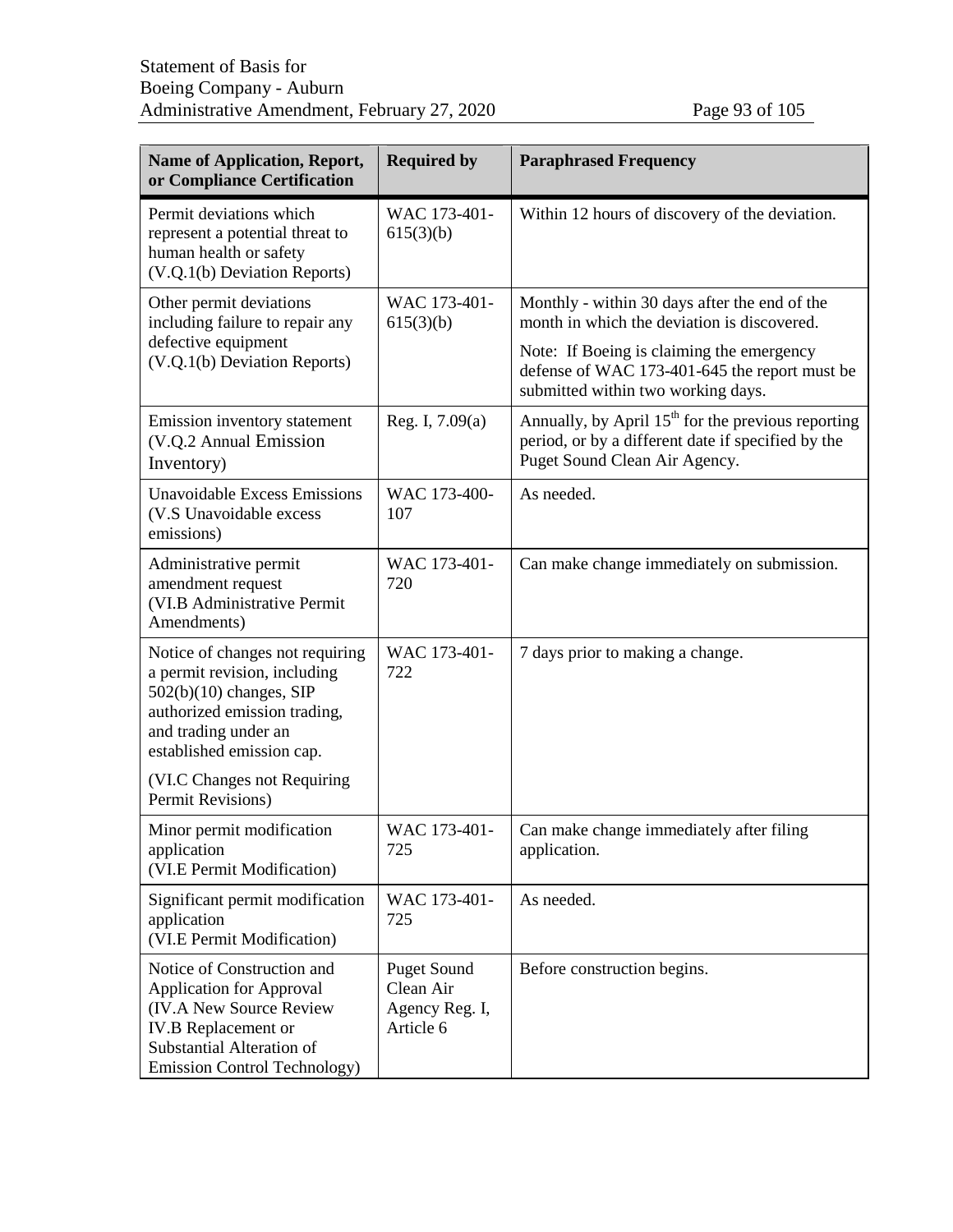| Name of Application, Report,<br>or Compliance Certification                                                                                                   | <b>Required by</b>                                                                     | <b>Paraphrased Frequency</b>                                                                                                                  |
|---------------------------------------------------------------------------------------------------------------------------------------------------------------|----------------------------------------------------------------------------------------|-----------------------------------------------------------------------------------------------------------------------------------------------|
| Asbestos project quarterly<br>reports                                                                                                                         | <b>Puget Sound</b><br>Clean Air<br>Agency Reg. III,<br><b>Section</b><br>4.03(a)(8)(C) | Submitted quarterly                                                                                                                           |
| PSD permit applications<br><b>(IV.A New Source Review)</b><br><b>IV.B</b> Replacement or<br>Substantial Alteration of<br><b>Emission Control Technology</b> ) | WAC 173-400-<br>141                                                                    | Before construction begins.                                                                                                                   |
| <b>NESHAP</b> Application for<br>Approval of Construction or<br>Reconstruction                                                                                | 40 CFR<br>63.5(d)(1)                                                                   | As soon as possible prior to construction if<br>NESHAP in effect. No later than 60 days after<br>effective date of standard if not in effect. |

#### *Response: Changes made as requested.*

49) Page 172: Please add the following item to V.Q.7 as shown below. This is consistent with the Draft Everett permit.

| N. 12 | WAC 173-401- | 1/4/93 | Notice            | 0Ì | Emergency            | Within   | davs | ΟĪ |
|-------|--------------|--------|-------------------|----|----------------------|----------|------|----|
|       | 645(d)       |        | (V.R Emergencies) |    | exceeding<br>limits. | emission |      |    |

*Response: Changes made as requested.*

50) Page 175 to 185: Please correct the permit section title under the header.

#### *Response: Change made as requested.*

- 51) Page 177: Please modify Section V.Z Insignificant emission units and activities as shown below to reference applicable permit terms and conditions to assure internal consistency.
	- 1. Insignificant emission units and activities at Boeing are subject to all applicable requirements set forth in Sections I.A, III and IV. This permit does not require testing, monitoring, reporting or recordkeeping for insignificant emission units or activities, except as required by Section II.A.1(c)  $\&$  (e) of this permit. Compliance with Section II.A.1(c)  $\&$  (e) of this permit shall be deemed to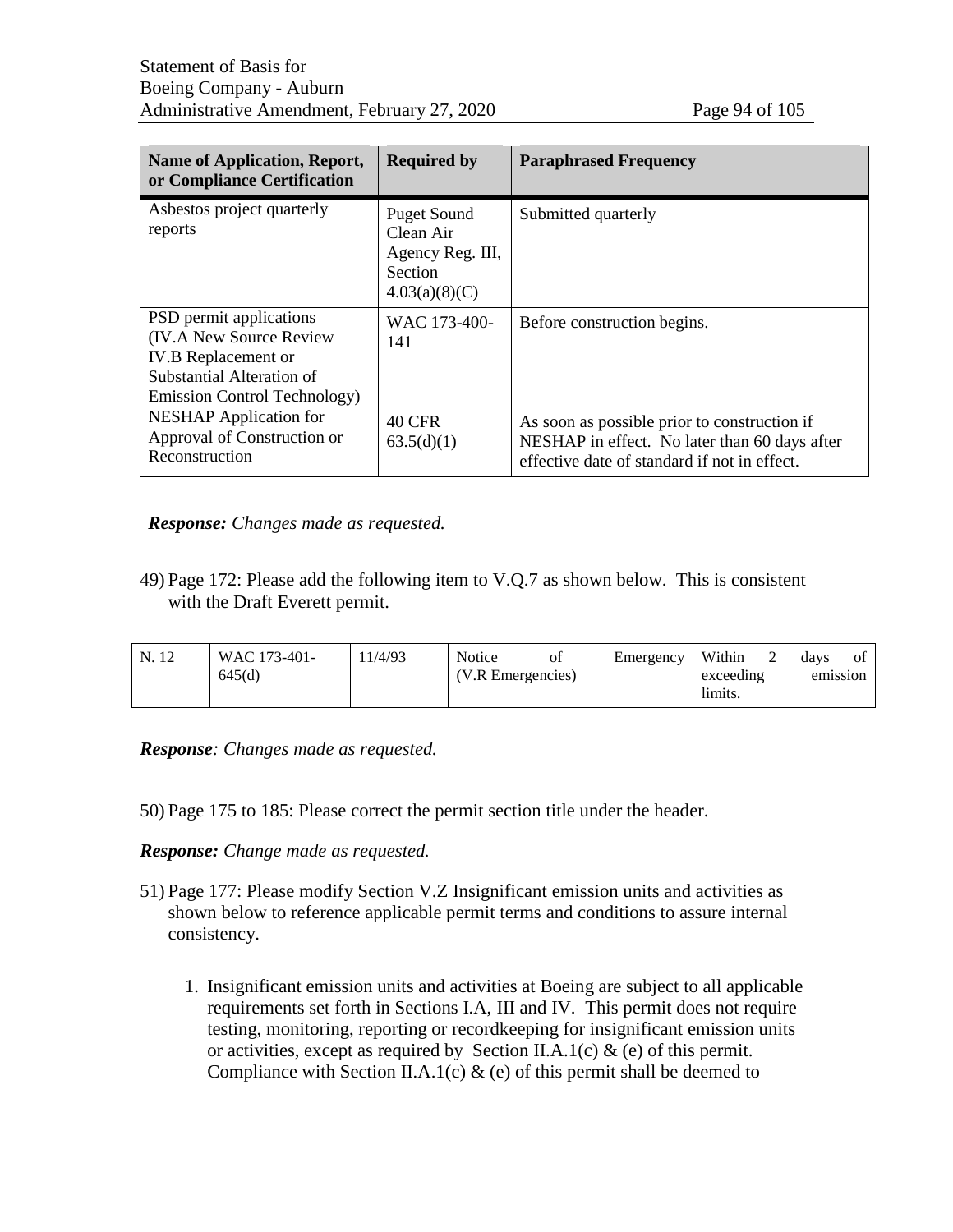satisfy the requirements of WAC 173-401-615 and 173-401-630(1). [WAC 173-401-530(2)(c), 10/17/02]

*Response: Puget Sound Clean Air Agency Regulation I Section 7.09(b) and 9.20 are both listed as facility-wide applicable requirements in Section I.A of the AOP (See I.A.10 and I.A.11*). The monitoring method listed for both *I.A.10 and I.A.11 is Section II (Monitoring, Maintenance, and Recordkeeping Procedures). IEUs are a sub-category of all the emission units covered by the AOP. We believe that for IEUs, limiting the monitoring to only Sections II.A.1(a) through II.A.1(c) and II.A.1(e) through II.A.1(f), is sufficient. However, citing only Sections II.A.1(c) & (e) as the monitoring method is not sufficient. The regulatory citation in AOP section V.Z has been changed to Sections II.A.1(a) through II.A.1(c) and II.A.1(e) through II.A.1(f) instead of Puget Sound Clean Air Agency Regulation 7.09(b) and 9.20.*

52) Page 186: Section VIII Appendixes, add EPA reference test Method 6C and 26A to the table.

*Response: Changes made as requested.*

53) Page 188: Please add the following attachments to the list.

*14. David S Kircher letter dated August 10, 1999 to Charles Austin re Small Container Used for Immersion Cleaning with Acetone.*

*15. Abigail C Lee letter dated August 1, 1996 to Chris Morris re Airplane Cleaning Operations Boeing Everett Facility.*

*16. A. Lee letter February 26, 1993 to J. Johnston re Confirmation of Exemption from PSAPCA O&M Plan Requirements for Fume Hoods and Ovens.*

*17. A McIntyre email January 2, 2003 to J. Fosberg re Meaning of "month" and "week" requested December 18, 2002.*

*Response: Attachments were added as requested. The description of the 1993 A. Lee letter was modified to more closely follow the content of the letter.*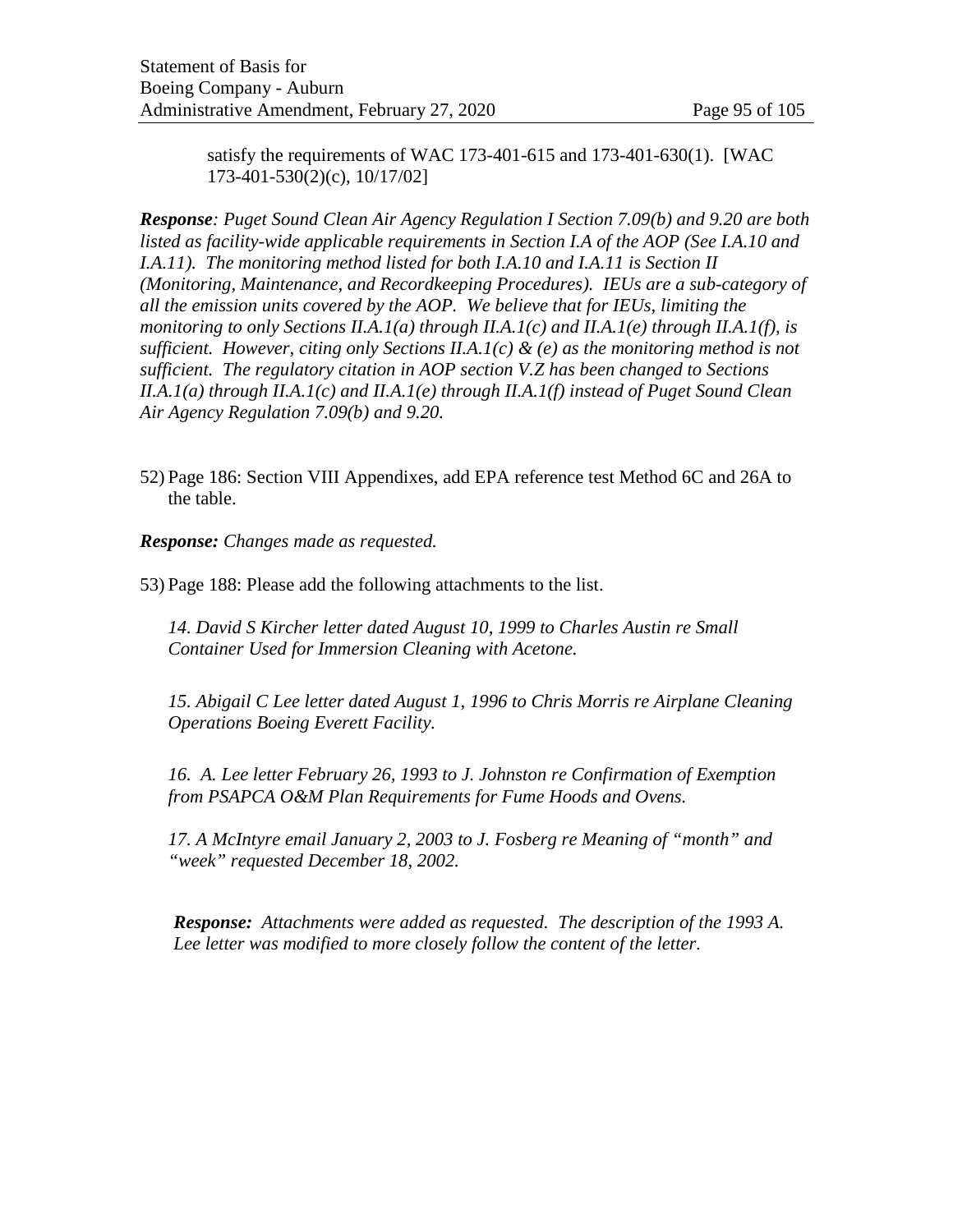## *11. 4. 2. Statement of Basis Comments*

1) Page 11: Please correct a typo under Section 5.2.1.

…The actions include: Take corrective action, which may include shutting down the unit or activity until it can be repaired, until there are no visible emissions (or until the unit or activity is demonstrated to be in compliance with all applicable opacity limitations in the permit using the reference test method);…

*Response: Change made as requested.*

2) Page 13: Please change the second sentence in the second paragraph of Section 5.2.2 to correct what appears to be a grammatical error.

*Opacity monitoring is a surrogate to performing a Method 5 test, with Boeing taking corrective action if any visible emissions are noted.*

*Response: Change made as requested.*

| 3) Page 20: Please update the equipment information as shown below. |  |
|---------------------------------------------------------------------|--|
|---------------------------------------------------------------------|--|

| Bldg. | Col./Dr. | <b>MSS/ID</b> | Order of<br>Approval # | <b>Install Date</b> | <b>Source Description</b> |
|-------|----------|---------------|------------------------|---------------------|---------------------------|
| !7-62 | O/S East | 58040         | 8702                   | 1992                | Scrubber No. 6            |

*Response: Change made as requested.*

4) Page 21: Please correct a typo as shown below.

4. Technical considerations. The most likely failures of the scrubbers would be pump failure and nozzle pluggage. Boeing would likely detect pump failure by the monthly inspections and would likely detect nozzle pluggage by either pump operation or visible emissions, hence quarterly inspections for nozzle pluggage are justified. Also, pH would likely only change if there is a fundament change in the process or failure of the pH control systems, while such changes are unlikely, checking the pH serves as an independent check for process changes.

*Response: Change made as requested.*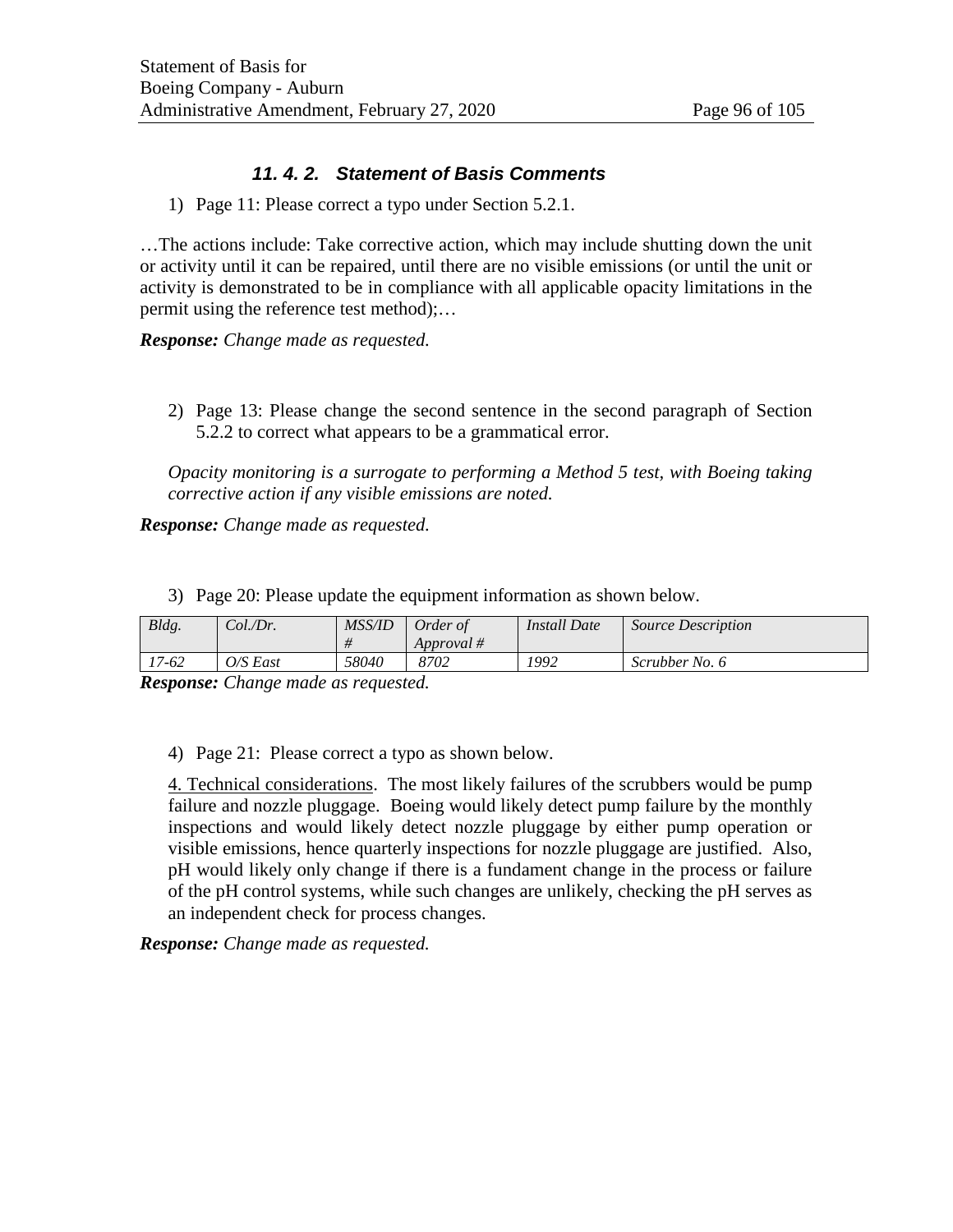| Bldg. | Col/Dr | <i>MSS/ID#</i> | Order of<br>Approval | Date<br><i>Installed</i> | <i>Source Description</i>          | Aerospace<br><b>NESHAP</b><br>Coatings with<br><i>Inorganic HAP</i><br>Used in Unit? |
|-------|--------|----------------|----------------------|--------------------------|------------------------------------|--------------------------------------------------------------------------------------|
| 17-45 | F7     | 3806           | 8747                 | 2003                     | Spray coating booth $-$ dry filter | Yes                                                                                  |
| 17-62 |        | 6783           | 8835                 | 2003                     | Spray coating booth $-$ dry filter | Yes                                                                                  |

5) Page 22-23: Please update the equipment list as shown below.

*Response: Change made as requested.*

6) Page 37: Please correct the equipment list as shown below.

| Bldg. | $Col\mathcal{D}r$ . | MSS/  | Order of   | Install | <i>Source Description</i> | Rated at 2000 cfm |
|-------|---------------------|-------|------------|---------|---------------------------|-------------------|
|       |                     | ID#   | Approval # | Date    |                           | or less           |
| 17-05 | Door S21            | 58144 | 8302       | 2001    | Baghouse (vents back      |                   |
|       |                     |       |            | (NOC)   | to the bldg)              |                   |
|       |                     |       |            | date)   |                           |                   |
| 17-66 | $O/S$ : Door 9      | 61877 | 7591       | 1998    | Dust Collector, OA        |                   |
|       |                     |       |            |         | Lab                       |                   |

*Response: Change made as requested.*

7) Page 38: Please delete the following equipment from the list.

| Bldg. | Col.Dr.     | MSS/<br>ID# | Order of<br>Approval # | Install<br>Date | <b>Source Description</b> | Rated at 2000 cfm<br>or less |
|-------|-------------|-------------|------------------------|-----------------|---------------------------|------------------------------|
| 17-66 | O/S: Door 9 | 61877       | 7591                   | 1998            | Dust Collector, OA<br>Lab | $\mathbf{v}$                 |

*Response: Change made as requested.*

8) Page 41: Please update the equipment information as shown below.

| Bldg  | Col.Dr.         | <i>MSS/ID#</i> | Order of   | <i>Install</i> | <b>Source Description</b> |
|-------|-----------------|----------------|------------|----------------|---------------------------|
|       |                 |                | Approval # | Date           |                           |
| 17-68 | $O/S$ : Door 30 | 17376          | 8543       | 2002           | NO2 Scrubber              |
| 17-68 | O/S: Door 30    | 17377          | 8543       | 2002           | H2S Scrubber              |

*Response: Change made as requested.*

9) Pages 64 through 67: Make the following changes to Section 3.2.2. The change to the first bullet below, as well as other similar changes shown below, clarifies that, although for purposes of compliance with Section II.A.1(a) Boeing is only required to correct visible emissions during quarterly monitoring, visible emissions at any time may still be a deviation of the underlying requirement. Without this clarification, it would appear that Boeing has no incentive to correct a problem if it observed visible emissions outside of quarterly monitoring that had the potential to exceed the underlying requirement.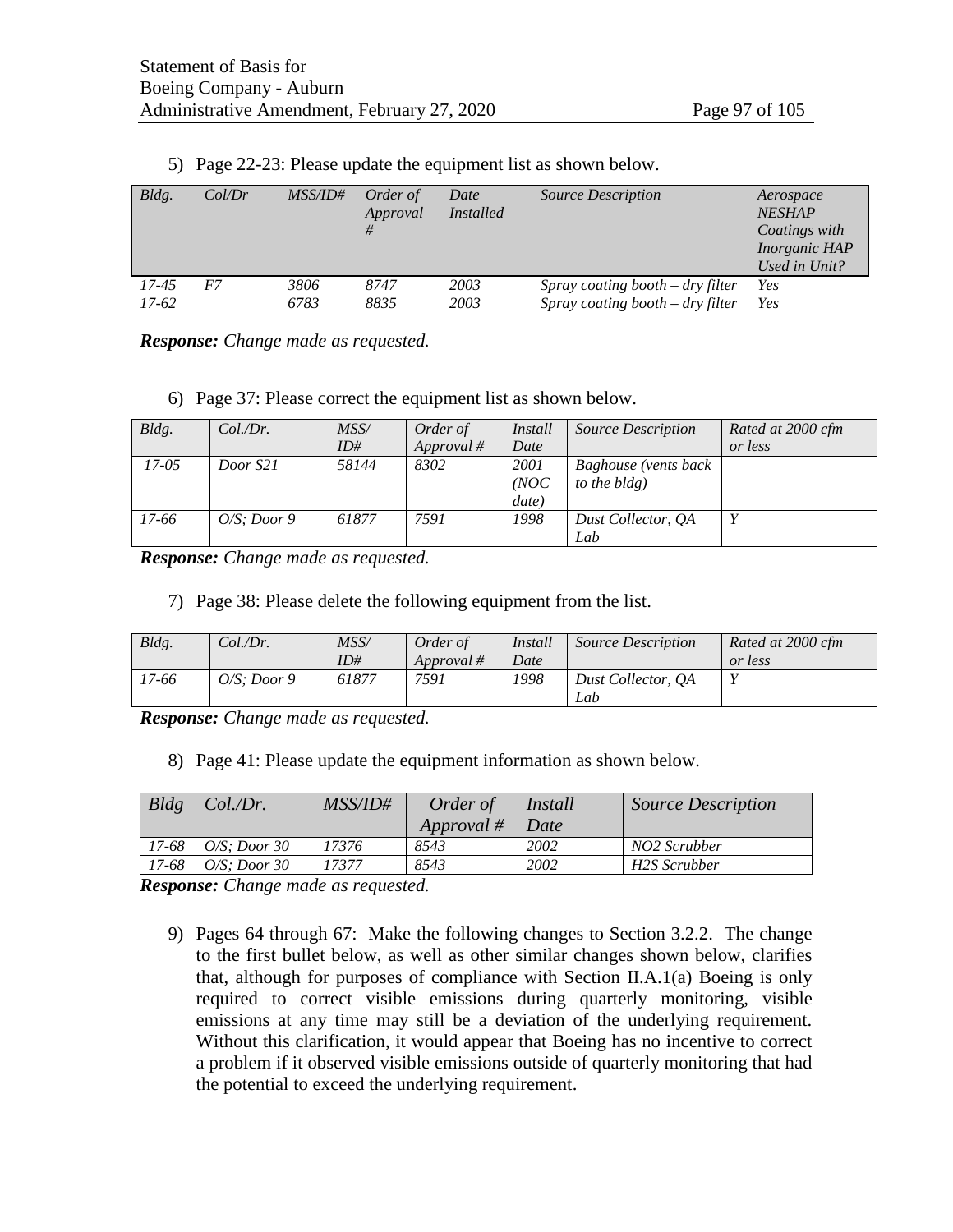## *Statement of Basis Section Titled: Changes to Air Operating Permit Section II*

• II.A.1(a) – Clarified that for purposes of complying with the quarterly opacity monitoring required by Section II.A.1(a), Boeing is only required correct visible emissions if observed during the quarterly monitoring (However, visible emissions may still be a deviation of the underlying applicable requirement). Added that in addition to eliminating visible emissions, Boeing could instead demonstrate compliance using the reference method. Added - "All observations using the opacity reference test method shall be reported according to V.Q.4 Method 9A Reports."

*Response: Change made as requested except that the word "inspection" was not changed to "monitoring". Section II.A.1(a) requires that Boeing conduct inspections. Therefore, the word "inspection" is correct in this case.*

• II.A.1(b) – Clarified that if Boeing cannot correct possible compliance problems within 24 hours and reports the potential problem according to Section V.Q.5, it would not be a deviation of the monitoring method. However, it may be a deviation of the underlying applicable requirement and not taking action as described would be a permit deviation.

*Response: Change made as requested.*

• II.A.1(c) – Clarified that if Boeing cannot correct possible compliance problems within 24 hours and reports the potential problem according to Section V.Q.5, it would not be a deviation of the monitoring method. However, it may be a deviation of the underlying applicable requirement. Clarified that the monitoring method only applies to applicable requirements for which it is an applicable monitoring method. Added "If Boeing observes potential compliance problems for which there are no monitoring requirements under an applicable requirement and corrects that problem within 24 hours, Boeing does not need to report the deviation under Section V.M. Compliance certifications or V.Q Reporting and does not need to record such action under Section V.O.1.4 of this permit." Changed the "NESHAP" to the more general term "requirement", as per NBF/Plant 2 Air Operating Permit.

*Response: Change made as requested.*

• II.A.1(d) – Clarified that if Boeing cannot correct possible compliance problems with in 24 hours and reports the potential problem according to Section V.Q.5, it would not be a deviation of the monitoring method. However, it may be a deviation of the underlying applicable requirement. Clarified that the monitoring method only applies to applicable requirements for which it is an applicable monitoring method. Added "and does not need to record such action under Section V.O.1.4 of this permit, except that deviations from the spray gun cleaning requirements under 40 CFR 63.744(c) must be reported in the Aerospace NESHAP semi-annual report in accordance with Section V.Q.3(b)(3)."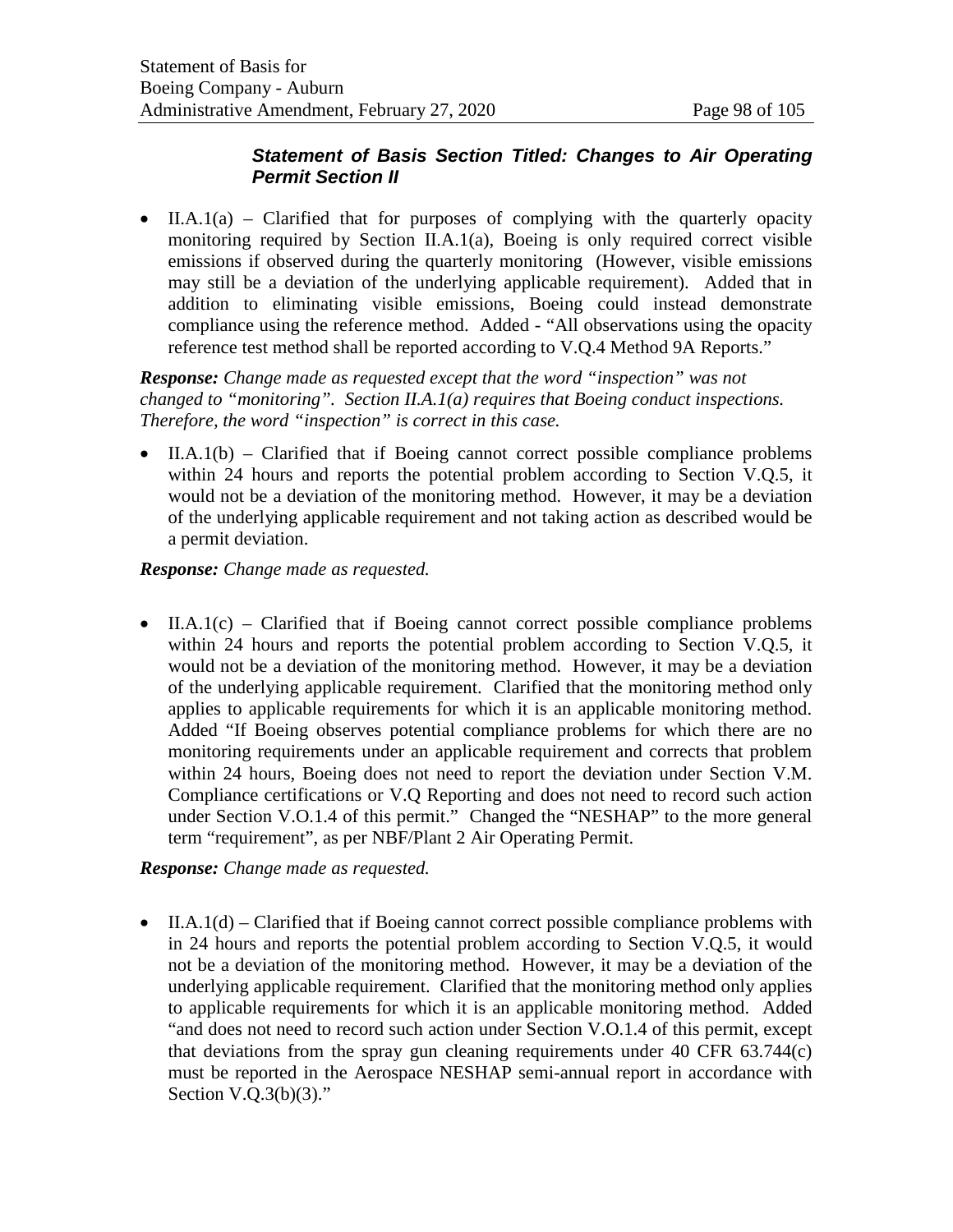#### *Response: Change made as requested.*

• II.A.1(f) – Clarified that if Boeing cannot correct possible compliance problems with in 24 hours and reports the potential problem according to Section V.Q.5, it would not be a deviation of the monitoring method. However, it may be a deviation of the underlying applicable requirement. Clarified that the monitoring method only applies to applicable requirements for which it is an applicable monitoring method.

## *Response: Change made as requested.*

• II.A.2(d)(ii) – Clarified that if Boeing cannot correct possible compliance problems with in 24 hours and reports the potential problem according to Section V.Q.5, it would not be a deviation of the monitoring method. However, it may be a deviation of the underlying applicable requirement.

## *Response: Change made as requested.*

• II.A.2(d)(iii) – Added that the monitoring for visible emission while burning oil is not required during periods when natural gas is a reasonable option, such periods include testing, training, and calibration. Added that for purposes of complying with the visible emissions monitoring required by Section II.A.2(d)(iii) Boeing only has to take action if Boeing observes visible emissions during required monitoring (However, visible emissions may still be a deviation of the underlying applicable requirement). Added that in addition to eliminating visible emissions, Boeing could instead demonstrate compliance using the reference method. Added - "All observations using the opacity reference test method shall be reported according to V.Q.4 Method 9A Reports."

## *Response: Changes made as requested.*

• II.A.2(d)(v) – Clarified that for purposes of complying with the visible emissions monitoring required by Section II.A.2(d)(v), Boeing only has to take action if visible emissions are observed during a required inspection (However, visible emissions may still be a deviation of the underlying applicable requirement). Added that in addition to eliminating visible emissions, Boeing could instead demonstrate compliance using the reference method. Added - "All observations using the opacity reference test method shall be reported according to V.Q.4 Method 9A Reports." Clarified that if Boeing cannot correct possible compliance problems with in 24 hours and reports the potential problem according to Section V.Q.5, it would not be a deviation of the monitoring method. However, it may be a deviation of the underlying applicable requirement.

#### *Response: Changes made as requested.*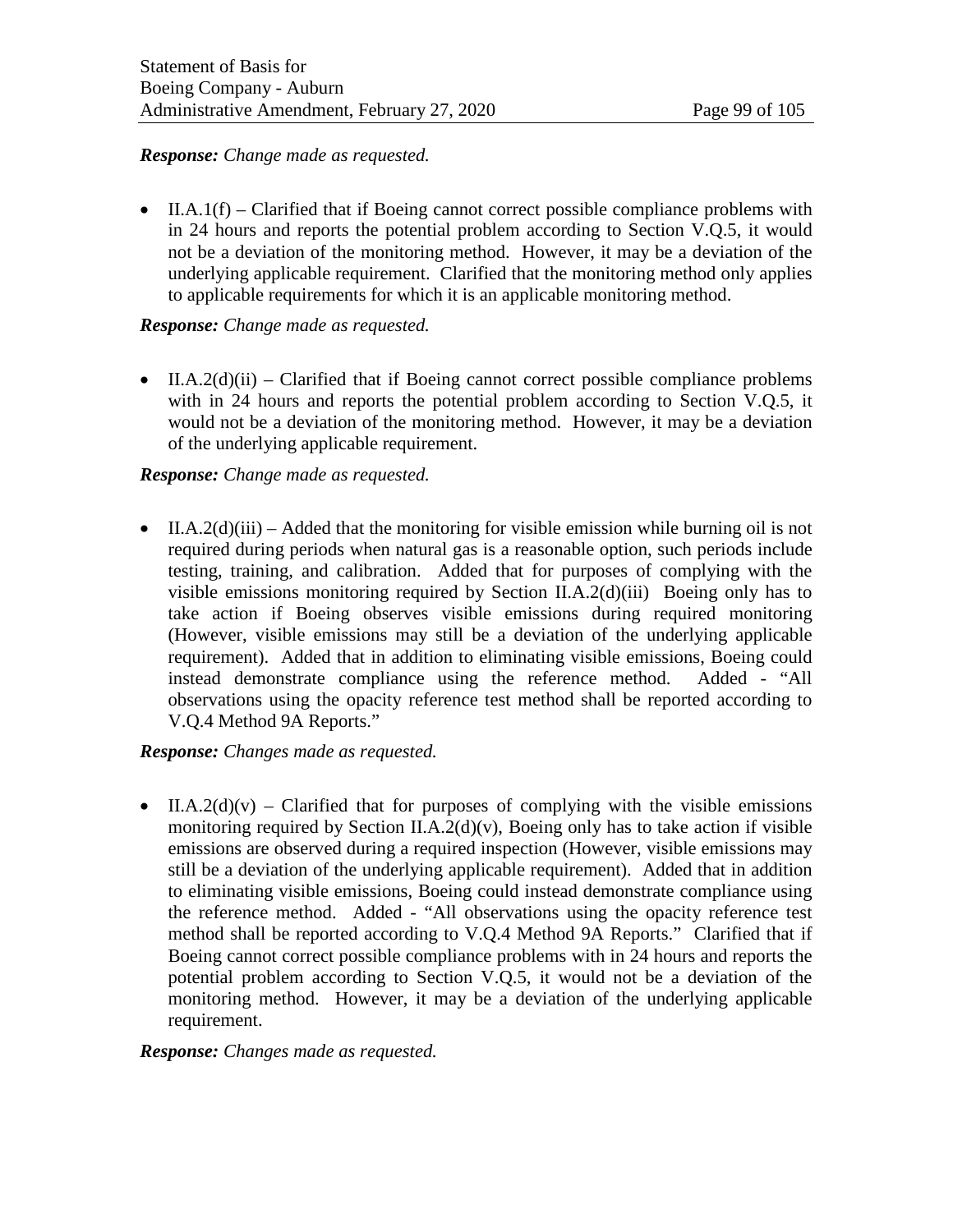• II.A.2(d)(vi) – Clarified that Boeing must take corrective actions if Boeing identifies a potential compliance problem with respect to an applicable requirement for which that method is an applicable monitoring method. Clarified that if Boeing cannot correct possible compliance problems with in 24 hours and reports the potential problem according to Section V.Q.5, it would not be a deviation of the monitoring method. However, it may be a deviation of the underlying applicable requirement. Added that in addition to eliminating visible emissions, Boeing could instead demonstrate compliance using the reference method. Added - "All observations using the opacity reference test method shall be reported according to V.Q.4 Method 9A Reports."

## *Response: Change made as requested.*

II.A.2(d)(xi) – Moved the monitoring method from II.A.2(k) so it is clear that this is part of the O&M Plan.

*Response: Change made as requested.*

# *11. 5 Additional Changes from 10-28-03 discussion with Boeing*

Changes have been made to the AOP due to additional discussions with Boeing. The email below details these changes.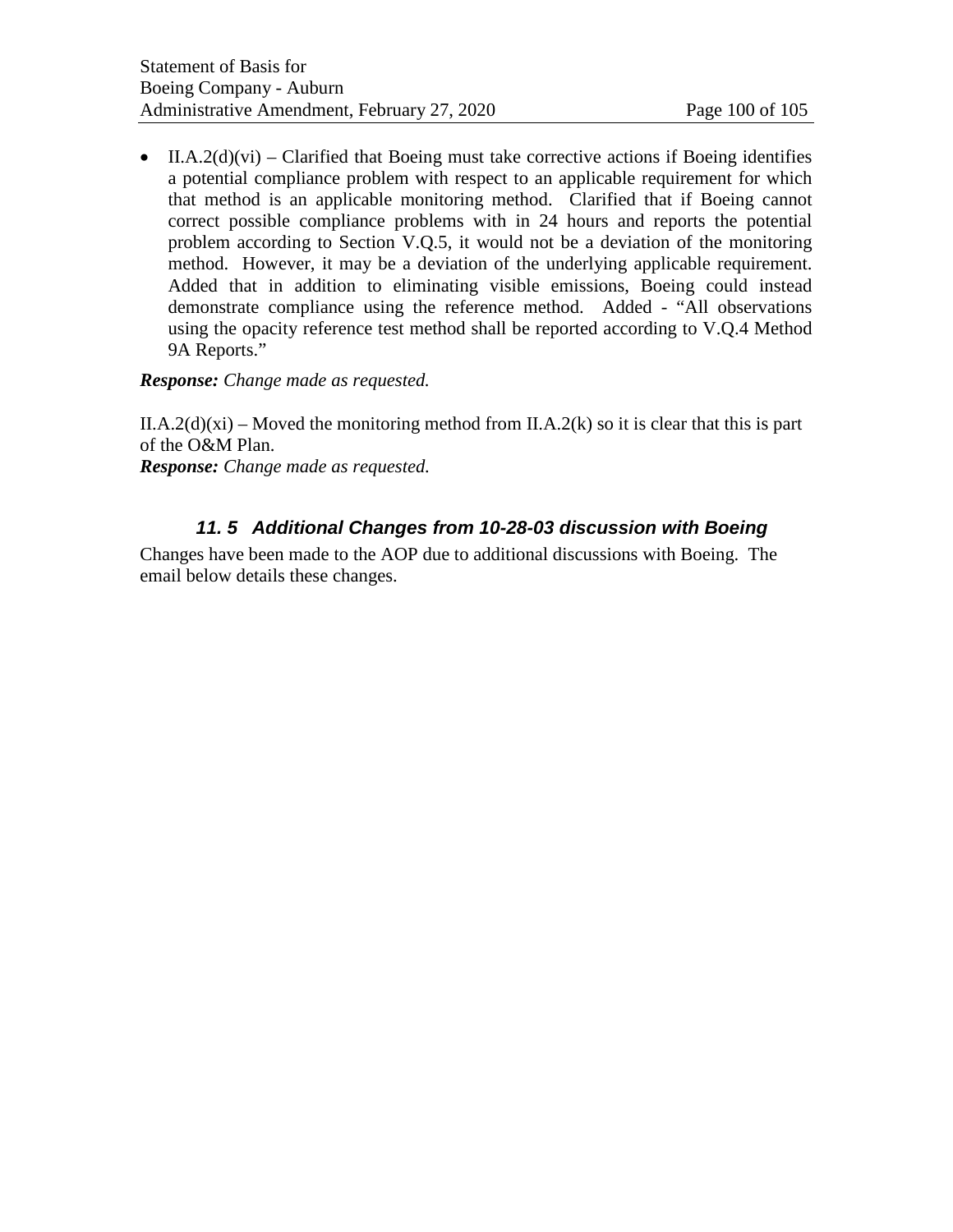|                | $ \Box$ $\times$<br>RE: Boeing NSR AOP section - Message (HTML)                                                                                                                                                                                                                                                                                                                                   |
|----------------|---------------------------------------------------------------------------------------------------------------------------------------------------------------------------------------------------------------------------------------------------------------------------------------------------------------------------------------------------------------------------------------------------|
| Fdit           | Type a question for help $\blacktriangleright$<br>Insert Format Tools<br>Actions<br>View<br>Help                                                                                                                                                                                                                                                                                                  |
| © Reply        | $\mathbb{P}  X $ $\rightarrow$ $\rightarrow$ $\mathbb{R}  Z$ .<br>■ Reply to All 4 PForward 图 ■ ▼                                                                                                                                                                                                                                                                                                 |
|                | $\overline{\mathbb{P}}\ \mathbb{A}\ $ by $I$ we set the set of $\mathbb{F}=\mathbb{R}$ is the set of $\mathbb{F}-1$                                                                                                                                                                                                                                                                               |
|                |                                                                                                                                                                                                                                                                                                                                                                                                   |
| From:<br>To:   | Steve Van Slyke<br>Sent: Tue 10/28/2003 11:42 AM<br>'Verhaar, Michael L'                                                                                                                                                                                                                                                                                                                          |
| Cc:            | Hudson, Jade J; Agata McIntyre                                                                                                                                                                                                                                                                                                                                                                    |
|                | Subject: RE: Boeing NSR AOP section                                                                                                                                                                                                                                                                                                                                                               |
|                |                                                                                                                                                                                                                                                                                                                                                                                                   |
| Mike,          |                                                                                                                                                                                                                                                                                                                                                                                                   |
|                | I think your second option will work for us. We've found another correction - on the date for the WAC 173-460-040 citation in paragraph A (it should be 2/14/94 instead of 10/23/98). So the language we will insert                                                                                                                                                                              |
| is as follows: |                                                                                                                                                                                                                                                                                                                                                                                                   |
|                |                                                                                                                                                                                                                                                                                                                                                                                                   |
|                | <b>New Source Review</b><br>А.                                                                                                                                                                                                                                                                                                                                                                    |
|                |                                                                                                                                                                                                                                                                                                                                                                                                   |
|                | Boeing shall not construct, install, establish, or modify an air contaminant source, except those sources that are excluded by Puget Sound Clean Air Agency Regulation I, Section 6.03, unless a "Notice of Construction and                                                                                                                                                                      |
|                | Application for Approval" has been filed with and approved by the Puget Sound Clean Air Agency.                                                                                                                                                                                                                                                                                                   |
|                | [Puget Sound Clean Air Agency Regulation I, Section 6.03, 9/12/96; WAC 173-400-110, 9/20/93; 40 CFR 60.7, 2/12/99; 40 CFR 60.14, 12/17/00; 40 CFR 60.15, 12/16/75; 40 CFR 60.3, 4/5/02] [Puget Sound Clean Air Agency Regulati                                                                                                                                                                    |
|                | I, Section 6.03, 7/12/01, WAC 173-400-110, 9/15/01; WAC 173-460-040, 2/14/94; RCW 70.94.152, 1996 c 67p1, 1996 c 29p1 State/Puget Sound Clean Air Agency only]                                                                                                                                                                                                                                    |
|                |                                                                                                                                                                                                                                                                                                                                                                                                   |
|                |                                                                                                                                                                                                                                                                                                                                                                                                   |
|                | В.<br><b>Replacement of Substantial Alteration of Emission Control Technology</b>                                                                                                                                                                                                                                                                                                                 |
|                |                                                                                                                                                                                                                                                                                                                                                                                                   |
|                | Boeing shall file a Notice of Construction and Application for Approval according to WAC 173-400-114 with the Puget Sound Clean Air Agency before replacing or substantially altering any emission control technology installe<br>at the facility, except as provided in Puget Sound Clean Air Agency Reg. I, Section 6.03                                                                        |
|                |                                                                                                                                                                                                                                                                                                                                                                                                   |
|                | [Puget Sound Clean Air Agency Regulation I, Section 6.03, 9/12/96; WAC 173-400-110, 9/20/93] [Puget Sound Clean Air Agency Reg. I, Section 6.03, 7/12/01; WAC 173-400-110, 9/15/01; WAC 173-400-114, 9/20/93; RCW 70.94.152,                                                                                                                                                                      |
|                | 1996 c 67p1, 1996 c 29p1; RCW 70.94.153, 1991 c 199p303 State/Puget Sound Clean Air Agency only]                                                                                                                                                                                                                                                                                                  |
|                | On our discussion regarding IEU's, we are on hold until I get some more feedback from Jim and Laurie.                                                                                                                                                                                                                                                                                             |
|                |                                                                                                                                                                                                                                                                                                                                                                                                   |
|                | Please share this language with everyone that needs to see it. This issue is done for the AOPs.                                                                                                                                                                                                                                                                                                   |
| Thanks,        |                                                                                                                                                                                                                                                                                                                                                                                                   |
|                |                                                                                                                                                                                                                                                                                                                                                                                                   |
| <b>Steve</b>   |                                                                                                                                                                                                                                                                                                                                                                                                   |
|                |                                                                                                                                                                                                                                                                                                                                                                                                   |
|                |                                                                                                                                                                                                                                                                                                                                                                                                   |
|                | ------Original Message-                                                                                                                                                                                                                                                                                                                                                                           |
|                | From: Verhaar, Michael L [mailto:michael.l.verhaar@boeing.com]                                                                                                                                                                                                                                                                                                                                    |
|                | Sent: Tuesday, October 21, 2003 10:38 AM                                                                                                                                                                                                                                                                                                                                                          |
|                | To: Steve Van Slyke<br>Cc: Hudson, Jade J                                                                                                                                                                                                                                                                                                                                                         |
|                | Subject: RE: Boeing NSR AOP section                                                                                                                                                                                                                                                                                                                                                               |
|                | Steve.                                                                                                                                                                                                                                                                                                                                                                                            |
|                |                                                                                                                                                                                                                                                                                                                                                                                                   |
|                | the language looks good except for our feeling that the WAC-400-110, 9/15/01 citation needs to be added to the second set of citations (see revised text in original message from Agata). In addition, as                                                                                                                                                                                         |
|                | was previously discussed between Agata and Gary May, there is a conflict between A. New Source Review and B. Replacement or Substantial Alteration of Emission Control Technology. WAC -400-114<br>does not provide an exemption from the NOC process that is provided in 6.03(c) for pollution control devices solely associated with exempt units. There are two ways to address this conflict. |
|                | ▼                                                                                                                                                                                                                                                                                                                                                                                                 |
| Start          | <b>D.C.</b> 11:05 AM<br>O Inbox - Microsoft Outlook   M RE: Boeing NSR AOP s   图 AZM-J55-15119-10-24-  <br>Boeing Everett SOB 8-1   88 Boeing Everett AOP 8-1   8 Boeing Auburn AOP 8-1<br>Boeing Auburn 50B 8-1                                                                                                                                                                                  |

## *11. 6 Additional Changes from 12-10-03 discussion with Boeing*

- > -----Original Message-----
- > From: Hudson, Jade J
- > Sent:Wednesday, December 10, 2003 1:48 PM
- > To: 'AgataM@pscaa.org'
- > Cc: Weickmann, Peter H; Cierebiej, Edward J; Welch, Neva M
- > Subject: Comments to Proposed Auburn AOP
- $>$

```
> Agata,
```
 $>$ 

> Below are our comments to the proposed Auburn AOP dated 12-04-03.

 $\geq$ 

> 1) Page 10 (I.A.6): The last sentence in the second paragraph under the enforceable requirement, please correct the regulatory citation from Reg I: 911(a) to Reg I: 9.11(a). *Response: Change made as requested.* 

> 2) Page 17 (I.B.1): Please delete an extra word in the emission unit description as shown below.

 $>$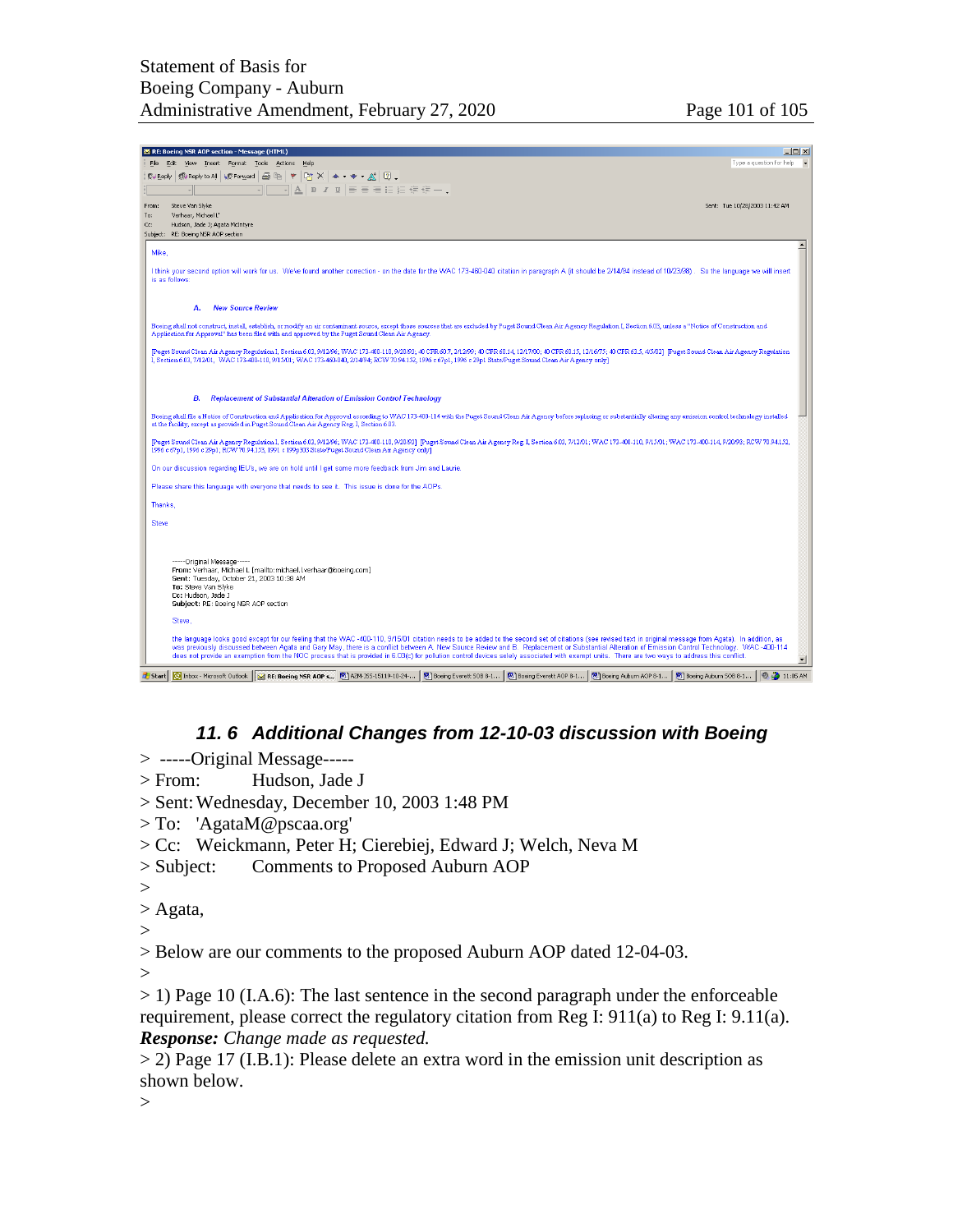> DESCRIPTION: This section includes the equipment listed below and all activities associated with chemical process tankline operations except for and the NO2 and H2S scrubbers which are listed elsewhere in the permit. Chemical mill masking operations not covered by EU 2 are also listed. For the purpose of defining an  $>$  " $>$  emission unit $>$ "> in this permit, each piece of equipment listed below is considered a separate emission unit.

*Response: Deleted the extra word "and" as requested.*

> 3) Page 45 (EU 2.67): Please correct the regulatory citation as shown below. >

 $>$  EU 2.67 40 CFR 63.745(g)(2)(i)(C) (12/8/00) For existing booths or hangars where primers or topcoats containing inorganic HAPs are spray applied, the air stream must be exhausted through an air pollution control system that meets or exceeds the efficiency data points in Tables 1 and 2 and is approved by the permitting authority. Alternatively, may choose to comply with 40 CFR  $63.745(g)(2)(i)(A)$ , EU 2.65, or 40 CFR  $63.745(g)(2)(i)$  (B) (B), EU 2.66. II.A.2(c) Documentation on File *Response: Deleted the extra "(B)" as requested.*

 $>$  4) Page 58: Please delete MSS# 56105 from the heading (t) Order of Approval 8506. The reason for deleting this unit was provided during the public comment period on July 17, 2003 (see comment item No. 11). *Response: Change made as requested.*

 $> 5$ ) Page 58 (EU 2.121): Please correct the date for the Order of Approval #8506 Condition #4 from 5/30/01 to 3/29/02. *Response: Change made as requested.*

 $> 6$ ) Page 61 to 62 (EU 2.128 to EU 2.130): Please change the regulatory citation date from 6/13/01 to 6/13/91. An example is shown below. > Puget Sound Clean Air Agency Reg I: 9.16(b) (7/12/01) (State Only). This requirement will become federally enforceable upon adoption into the SIP and will replace the

6/13/01 6/13/91 version of Regulation I Section 9.16.

*Response: Change made as requested.*

> 7) Page 88 (I.B.5): Please revise the description as shown below.

> DESCRIPTION: This section includes all activities and equipment associated with combustion of natural gas and fuel oil. Fuel burning equipment listed in this section is not subject to the New Source Performance Standards (Subpart Dc).

> For the purpose of defining an > "> emission unit> "> in this permit, each piece of equipment listed below is considered a separate emission unit.

*Response: Added "and fuel oil" as requested. In addition in the sentence that starts out with "This section includes all activities and equipment…" I took out the word "all". This word may be misleading since there are two emission units with fuel burning equipment in the Air Operating Permit.*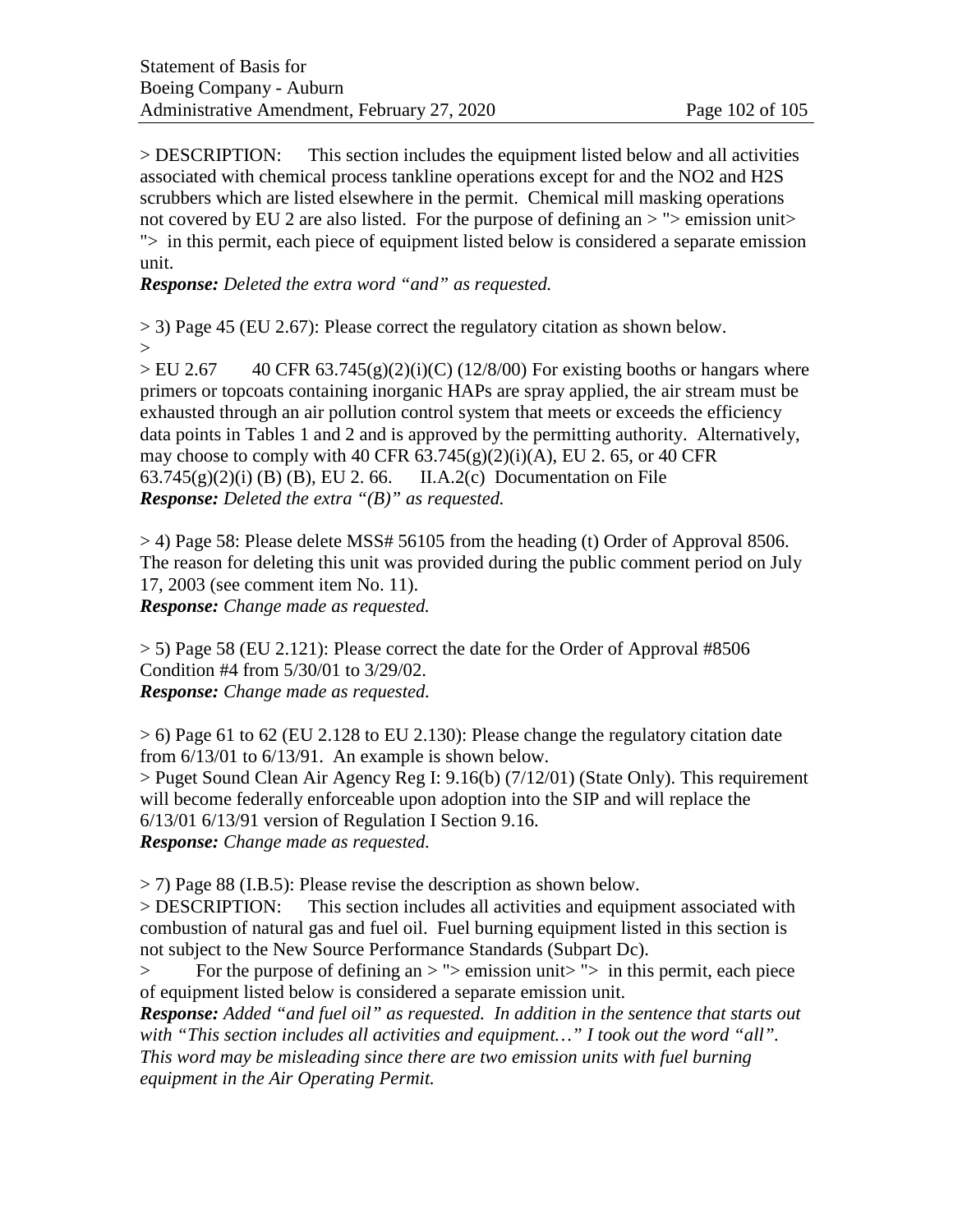$> 8$ ) Page 156 (Section II.A.2(i)): Please delete February 1, 2000 from this requirement. This requirement only applies if we received regulated waste greater than 1 megagram. Since this requirement has not been triggered, the initial determination date is inaccurate. *Response: Deleted "February 1, 2000" from this requirement. Instead of the term "February 1, 2002" the AOP now states "Boeing shall review and update, as necessary, this determination at least once every 12 months following the date of the initial determination of the average VOHAP concentration for the off-site material stream."* 

> 9) Page 160 (Section IV): Please clarify the introduction to this section as shown below.

> Boeing shall file notification where applicable and obtain the necessary approval from the Puget Sound Clean Air Agency before conducting any of the following: *Response: Added the term "where applicable" as requested.*

> 10) Page 160 (Section IV.C): Please update the regulatory citation date as shown below.

> Boeing shall comply with Puget Sound Clean Air Agency Regulation III, Article 4 when conducting any asbestos project, renovation or demolition activities at the facility. [Puget Sound Clean Air Agency Regulation III, Article 4, 7/13/00 2/27/03]

*Response: Updated Section IV.C with the most recent version of Puget Sound Clean Air Agency Regulation III Article 4. This update is slightly different than that proposed by Boeing in that it details the most recent approval dates for each of the various sections that are part of Article 4.* 

> 11) Page 157\*(Section V): Please correct the page number from here until the end of the permit.

> \* Please note that this is the uncorrected page number. *Response: Change made as requested.*

> 12) Page 158\*(Section V.M): Please change the certification period as shown below.> > Boeing shall submit a certification of compliance with permit terms and conditions once per year. The first such certification shall cover the period from permit issuance to December 31, 2003 2004.

*Response: As requested, the date Dec. 31, 2003 has been changed to Dec. 31, 2004.*

> 13) Page 159\*(Section V.P.1): Please change a couple of typos as shown below.

 $>$ 

> 1. General Data Recovery

> If the specific monitoring and recordkeeping requirements in Section II of this permit are silent on data recovery provisions data recovery is assumed to be 100%. However, no date data need be collected during any period that the monitorin monitored process does not operate.

*Response: As requested, the term "date" has been changed to "data", and the term "monitorin" has been changed to "monitored".*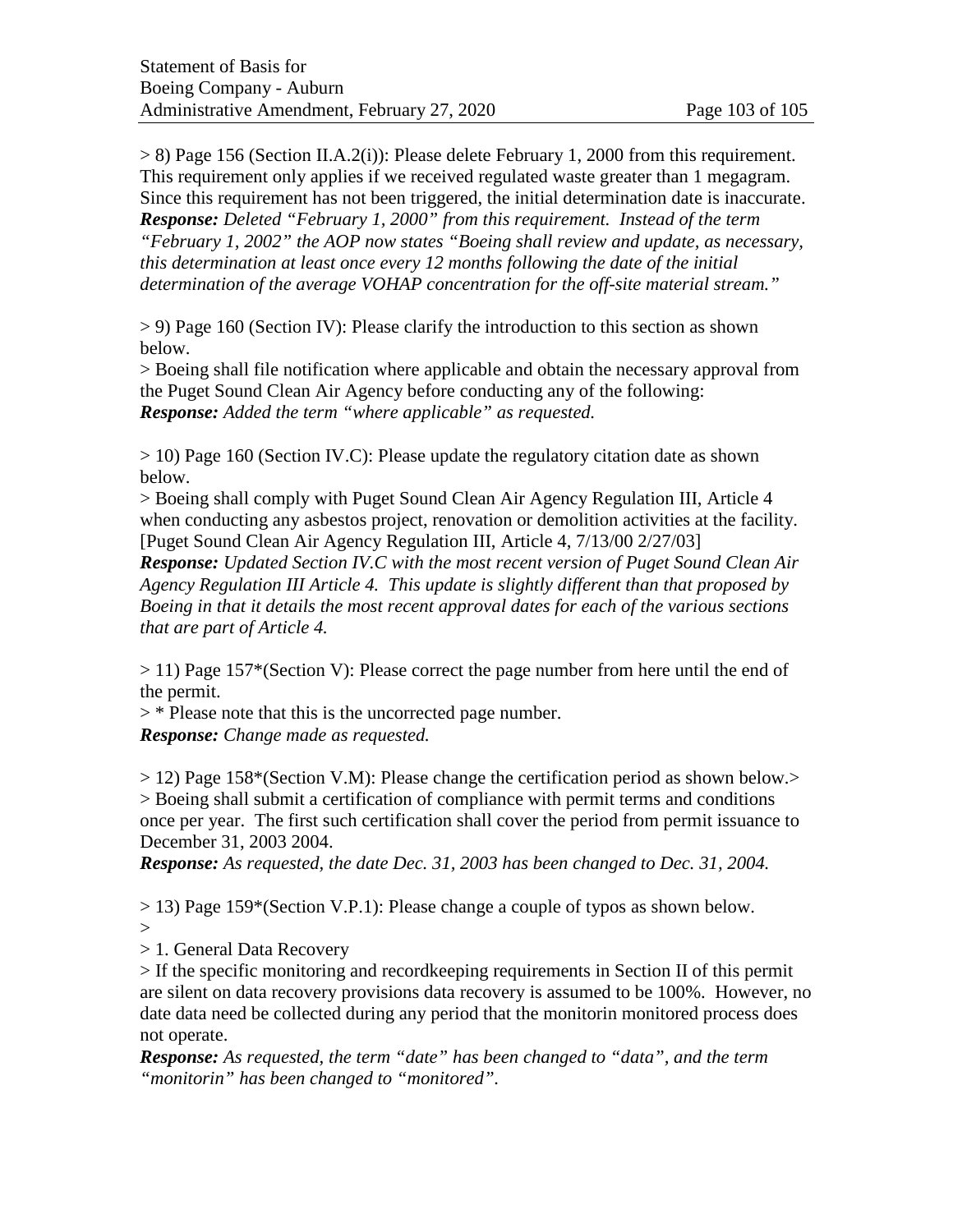> 14) Page 170\*(Section V.Q.6): Please revise the sentence as shown below. This comment was provided during the public comment period on July 17, 2003 (see comment item No. 48).

> Notice of changes not requiring a permit revision, including 502(b)(10) changes and SIP authorized emission trading and trading under an established emission cap.

> (VI.C Changes not Requiring Permit Revisions) WAC 173-401-722 7 days prior to making a change.

*Response: Boeing Auburn does not currently have a permit to conduct emission trading under an existing emission cap. Approval of a permit allowing such trading would likely require that the Air Operating Permit be opened and modified. The Puget Sound Clean Air Agency will defer adding a provision for trading under an established emission cap until such time as a permit is approved to allow such trading.*

> 15) Page 174\*(Section V.Q.7): Please add one more item as shown below to the table. This comment was provided during the public comment period on July 17, 2003 (see comment item No. 49).

 $> N. 12$  WAC 173-401-645(d) 11/4/93 Notice of Emergency > (V.R Emergencies) Within 2 days of exceeding emission limits. *Response: Change made as requested.*

> 16) Page 177\*(Section V.Z): Please revise this section as shown below to be consistent with Renton's Draft Air Operating Permit dated 12/4/03.

> Insignificant emission units and activities at Boeing are subject to all applicable requirements set forth in Sections I.A, III and IV. This permit does not require testing, monitoring, reporting or recordkeeping for insignificant emission units or activities, except as required by Sections II.A.1(a) through II.A.1(c), and II.A.1(e), and II.A.1(f) through II.A.1 $(g)$  of this permit. For insignificant emission units, the testing, monitoring, reporting, or recordkeeping requirements identified are applicable once a potential air operating permit deviation issue is initially observed and continue to be applicable until the potential deviation issue is resolved. Compliance with Sections II.A.1(a) through II.A.1(c), and II.A.1(e), and II.A.1(f) through II.A.1(g) of this permit shall be deemed to satisfy the requirements of WAC 173-401-615 and 173-401-630(1). [WAC 173-401- 530(2)(c), 10/17/02]

*Response: As requested, we have removed the reference to Section II.A.1(g) for this citation. Per discussion with Jade Hudson of Boeing, Boeing purchases one fuel oil for use throughout the facility. This same oil is used by all units. As discussed in EU 5.4, the oil will need to be certified as being in compliance with Puget Sound Clean Air Agency Regulation I Section 9.08(a) in order for it to be used by emission units under EU 5. Therefore, whether or not Section II.A.1(g) is cited as a reference in Section V.Z of the AOP, the oil will in fact need to meet the requirements of Puget Sound Clean Air Agency Regulation I Section 9.08(a).* 

> Please let me know if you have any questions. Thanks for the opportunity to review the permit prior to release to the EPA.

 $>$  Jade Hudson,  $>$  Boeing, Fab. Division, 253-931-4182